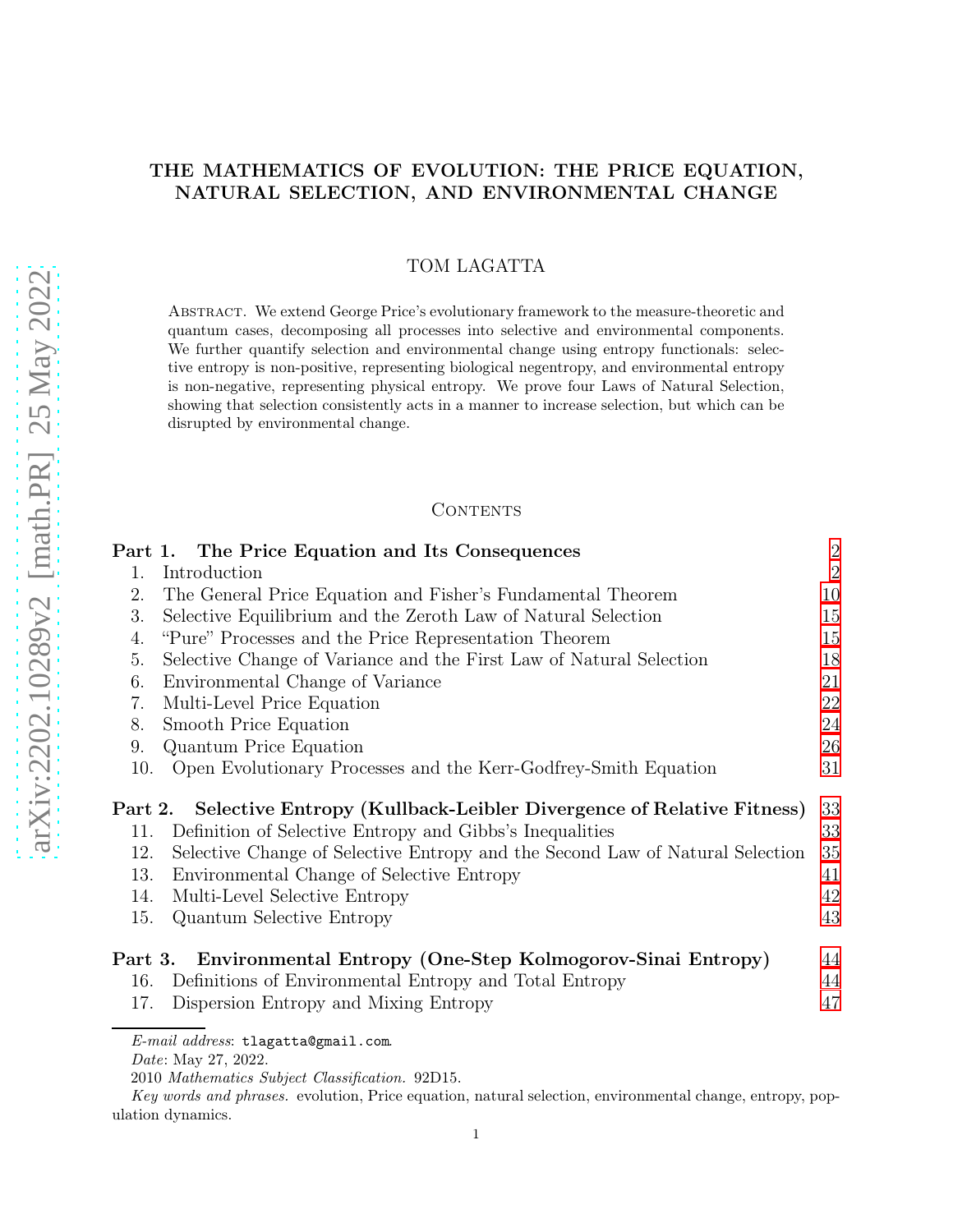| 18.        |             | Vanishing Entropies: Efficiency, Consistency, Reversibility, and Irreversibility | 51   |
|------------|-------------|----------------------------------------------------------------------------------|------|
| 19.        |             | Environmental Equilibrium and Bounds on Dispersion and Mixing Entropies          | 52   |
| 20.        |             | Selective Change of Environmental Entropy and the Third Law of Natural Selection | - 56 |
| 21.        |             | Environmental Change of Environmental Entropy                                    | 58   |
| 22.        |             | Multi-Level Environmental Entropy                                                | 59   |
| 23.        |             | Quantum Environmental Entropy                                                    | 59   |
| 24.        | Conclusion  |                                                                                  | 62   |
|            | References  |                                                                                  | 62   |
|            |             |                                                                                  |      |
| Appendices |             |                                                                                  |      |
|            |             | Appendix A. Proof of Quantum Jensen's Inequality (Lemma 9.8)                     | 65   |
|            | Appendix B. | Proof of Generalized Sinai's Theorem (Theorem 16.4)                              | 65   |
|            | Appendix C. | Proof of Non-Positivity of Local Selective Entropy (Lemma 16.6)                  | 67   |
|            | Appendix D. | Proof of Generalized Sinai's Theorem for Dispersion and Mixing                   |      |
|            |             | Entropies (Theorem 17.6)                                                         | 67   |
|            | Appendix E. | Proofs of Efficiency, Consistency, Reversibility, and Irreversibility            |      |
|            |             | Theorems (Theorems 18.1-18.4)                                                    | 68   |
|            |             | Appendix F. Proof of Strong Third Law of Natural Selection (Theorem 20.4)        | 74   |

# <span id="page-1-1"></span><span id="page-1-0"></span>Part 1. The Price Equation and Its Consequences

## 1. INTRODUCTION

George Price introduced his famous equation [\[Pri70,](#page-63-0) (4)] to analyze evolutionary processes acting on discrete populations. The Price equation states that any change decomposes into "natural selection" and "environmental change". We extend Price's equation to the general measure-theoretic and quantum cases, decomposing evolutionary transition kernels into selective and environmental components. The general effect of natural selection is to grow and scale population sizes, and environmental change is to redistribute those populations.

We introduce novel entropy functionals to quantify the amount of selection and environmental change of a process. We define the selective entropy as the Kullback-Leibler divergence of relative fitness, modeling biological effects of growth and variation of fitness. Selective entropy (or "negentropy") is non-positive, and vanishes for purely environmental processes. We define environmental entropy as the one-step Kolmogorov-Sinai entropy of a process, modeling physical effects of dispersion and mixing of populations. Environmental entropy is non-negative, and vanishes for purely environmental processes.

Fisher's theorem states that selective change of relative fitness (the selective velocity) is the variance of relative fitness. We present four Laws of Natural Selection extending Fisher's theorem, showing that selective functionals tend to be monotone under the act of selection. Thus "selection begets selection" in the absence of environmental effects, with selective effects amplifying over time, and environmental effects either disrupting or amplifying selection.

The Zeroth Law of Natural Selection (Proposition [3.2,](#page-14-2) Corollary [11.5\)](#page-34-1) provides lower bounds for selective velocity, based on the child-bearing population and the selective entropy. These bounds are saturated when the process is in "selective equilibrium": the Darwinian life-or-death processes where fitness is either zero or non-zero.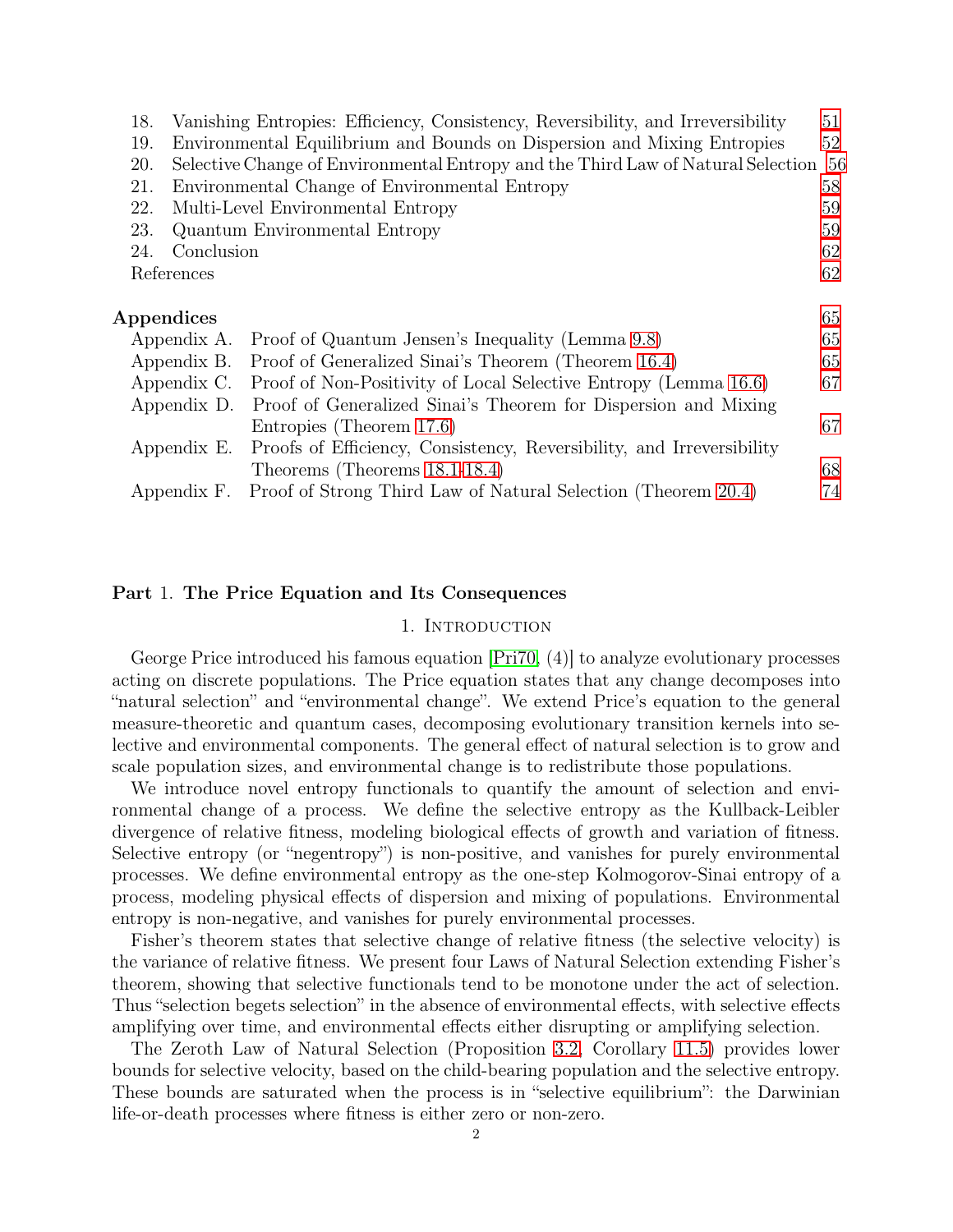The First Law of Natural Selection (Theorem [5.3\)](#page-19-0) shows that the selective change of relative variance (the selective acceleration) is non-negative, with a lower bound given by variance times second-moment of fitness. This bound is saturated again in selective equilibrium. Consequently, selective non-equilibrium processes tend to "speed up" and become more selective over multiple iterations, though this selective acceleration can be disrupted or amplified by environmental effects. If fitness and population are used to model energy and mass, then this gives a non-conservative version of the First Law of Thermodynamics.

The Second Law of Natural Selection (Theorem [12.3\)](#page-35-0) shows that the selective change of selective entropy is non-positive, amplifying selective effects since selective entropy is itself non-positive. The bounds are saturated in selective equilibrium, meaning that selective nonequilibrium processes become more selectively entropic over time. This is a selective form of the Second Law of Thermodynamics: selective entropy always decreases under selection.

We identify a case called environmental equilibrium, corresponding to processes whose dispersive and mixing effects are perfectly balanced. The Third Laws of Natural Selection (Theorem [20.1,](#page-55-1) [20.4\)](#page-56-0) show that for environmental-equilibrium processes, selective change of environmental entropy vanishes, and otherwise it may fluctuate within a quantitative window. This models selective and environmental interactions. Environmental equilibrium essentially represents "zero temperature" processes, or systems at absolute zero. Thus this result is an environmental law of the Third Law of Thermodynamics: environmental entropy is constant under selection when environmental temperature is at absolute zero.

We derive similar results in the case of quantum processes, showing that the evolutionary framework covers both classical and quantum systems. We also prove a version of the Price equation in the case of open processes.

1.1. Literature Review. The statistician Ronald A. Fisher was the first to introduce a quantitative theory of selection. Fisher's "fundamental theorem" stated ambiguously that "the rate of increase in fitness of any organism at any time is equal to its genetic variance in fitness at that time" [\[Fis30,](#page-61-2) p. 35], [\[Fis58,](#page-61-3) p. 37]. Fisher claimed his theorem was a biological version of the Second Law of Thermodynamics, in that "natural selection requires a 'reservoir' of additive genetic variance" [\[Plu06\]](#page-63-1). However, an exact quantitative reading of Fisher's statement eluded the biology community until the work of Price in the 1970s. Price [\[Pri70\]](#page-63-0) recognized that Fisher's statement could be quantified as population covariance against fitness. This enabled him to convert Fisher's regression statistics [\[Fis30\]](#page-61-2) into a discrete probabilistic framework, substituting populations for probability.

Price stated his eponymous equation as [\[Pri70,](#page-63-0) (4)], decomposing arbitrary change into two terms (and nothing else), which later [\[Pri72a\]](#page-63-2) he would describe as selective change and environmental change. Fisher's fundamental theorem follows as an immediate consequence: the selective change of relative fitness is equal to its variance. In Price's view, "The main cause of misunderstanding about the theorem is that everyone has supposed that Fisher was talking about the total change rather than just the fraction of this due to natural selection" [\[Pri72a,](#page-63-2) p. 130]. In [\[Pri71a\]](#page-63-3), Price provides a formal extension of the Hardy-Weinberg mating law using his framework. In the posthumous [\[Pri71b\]](#page-63-4), Price argues for a general theory of selection and frames what some of its properties might be. In [\[Pri72b\]](#page-63-5), Price further extended the covariance-selection mathematics to the multi-level and continuous-time cases.

Price hoped to build a theory of altruism [\[Har11\]](#page-62-0). He worked with Maynard Smith [\[PS72,](#page-63-6) [SP73\]](#page-63-7) on evolutionary stable strategies, and he communicated with Hamilton [\[HH96\]](#page-62-1) who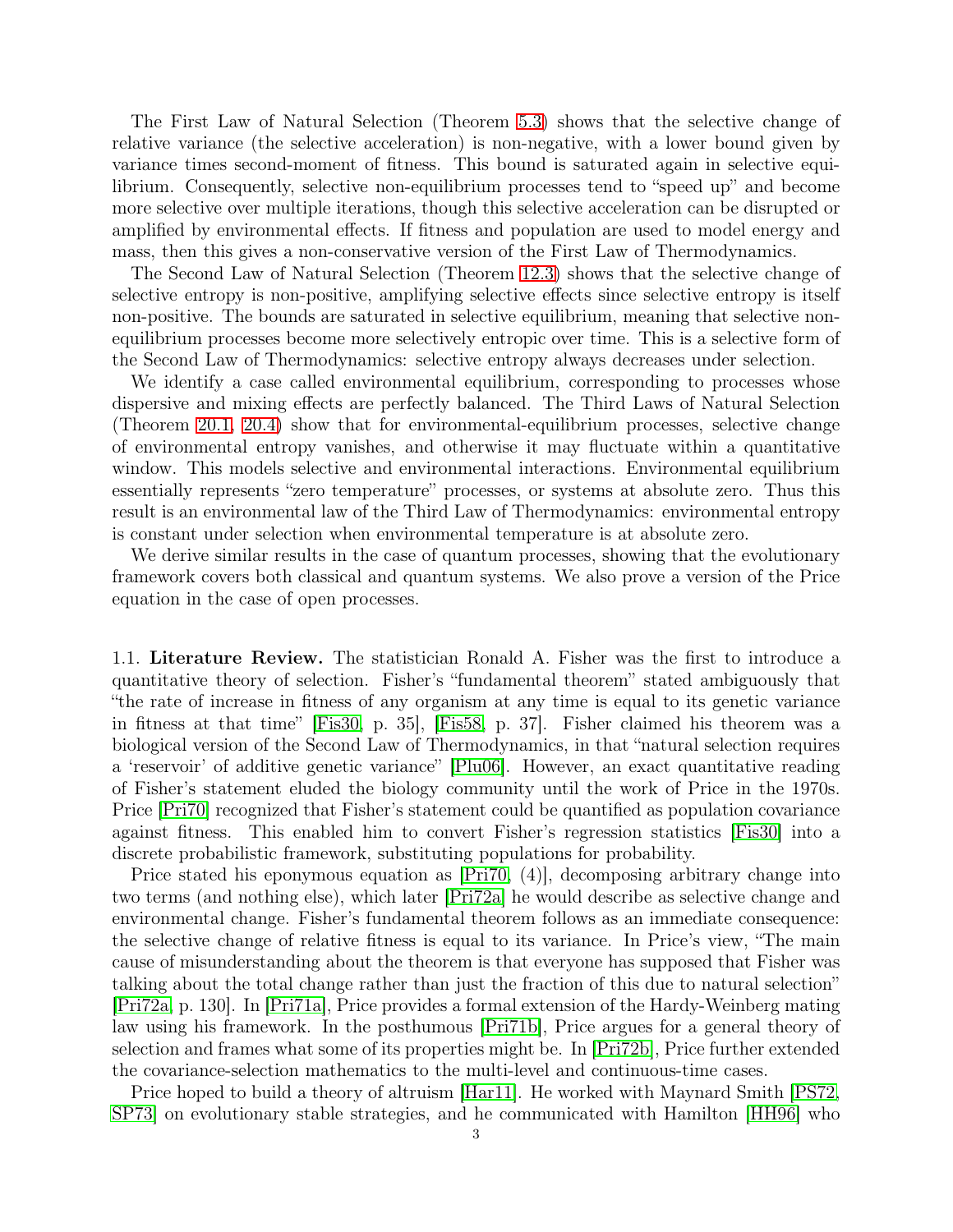used the covariance-selection mathematics to build a unified theory of kin selection [\[Ham70\]](#page-62-2) and group selection [\[Ham75\]](#page-62-3) using the Price equation.

Price's work lingered in the annals of evolutionary biology as an interesting sidenote, enabling many authors to apply the general theory to their mathematical models of interest (cf. e.g., [\[Ham70,](#page-62-2) [Lew74,](#page-62-4) [CN76,](#page-61-4) [Mic00,](#page-62-5) [Fra86,](#page-61-5) [LH01,](#page-62-6) [PN02\]](#page-63-8)). Frank [\[Fra86,](#page-61-5) [Fra95,](#page-61-6) [Fra97,](#page-62-7) [Fra09,](#page-62-8) [Fra12,](#page-62-9) [Fra15\]](#page-62-10) has been a preeminent champion of the Price equation, centering it at the core of many results, e.g., that natural selection maximizes Fisher information [\[Fra12\]](#page-62-9), or that the Price equation is equivalent to d'Alembert's principle in physics [\[Fra15\]](#page-62-10). Most common biological mechanisms (e.g., genetic, epigenetic, behavioral, and symbolic) can be expressed in a unified manner using the Price equation; see [\[HU10\]](#page-62-11) and [\[LOH20\]](#page-62-12). Rice [\[Ric08,](#page-63-9) [Ric20\]](#page-63-10) describes stochastic evolutionary processes with the multi-level Price equation.

Nowak & Highfield [\[NH11\]](#page-62-13) criticize the universal applicability of the Price equation as a mere tautology. Frank [\[Fra09,](#page-62-8) [Fra12\]](#page-62-9) counters that this a strength of the Price equation. To better understand total change of a process, we transform it into selective and environmental parts, calculate and reason about each separately, then use the Price equation to combine insights additively, e.g., by summing equalities or inequalities. We cannot expect a general mathematical theorem to have explanatory power in and of itself, but we can use it as a vessel for interpreting empirical data and deriving theoretical conclusions.

Grafen and Batty et al. [\[Gra00,](#page-62-14) [Gra07,](#page-62-15) [BCGG14,](#page-61-7) [Gra15\]](#page-62-16) have built an topologicalanalytical framework for working with Price's equation and Fisher's fundamental theorem, based on measure theory with common topological assumptions (in particular, Borel measurability). An early paper of Grafen [\[Gra02\]](#page-62-17) considered the case of arbitrary measurable populations, related by an integral kernel  $w_i(\mathrm{d}i) = \frac{1}{N} \int w(i, i') \mu'(\mathrm{d}i')$  with unspecified regularity assumptions, and only considered the selective change, not the full Price equation.

Kerr and Godfrey-Smith relax the assumption that all children be accounted for by parents, and prove an extended Price equation with a third term for those orphaned children. This has novel interpretations around migration and mixed asexual/sexual reproduction [\[BF21\]](#page-61-8).

Luque et al. [\[LB21,](#page-62-18) [BL21\]](#page-61-9) argue for the Price equation at the center of a general theory of evolution, including cultural evolutionary theory. Aguilar and Akçay [\[AA18\]](#page-61-10) use the multi-level Price equation to analyze processes in terms of genetic and cultural factors.

<span id="page-3-0"></span>1.2. Review of Discrete Price Equation. We recall Price's discrete work [\[Pri70,](#page-63-0) [Pri72a\]](#page-63-2) and express it in modern probability formalism. This provides a clear path to the measuretheoretic and quantum Price equations, which we do in Sections [2](#page-9-0) and [9.](#page-25-0)

Let  $I = (i_1, \dots, i_K)$  be a finite set, and let  $\mu = (N_1, \dots, N_K)$  and  $\mu' = (N'_1, \dots, N'_K)$  be two finite measures on I, representing separate populations of interest (i.e.,  $N_k = \mu({i_k})$ ) and  $N'_k = \mu'(\{i'_k\})$ . Write the total population sizes  $\mu(I) = N$  and  $\mu'(I) = N'$ . Let  $X = (X_1, \dots, X_K)$  be a measurable function (an "observable"), with average values  $\overline{X}$  :=  $\mathbb{E}[X] := \frac{1}{N} \sum_{k} X_k N_k$  and  $\overline{X}' := \mathbb{E}'[X] := \frac{1}{N'} \sum_{k} X_k N'_k$ .

Price [\[Pri70\]](#page-63-0) introduced the average change operator as the difference of the average values:

$$
\Delta(\overline{X}) := \overline{X}' - \overline{X} = \mathbb{E}'[X] - \mathbb{E}[X] = \sum_{k} X_k (N'_k - N_k). \tag{1.1}
$$

Price took as given that the populations  $\mu$  and  $\mu'$  be somehow related. We formalize this with the concept of an evolutionary process, representing a full accounting of the child population  $\mu'$  in terms of the parent population  $\mu$ . For the discrete setting, we express an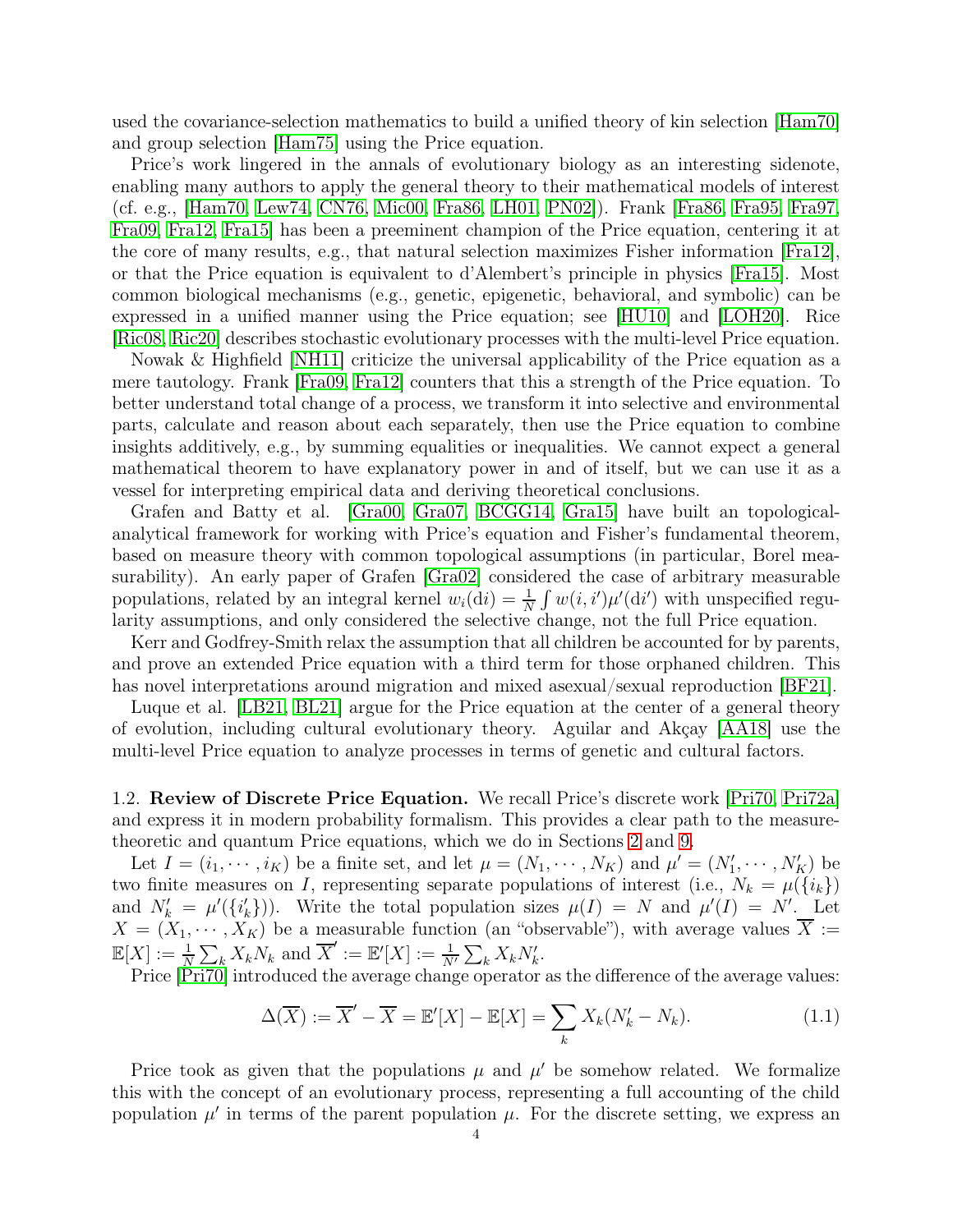evolutionary process as an arbitrary transition kernel  $w(i, i')$ , satisfying

<span id="page-4-0"></span>
$$
\mu'(i') = \sum_{k} w(i_k, i') N_k. \tag{1.2}
$$

i.e., the second population can be decomposed as a weighted sum against the first population. This is a discrete disintegration equation, in the sense of regular conditional probabilities [\[LJFR04,](#page-62-19) [Bog07,](#page-61-11) [LaG13\]](#page-62-20). The kernel w represents an evolutionary process, where  $w(i, i')$ is the contribution of type i toward child  $i'$ , and equation  $(1.2)$  ensures that all children are accounted for in terms of parents. For example, in sexually-reproductive populations, every child has two biological parents, so  $w(i, i') = 1/2$  for each parent i of i'. In asexuallyreproductive populations, every child i' has a unique parent i, so  $w(i, i') = 1$ .

Write the total fitness function  $W_k := W(i_k) := \sum_{k'} w(i_k, i_{k'})$ , i.e., the total contribution to all children  $i_{k'}$  from parent  $i_k$ . Let  $\overline{W} := \frac{N'}{N}$  be the population ratio, satisfying  $\overline{W} =$  $\mathbb{E}[W] = \sum_{k} W_k N_k$ . Define the relative fitness  $U_k := U(i_k) := \frac{W(i_k)}{\overline{W}}$ .

Price defined the selective change of  $X$  as the covariance against relative fitness:

$$
\partial_{\text{NS}}(X) := \text{cov}(X, U) := \mathbb{E}[(X - \overline{X})(U - 1)] = \frac{1}{N} \sum_{k} (X_k - \overline{X})(U_k - 1)N_k. \tag{1.3}
$$

Define the local average  $\langle X \rangle_w(i_k) := \frac{1}{W(i_k)} \sum_{k'} X(i_{k'}) w(i_k, i_{k'}) N_k$ , i.e., the average of X across all children of  $i_k$ , normalized by fitness. Using this, we can express the process definition [\(1.2\)](#page-4-0) in terms of a tower property:

$$
\mathbb{E}'[X] = \mathbb{E}[U\langle X \rangle_w].\tag{1.4}
$$

i.e., the expected future value is given by taking the scaled population average of the local average weighted by relative fitness. Define the local change  $\Delta_w(X)(i) := \langle X \rangle_w(i) - X(i)$  as the difference between the local average and the original value of  $X$ .

Price defined the environmental change of X as the average local change, weighted by  $U$ :

$$
\partial_{\rm EC}(X) := \mathbb{E}[\Delta_w(X)U] = \mathbb{E}[(\langle X \rangle_w - X)U] = \mathbb{E}'[X] - \mathbb{E}[UX]. \tag{1.5}
$$

The Price equation states that the average change is the sum of selective change and environmental change, with no additional components:

$$
\Delta(\overline{X}) = \partial_{\text{NS}}(X) + \partial_{\text{EC}}(X) = \text{cov}(X, U) + \mathbb{E}[\Delta_w(X)U]. \tag{1.6}
$$

The proof of the discrete Price equation is simple given the definitions and tower property:

<span id="page-4-1"></span>
$$
\Delta(\overline{X}) = -\mathbb{E}[X] + \mathbb{E}'[X] = (\mathbb{E}[UX] - \mathbb{E}[X]) + (\mathbb{E}[U\langle X\rangle_w] - \mathbb{E}[UX])
$$
  
= cov(X, U) + \mathbb{E}[\Delta\_w(X)U]. \t(1.7)

Fisher's fundamental theorem [\[Pri72a\]](#page-63-2) states that the selective change of relative fitness is equal to its variance:

$$
\partial_{\rm NS}(U) = \text{cov}(U, U) = \text{var}(U). \tag{1.8}
$$

1.3. Article Summary. In this article, we build upon Fisher and Price's foundation, and introduce functionals to further quantify selective and environmental effects. We summariz our results and contributions.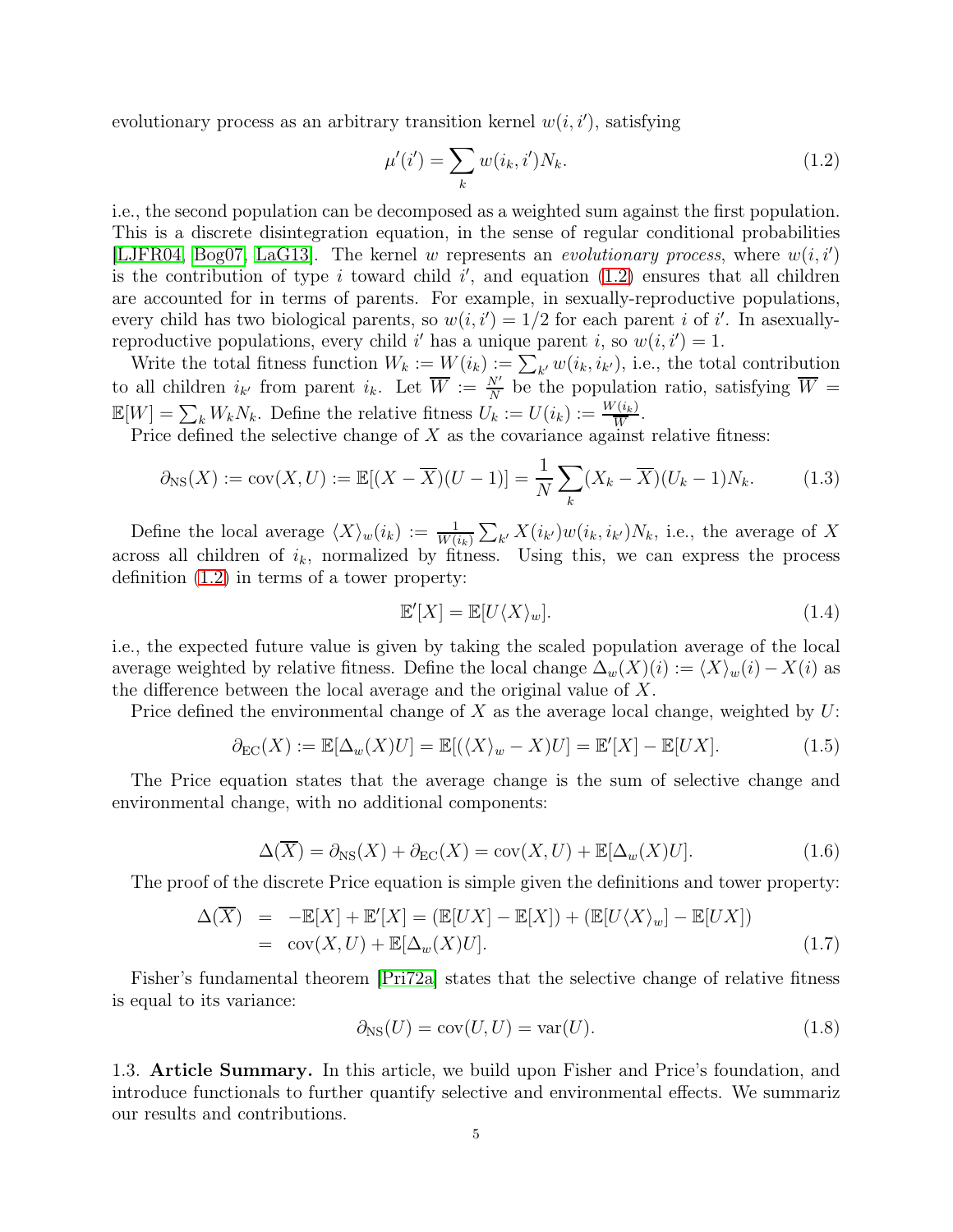Part 1 (Price Equation). We present the Price equation and some new consequences. Our framework includes the Grafen-Batty-et al. topological framework [\[Gra15\]](#page-62-16) and the Grafen measurable framework [\[Gra02\]](#page-62-17) as special cases. In Section [2,](#page-9-0) we define populations by finite measures  $\mu$  and  $\mu'$  on some (possibly distinct) measurable spaces, and evolutionary processes  $w: \mu \mapsto \mu'$  as a measurable linear map of those measures, i.e., as any measurably-varying family of measures  $w_i$  satisfying the disintegration equation

$$
\mu'(B) = \int_{I} w_i(B)\mu(\mathrm{d}i). \tag{1.9}
$$

This includes Price's discrete framework as a special case, while allowing for infinitary changes and evolution of the state space.

Define the average change  $\Delta(\overline{X}, \overline{Y}) := \mathbb{E}'[Y] - \mathbb{E}[X]$ . We state and prove the general form of the Price equation (Theorem [2.4\)](#page-12-0):

$$
\Delta(\overline{X}, \overline{Y}') = \partial_{\rm NS}(X) + \partial_{\rm EC}(X, Y),\tag{1.10}
$$

for the selective and environmental changes:

$$
\partial_{\text{NS}}(X) := \text{cov}(X, U) \quad \text{and} \quad \partial_{\text{EC}}(X, Y) := \mathbb{E}[(\langle Y \rangle_w - X) U], \tag{1.11}
$$

where  $cov(X, U) = \mathbb{E}[X(U-1)] = \int_I X(i) (U(i)-1) \mu(\mathrm{d}i)$  and  $\langle Y \rangle_w(i) := \frac{1}{W(i)} \int_{I'} Y(i') w_i(\mathrm{d}i').$ 

The general form of Fisher's fundamental theorem (Theorem [2.8\)](#page-13-0) follows as a trivial consequence:  $\partial_{\text{NS}}(U) = \text{cov}(U, U) = \text{var}(U)$ . If w and w' are composable processes with relative fitnesses U and U', then since both have unit mean  $(\mathbb{E}[U] = 1 = \mathbb{E}'[U'])$ , the Price equation implies that the environmental change of relative fitness is non-positive:

$$
\mathbb{E}[(\langle U' \rangle_w - U)U] = \partial_{\text{EC}}(U, U') = -\partial_{\text{NS}}(U) = -\operatorname{var}(U) \le \frac{1}{p_*} - 1 \le 0,
$$
\n(1.12)

for the childbearing population proportion  $p_* := \frac{1}{N}\mu(W > 0)$ 

In Section [3,](#page-14-0) we introduce selective equilibrium as the case of life-or-death processes where U takes exactly two values (0 and  $\frac{1}{p_*}$ ). We prove the "Weak Zeroth Law of Natural Selection" (Proposition [3.2\)](#page-14-2):

<span id="page-5-0"></span>
$$
\partial_{\text{NS}}(U) = \text{var}(U) \ge 1 - \frac{1}{p_*} \ge 0.
$$
\n(1.13)

The first inequality is saturated when  $w$  is in selective equilibrium. The second inequality is saturated when  $w$  is purely environmental: there is no selection or growth, and the process is just a Markov chain. Accordingly, natural selection by itself never reduces average relative fitness, though environmental change might change or eliminate it entirely.

In Section [4,](#page-14-1) we present "pure" processes, which are fully described by either purely selective or purely environmental change. We prove the Price representation theorem (Theorem [4.4\)](#page-16-0), which states that every evolutionary process factors into a purely selective process followed by a purely environmental one, i.e.,  $w = w_{EC} \circ w_{NS}$ .

In Section [5,](#page-17-0) we analyze changes of the variance using Jensen's inequality. By Fisher's theorem, the selective change of variance is the "selective acceleration" of relative fitness:

$$
\partial_{\rm NS}^2(U) := \partial_{\rm NS} \, \text{var}(U) := \text{cov}(U^2 - 1, U) = \text{cov}(U^2, U). \tag{1.14}
$$

We prove the "First Law of Natural Selection" (Theorem [5.3\)](#page-19-0), showing that selective acceleration is non-negative:

<span id="page-5-1"></span>
$$
\partial_{\rm NS}^2(U) = \partial_{\rm NS} \operatorname{var}(U) \ge \operatorname{var}(U) \left(1 + \operatorname{var}(U)\right) \ge 0,\tag{1.15}
$$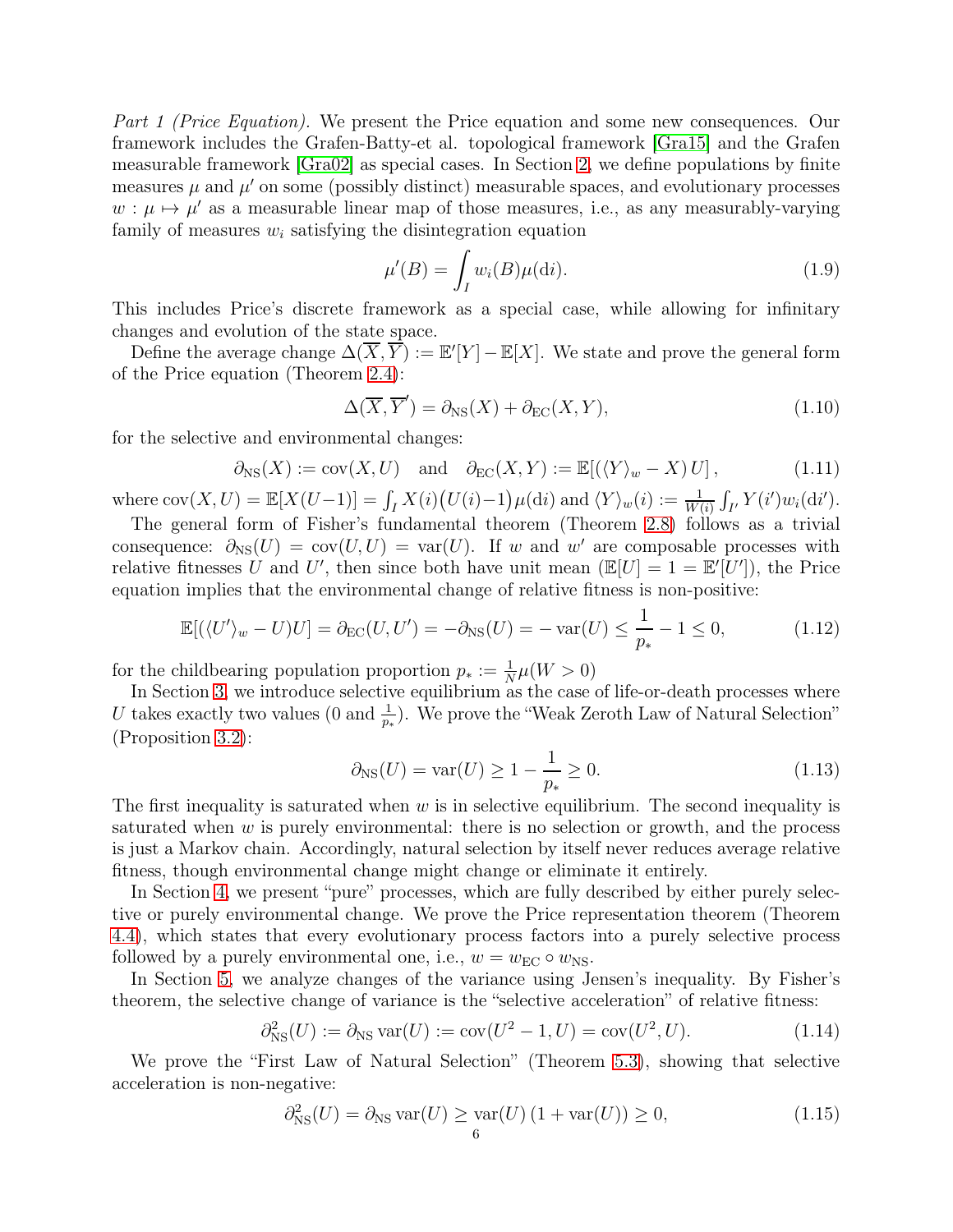Just as with the Zeroth Law  $(1.13)$ , the first inequality of  $(1.15)$  is saturated when w is in selective equilibrium, and the second inequality is saturated when  $w$  is purely environmental.

In Section [6,](#page-20-0) we provide a lower bound on the environmental change of variance:

$$
\partial_{\rm EC}(\text{var}(U), \text{var}'(U')) = \mathbb{E}[\Delta_w(U^2, (U')^2)U]
$$
  
\n
$$
\geq \frac{1}{\mathbb{E}[U^3]}\mathbb{E}[U^2(\langle U' \rangle_w - U)] \mathbb{E}[U^2(\langle U' \rangle_w + U)], \quad (1.16)
$$

which is saturated when the processes are "strongly stationary", i.e.,  $U'(i') = U(i)$  for  $w_i$ almost every  $i'$  and  $\mu$ -almost every i. The change of variance is given by the Price equation:

$$
\operatorname{var}'(U') - \operatorname{var}(U) = \partial_{\text{NS}} \operatorname{var}(U) + \partial_{\text{EC}} (\operatorname{var}(U), \operatorname{var}'(U'))
$$
  
\n
$$
\geq \operatorname{var}(U) \left(1 + \operatorname{var}(U)\right) + \frac{1}{\mathbb{E}[U^3]} \mathbb{E}\left[U^2 \left(\langle U' \rangle_w - U\right)\right] \mathbb{E}\left[U^2 \left(\langle U' \rangle_w + U\right)\right]. \tag{1.17}
$$

In Section [7,](#page-21-0) we prove a general version of Price's multi-level equation [\[Pri72b\]](#page-63-5), which he used to describe group selection. In Section [8,](#page-23-0) we prove a smooth Price equation, extending Price's continuous-time equation [\[Pri72b\]](#page-63-5), describing change on smooth spaces.

In Section [9,](#page-25-0) we present quantum versions of the Price equation, extending to the case of non-commutative observables. We define a unique fitness observable, which is used for distinct left and right quantum Price equations. The degree of non-commutativity measures the quantumness of the process. We prove quantum versions of the Zeroth and First Laws.

In Section [10,](#page-30-0) we present a version of the Kerr-Godfrey-Smith equation for open processes, as well as open quantum processes. The presence of orphaned children adds a third term to the Price equation: the covariance against the proportion of orphaned children, or equivalently, the negative covariance against the proportion of parented children.

Part 2 (Selective Entropy). We introduce the selective entropy to quantitatively measure the effects of selection in a process. In Section [11,](#page-32-1) we define selective entropy as the Kullback-Leibler divergence (relative entropy) of the relative fitness function:

$$
S_{\rm NS} := \mathbb{E}[-U \log U] \le 0. \tag{1.18}
$$

Selective entropy is non-positive, with saturation exactly when  $w$  is purely environmental. Selective entropy is the amount of information generated by selection across an evolutionary process, and can be thought of as the "negentropy" of Schrödinger [\[Sch44\]](#page-63-11).

In Theorem [11.4,](#page-33-0) we prove the strong Gibbs bounds

<span id="page-6-0"></span>
$$
-\log\left(1+\text{var}(U)\right) \le S_{\text{NS}} \le \log p_* \le 0,\tag{1.19}
$$

where  $p_* := \mu(U > 0)/N$  is the proportion of childbearing individuals. The non-trivial inequalities of [\(1.19\)](#page-6-0) are saturated when w is in selective equilibrium (i.e.,  $U = 0$  or  $1/p_*$ almost surely). In which case, we have  $-\log(1 + \text{var}(U)) = S_{\text{NS}} = \log p_*$ , or equivalently  $var(U) = e^{-S_{NS}} - 1 = \frac{1}{p_*}$ . This implies a strong version of the Zeroth Law (Corollary [11.5\)](#page-34-1):

$$
\partial_{\rm NS}(U) = \text{var}(U) \ge e^{-S_{\rm NS}} - 1 \ge \frac{1}{p_*} - 1,\tag{1.20}
$$

with saturation in the selective equilibrium case.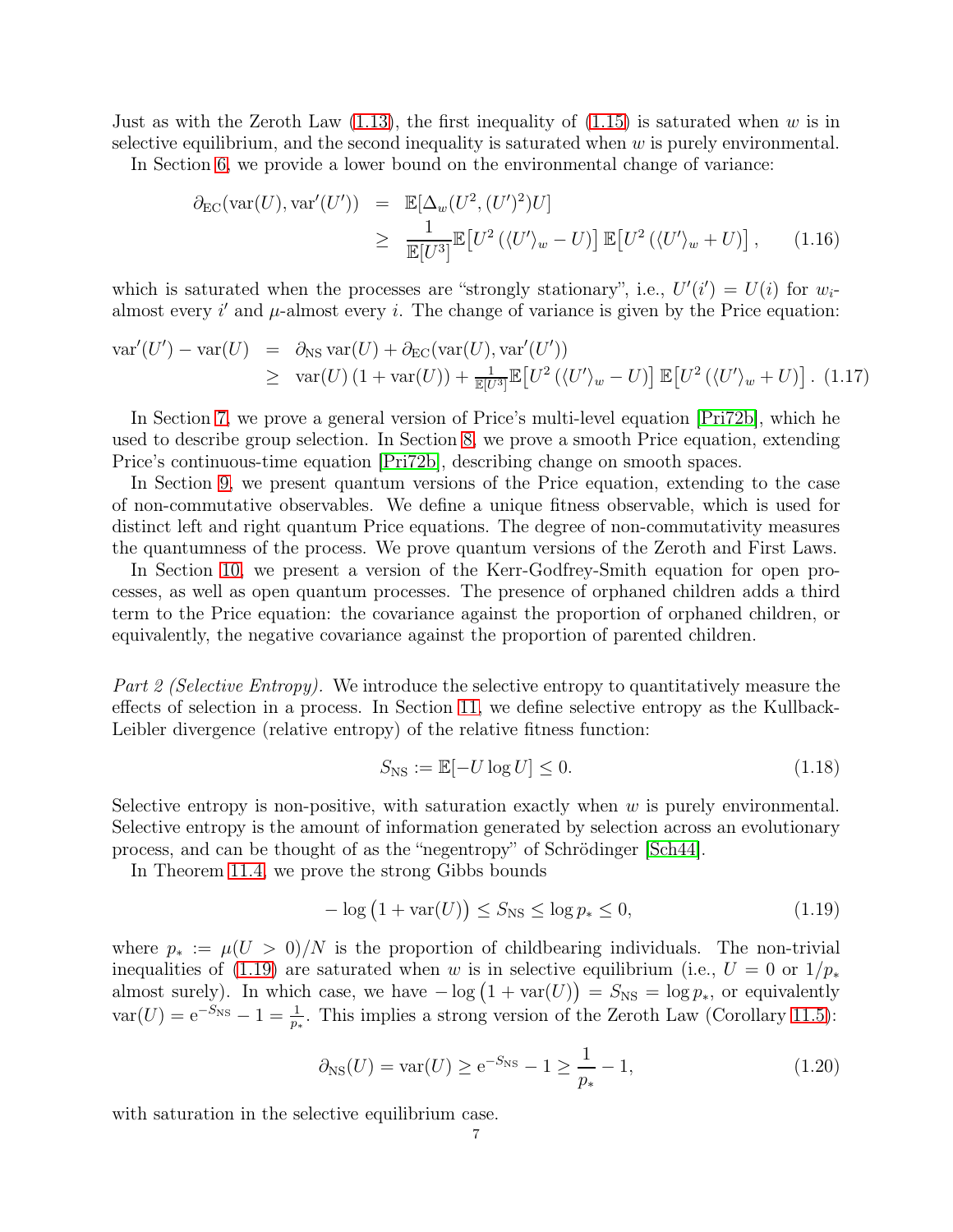In Section [12,](#page-34-0) we prove the "Second Law of Natural Selection" (Theorem [12.3\)](#page-35-0), which states that selective entropy can never increase solely under the effect of selection:

<span id="page-7-0"></span>
$$
\partial_{\text{NS}} S_{\text{NS}} \le -\text{var}(U) \log(1 + \text{var}(U)) \le \text{var}(U) S_{\text{NS}} \le \left( e^{-S_{\text{NS}}} - 1 \right) S_{\text{NS}} \le -\left( \frac{1}{p_*} - 1 \right) \log \frac{1}{p_*} \le 0. \tag{1.21}
$$

These inequalities all vanish when  $w$  is purely environmental. The non-trivial inequalities are saturated exactly when  $w$  is in selective equilibrium. Consequently, selective-equilibrium processes minimize selective effects, whereas non-equilibrium processes evolves selectively at a faster rate. Thus the effects of selection tend to compound exponentially over time.

We prove a selective speed limit (Theorem [12.5\)](#page-37-0), providing a bound for how fast selection can compound. We also provide bounds on the selective acceleration (Theorem [12.7\)](#page-38-0).

In Section [13,](#page-40-0) we bound the environmental change of selective entropy (Theorem [13.1\)](#page-40-1):

<span id="page-7-1"></span>
$$
\partial_{\rm EC}(S_{\rm NS}, S'_{\rm NS}) \le \mathbb{E}[U^2] + \log \mathbb{E}[U^3].\tag{1.22}
$$

This is saturated in the strongly stationary case  $(U' = U$  jointly a.s.).

Thus using the Price equation and combining [\(1.21\)](#page-7-0) and [\(1.22\)](#page-7-1), we bound total change in selective entropy solely in terms of elementary functionals of the original process:

$$
S'_{\rm NS} - S_{\rm NS} = \partial_{\rm NS} S_{\rm NS} + \partial_{\rm EC}(S_{\rm NS}, S'_{\rm NS})
$$
  
\n
$$
\leq -\text{var}(U)\log(1 + \text{var}(U)) + \log \mathbb{E}[U^2] + \log \mathbb{E}[U^3].
$$
 (1.23)

In Section [14,](#page-41-0) we state the multi-level change of selective entropy, and prove a corresponding Multi-Level Second Law (Theorem [14.2\)](#page-42-1).

In Section [15,](#page-42-0) we define selective entropy using the spectral theorem and the relativefitness operator. We prove a Quantum Second Law of Natural Selection, namely that the quantum selective change of quantum selective entropy is non-positive.

Part 3 (Environmental Entropy). We introduce the environmental entropy to characterize the degree of environmental change in a process. In Section [16,](#page-43-1) we prove basic properties about environmental entropy. Write  $U_{A,B}(i) := \frac{1}{N} 1_A(i) w_i(B)$  for each i, and and write  $\overline{U}_{A,B} := \mathbb{E}[U_{A,B}] = \frac{1}{N'} \int_A w_i(B) \mu(\mathrm{d}i)$ . We define environmental entropy as follows:

<span id="page-7-2"></span>
$$
S_{\rm EC} := \sup_{\mathcal{A}, \mathcal{B}} \sum_{A \in \mathcal{A}, B \in \mathcal{B}} \left( -\mathbb{E}[U_{A,B}] \log \mathbb{E}[U_{A,B}] \right) \ge 0. \tag{1.24}
$$

where the supremum is over all countable, measurable partitions of  $I$  and  $I'$ , and the sum is over partition sets. This is a one-step version of Kolmogorov-Sinai entropy. The classical KS entropy can be recovered by iterating a process indefinitely, and taking the supremum across all partition refinements over all iterates (Definition [16.8\)](#page-45-2).

We prove a general version of Sinai's theorem (Theorem [16.4\)](#page-45-0) showing that the supremum in [\(1.24\)](#page-7-2) must be realized at a "generating joint partition"  $(\mathcal{A}_{*}, \mathcal{B}_{*})$ . This allows us to define the change of environmental entropy by evaluating the change at joint partition sets.

The total entropy is the sum of the selective and environmental entropies, and can be positive or negative depending on the contribution of physical and biological forces:

$$
S_{\text{tot}} := S_{\text{NS}} + S_{\text{EC}} = \mathbb{E}[-U \log U] + \sup_{\mathcal{A}, \mathcal{B}} \sum_{A \in \mathcal{A}, B \in \mathcal{B}} (-\mathbb{E}[U_{A,B}] \log \mathbb{E}[U_{A,B}]). \quad (1.25)
$$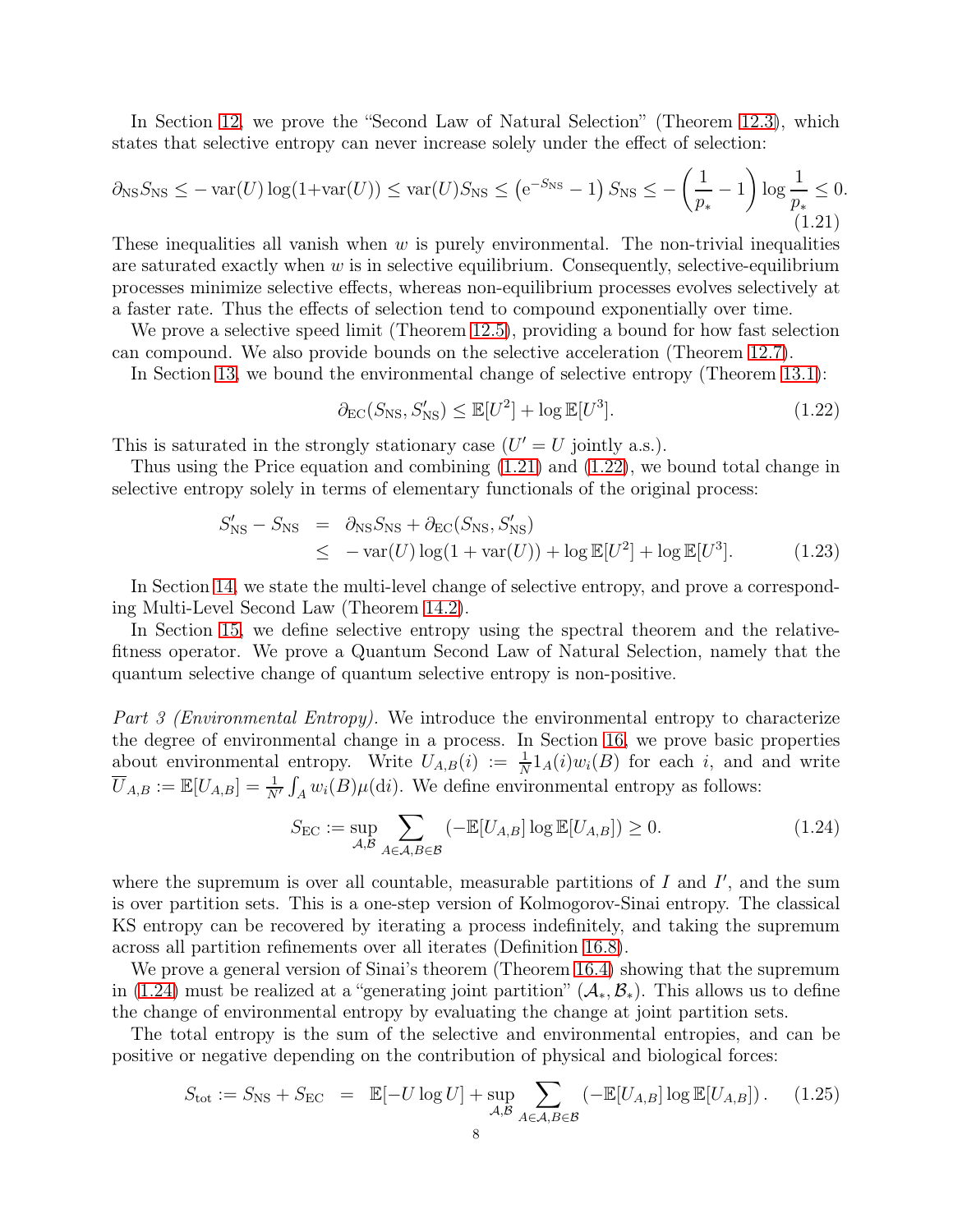In Section [17,](#page-46-0) we decompose environmental entropy into dispersive and mixing entropy functionals. We define the dispersive entropy as

$$
S_{\text{dis}} := \sup_{\mathcal{A}, \mathcal{B}} \sum_{A \in \mathcal{A}, B \in \mathcal{B}} \mathbb{E} \left[ -U_{A,B} \log \frac{U_{A,B}}{U} \right] \ge 0, \tag{1.26}
$$

which measures the "inefficiency", "splitting", "stretching", or "clonal replication" of a system. We introduce *mixing entropy* as

$$
S_{\text{mix}} := \sup_{\mathcal{A}, \mathcal{B}} \sum_{A \in \mathcal{A}, B \in \mathcal{B}} \overline{U}_{A, B} \mathbb{E} \left[ \frac{U_{A, B}}{\overline{U}_{A, B} U} \log \frac{U_{A, B}}{\overline{U}_{A, B} U} \right] \ge 0 \tag{1.27}
$$

where  $\overline{U}_{A,B} := \mathbb{E}[U_{A,B}]$  is the averaged local relative fitness. Mixing entropy measures the "inconsistency", "combining", "folding", or "sexual reproduction" of a system.

We extend Sinai's theorem (Theorem [17.6\)](#page-48-0) to show that the dispersive and mixing entropies are maximized exactly at a generating joint partition. Consequently, environmental entropy decomposes as the sum of dispersion and mixing entropies:

$$
S_{\rm EC} = S_{\rm dis} + S_{\rm mix}.\tag{1.28}
$$

In Section [17.3,](#page-49-0) we present examples based on classical Bernoulli random variables. The dispersive Bernoulli process sends one input to two outputs, and is inefficient and consistent  $(S_{\text{dis}} > 0, S_{\text{mix}} = 0)$ . The mixing Bernoulli process sends two inputs to one output, and is efficient and inconsistent  $(S_{dis} = 0, S_{mix} > 0)$ .

In Section [18,](#page-50-0) we show that the dispersive and mixing entropies characterize obstructions to invertibility. The Efficiency Theorem (Theorem [18.1\)](#page-50-1) shows that a purely environmental process is left-invertible if and only if it is purely mixing  $(S_{dis} = 0)$ . The Consistency Theorem (Theorem [18.2\)](#page-50-3) shows that it is right-invertible if and only if it is purely dispersive  $(S_{\text{mix}} = 0)$ . This implies the Reversibility Theorem (Theorem [18.3\)](#page-50-4): a purely environmental process is invertible if and only if environmental entropy vanishes  $(S_{EC} = S_{dis} + S_{mix} = 0)$ . Equivalently, the Irreversibility Theorem (Theorem [18.4\)](#page-50-2) shows a purely environmental process is not invertible if and only if it exhibits dispersive or mixing effects (or both). This implies a weak form of Dollo's law of irreversibility (Corollary [18.6\)](#page-51-1): a full process is invertible if and only if it is purely childbearing ( $p_* = 1$ ) and environmentally reversible ( $S_{\text{EC}} = 0$ ).

In Section [19,](#page-51-0) we introduce environmental equilibrium and prove bounds on dispersion and mixing entropies. We also present examples of equilibrium and non-equilibrium processes.

In Section [20,](#page-55-0) we analyze the change of the environmental entropy. The "Weak Third Law of Natural Selection" (Theorem [20.1\)](#page-55-1) shows that environmental-equilibrium processes are characterized by vanishing selective change of environmental, dispersion, and mixing entropies. The "Strong Third Law" (Theorem [20.4\)](#page-56-0) provides quantitative bounds on selective changes for non-equilibrium processes, and these bounds collapse in the equilibrium case.

In Section [21,](#page-57-0) we state the Price equation for the environmental entropy. In Section [22,](#page-58-0) we state the multilevel Price equation for environmental entropy. In Section [23,](#page-58-1) we define the quantum environmental entropy. In Section [24,](#page-61-0) we conclude the article.

This summarizes the article. McCullagh reminds us that "mathematics knows nothing about anything except mathematics, so mathematics must be instructed in the facts of rural life" [\[McC02,](#page-62-21) p. 1304]. We hope that scientists find this descriptive framework useful, in order to better understand the selective and environmental facts of life.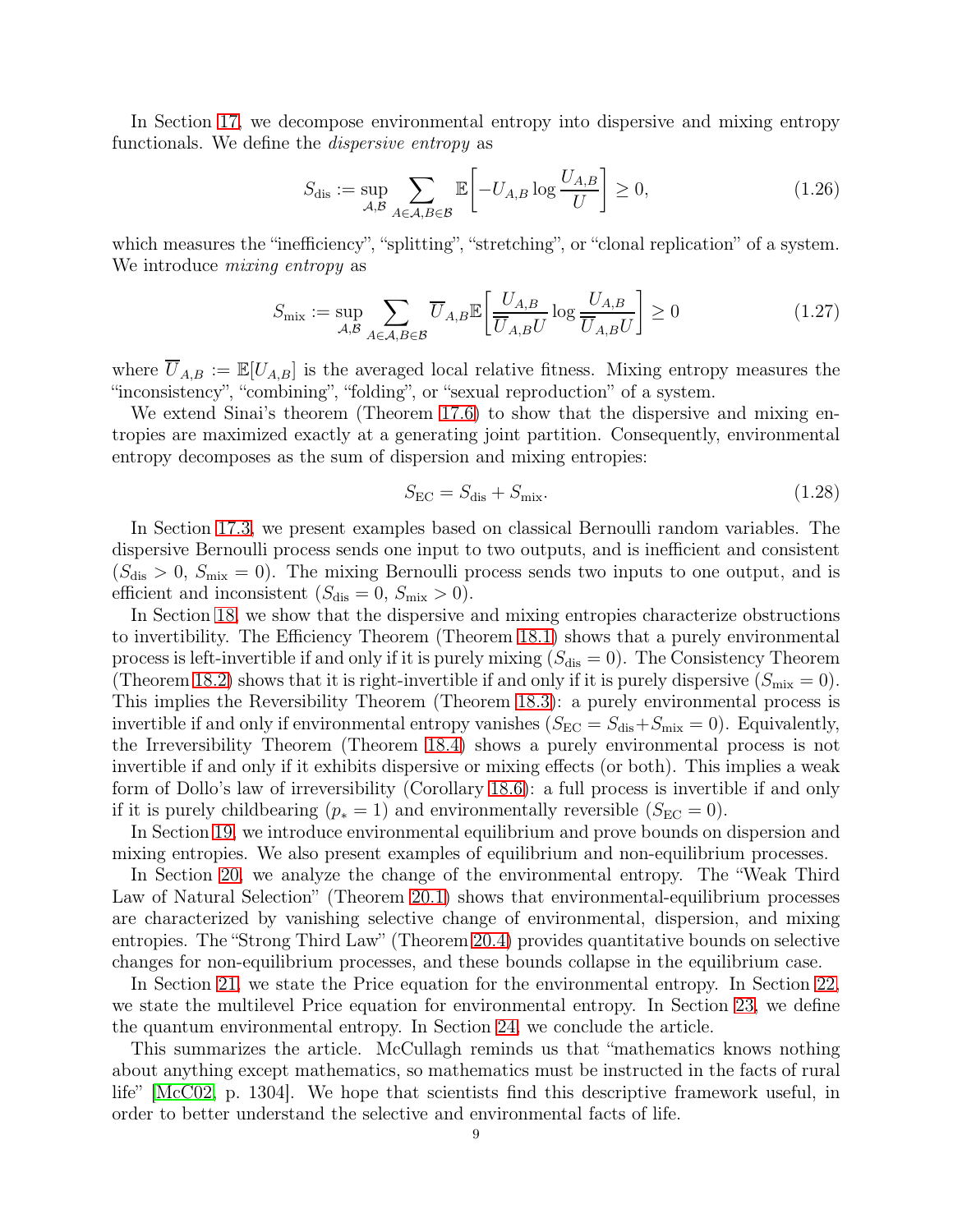Acknowledgements. T.L. gives particular thanks to Elliot Aguilar, who first introduced him to the Price equation and encouraged him to put it on a more general foundation.

T.L. also thanks Erin Beckman, Michael Betancourt, Tyler Bryson, Miguel Carrión Àlvarez, David Cesarini, Dorian Goldman, Brendan Fong, George Hagstrom, Bryan Helm, Joseph Hirsh, Taylor Kessinger, Angela Linneman, Kellen Olszewski, Benjamin Pittman-Polletta, Javier Rodríguez Laguna, Lisa Rogers, Leila Vaez-Azizi, Brad Weir, and Janek Wehr for helpful discussions on the Price equation.

T.L. was supported by NSF PIRE Grant No. OISE-07-30136 while at the Courant Institute (NYU) in 2010-2013, and is grateful to Adam Brandenberger, Bruce Bueno de Mesquita, Samantha Kappagoda, Bud Mishra, David Mordecai, Charles Newman, Alastair Smith, Daniel Stein, and Lai-Sang Young for mentorship during those years.

<span id="page-9-0"></span>T.L. finalized the work during free time while at Splunk, and is now at Google.

#### 2. The General Price Equation and Fisher's Fundamental Theorem

In this section, we introduce the evolutionary process framework, and prove general versions of Price's equation and Fisher's fundamental theorem. We model population states by (finite) measures, and we model processes by transition mappings between states.

Formally, let  $(I, \mathcal{I})$  be a measurable space (a set I and a  $\sigma$ -algebra I), representing a "type space" for describing a population. A point  $i \in I$  represents a discrete, individual "type", and a measurable subset  $A \in \mathcal{I}$  represents a more complex type or group of types. A population state (or "data") is modeled by a measure  $\mu$  on I, where the value  $\mu(A)$  represents the number of individuals of type A. The total population size is given by  $N := \mu(I)$ . A population variable (or observable) is a measurable function  $X: I \to \mathbb{R}$ , and the integral  $\mu[X] := \int_I X(i) \mu(\mathrm{d}i)$  represents the aggregate sum of the variable across the population. The average value is given by normalizing by population size:  $\overline{X} := \mathbb{E}[X] := \frac{1}{N}\mu[X]$ .

Let  $\mu'$  be another population state of interest, defined on a (possibly different) measurable space  $(I',\mathcal{I}')$ . This framework supports both the cases of distinct and overlapping type spaces. If there is overlap, we write  $I_{\cap} := I \cap I'$ . Most authors including Price consider the case  $I = I'$ , but we separate the initial and final spaces for clarity and generality. Let  $N' := \mu'(I')$  be the total population size, and for any measurable function Y on I', we define  $\mu'[Y] := \int_I Y(i') \, \mu'(di')$  and  $\overline{Y} := \mathbb{E}'[Y] := \frac{1}{N'} \mu'[Y].$ 

There are multiple ways to compare the population states  $\mu$  and  $\mu'$ , even if there is no overlap of types. Fisher [\[Fis30\]](#page-61-2) recognized that the key quantity is the *selective coefficient*, defined as the ratio of population sizes:  $\overline{W} := \frac{N'}{N}$ .

For any measurable  $X$  and  $Y$ , define the average change as the difference of averages:

$$
\Delta(\overline{X}, \overline{Y}') := \overline{Y} - \overline{X} = \mathbb{E}'[Y] - \mathbb{E}[X].
$$
\n(2.1)

When  $Y = X$ , we write  $\Delta(\overline{X}) := \Delta(\overline{X}, \overline{X})$ .

We define an *evolutionary process* as a complete accounting of the second population state in terms of the first, and we write  $w : \mu \mapsto \mu'$  for this transition mapping. We formalize this as a disintegration [\[LJFR04,](#page-62-19) [Bog07,](#page-61-11) [LaG13\]](#page-62-20), applied to the case of finite measures.

**Definition 2.1** (Evolutionary Process). We say that a measure-valued function  $w : i \mapsto w_i$ is a (regular) evolutionary process if is a disintegration mapping  $\mu$  to  $\mu'$ , i.e.,

(1) For all  $B \in \mathcal{I}'$ ,  $i \mapsto w_i(B)$  is a measurable function of  $i \in I$ .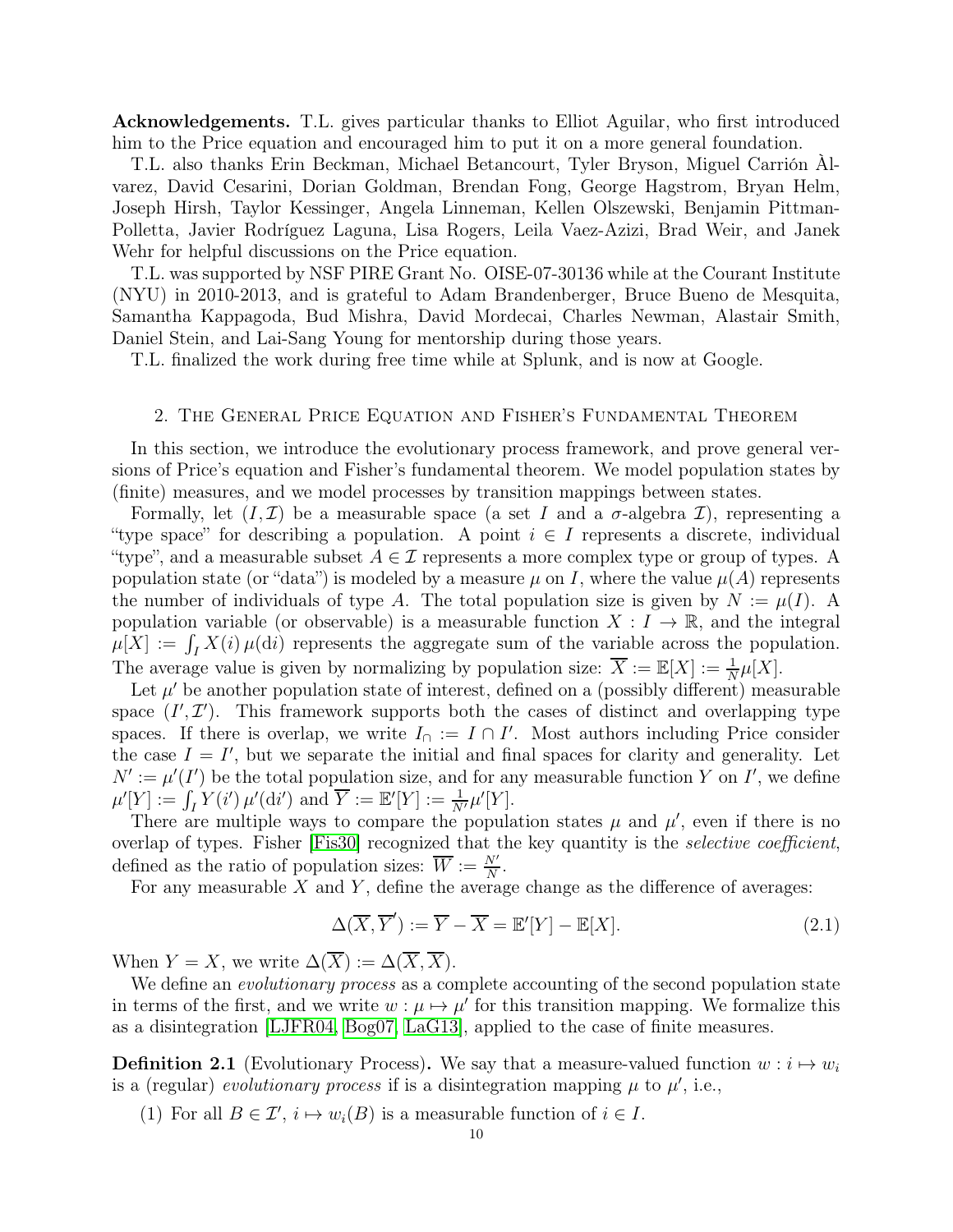(2) For all measurable  $B \subseteq I'$ , the disintegration equation holds:

<span id="page-10-0"></span>
$$
\mu'(B) = \int_{I} w_i(B) \,\mu(\mathrm{d}i). \tag{2.2}
$$

The disintegration equation [\(2.2\)](#page-10-0) is equivalent to the following, for any integrable  $Y$ :

$$
\int_{I'} Y(i')\mu'(di') = \int_{I} \int_{I'} Y(i')w_i(\mathrm{d}i')\mu(\mathrm{d}i). \tag{2.3}
$$

It is convenient to treat  $\mu$  as the "parent" population and  $\mu'$  as the "child" population, with  $w_i$  representing the distribution of children for parent i. We define the *fitness function* to be the total number of children:

$$
W(i) := w_i(I'). \tag{2.4}
$$

The fitness function is itself a measurable observable, and the average fitness equals the selective coefficient, i.e., the relative population sizes:  $\mathbb{E}[W] = \overline{W} = \frac{N'}{N}$  $\frac{N'}{N}$ . To see this, compute  $\mathbb{E}[W] = \frac{1}{N} \int_I W(i) \mu(\mathrm{d}i) = \frac{1}{N} \int_I w_i(I') \mu(\mathrm{d}i) = \frac{1}{N} \mu'(I') = \frac{N'}{N}$ . We write  $U(i) := W(i) / \overline{W}$  for the relative fitness function.

Remark 2.2. The definition of an evolutionary process is a purely phenomological assumption. We make no causal, correlative or dynamical assumptions of the populations, nor do we make any assumptions on evolution away from the states  $\mu$  and  $\mu'$ . We merely begin with the assumption that there is *some* accounting function  $w$ , and we examine the deductive consequences of this assumption. This can be helpful in empirical analysis, to validate or falsify the assumption of a process w characterizing the relationship between two states  $\mu$ and  $\mu'$  (e.g., a genealogy or other causal relationship), but the possibility of other processes should not be overlooked.

We say that two processes  $w : \mu \mapsto \mu'$  and  $w' : \mu' \mapsto \mu''$  are *composable* when they share the same intermediate process. In that case, we write

$$
(w' \circ w)_i(C) := \int_{I''} \int_{I'} w'_{i'}(C)w_i(\mathrm{d}i'), \tag{2.5}
$$

for any measurable C and any  $i \in I$ .

We say that a process  $w : \mu \mapsto \mu'$  is *generally reversible* if it is measurably invertible, i.e., there exists another evolutionary process  $w^{-1}$ :  $\mu' \mapsto \mu$  such that the compositions are the identity processes (i.e.,  $w^{-1} \circ w = 1_{\mu}$  and  $w \circ w^{-1} = 1_{\mu'}$ ). We characterize the class of environmentally reversible processes in Section [18](#page-50-0) via vanishing environmental entropy functionals.

2.1. Natural Selection. To state and prove the Price equation, we decompose the process w into selective and environmental components. Price  $|Pr70|$  (echoing Fisher Fis30) before him) recognized that selective change can be described as population covariance against relative fitness  $U := W/\overline{W}$ .

Formally, let cov denote the population covariance for the probability measure  $\mu/N$ . i.e., if  $X_1$  and  $X_2$  are two measurable functions on I, then:

$$
cov(X_1, X_2) := \mathbb{E}[(X_1 - \overline{X}_1)(X_2 - \overline{X}_2)]
$$
\n
$$
= \frac{1}{N} \int \left( X_1(i) - \frac{1}{N} \int X(i_1)\mu(\mathrm{d}i_1) \right) \left( X_2(i) - \frac{1}{N} \int X_2(i_2)\mu(\mathrm{d}i_2) \right) \mu(\mathrm{d}i).
$$
\n(2.6)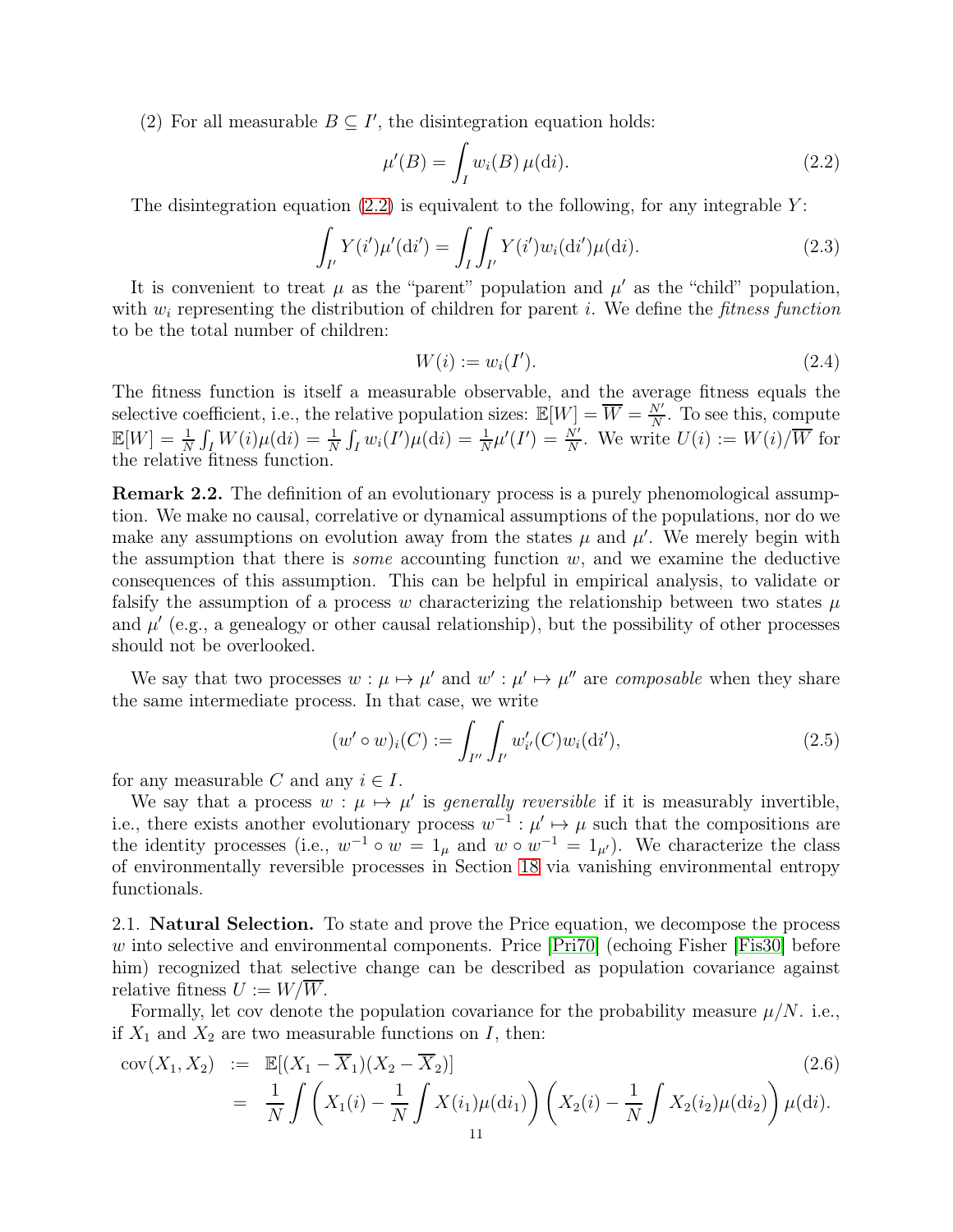We say that an evolutionary process w is "finite-mean" if the fitness is finite mean  $(\mathbb{E}[W])$  $\overline{W} < \infty$ , and "finite-variance" if the fitness is finite variance  $(\text{var}(W) := \text{cov}(W, W) < \infty)$ . Since the populations are finite, finite-variance implies finite-mean. The class of finitevariance processes is the class for which the selective change is well defined:

<span id="page-11-1"></span>
$$
\partial_{\text{NS}}(X) := \text{cov}(X, U) := \mathbb{E}[(X - \mathbb{E}[X])(U - 1)] = \mathbb{E}[X(U - 1)]. \tag{2.7}
$$

where the simplification follows from elementary algebra. To see this, compute  $cov(X, \frac{W}{W})$  $\mathbb{E}[(X - \mathbb{E}[X])(\frac{W}{W} - 1)] = \mathbb{E}[X\frac{W}{W}] - \mathbb{E}[X]\mathbb{E}[1] - \mathbb{E}[X]\mathbb{E}[\frac{W}{W}] + \mathbb{E}[X]\mathbb{E}[1] = \mathbb{E}[X\frac{W}{W}] - \mathbb{E}[X]\mathbb{E}[X]$  $\frac{W}{W}$ ] +  $\mathbb{E}[X]\mathbb{E}[1] = \mathbb{E}[X\frac{W}{W}] - \mathbb{E}[X],$ since  $\mathbb{E}[\frac{W}{W}]$  $\frac{W}{W}$  = 1. Price identified this as one half of the total change, formulated in the Price equation [\(2.16\)](#page-12-1).

Fisher's form of his fundamental theorem follows as a trivial consequence of this definition:

<span id="page-11-2"></span>
$$
\partial_{\rm NS}(U) = \text{cov}(U, U) = \text{var}(U). \tag{2.8}
$$

The selective change encodes the correlative relationship between a trait and fitness. No causal claim is made: high values of the trait could cause high fitness, or high fitness could cause high values of the trait, or some third factor could be a cause of high values of both. The causal network between various traits and fitness is complex, and the effects of these pathways is a major subject in modern biology. See [\[Gre09\]](#page-62-22) for a recent introduction to natural selection. Price's views on selection can be found in [\[Pri71b\]](#page-63-4).

Remark 2.3 (Classical Regression Statistics). Natural selection represents an "internal" covariance, where positive correlations between observed traits X and relative fitness  $U = \frac{W}{W}$ W are "recorded" by the population. Fisher [\[Fis30\]](#page-61-2) abstracted away the recording details, and summarized the relationships with population statistics. Write the standard deviations  $\sigma_X := \sqrt{\text{var}(X)}$  and  $\sigma_W := \sqrt{\text{var}(W)}$ , regression coefficients  $\beta_{X,W} := \text{cov}(X, W)/\text{var}(W)$ , and correlation coefficients  $\rho_{X,W} := \text{cov}(X, W) / (\sigma_X \sigma_W)$ . The selective change equals:

$$
\partial_{\text{NS}}(X) = \frac{\text{cov}(X, W)}{\overline{W}} = \frac{\beta_{X,W} \text{var}(W)}{\overline{W}} = \frac{\rho_{X,W} \sigma_X \sigma_W}{\overline{W}},\tag{2.9}
$$

2.2. Environmental Change. Price [\[Pri70\]](#page-63-0) introduced the environmental change component to fully capture the effects of non-selective change. We present a formalism for working with environmental change, based on conditional expectations from probability.

First, we introduce the "local average" operator, defined by integrating over the child population, and normalizing by fitness:

$$
\langle Y \rangle_w(i) := \frac{1}{W(i)} \int Y(i') w_i(\mathrm{d}i'). \tag{2.10}
$$

For each  $Y, i \mapsto \langle Y \rangle_w(i)$  is a measurable observable. For each  $i, Y \mapsto \langle Y \rangle_w(i)$  is a probability expectation operator. When the context is clear, we drop the subscript w and write  $\langle Y \rangle :=$  $\langle Y \rangle_w$ . The fundamental relation is the tower property,

<span id="page-11-0"></span>
$$
\mathbb{E}'[Y] = \mathbb{E}[U\langle Y\rangle_w],\tag{2.11}
$$

adapting the tower property of conditional expectations to variable-size measures. To prove  $(2.11)$ , compute

$$
\mathbb{E}'[Y] = \frac{1}{N'} \int_{I'} Y(i')\mu'(\mathrm{d}i') = \frac{1}{N'} \int_{I} \int_{I'} Y(i')w_i(\mathrm{d}i')\mu(\mathrm{d}i) = \frac{1}{N} \int_{I} \frac{W(i)}{\overline{W}} \langle Y \rangle_w(i)\mu(\mathrm{d}i) = \mathbb{E}[U\langle Y \rangle_w].
$$
\n(2.12)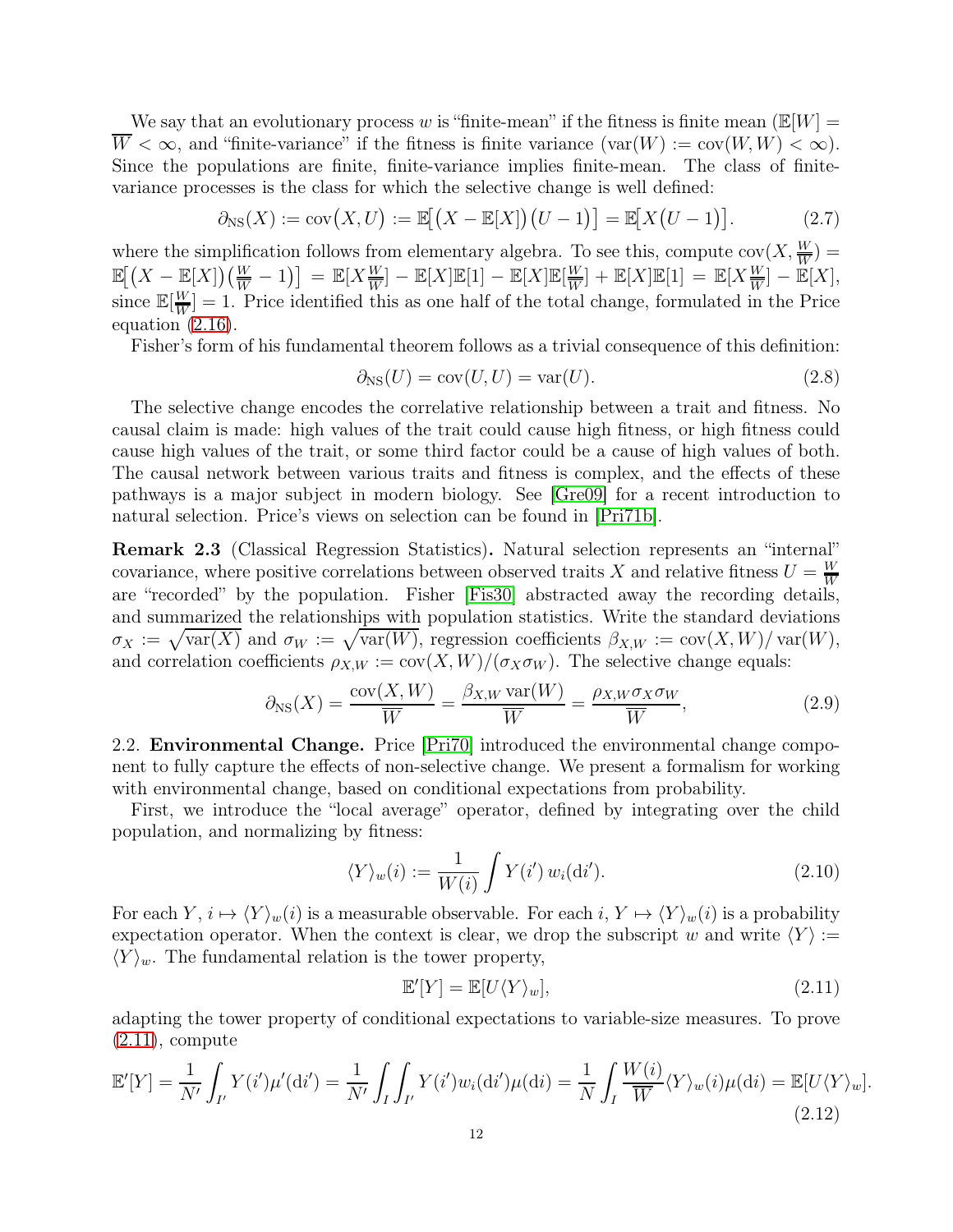This allows us to compare  $\mathbb{E}'[Y] = \mathbb{E}[U\langle Y\rangle_w]$  and  $\mathbb{E}[X]$  on a common measure space  $(I, \mu)$ .

We use this to define the "local change" operator, by subtracting the original value of X from the local average:

$$
\Delta_w(X, Y)(i) := \langle Y \rangle_w(i) - X(i) = \frac{1}{W(i)} \int_I Y(i') w_i(\mathrm{d}i') - X(i). \tag{2.13}
$$

The local change  $\Delta_w(X, Y)(i)$  is a function of i (and depends on w), whereas the average change  $\Delta(\overline{X}, \overline{Y}')$  is a single value (and does not depend on w). The local change measures the difference of average value  $\langle Y \rangle_w(i)$  from the original value  $X(i)$ . If  $Y = X$ , we write  $\Delta_w(X) := \Delta_w(X,X).$ 

We define the environmental change by weighting the local change by relative fitness, and averaging across the parent population:

$$
\partial_{\rm EC}(X,Y) := \mathbb{E}\big[\Delta_w(X,Y)U\big] = \mathbb{E}[(\langle Y \rangle_w - X)U].\tag{2.14}
$$

The environmental change is the second half of the Price equation [\(2.16\)](#page-12-1).

Identity  $(2.11)$  lets us rewrite the environmental change as follows:

$$
\partial_{\rm EC}(X,Y) = \mathbb{E}[U\langle Y\rangle_w - UX] = \mathbb{E}'[Y] - \mathbb{E}[UX].\tag{2.15}
$$

2.3. Price Equation. The Price equation follows as an immediate consequence. This extends the discrete Price equation to the case of general finite measures (with no topological constraints), as well as separate functions  $X$  and  $Y$ .

<span id="page-12-0"></span>**Theorem 2.4** (General Price Equation). Let w be a finite-variance process. If X and Y are measurable functions on  $I$  and  $I'$ , respectively, then the Price equation holds:

<span id="page-12-1"></span>
$$
\Delta(\overline{X}, \overline{Y}') = \partial_{\text{NS}}(X) + \partial_{\text{EC}}(X, Y) = \text{cov}(X, U) + \mathbb{E}[\Delta_w(X, Y)U]. \tag{2.16}
$$

*Proof.* The proof is similar to  $(1.7)$ . Using the definition  $(2.7)$  and the tower property  $(2.11)$ , we have:

$$
\Delta(\overline{X}, \overline{Y}') = -\mathbb{E}[X] + \mathbb{E}'[Y] = (\mathbb{E}[UX] - \mathbb{E}[X]) + (\mathbb{E}[U\langle Y\rangle_w] - \mathbb{E}[UX])
$$
  
= cov(X, U) + \mathbb{E}[\Delta\_w(X, Y)U]. (2.17)

It can be useful to write various aggregate forms of the Price equation, rather than averaged. We state this as the following corollary. The aggregate Price equation includes similar terms to [\(2.16\)](#page-12-1) with relative fitness replaced by absolute fitness, plus an additional term.

<span id="page-12-3"></span>**Corollary 2.5** (Aggregate Price Equation). Let w be a finite-variance process. If X and Y are measurable functions on  $I$  and  $I'$ , respectively, then the aggregate Price equation holds:

<span id="page-12-2"></span>
$$
\int_{I'} Y \mu' - \int_{I} X \mu = N' \mathbb{E}[Y] - N \mathbb{E}[X]
$$
\n
$$
= N' \partial_{\text{NS}}(X) + N' \partial_{\text{EC}}(X, Y) + (N' - N) \mathbb{E}[X]
$$
\n
$$
= N \operatorname{cov}(X, W) + N \mathbb{E}[\Delta_w(X, Y)W] + (N' - N) \mathbb{E}[X] \qquad (2.18)
$$
\n
$$
\int_{I'} (X \times Y) \mathbb{E}[X] \cdot (X \times Y) \mathbb{E}[X] \cdot (2.19)
$$

$$
= \int_{I} \left( X(W - \overline{W}) + \Delta_{w}(X, Y)W + (\overline{W} - 1)X \right) \mu \tag{2.19}
$$

$$
= \int_{I} \left( X(W - 1) + \Delta_{w}(X, Y)W \right) \mu.
$$
 (2.20)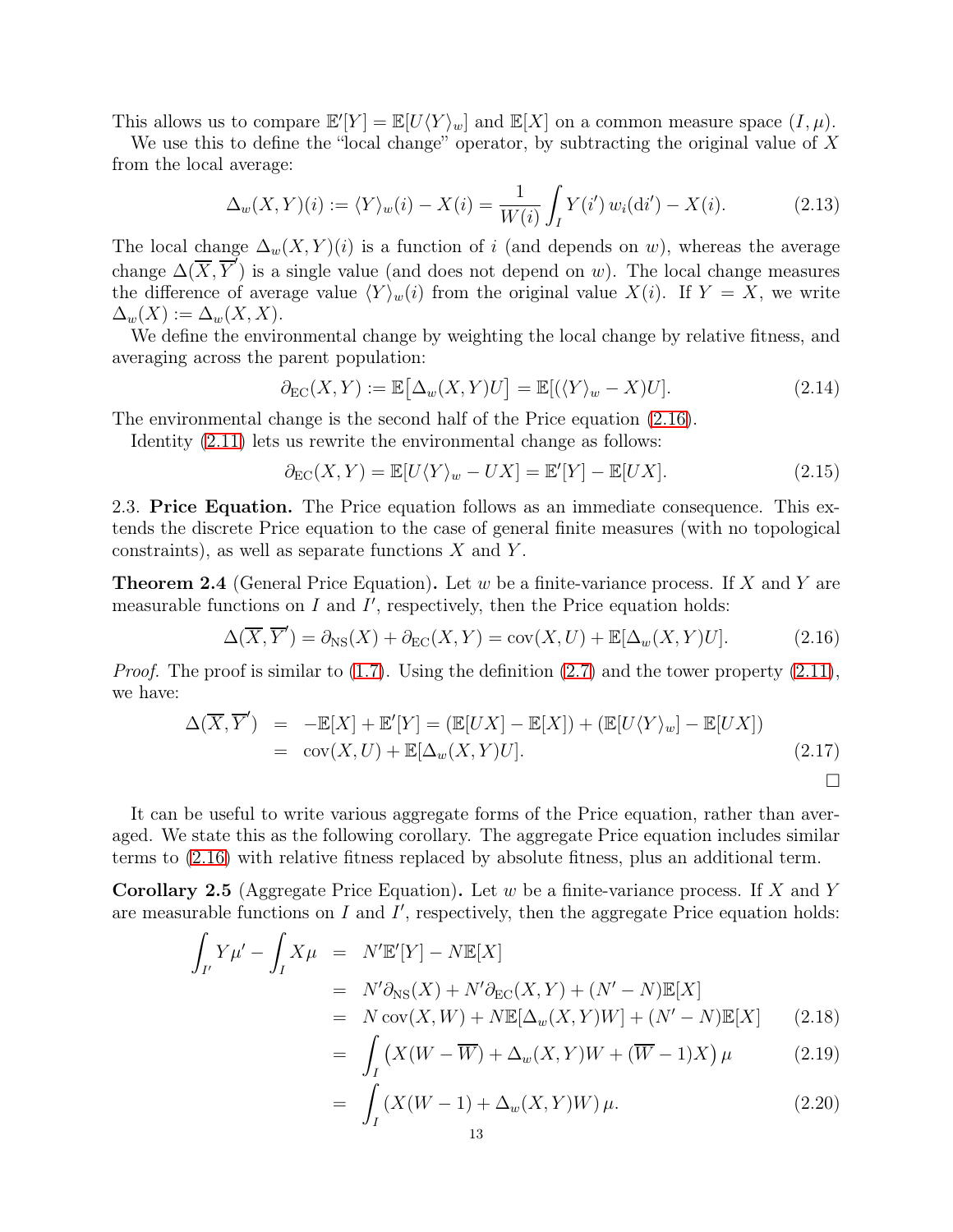We can analyze the evolution of population measures using the Price equation.

**Corollary 2.6** (Evolution of Population Measures). Let w be finite variance. Then for any measurable  $A \subseteq I$  and  $B \subseteq I'$ ,

$$
\mathbb{E}'[1_B] - \mathbb{E}[1_A] = \text{cov}(1_A, U) + \mathbb{E}[\Delta_w(1_A, 1_B)U]
$$
\n(2.21)

$$
\mu'(B) - \mu(A) = N \operatorname{cov}(1_A, W) + N \mathbb{E}[\Delta_w(1_A, 1_B)W] + (N' - N) \mathbb{E}[1_A].
$$
 (2.22)

*Proof.* Apply the standard and aggregate Price equations with  $X = 1_A$  and  $Y = 1_B$ .

**Remark 2.7** (Locally Finite Case). If  $\mu$  and  $\mu'$  are locally-finite measures satisfying a disintegration equation [\(2.2\)](#page-10-0), then the non-covariant aggregate Price equation [\(2.20\)](#page-12-2) still holds. This can be verified directly:  $\int_{I'} Y \mu' - \int_I X \mu = \int_I (X(W - 1) + (\langle Y \rangle_w - X)W) \mu$ , for  $XW \in L^1(\mu)$ . Thus much of this article can be adapted to the locally-finite case.

2.4. Fisher's Fundamental Theorem. Fisher's fundamental theorem [\(2.8\)](#page-11-2) states that selective change of relative fitness is equal to the variance of relative fitness:

$$
\partial_{\rm NS}(U) = \text{cov}(U, U) = \text{var}(U). \tag{2.23}
$$

The aggregate version states that selective change of fitness is proportional to its variance:

$$
\partial_{\rm NS}(W) = \text{cov}(W, U) = \frac{\text{var}(W)}{\overline{W}}.
$$
\n(2.24)

The general version incorporates the environmental change to analyze the change of the fitness functions across time.

Consider three measures  $\mu$ ,  $\mu'$  and  $\mu''$  on measurable spaces I, I' and I'', with population sizes N, N' and N'', respectively. Consider two composable processes  $w : \mu \mapsto \mu'$  and  $w': \mu' \mapsto \mu''$ . Define the fitness functions  $W(i) := w_i(I')$  and  $W(i') := w'_{i'}(I'')$ , with selective coefficients  $\overline{W} := N'/N$  and  $\overline{W}' := N''/N'$ . Define the relative fitness functions  $U := W/\overline{W}$ and  $U' := W'/\overline{W}'$ .

By construction, U and U' both have unit mean  $(\mathbb{E}[U] = 1 = \mathbb{E}'[U'])$ . When we apply the Price equation, the left side vanishes and so environmental change equals negative variance.

<span id="page-13-0"></span>**Theorem 2.8** (Generalized Fisher's Fundamental Theorem). Let  $w$  and  $w'$  be composable processes, with  $w$  finite-variance. Then:

<span id="page-13-1"></span>
$$
0 = \Delta(\overline{U}, \overline{U}') = \partial_{\text{NS}}(U) + \partial_{\text{EC}}(U, U') = \text{var}(U) + \mathbb{E}[\Delta_w(U, U')U]. \tag{2.25}
$$

Equivalently,

$$
\mathbb{E}[\Delta_w(U, U')U] = -\text{var}(U). \tag{2.26}
$$

*Proof.* This follows from the Price equation, setting  $X := U$  and  $Y := U'$ .

When we apply this to the full fitness functions, we have:

$$
\overline{W}' - \overline{W} = \partial_{\text{NS}}(W) + \partial_{\text{EC}}(W, W') = \frac{\text{var}(W)}{\overline{W}} + \frac{\mathbb{E}[\Delta_w(W, W')W]}{\overline{W}}.
$$
 (2.27)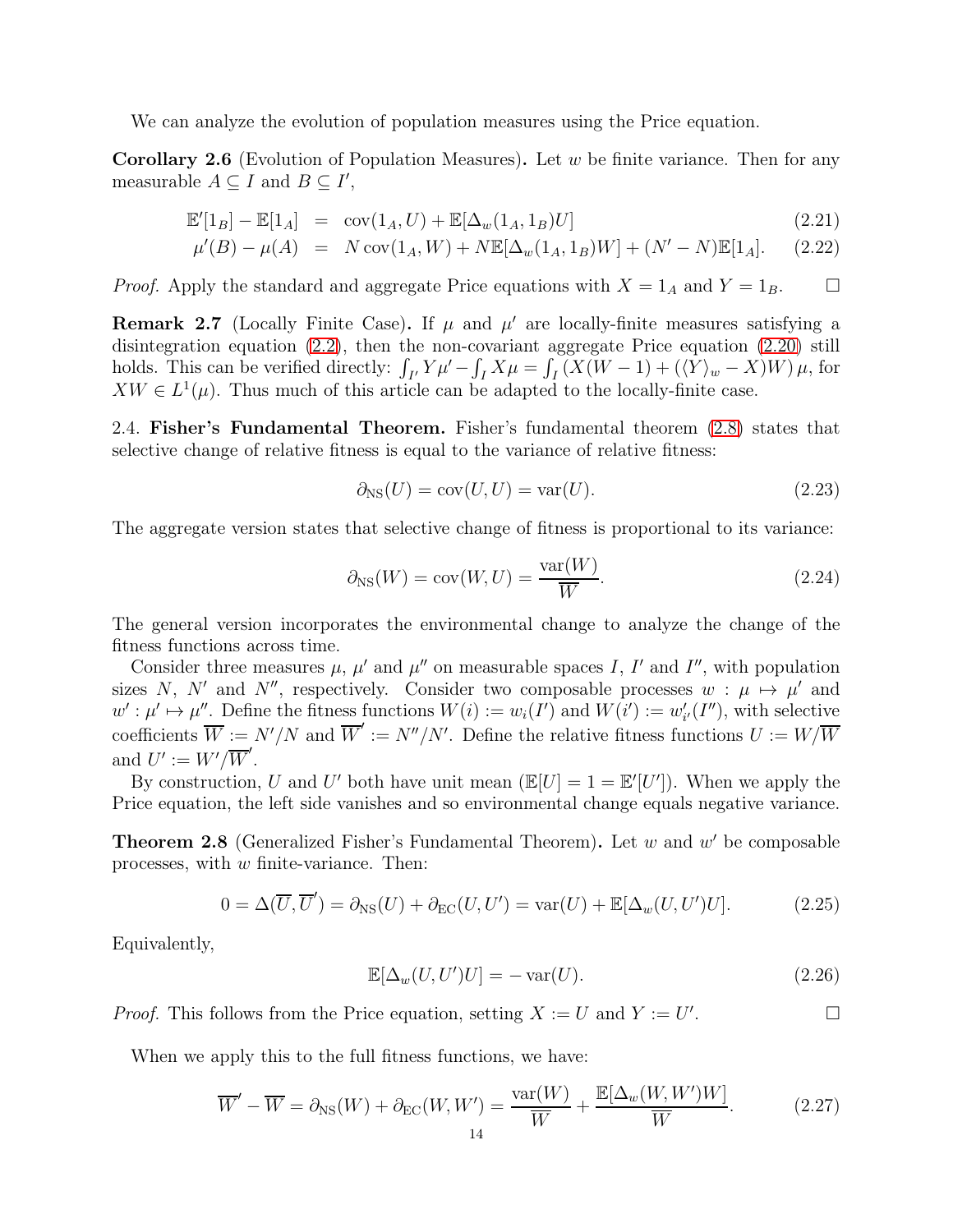## <span id="page-14-0"></span>3. Selective Equilibrium and the Zeroth Law of Natural Selection

We introduce selective equilibrium to understand the extreme case of "minimally selective" processes. Selective equilibrium is the extreme case where all selection is due to life and death and no other population variance. The Weak Zeroth Law (Proposition [3.2\)](#page-14-2) states that variance is minimized in the case of selective equilibrium. In Section [11,](#page-32-1) we state and prove a Strong Zeroth Law, improving upon the lower bound using selective entropy.

**Definition 3.1** (Selective Equilibrium). We say that a process  $w$  is "in selective equilibrium" if W takes exactly two values: 0 and a single positive value  $\overline{U}_* := 1/p_*,$  where  $p_* := \frac{1}{N}\mu(U >$ 0) is the proportion of childbearing population.

Define the childbearing population  $\mu_*(A) := \mu(A \cap \{U > 0\})$  and expectation operator  $\mathbb{E}_*[X] := \frac{1}{p_*} \mathbb{E}[1_{U>0}X]$ . The measures  $\mu_*$  and  $U\mu$  are mutually absolutely continuous. i.e.,  $\mu_*(A) = 0$  if and only if  $(U\mu)(A) := \int_A U(i)\mu(\mathrm{d}i) = 0.$ 

<span id="page-14-2"></span>Proposition 3.2 (Weak Zeroth Law of Natural Selection). Let w be a finite-variance process. Then:

$$
\partial_{\text{NS}}(U) = \text{var}(U) \ge \frac{1}{p_*} - 1,\tag{3.1}
$$

with saturation exactly when w is in selective equilibrium (in which case,  $var(U) = \frac{1}{p_*} - 1$ ).

Proof. We write the variance as:

$$
var(U) = \mathbb{E}[(U-1)^2] = (1-p_*) + p_* \mathbb{E}_*[(U-1)^2].
$$
\n(3.2)

We now apply Jensen's inequality to the second term, since E<sup>∗</sup> is a probability expectation and  $(x-1)^2$  is convex, and we rearrange:

$$
\operatorname{var}(U) \ge (1 - p_*) + p_*(\mathbb{E}_*[U] - 1)^2 = (1 - p_*) + p_* \left(\frac{1}{p_*} - 1\right)^2
$$
  
=  $(1 - p_*) + (1 - p_*)(\frac{1}{p_*} - 1) = \frac{1}{p_*} - 1,$  (3.3)

since  $\mathbb{E}_{*}[U] = \frac{1}{p_*} \mathbb{E}[U] = \frac{1}{p_*}$ . Saturation of this inequality occurs exactly when U is constant  $\mu_*$ -almost surely, i.e., the selective-equilibrium case.

Using the general version of Fisher's theorem [\(2.25\)](#page-13-1), this implies an upper bound on the environmental change of relative fitness.

**Corollary 3.3.** Let  $w$  and  $w'$  be composable processes, with  $w$  finite-variance. Then:

$$
\partial_{\rm EC}(U, U') = \mathbb{E}[\Delta_w(U, U')U] = -\operatorname{var}(U) \le -\left(\frac{1}{p_*} - 1\right),\tag{3.4}
$$

<span id="page-14-1"></span>with saturation when  $w$  is in selective equilibrium.

# 4. "Pure" Processes and the Price Representation Theorem

We consider the extreme cases of purely selective and purely environmental processes. We show that purely selective processes correspond to absolutely continuous measures, and purely environmental processes correspond to Markov chains. We then prove a novel representation theorem (Theorem [4.4\)](#page-16-0), showing that every evolutionary process can be written as the composition of a purely selective process followed by a purely environmental process.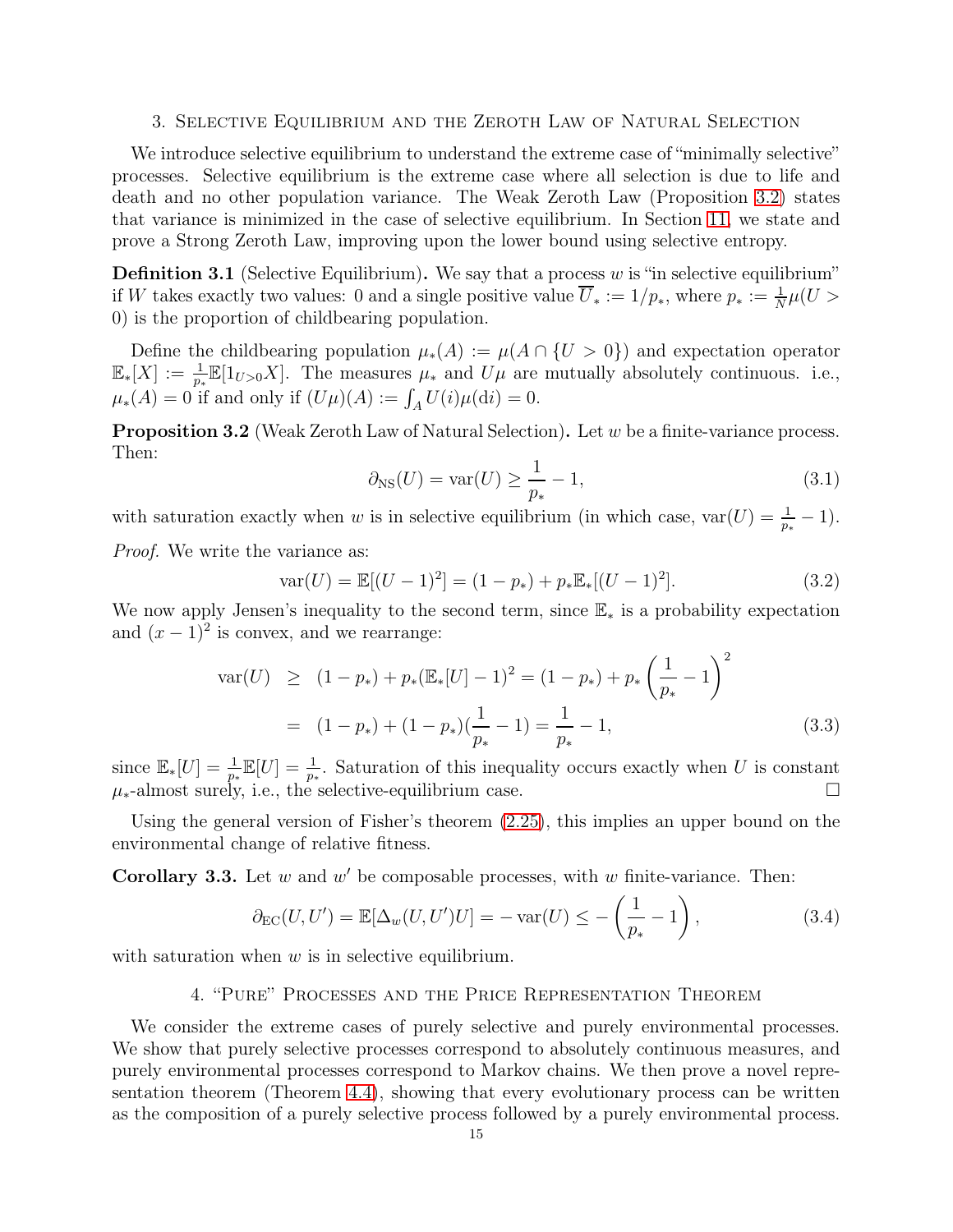Definition 4.1 (Pure Processes).

- (1) (Purely Selective) Consider measures  $\mu$  and  $\mu'$  defined on the same space. We say that a process w is *purely selective* if the average change of an observable is fully described by selective change:  $\Delta(\overline{X}, \overline{X}) = \partial_{\text{NS}}(X) = \text{cov}(X, U)$ . Equivalently, environmental change vanishes  $(\partial_{EC}(X, X) = \mathbb{E}[\Delta_w(X, X)U] = 0.$
- (2) (Purely Environmental) Consider measures  $\mu$  and  $\mu'$  on (possibly different) spaces I and  $I'$ . We say that  $w$  is *purely environmental* if its average change between observable X and Y is fully described by environmental change:  $\Delta(\overline{X}, \overline{Y}) = \partial_{EC}(X, Y) =$  $\mathbb{E}[\Delta_w(X, Y)U]$ . Equivalently, selective change vanishes  $(\partial_{\text{NS}}(X) = \text{cov}(X, U) = 0)$ .

<span id="page-15-0"></span>Theorem 4.2 (Characterization of Pure Processes).

- (1) (Purely Selective iff Absolute Continuity) Consider measures  $\mu$  and  $\mu'$  on the same space. A process  $w : \mu \mapsto \mu'$  is purely selective if and only if  $\mu'$  is absolutely continuous to  $\mu$  ( $\mu' \ll \mu$ ) with Radon-Nikodym density equal to fitness ( $\frac{d\mu'}{d\mu} = W$  a.s.).
- (2) (Purely Environmental iff Markov Chain) Consider measures on possibly distinct spaces I and I'. A process  $w : \mu \mapsto \mu'$  is purely environmental if and only if the fitness function W and relative fitness U are almost surely constant (with  $W = \overline{W}$ and  $U = 1$  a.s.). In this case, w is a Markov chain with transition kernel  $w_i(\mathrm{d}i')$ , with uniform scaling by  $W$ .

*Proof.* Proof of (1). Suppose that w is purely selective, so  $0 = \partial_{EC}(X, X) = \mathbb{E}[\Delta_w(X)U]$  for each X. Thus  $\mathbb{E}[(X)] = \mathbb{E}[XU]$  for every X. Hence  $\mu'/N'$  (resp.  $\mu'$ ) is absolutely continuous with respect to  $\mu/N$  (resp.  $\mu$ ), with density U (resp. W).

We show that absolutely continuous measures define a purely selective process. Suppose that  $\mu' \ll \mu$  with Radon-Nikodym density  $W := \frac{d\mu'}{du}$  $\frac{d\mu'}{d\mu}$ . Define the purely selective  $w:\mu\mapsto\mu'$ by weighting with the density function W, i.e.,  $w_i(A) := W(i)\delta_i(A)$ , where  $\delta_i(A)$  is the Dirac point-mass concentrated on i. i.e.,  $\delta_i(A) = 1$  if  $i \in A$ , and  $= 0$  if  $i \notin A$ . Then  $\mu'(A) = \int_A W(i)\mu(\mathrm{d}i) = \int_{I'} w_i(A)\mu(\mathrm{d}i)$ , proving (1).

Proof of (2). Suppose w is purely environmental, so  $0 = cov(X, U) = \mathbb{E}[X(U - 1)]$  for all X. Since this holds for all X, we must have that  $U = 1$  a.s. (hence  $W = \overline{W}$ ). This is a standard functional argument. Let  $H(\mu) = \{X : \text{var}(X) < \infty\}$  denote the Hilbert space of finite-variance observables, equipped with the covariance inner product. Since  $H$  is closed, if  $cov(X, U) = 0$  for all X, then  $var(U) = 0$ , hence U is constant a.s. and equal to  $\mathbb{E}[U] = 1$ . Consequently,  $W = \overline{W}$  a.s. Conversely, suppose W is a.s. constant (with  $W = \overline{W}$ ). Then  $\partial_{\text{NS}}(X) = \text{cov}(X, \frac{W}{W}) = 0$  since  $W = \overline{W}$  almost everywhere. Thus w is purely environmental.

If  $w: \mu \mapsto \mu'$  is a Markov process between two probability distributions with kernel  $w_i(\mathrm{d}i'),$ then it describes a purely environmental process since  $W(i) := w_i(I') = 1$  is the conditional probability of I' given i. Conversely, if  $w : \mu \mapsto \mu'$  is purely environmental, then  $N' = N$ and  $w_i(I') = 1$ , so w is a regular conditional probability hence a one-step Markov chain.  $\Box$ 

**Remark 4.3.** If one measure is absolutely continuous with respect to another  $(\mu' \ll \mu)$ , there exists a unique purely selective process  $w^{NS}$  :  $\mu \to \mu'$ , given by the Radon-Nikodym derivative  $W := \frac{d\mu'}{du}$  $\frac{d\mu'}{d\mu}(i)$ , but there can also exist purely environmental or general processes between these measures. For example, suppose that  $\mu$  assigns mass  $1/2$  to each of  $\{0\}$ and  $\{1\}$ , and  $\mu'$  assigns mass 1 to  $\{0\}$ . Then  $\mu' \ll \mu$  with  $W^{NS}(0) := \frac{d\mu'}{du}$  $\mu'$  assigns mass 1 to {0}. Then  $\mu' \ll \mu$  with  $W^{NS}(0) := \frac{d\mu'}{d\mu}(0) = 2$  and  $W^{\text{NS}}(1) := \frac{d\mu'}{d\mu}(1) = 0$ . There also exists a Markov chain  $w : \mu \mapsto \mu'$  with  $w_0(0) = 1$ ,  $w_1(0) = 1$ , and  $W(0) = 1 = W(1)$ .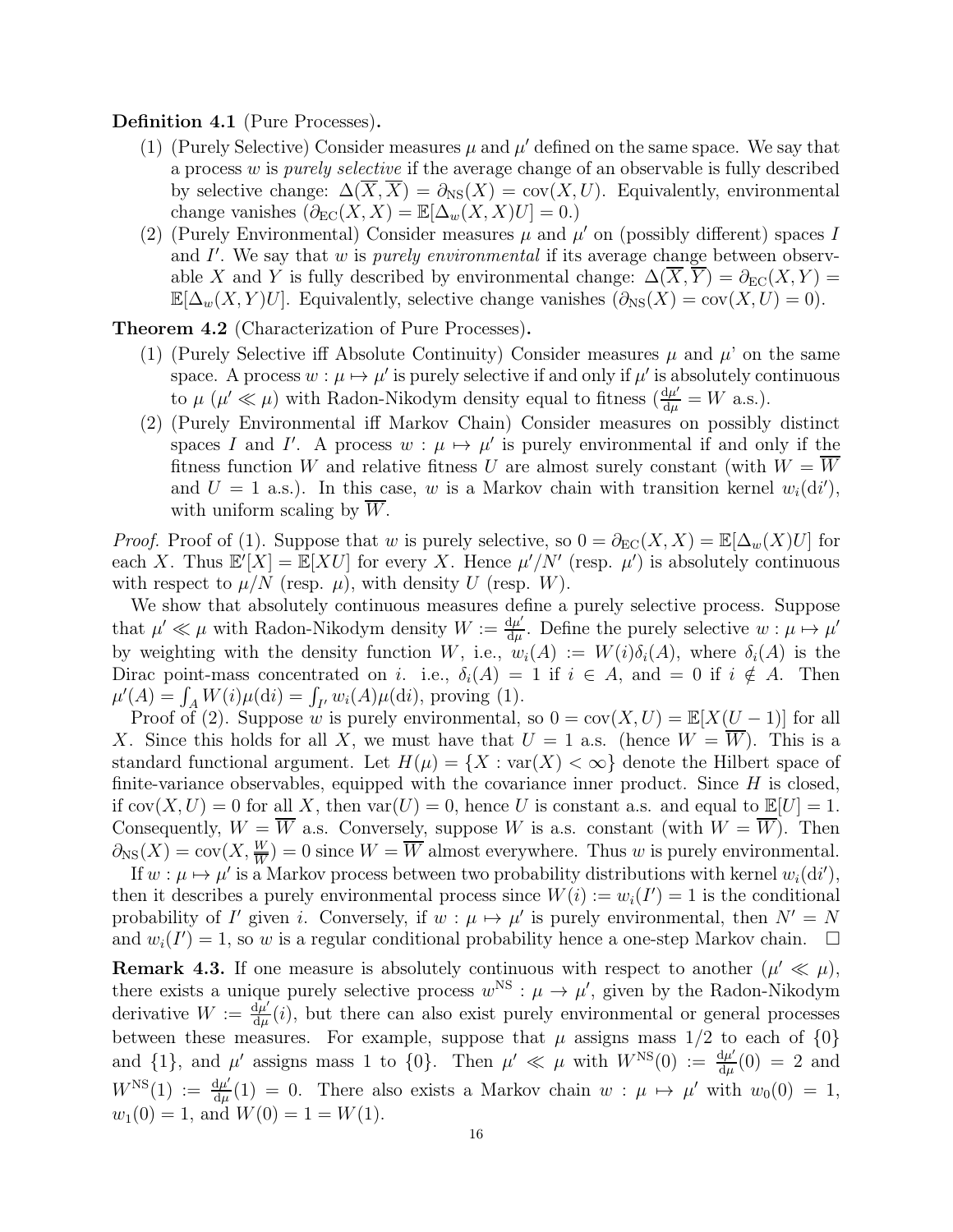The Price equation is equivalent to the following representation theorem, decomposing any process as a selective process  $w_{\text{NS}}$  followed by an environmental one  $w_{\text{EC}}$ .

<span id="page-16-0"></span>**Theorem 4.4** (Price Representation Theorem). Let  $w$  be a finite-variance process with fitness W. Define the purely selective process  $w_{\text{NS}} : \mu \mapsto W\mu$  and the purely environmental process  $w_{\text{EC}} : W\mu \mapsto \mu'$  as follows:

$$
w_{\text{NS},i}(\tilde{\mathbf{d}}\tilde{\mathbf{i}}) := W(\tilde{\mathbf{i}})\delta_i(\tilde{\mathbf{d}}\tilde{\mathbf{i}}) \quad \text{and} \quad w_{\text{EC},\tilde{\mathbf{i}}}(\mathbf{d}\mathbf{i}') := \frac{w_{\tilde{\mathbf{i}}}(\mathbf{d}\mathbf{i})}{W(\tilde{\mathbf{i}})},\tag{4.1}
$$

where  $\delta_i$  is the Dirac point-mass measure on I. Then

$$
w = w_{\rm EC} \circ w_{\rm NS}.\tag{4.2}
$$

 $\sqrt{d}$ 

The selective changes of  $w$  and  $w_{\text{NS}}$  are equal:

$$
\partial_{w,\text{NS}}(X) = \text{cov}(X, U) = \partial_{w_{\text{NS}},\text{NS}}(X); \tag{4.3}
$$

and the environmental changes of  $w$  and  $w_{EC}$  are equal:

$$
\partial_{w,\text{EC}}(X,Y) = \mathbb{E}[\Delta_w(X,Y)U] = \widetilde{\mathbb{E}}[\Delta_{w_{\text{EC}}}(X,Y)] = \partial_{w_{\text{EC}},\text{EC}}(X,Y),\tag{4.4}
$$

where  $\widetilde{\mathbb{E}}[Y] := \mathbb{E}[UY].$ 

*Proof.* Using Theorem [4.2,](#page-15-0) we have that  $w_{\text{NS}}$  is purely selective, since it is absolutely continuous to  $\mu$  with density equal to the fitness function; and  $w_{\text{EC}}$  is purely environmental, since  $w_{\text{EC},i}(I') = \frac{w_i(I')}{W(i)} = 1$  for all *i*. We compute:

$$
(w_{\rm EC} \circ w_{\rm NS})_i(\mathrm{d}i') = \int w_{\rm EC,\tilde{i}}(\mathrm{d}i') w_{\rm NS,i}(\mathrm{d}\tilde{i}) = \int \frac{w_i(\mathrm{d}i')}{W(\tilde{i})} W(\tilde{i}) \delta_i(\mathrm{d}\tilde{i})
$$

$$
= \frac{w_i(\mathrm{d}i')}{W(i)} W(i) = w_i(\mathrm{d}i'), \tag{4.5}
$$

where  $\delta_i(\tilde{d}\tilde{i})$  is the Dirac delta distribution on *I*. i.e.,  $\delta_i(A) = 1$  if  $i \in A$  and = 0 if  $i \notin A$ . Clearly, the selective changes are equal, since both w and  $w_{\text{NS}}$  have fitness function W on population  $\mu$ .

Define the intermediate population  $\tilde{\mu} := W\mu$  on *I* (i.e.,  $\tilde{\mu}(A) := \int_A W(i)\mu(\mathrm{d}i)$ ), and intermediate expectation  $\widetilde{\mathbb{E}}[Y] := \mathbb{E}[UY]$ . Note that  $\widetilde{\mu}$  has population size N'. We compute the adaptive local change

$$
\Delta_{w_{\rm EC}}(X,Y)(\tilde{i}) := \langle X' \rangle_{w_{\rm EC}}(\tilde{i}) - X(\tilde{i}) = \int \frac{X'}{W(\tilde{i})} w_{\tilde{i}}(\mathrm{d}i') - X(\tilde{i})
$$

$$
= \langle X' \rangle_w(\tilde{i}) - X(\tilde{i}) = \Delta_w(X,Y)(\tilde{i}) \tag{4.6}
$$

Averaging with  $\widetilde{\mathbb{E}}$ , we have:

$$
\partial_{w_{\rm EC},\rm EC}(X,Y) = \widetilde{\mathbb{E}}[\Delta_{w_{\rm EC}}(X,Y)] \n= \mathbb{E}[\Delta_{\rm EC}(X,Y)U] = \partial_{\rm EC}(X,Y).
$$
\n(4.7)

**Remark 4.5** (Reversibility). We say that w is selectively reversible when  $w_{\text{NS}}$  is invertible. This holds if and only if  $p_* = 1$ , in which case  $w_{NS}^{-1}$  is given by multiplication by the reciprocal fitness  $\frac{1}{W}$ . We may always recover the childbearing population by multiplying by  $\frac{1}{W}$ :  $\mu_*$  =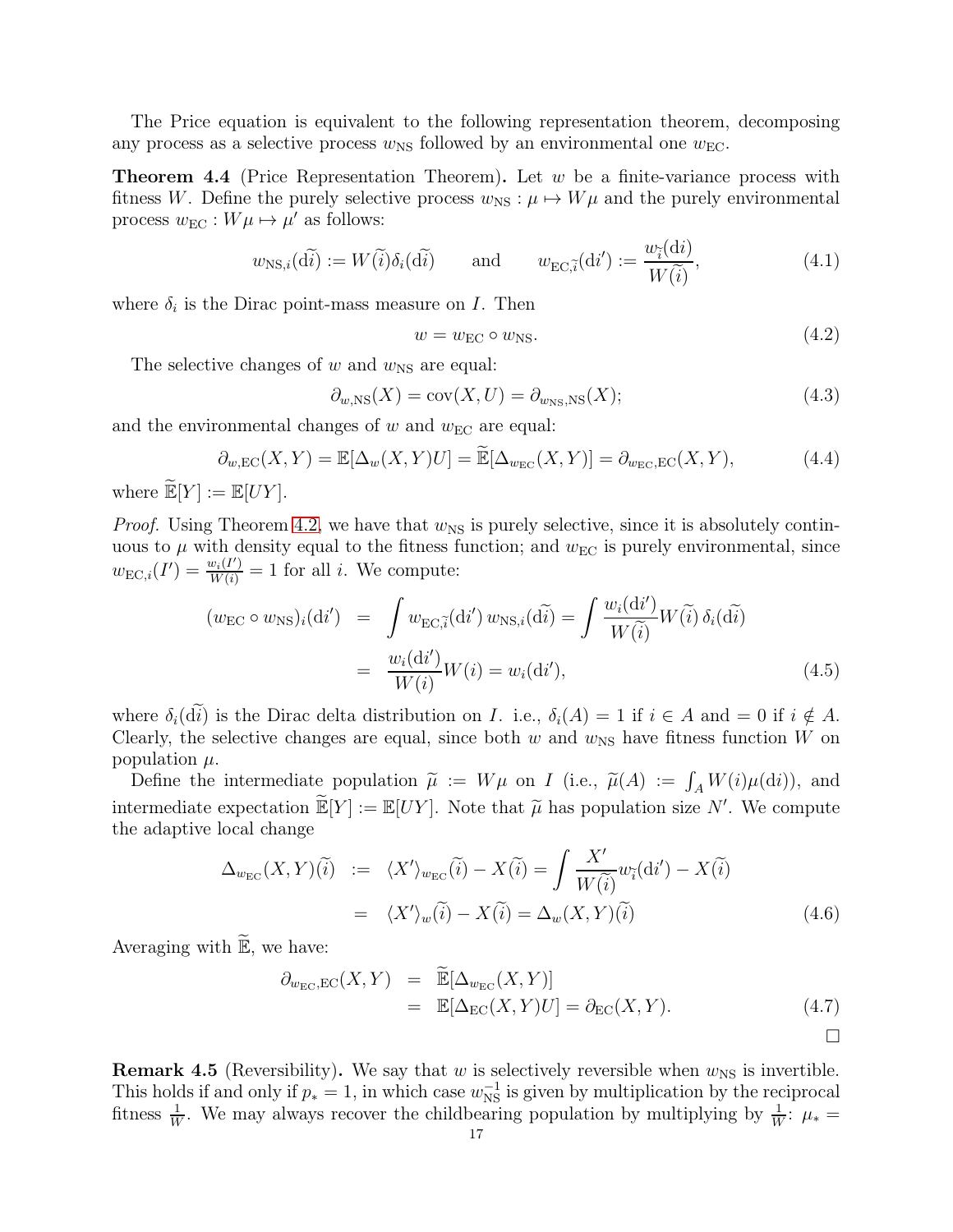1  $\frac{1}{W}\widetilde{\mu}$ . We say that w is environmentally reversible when  $w_{EC}$  is invertible, and analyze that case in Section [18.](#page-50-0)

As an immediate consequence, we can decompose any composition  $w' \circ w$  as a single selective piece followed by a purely environmental one. If X is I-measurable and Y is  $\mu'$ integrable, define the composable product  $(Y \circ X)(i) := \langle Y \rangle_w(i)X(i)$ .

**Corollary 4.6.** Let  $w : \mu \mapsto \mu'$  and  $w' : \mu' \mapsto \mu''$  be two composable processes. Define the composed fitness function

$$
W^{(2)}(i) := (W' \circ W)(i) := \int_{I'} W'(i')w_i(\mathrm{d}i') = \langle W' \rangle_w(i)W(i), \tag{4.8}
$$

and define the purely selective process by multiplying by  $W^{(2)}$ :

$$
(w' \circ w)_{\text{NS},i}(A) := W^{(2)}(i)\delta_i(A), \tag{4.9}
$$

where  $\delta_i$  is the Dirac delta function on *i*. Define the purely environmental process

$$
(w' \circ w)_{\text{EC},i}(C) := \frac{(w' \circ w)_i(C)}{(W' \circ W)(i)} = \frac{1}{W^{(2)}(i)} \int_{I'} w'_{i'}(C)w_i(\text{d}i').
$$
 (4.10)

for measurable  $C \subseteq I''$ . Then the composed process equals:

$$
w' \circ w = (w' \circ w)_{\text{EC}} \circ (w' \circ w)_{\text{NS}}.\tag{4.11}
$$

The composed process has fitness function  $W^{(2)} = W' \circ W = \langle W' \rangle_w W$ , and relative fitness function  $U^{(2)} := U' \circ U := \langle U' \rangle_w U = W' \circ W / (\overline{W}' \overline{W}).$ 

4.1. Application to Matrix Theory. The Price representation theorem admits a simple form in terms of matrices. Consider Price's context of discrete evolutionary processes, as in Section [1.2.](#page-3-0) Finite discrete populations are encoded by finite-dimensional vectors  $\mu, \mu',$ and an evolutionary process as a finite-dimensional matrix  $w = (w(i, i'))$ , with  $\mu' = w\mu$ . These vector spaces are equipped with the  $L^1$  norm, so  $N = |\mu| = \sum_{i=1}^K \mu_i$  and  $N' = |\mu'| =$  $\sum_{i'=1}^{K'} \mu'_{i'}$ . The discrete Price representation theorem is equivalent to the matrix identity

$$
w = w_{\rm EC} w_{\rm NS},\tag{4.12}
$$

<span id="page-17-0"></span>where  $w_{\text{NS}}$  is a diagonal matrix, and  $w_{\text{EC}}$  is a right stochastic (Markov transition) matrix.

#### 5. Selective Change of Variance and the First Law of Natural Selection

We state a functional form of the Price equation, and we use this to analyze selective change of relative-fitness variance. We prove a First Law of Natural Selection, showing that  $\partial_{\text{NS}} \text{var}(U) \geq \text{var}(U) (1 + \text{var}(U)) \geq 0$ , with saturation of the first inequality in the selective-equilibrium case.

<span id="page-17-1"></span>**Corollary 5.1** (Functional Price Equation). Let  $w : \mu \mapsto \mu'$  denote an evolutionary process. Let **X** and **Y** be vector-valued observables, and let  $F(\mathbf{X})$  and  $G(\mathbf{Y})$  be integrable functionals. Formally, we assume that  $X: I \to V$  and  $Y': I' \to V'$  are Borel-measurable functions to topological vector spaces V, V', and that  $f: V \to \mathbb{R}$  and  $g: V' \to \mathbb{R}$  are Borel-measurable real-valued functions. Define the selective functional change  $\partial_{\text{NS}} F(\mathbf{X}) := \text{cov}(f(\mathbf{X}), U)$  and the environmental functional change  $\partial_{EC}(F(X), G(Y)) := \mathbb{E}[\Delta(f(X), g(Y))U]$ . The functional Price equation holds:

$$
\Delta(F(\mathbf{X}), G(\mathbf{Y})) = \partial_{\text{NS}} F(\mathbf{X}) + \partial_{\text{EC}}(F(\mathbf{X}), G(\mathbf{Y})) = \text{cov}(f(\mathbf{X}), U) + \mathbb{E}[\Delta_w(f(\mathbf{X}), g(\mathbf{Y}))U].
$$
\n(5.1)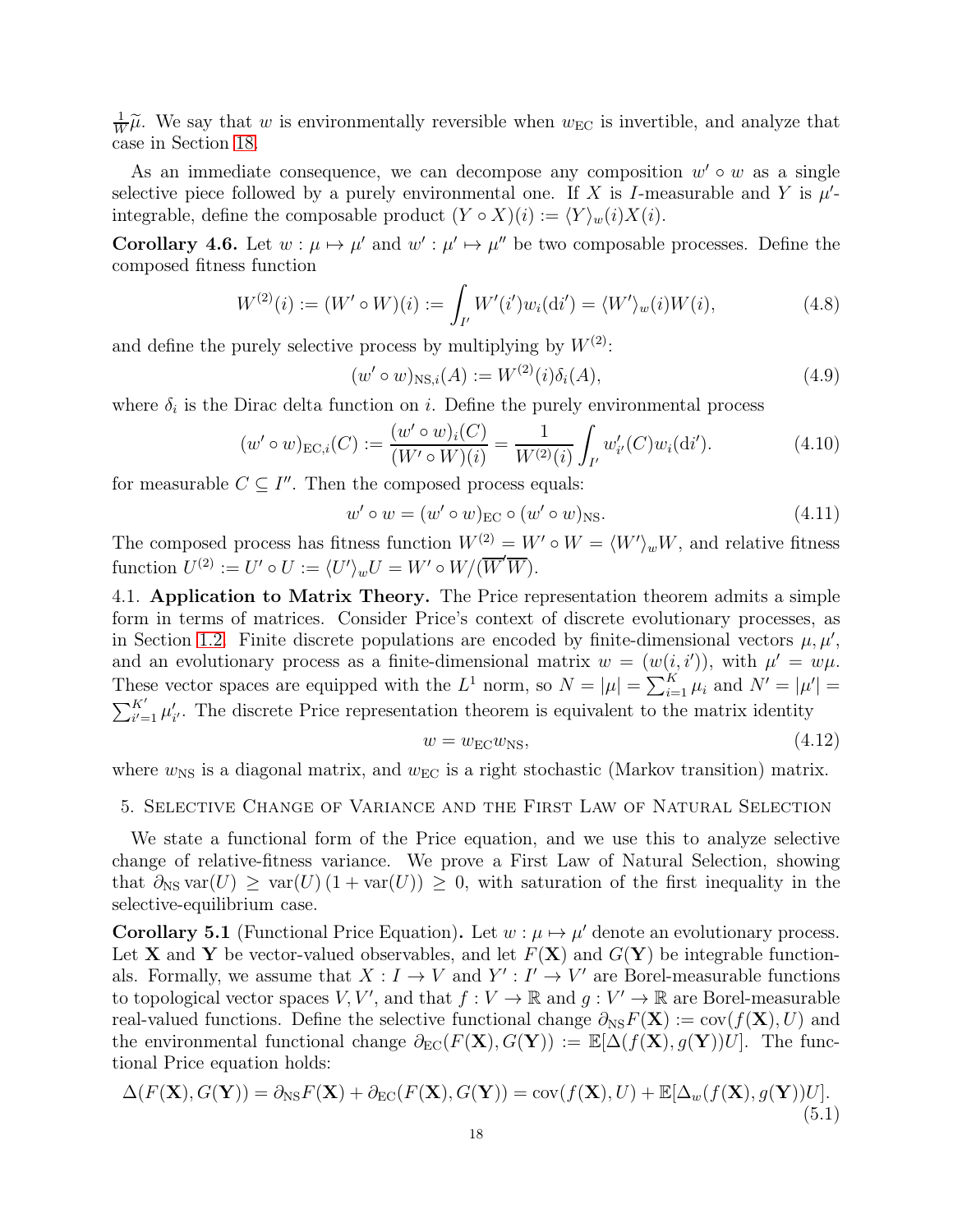5.1. Functional Change of Variance. We now analyze the change of variance across generations. Let  $w : \mu \mapsto \mu'$  and  $w' : \mu' \mapsto \mu''$  be composable processes, with fitness functions W and W' and relative fitnesses  $U = W/\mathbb{E}[W]$  and  $U' = W'/\mathbb{E}'[W]$ . Write the two variance functionals as  $var(U) = \mathbb{E}[U^2 - 1]$  and  $var'(U') = \mathbb{E}[(U')^2 - 1]$ . We write the difference of variances as follows:

$$
\Delta(\text{var}(U)) := \Delta(\text{var}(U), \text{var}'(U')) := \text{var}'(U') - \text{var}(U) = \mathbb{E}'[(U')^2] - \mathbb{E}[U^2]. \tag{5.2}
$$

Fisher's theorem states that selective velocity is given by relative-fitness variance:  $\partial_{NS}(U)$  =  $var(U)$ . We define the selective change of variance, or selective acceleration, by

$$
\partial_{\rm NS}^2(U) := \partial_{\rm NS} \operatorname{var}(U) := \operatorname{cov}(U^2, U) = \mathbb{E}[U^2(U-1)],\tag{5.3}
$$

and environmental change of variance

$$
\partial_{\rm EC}(\text{var}(U),\text{var}'(U')) := \mathbb{E}\big[\Delta_w(U^2,(U')^2)U\big] = \mathbb{E}\big[\big(\langle (U')^2 \rangle_w - U^2\big)U\big].\tag{5.4}
$$

The functional Price equation ensures that the change of variance decomposes as the sum of the selective and environmental changes:

$$
\text{var}'(U') - \text{var}(U) = \partial_{\text{NS}} \text{var}(U) + \partial_{\text{EC}}(\text{var}(U), \text{var}'(U')). \tag{5.5}
$$

The aggregate difference of variances follows from the vector form of the functional Price equation (since var $(W) = \mathbb{E}[(W - \overline{W})^2] = \mathbb{E}[f(X, \overline{X})]$ ). Consequently:

$$
\begin{array}{rcl}\n\text{var}'(W') - \text{var}(W) & = & \partial_{\text{NS}} \text{var}(W) + \partial_{\text{EC}}(\text{var}(W), \text{var}'(W')) \\
& = & \text{cov}((W - \overline{W})^2, U) + \mathbb{E}[\Delta_w((W - \overline{W})^2, (W' - \overline{W}')^2)U]. \tag{5.6}\n\end{array}
$$

5.2. First Law of Natural Selection. Recall that the Zeroth Law (Proposition [3.2\)](#page-14-2) states that  $\partial_{\text{NS}}(U) = \text{var}(U) \geq 0$ . This is a monotonically upward trend for relative-fitness under the effect selection, and shows that selection acts in the direction of never decreasing relative fitness, though the effect of the environment can be arbitrary.

We strengthen this result, and show that there is a non-negative lower bound on the selective acceleration, compounding effects of selection upon itself. We prove weak and strong versions, saturated in the purely environmental and selective-equilibrium cases, respectively.

Proposition 5.2 (Weak First Law of Natural Selection). Let w have finite third moment  $\mathbb{E}[U^3]<\infty$ . The selective change of relative fitness variance is non-negative:

$$
\partial_{\rm NS}^2(U) := \partial_{\rm NS} \, \text{var}(U) = \text{cov}(U^2 - 1, U) \ge \frac{1}{2} \, \text{var}(U)^2 \ge 0. \tag{5.7}
$$

Both inequalities are saturated exactly when  $w$  is purely environmental (in which case  $\partial_{\text{NS}}^2(U) = \frac{1}{2} \text{var}(U)^2 = 0$ , otherwise the inequalities are strict.

*Proof.* The bound for  $\partial_{\text{NS}} \text{var}(U)$  uses Jensen's inequality for the quadratic term:

$$
\partial_{\text{NS}} \text{var}(U) = 2 \frac{1}{2} \mathbb{E} \left[ (U+1)(U-1)^2 \right] \ge 2 \left( \frac{1}{2} \mathbb{E}[(U+1)U] - 1 \right)^2
$$
  
=  $2 \left( \frac{1}{2} (\text{var}(U) + 2) - 1 \right)^2 = \frac{1}{2} \text{var}(U)^2,$  (5.8)

since  $\frac{1}{2}\mathbb{E}[U+1] = 1$  and  $\mathbb{E}[(U+1)U] = \mathbb{E}[U^2] + \mathbb{E}[U] = \text{var}(U) + 2$ . This is saturated when  $U + 1$  is constant  $\mu$ -a.s., i.e.,  $U + 1 = U + 1 = 2$ , the purely environmental case.

 $\Box$ 

We strengthen this result by applying Jensen's inequality to the child-bearing population.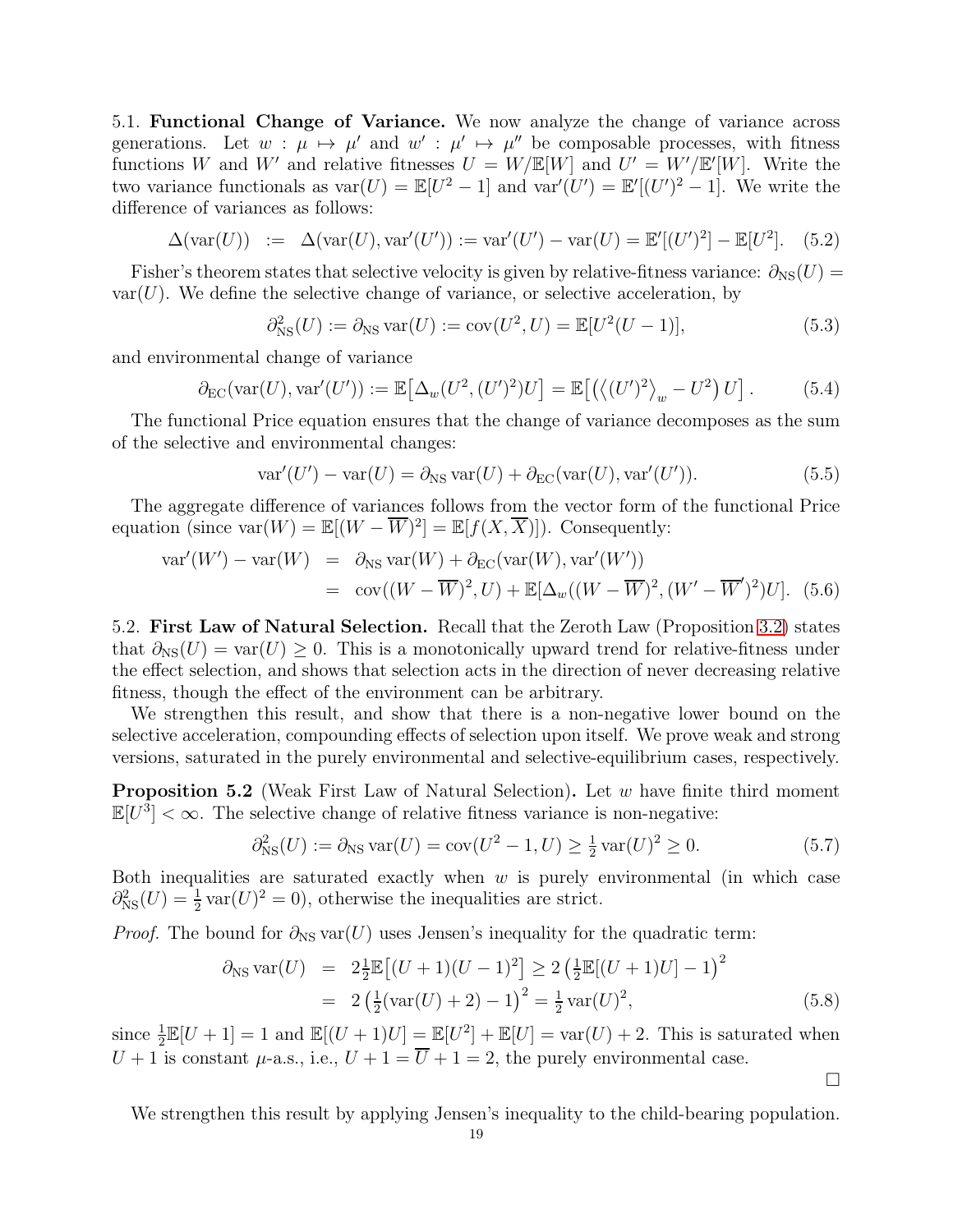<span id="page-19-0"></span>**Theorem 5.3** (Strong First Law of Natural Selection). Let w have finite third moment  $\mathbb{E}[U^3]<\infty$ . Then:

<span id="page-19-1"></span>
$$
\partial_{\rm NS}^2(U) = \partial_{\rm NS} \operatorname{var}(U) \ge \operatorname{var}(U) \left(1 + \operatorname{var}(U)\right) = \operatorname{var}(U) \mathbb{E}[U^2] \ge 0,\tag{5.9}
$$

with saturation of the first inequality exactly when  $w$  is in selective equilibrium. In that case,  $\partial_{\text{NS}} \text{var}(U) = \frac{1}{p_*} (\frac{1}{p_*})$  $\frac{1}{p_*}-1)=\frac{1}{p_*^2}-\frac{1}{p_*}$  $\frac{1}{p_*}.$ 

Proof. We change measure to the intermediate population and rewrite the covariance:

$$
\partial_{\text{NS}} \text{var}(U) = \text{cov}(U^2, U) = \mathbb{E}[(U^2 - \mathbb{E}[U^2])(U - 1)] = \mathbb{E}[(U^2 - \mathbb{E}[U^2])U] = \widetilde{\mathbb{E}}[U^2] - \mathbb{E}[U^2].
$$
\n(5.10)

where  $\widetilde{\mathbb{E}}[X] = \mathbb{E}[UX]$ . Using Jensen's inequality, we have

$$
\partial_{\text{NS}} \operatorname{var}(U) \ge \widetilde{\mathbb{E}}[U]^2 - \mathbb{E}[U^2] = \mathbb{E}[U^2]^2 - \mathbb{E}[U^2] = \mathbb{E}[U^2] \left( \mathbb{E}[U^2] - 1 \right), \tag{5.11}
$$

since  $\mathbb{E}[U] = \mathbb{E}[U^2] = 1 + \text{var}(U)$ , proving [\(5.9\)](#page-19-1). This inequality is saturated exactly when U is constant  $U\mu$ -a.s.. Since  $U\mu$  is mutually absolutely continuous with  $\mu_*$ , saturation is equivalent to U being constant  $\mu_*$ -a.s., i.e., w is in selective equilibrium.

We use the same technique to analyze higher-order selective derivatives of relative fitness, and the exponential of relative fitness. The Higher-Order First Law shows that all these selective changes are non-negative, meaning that selection acts monotonically upon all scales of fitness.

**Proposition 5.4** (Higher-Order First Law). Suppose that  $\mathbb{E}[U^{n+1}] < \infty$  for  $n \geq 1$ . The higher-order selective changes are non-negative:

$$
\partial_{\rm NS}^n(U) \ge \begin{cases} \frac{1}{p_*^{n-1}} \left( \text{var}(U) + 1 - p_* \right)^n \ge 0, & n \text{ even,} \\ \frac{1}{p_*^n} \left( 1 - p_* \right)^{n+1} \ge 0, & n \text{ odd,} \end{cases}
$$
\n(5.12)

with saturation of the left inequality when  $w$  is in selective equilibrium.

Suppose that  $\mathbb{E}[e^U] < \infty$ . The selective change of the exponential  $e^U$  is non-negative:

<span id="page-19-2"></span>
$$
\partial_{\text{NS}}(e^U) = \text{cov}(e^U, U) \ge (1 - p_*) \left( e^{1/p_*} - 1 \right) \ge 0,
$$
\n(5.13)

with saturation of the first inequality when  $w$  is in selective equilibrium.

*Proof.* In the even case,  $\partial_{NS}^n(U) = \partial_{NS}^{n-1}(\text{var}(U)) = p_* \mathbb{E}_*[U(U-1)^n] \geq p_* (\mathbb{E}_*[U^2] - 1)^n =$  $p_*(\frac{1}{n_1})$  $\frac{1}{p_*} \mathbb{E}[U^2] - 1)^n = \frac{1}{p_*^{n_*}}$  $\frac{1}{p_*^{n-1}}(\text{var}(U) + 1 - p_*)^n$ . In the odd case,  $\partial_{\text{NS}}^n(U) = \partial_{\text{NS}}^{n-1}(\text{var}(U) =$  $p_*\mathbb{E}_*[(U-1)^{n+1}] \geq p_*(\mathbb{E}_*[U]-1)^{n+1} = \frac{1}{p_*^n}(1-p_*)^{n+1}$ . For [\(5.13\)](#page-19-2), we compute:

$$
\partial_{\text{NS}}(e^U) = \text{cov}(e^U, U) = \mathbb{E}[(U - 1)e^U] = \mathbb{E}[Ue^U] - \mathbb{E}[e^U]
$$
  
\n
$$
= p_* \mathbb{E}_*[U \exp(U)] + p_* \mathbb{E}_*[-\exp(U)] - (1 - p_*)
$$
  
\n
$$
\geq p_* \mathbb{E}_*[U] \exp(\mathbb{E}_*[U]) - p_* \exp(\mathbb{E}_*[U]) - 1 + p_*
$$
  
\n
$$
= e^{1/p_*} - p_* e^{1/p_*} - 1 + p_* = (1 - p_*) (e^{1/p_*} - 1).
$$
\n(5.14)

**Corollary 5.5** (Aggregate First Law). Let w have finite third moment. Then:

<span id="page-19-3"></span>
$$
\partial_{\text{NS}}^2 W \ge \overline{W} \operatorname{var}(U) \left( 1 + \operatorname{var}(U) \right) = \frac{1}{\overline{W}^3} \operatorname{var}(W) \left( \overline{W}^2 + \operatorname{var}(W) \right). \tag{5.15}
$$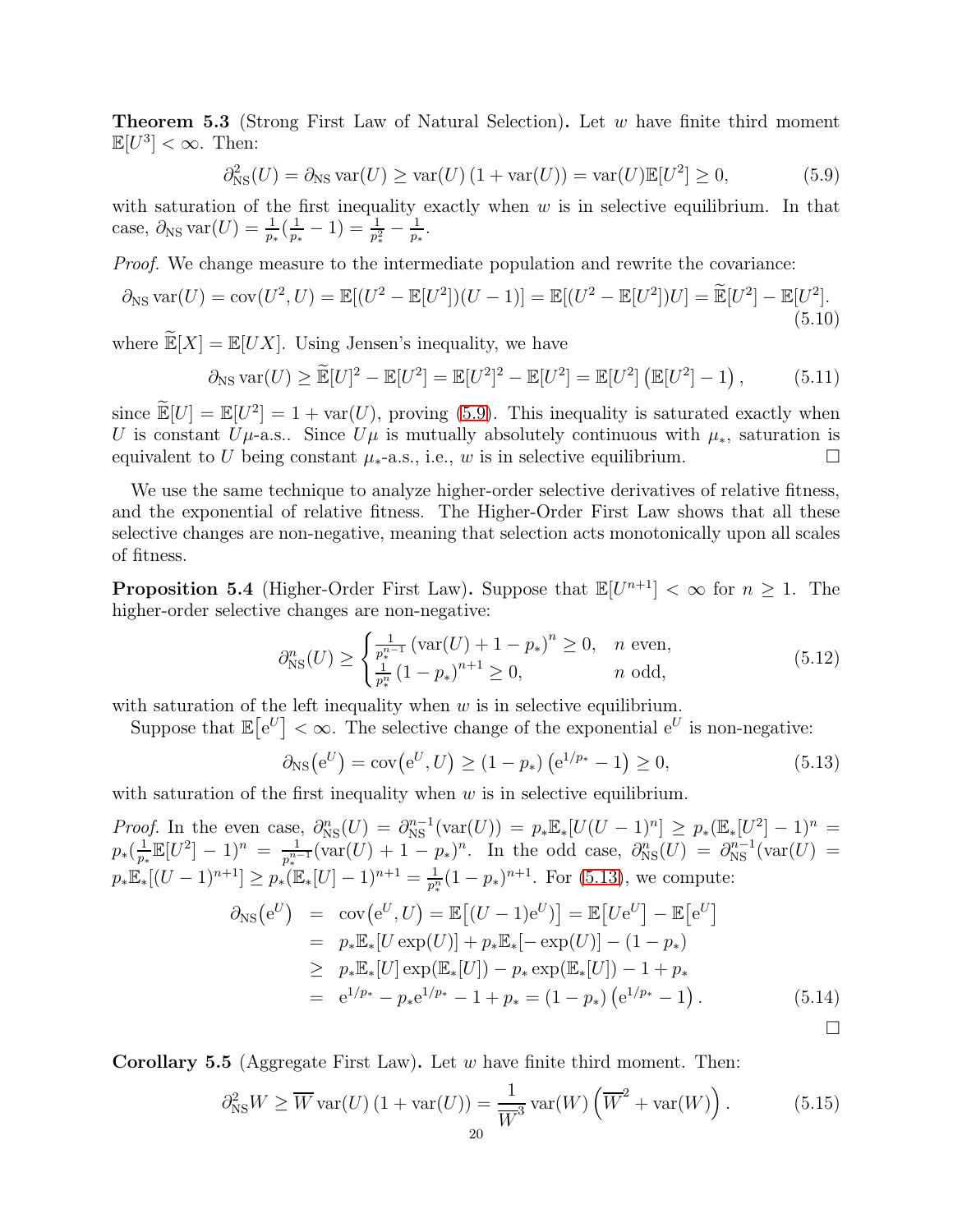*Proof.* Fisher's theorem states  $\partial_{\text{NS}}W = \frac{\text{var}(W)}{\overline{W}}$  $\frac{f(W)}{W}$ . Thus aggregate selective acceleration equals:

$$
\partial_{\text{NS}}^2(W) := \partial_{\text{NS}} \partial_{\text{NS}} W = \text{cov}\left(\frac{(W - \overline{W})^2}{\overline{W}}, \frac{W}{\overline{W}}\right) = \overline{W} \text{cov}((U - 1)^2, U) = \overline{W} \partial_{\text{NS}}^2(U). \tag{5.16}
$$

<span id="page-20-0"></span>Inequality  $(5.15)$  follows from the First Law.

# 6. Environmental Change of Variance

We rearrange the environmental change of variance with intergenerational fitness ratios, then prove a lower bound, which is saturated in a certain stationarity case.

**Definition 6.1** (Intergenerational Fitness Ratios). Let w and w' be finite-mean. For  $\mu$ -a.e. i and  $w_i$ -a.e. i', define the intergenerational relative fitness as the ratio of relative fitnesses:

$$
R := R(i, i') := \frac{U'(i')}{U(i)},\tag{6.1}
$$

which need not be defined when  $U(i) = 0$ . Define the averaged intergenerational relative fitness as the average value of  $R(i, i')$  across the children of i. That is, for  $\mu$ -a.e. i, define:

$$
\overline{R}_w := \overline{R}_w(i) := \langle R \rangle_w(i) = \frac{\langle U' \rangle_w(i)}{U(i)}.
$$
\n(6.2)

**Definition 6.2** (Stationarity of Joint Processes). Let  $w$  and  $w'$  be composable. Then:

- (1) The pair  $(w, w')$  is strongly stationary if  $R(i, i') = 1$  for  $\mu$ -a.e. *i* and  $w_i$ -a.e. *i'*, i.e.,  $U'(i') = U(i)$  for  $w_i$ -a.e. child of i.
- (2) The pair  $(w, w')$  is weakly stationary if  $\overline{R}_w(i) = 1$  for  $\mu$ -a.e. *i*, i.e., the average relative fitness among children of i equals  $U(i)$ .
- (3) The pair  $(w, w')$  is locally homogeneous if R is constant jointly-a.s.. That is, there exists a constant  $\lambda$  so that for  $\mu$ -a.e. i and  $w_i$ -a.e. i',  $R(i, i') = \lambda$  (so  $U'(i') = \lambda U(i)$ ).
- (4) The pair  $(w, w')$  is locally constant if U' is  $w_i$ -a.s. constant for  $\mu$ -a.e. *i*. That is, for  $\mu$ -a.e. *i*,  $U'(i') = \langle U' \rangle_w(i)$  for  $w_i$ -a.e. *i'*.

Strong stationarity is equivalent to being both weakly stationary and locally homogeneous. Proof: If  $(w, w')$  is strongly stationary, then R is constant jointly-a.s. and equal to 1, so  $\overline{R}_w$  is constant a.s. and equal to 1. Conversely, if  $R = \lambda$  jointly-a.s. and  $\overline{R}_w = 1$  a.s., then  $\overline{R}_w = \langle R \rangle_w = \langle \lambda \rangle_w = \lambda$  a.s. We relate the joint stationarity conditions to marginal environmental conditions.

## Lemma 6.3.

- (1) The joint process  $(w, w')$  is weakly stationary if and only if w is purely environmental and  $\langle U' \rangle_w = 1$   $\mu$ -a.s.
- (2) The joint process  $(w, w')$  is strongly stationary if and only if both w and w' are purely environmental.

*Proof.* Suppose  $(w, w')$  is weakly stationary, so  $\overline{R}_w = 1 \mu$ -a.s. Thus:

$$
var(U) = \mathbb{E}[U^2] - 1 = \mathbb{E}[U^2 \overline{R}_w] - 1 = \mathbb{E}'[U'] - 1 = 0.
$$
 (6.3)

Thus U is a.s. constant, so w is purely environmental  $(U = 1 \text{ a.s.})$ , and  $\langle U' \rangle_w = \overline{R}_w U = 1$ almost surely. Conversely, if  $U = 1$  a.s. and  $\langle U' \rangle_w = 1$  a.s., then  $\overline{R}_w = 1$  a.s.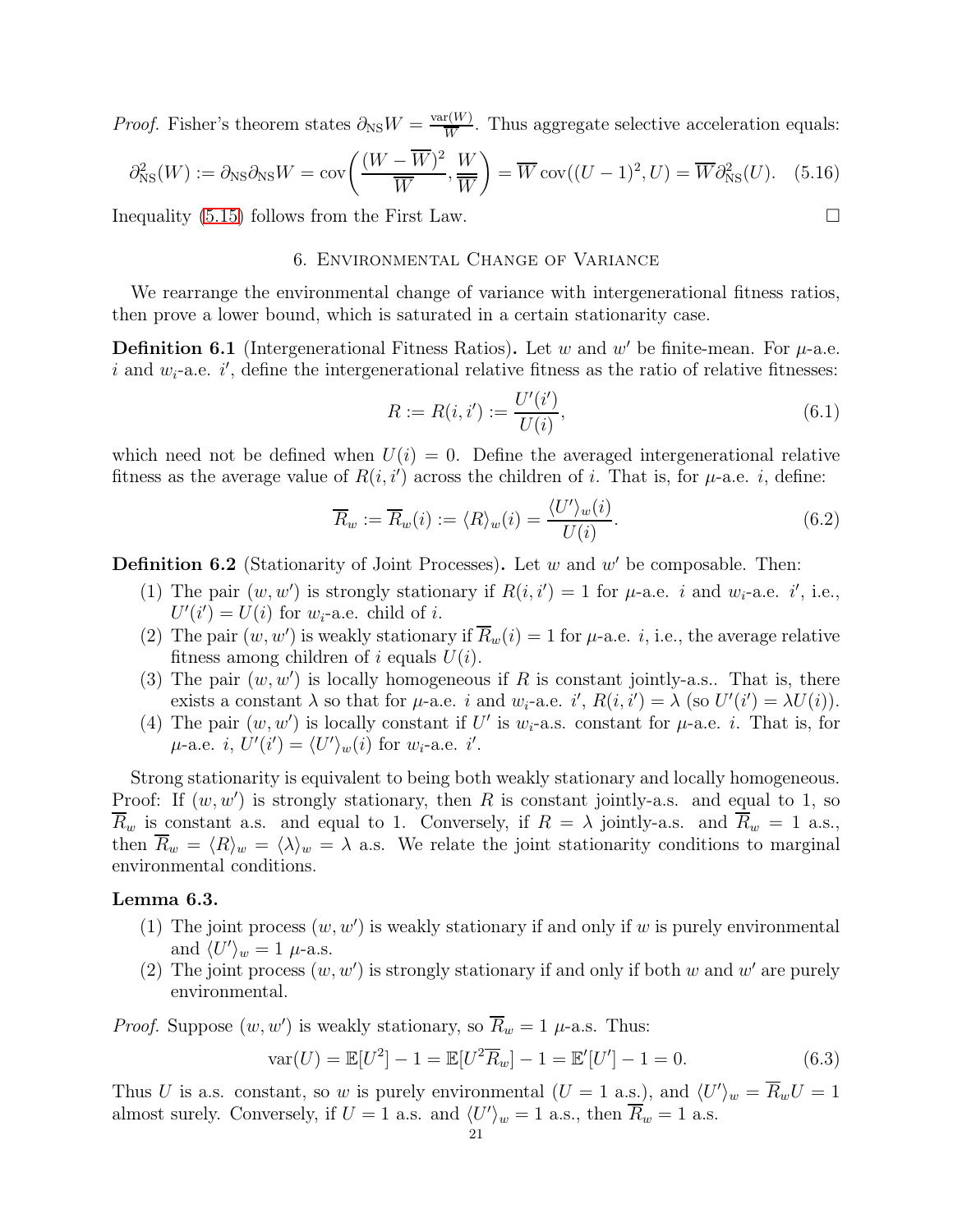If w and w' are both purely environmental, then  $U' = 1 = U$ , hence strongly stationary. Conversely, if  $(w, w')$  is strongly stationary, then then w is purely environmental (since strong implies weak stationarity), so  $U' = U = 1$  a.s. So both w and w' are purely environmental.  $\Box$ 

We prove a strong lower bound for the environmental change of variance.

<span id="page-21-1"></span>**Proposition 6.4** (Strong Lower Bound for  $\partial_{EC}(var(U), var'(U'))$ ). Let w and w' be composable finite-variance processes. Then:

$$
\partial_{\rm EC}(\text{var}(U), \text{var}'(U')) \ge \frac{1}{\mathbb{E}[U^3]} \mathbb{E}\left[U^3(\overline{R}_w - 1)\right] \mathbb{E}\left[U^3(\overline{R}_w + 1)\right],\tag{6.4}
$$

which is saturated in the strongly stationary case (in which case,  $\partial_{EC}(\text{var}(U), \text{var}'(U')) = 0$ ).

*Proof.* We use Jensen's inequality twice. First, observe that  $\langle R^2 \rangle_w(i) \geq \overline{R}_w^2(i)$  for each i, since the function  $R \mapsto R^2$  is convex and  $\langle \cdot \rangle_w$  is a probability expectation for each i. Second,  $\overline{R}_w \mapsto \overline{R}_w^2$  is convex and E is a probability expectation, so we compute:

$$
\partial_{\text{EC}}(\text{var}(U), \text{var}'(U')) = \mathbb{E}[U^3(\langle R^2 \rangle_w - 1)] \ge \mathbb{E}[U^3(\overline{R}_w^2 - 1)]
$$
  
\n
$$
\ge \mathbb{E}[U^3] \left( \left( \frac{\mathbb{E}[U^3 \overline{R}_w]}{\mathbb{E}[U^3]} \right)^2 - 1 \right) = \frac{1}{\mathbb{E}[U^3]} \left( \mathbb{E}[U^3 \overline{R}_w]^2 - \mathbb{E}[U^3]^2 \right)
$$
  
\n
$$
= \frac{1}{\mathbb{E}[U^3]} (\mathbb{E}[U^3 \overline{R}_w] - \mathbb{E}[U^3]) (\mathbb{E}[U^3 \overline{R}_w] + \mathbb{E}[U^3])
$$
  
\n
$$
= \frac{1}{\mathbb{E}[U^3]} \mathbb{E}[U^3(\overline{R}_w - 1)] \mathbb{E}[U^3(\overline{R}_w + 1)]. \qquad (6.5)
$$

The first inequality is saturated when R is constant  $\mu'$ -almost surely for a.e. *i*, i.e., when w is locally homogeneous. The second inequality is saturated when  $\overline{R}_w$  is constant  $\mu$ -almost surely, i.e., when  $w$  is weakly stationary. Since strong stationarity implies weak stationarity, both inequalities are saturated exactly in the strongly stationary case.  $\Box$ 

By combining Theorem [5.3](#page-19-0) and Proposition [6.4](#page-21-1) via the Price equation, we have the following lower bound on the average change.

**Corollary 6.5.** Let  $w$  and  $w'$  be composable processes with  $w$  finite-variance. Then:

$$
\Delta(\text{var}(U), \text{var}'(U')) \ge \text{var}(U)\left(1 + \text{var}(U)\right) + \frac{1}{\mathbb{E}[U^3]} \left(\mathbb{E}[U^3(\overline{R}_w - 1)]) (\mathbb{E}[U^3(\overline{R}_w + 1)]\right), (6.6)
$$

<span id="page-21-0"></span>with saturation when  $(w, w')$  is strongly stationary. Strong stationarity implies purely environmental, hence selective equilibrium.

## 7. Multi-Level Price Equation

We present the general form of Price's multi-level equation  $\text{[Pri72b]}$  $\text{[Pri72b]}$  $\text{[Pri72b]}$  which is useful in applications. Our version of the multi-level Price equation relaxes the assumption of additivity, and enables a hierarchical decomposition for any composed process. Additivity arises from measures being linear objects, and admitting a linear disintegration into different scales. No other additivity assumptions are required.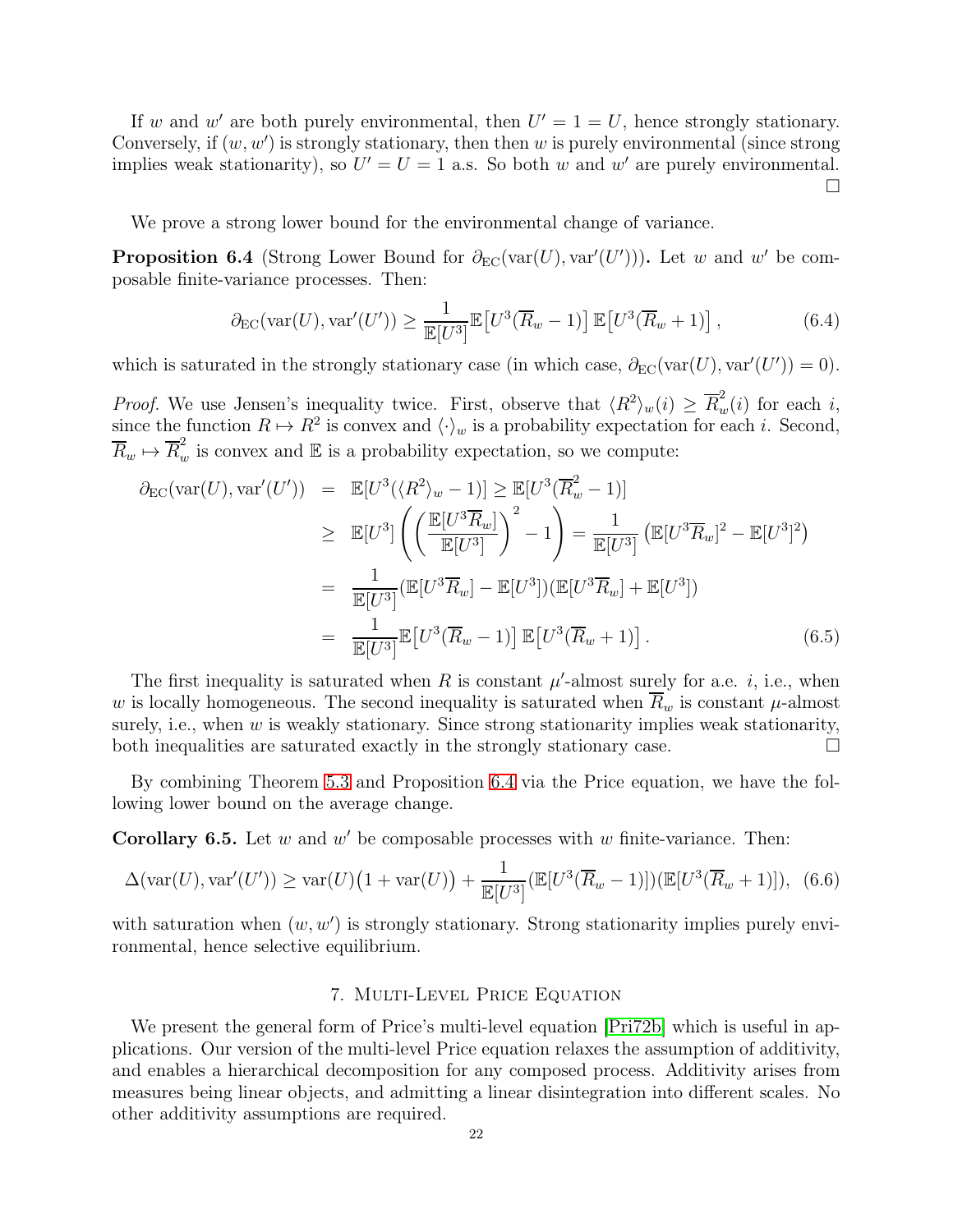Consider the case of composable processes  $w : \mu \mapsto \mu'$  and  $w' : \mu' \mapsto \mu''$ , with fitness functions  $W(i) := w_i(I')$  and  $W'(i') := w'_{i'}(I'')$ , selective coefficients  $\overline{W} := \mathbb{E}[W] = \frac{N'}{N}$  and  $\overline{W}' := \mathbb{E}'[W'] = \frac{N''}{N'}$ , and relative fitnesses  $U := \frac{W}{\overline{W}}$  and  $U' := \frac{W'}{\overline{W}'}$ .

Define the composed process  $w^{(2)} := w' \circ w : \mu \mapsto \mu''$  by  $w_i^{(2)}$  $i^{(2)}(C) := \int_{I'} w'_{i'}(C)w_i(\mathrm{d}i'),$  and the composed fitness function

$$
W^{(2)}(i) := \langle W' \rangle_w(i)W(i) = \int_{I'} W'(i')w_i(\mathrm{d}i'), \tag{7.1}
$$

with selective coefficient  $\overline{W}^{(2)} := \mathbb{E}[W^{(2)}] = \frac{N''}{N}$  and relative fitness  $U^{(2)} := \frac{W^{(2)}}{W^{(2)}} = \langle U' \rangle_w U$ .

Consider observables  $X$ ,  $Y$ , and  $Z$  on  $I$ ,  $I'$ , and  $I''$ , respectively. The individual Price equation gives us the following for the processes  $w, w'$ , and  $w^{(2)}$ .

$$
\Delta(\overline{X}, \overline{Y}) = \text{cov}(X, U) + \mathbb{E}[\Delta_w(X, Y)U] =: \partial_{\text{NS}}(X) + \partial_{\text{EC}}(X, Y) \tag{7.2}
$$

$$
\Delta(\overline{Y}, \overline{Z}) = \text{cov}'(Y, U') + \mathbb{E}'[\Delta_{w'}(Y, Z)U'] =: \partial'_{\text{NS}}(Y) + \partial'_{\text{EC}}(Y, Z) \tag{7.3}
$$

$$
\Delta(\overline{X}, \overline{Z}) = \text{cov}(X, U^{(2)}) + \mathbb{E}[\Delta_{w^{(2)}}(X, Z)U^{(2)}] =: \partial_{\text{NS}}^{(2)}(X) + \partial_{\text{EC}}^{(2)}(X, Z) \tag{7.4}
$$

The hierarchical Price equation allows us to decompose the composed selective and environmental changes in terms of those of the first process, and a conditioning of the second process with a certain "drift" term.

Write  $\mathbb{E}'_w[Y](i) := \langle Y \rangle(i)U(i)$  for the conditional expectation (satisfying the tower property  $\mathbb{E}[\mathbb{E}_w'[Y]] = \mathbb{E}'[Y]),$  and  $\text{cov}_w'(Y, Y')(i) := \mathbb{E}_w'[YY'](i) - \mathbb{E}_w'[Y](i)\mathbb{E}_w'[Y'](i)$  for the conditional covariance (satisfying  $\mathbb{E}[\text{cov}_{w}^{V}(Y, Y')] = \text{cov}(Y, Y') + \mathbb{E}'[Y]\mathbb{E}'[Y'] - \mathbb{E}[\mathbb{E}'_{w}[Y]\mathbb{E}'_{w}[Y']])$ . We have: E ′ ′ ′

$$
\mathbb{E}'_w[U'](i) = \langle U' \rangle_w(i)U(i) = U^{(2)}(i) \tag{7.5}
$$

**Theorem 7.1** (Multi-Level Price Equation). Let  $w$  and  $w'$  be composable processes, with  $w^{(2)} := w' \circ w$ . For any observables Y and Z on I' and I'', respectively, we have the multi-level selective and environmental changes:

<span id="page-22-0"></span>
$$
\partial'_{\text{NS}}(Y) = \text{cov}(\mathbb{E}'_w[Y], \mathbb{E}'_w[U']) + \mathbb{E}[\text{cov}_w(Y, U')]
$$
\n(7.6)

$$
\partial'_{\rm EC}(Y,Z) = \mathbb{E}[\mathbb{E}'_w[\Delta_w(Y,Z)U']] \tag{7.7}
$$

and the multi-level Price equation:

<span id="page-22-1"></span>
$$
\Delta(\overline{Y}, \overline{Z}) = \text{cov}(\mathbb{E}'_w[Y], \mathbb{E}'_w[U']) + \mathbb{E}[\text{cov}_w(Y, U') + \mathbb{E}'_w[\Delta_w(Y, Z)U']]
$$
\n(7.8)

*Proof.* For the proof of  $(7.6)$ , we compute:

$$
cov(\mathbb{E}'_w[Y], \mathbb{E}'_w[U']) + \mathbb{E}[cov'_w(Y, U')] = \mathbb{E}[\mathbb{E}'_w[Y]\mathbb{E}'_w[U'] - \mathbb{E}'[Y] + \mathbb{E}'_w[YU'] - \mathbb{E}'_w[Y]\mathbb{E}'_w[U']]
$$
  
\n
$$
= \mathbb{E}[\mathbb{E}'_w[YU'] - \mathbb{E}'[Y]] = \mathbb{E}'[YU'] - \mathbb{E}'[Y]
$$
  
\n
$$
= cov'(Y, U') = \partial'_{\text{NS}}(Y).
$$
 (7.9)

For the proof of [\(7.7\)](#page-22-0), we compute:

$$
\mathbb{E}[\mathbb{E}'_w[\Delta_w(Y,Z)U']] = \mathbb{E}'[\Delta_w(Y,Z)U'] = \partial'_{\text{EC}}(Y,Z). \tag{7.10}
$$

**Corollary 7.2** (Composed Multi-Level Price Equation). For any observables  $X, Y$  and  $Z$ on  $I$ ,  $I'$  and  $I''$ , respectively, we have the composed multi-level Price equation:  $\Delta(\overline{X}, \overline{Z}) = \text{cov}(X, U) + \text{cov}(\mathbb{E}'_w[Y], \mathbb{E}'_w[U']) + \mathbb{E}[\Delta_w(X, Y)U] + \mathbb{E}[\text{cov}_w(Y, U') + \mathbb{E}'_w[\Delta_w(Y, Z)U']]$ (7.11)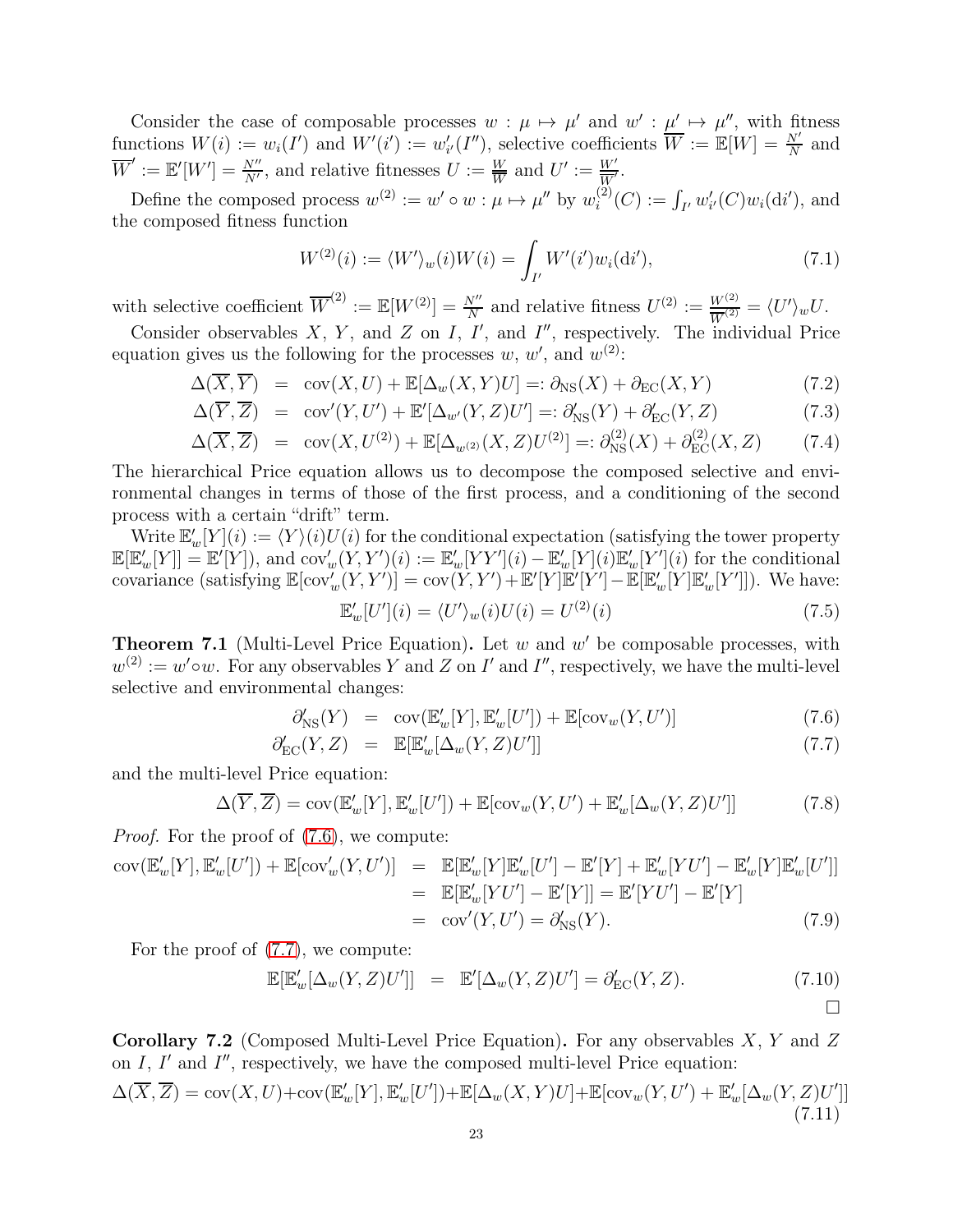Corollary 7.3 (Multi-Level Fisher's Theorem). We have the multi-level versions of Fisher's fundamental theorem:

$$
0 = \Delta(\overline{U}', \overline{U}^{(2)}) = \text{var}(\mathbb{E}'_w[U']) + \mathbb{E}\big[\text{var}'_w(U') + \mathbb{E}'_w[\Delta_w(U', U^{(2)})U']\big],\tag{7.12}
$$

$$
0 = \Delta(\overline{U}, \overline{U}^{(2)}) = \text{var}(U) + \text{var}(\mathbb{E}'_w[U']) + \mathbb{E}[\Delta_w(U, U')U] + \mathbb{E}[\text{var}'_w(U') + \mathbb{E}'_w[\Delta_w(U', U^{(2)})\mathbb{Z}']^{\frac{1}{2}}]
$$

*Proof.* We set  $X = U$ ,  $Y = U'$ , and  $Z = U^{(2)} = \langle U' \rangle U = \mathbb{E}'_w[U']$ , and apply the multi-level Price equation.  $\square$ 

Remark 7.4 (Stochastic Price Equation). Rice [\[Ric20\]](#page-63-10) interprets the multi-level Price equation in a stochastic framework. Suppose that  $I$  is some statistical parameter space with a distribution  $\mu$ , and let  $w_i$  be a measure on  $I'$  varying measurably in the parameter value  $i \in I$ . Let  $\mu'$  be the measure given by integrating over parameter values i (i.e.,  $\mu'(B) = \int_I w_i(B)\mu(\mathrm{d}i)$ . Consider a process  $w' : \mu' \mapsto \mu''$ , for some measure  $\mu''$  on  $I''$ . Then Rice's stochastic Price equation [\[Ric20,](#page-63-10) (2.2)] is exactly the multi-level Price equation [\(7.8\)](#page-22-1).

## 8. Smooth Price Equation

<span id="page-23-0"></span>We state and prove a general time-varying version of the Price equation, generalizing Price's informal time-varying equation Price [\[Pri72b,](#page-63-5) (A 23)]. Page and Nowak [\[PN02,](#page-63-8) (4)] stated Price's time-varying equation without precise definition as follows:

$$
\dot{\mathbb{E}}(P) = \text{cov}(P, U) + \mathbb{E}(\dot{P}),\tag{8.1}
$$

where  $E$  is a time-varying expectation, U is a time-varying fitness function, and P is a time-varying observable. However, this is ambiguous and needs a more precise formalism.

Let  $T \subseteq \mathbb{R}$  be an open set representing a time domain, and let  $(I^t, \mathcal{I}^t, \mu^t)$  be a (possibly varying) family of measurable spaces. For each pair  $t \leq t'$  in T, let  $w^{t,t'} : \mu^t \mapsto \mu^{t'}$  denote a time-varying evolutionary process, i.e., a transition kernel satisfying [\(2.2\)](#page-10-0) and the temporal consistency condition  $w^{t,t''} = w^{t',t''} \circ w^{t,t'}$  for any  $t, t', t'' \in T$ . Define the time-varying fitness  $W^{t,t'}(i^t) := w_{i^t}(I^{t'})$  and the relative fitness  $U^{t,t}(i^t) := W^{t,t'}(i^t)/\overline{W}^{t,t'}.$ 

Let  $\mathbf{X} = (X^t)$  be a time-varying finite-variance family of observables, with means  $\overline{X}^t :=$  $\mathbb{E}^t[X^t]$ . Define the local-average  $\langle X^{t'} \rangle_w^{t,t'}(i^t) := \frac{1}{W^{t,t'}(i^t)} \int_{I^t}^{\cdot} X^{t'}(i^{t'}) w_{i^t}^{t,t'}$  $t_i^{t,t'}(\mathrm{d}i^{t'})$  and local-change  $\Delta_{w}^{t,t'}(X^t, X^{t'})(i^t) := \langle X^{t'} \rangle_{w}^{t,t'}(i^t) - X^{t}(i^t).$ 

For any  $t \leq t'$ , the discrete-time Price equation holds:

<span id="page-23-2"></span>
$$
\Delta^{t,t'}(\overline{X}^t, \overline{X}^{t'}) = \text{cov}^t(X^t, U^{t,t'}) + \mathbb{E}^t[\Delta_{w}^{t,t'}(X^t, X^{t'})U^{t,t'}].
$$
\n(8.2)

<span id="page-23-1"></span>**Definition 8.1** (Smooth Evolutionary Processes). Consider a time-varying process  $w :=$  $(w^{t,t'})$  and a time-varying family of observables  $\mathbf{X} := (X^t)$ . We say that w is a smooth evolutionary process at  $X<sup>t</sup>$  if the following hold:

(1) (Smooth Expectations) The time-varying average is smooth at  $t$ , i.e., the limit of real numbers is well-defined:

<span id="page-23-3"></span>
$$
\frac{d\mathbb{E}^t}{dt}[X^t] := \lim_{t'\downarrow t} \frac{\Delta^{t,t'}(\overline{X}^t, \overline{X}^{t'})}{|t'-t|} = \lim_{t'\downarrow t} \frac{\mathbb{E}^{t'}[X^{t'}] - \mathbb{E}^{t}[X^{t}]}{|t'-t|}.
$$
\n(8.3)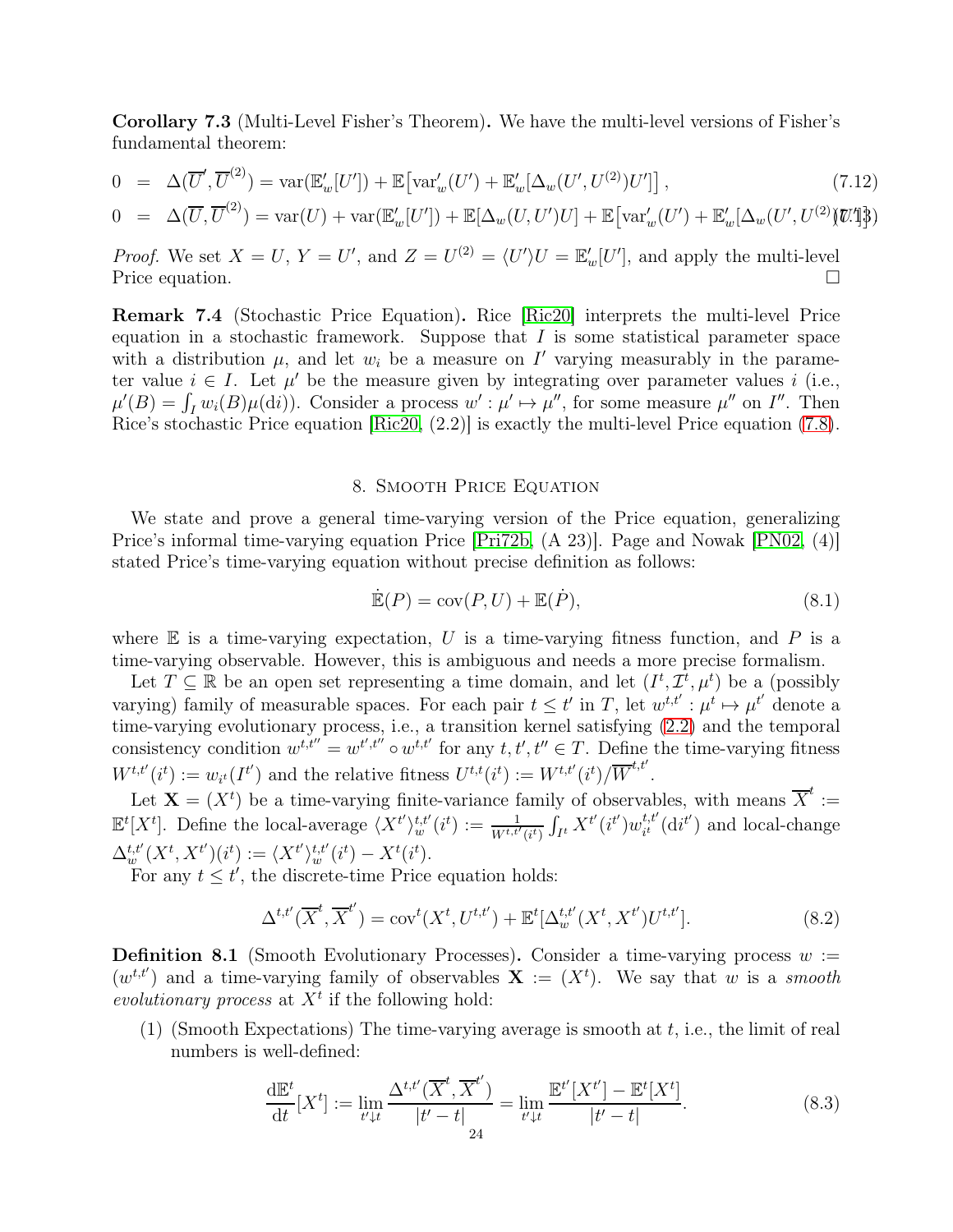(2) (Relative-Fitness Density) The time-varying relative fitness admits a density at  $t$ , where we take the  $L^2(\mu^t)$ -limit:

<span id="page-24-1"></span>
$$
\Upsilon^{t}(i) := L^{2} - \lim_{t' \downarrow t} \frac{U^{t,t'}(i)}{|t'-t|}.
$$
\n(8.4)

(3) (Local-Change Density) The time-varying local change admits a density at  $t$ , where we take the  $L^1(\mu^t)$ -limit:

<span id="page-24-2"></span>
$$
\delta^{t}(\mathbf{X})(i) := L^{1} - \lim_{t' \downarrow t} \frac{\Delta_{w}^{t,t'}(X^{t}, X^{t'})}{|t'-t|} := L^{1} - \lim_{t' \downarrow t} \frac{\langle X^{t'} \rangle_{w}^{t,t'}(i) - X^{t}(i)}{|t'-t|}.
$$
\n(8.5)

The local-change density depends on  $w^{t,t'}$  and  $X^{t'}$  for  $t'$  in an infinitesimal vicinity of  $t$ .

<span id="page-24-3"></span>**Theorem 8.2** (Time-Varying Price Equation). Suppose  $w = (w^{t,t'})$  is a smooth process at  $X<sup>t</sup>$ . Then the smooth Price equation holds at t:

<span id="page-24-0"></span>
$$
\frac{\mathrm{d}\mathbb{E}^t}{\mathrm{d}t}[X^t] = \mathrm{cov}^t(X^t, \Upsilon^t) + \mathbb{E}^t[\delta^t(\mathbf{X})].\tag{8.6}
$$

Furthermore, if w is a process satisfying two of the assumptions of Definition [8.1](#page-23-1) at t, then the third assumption holds, and so  $w$  is smooth at  $t$  and the Price equation [\(8.6\)](#page-24-0) holds.

*Proof.* We begin with the time-varying Price equation [\(8.2\)](#page-23-2), and divide both sides by  $|t'-t|$ :

$$
\frac{\Delta^{t,t'}(\overline{X}^t,\overline{X}^{t'})}{|t'-t|} = \text{cov}^t\bigg(X^t,\frac{U^{t,t'}}{|t'-t|}\bigg) + \mathbb{E}^t\bigg[\frac{\Delta(X^t,X^{t'})U^{t,t'}}{|t'-t|}\bigg].\tag{8.7}
$$

Assuming smooth expectations [\(8.3\)](#page-23-3), for the left side, when we take  $t' \downarrow t$ , we get  $\frac{d\mathbb{E}^t}{dt}$  $\frac{\mathrm{d}\mathbb{E}^t}{\mathrm{d}t}[X^t].$ Assuming a relative-fitness density  $(8.4)$ , for the selective term, we have the  $L^2$ -limit:  $U^{t,t'}$  $\frac{U^{t,t}}{|t'-t|} \to \Upsilon^t$  in  $L^2$  as  $t' \downarrow t$ . Since  $\mu^t$  is a finite measure, this implies convergence in covariance, hence for the linear operator  $\cdot \mapsto \text{cov}(X^t, \cdot)$ . This proves  $\text{cov}^t(X^t, \frac{U^{t,t'}}{|t'-t'}|)$  $|t'-t|$  $\Big) \rightarrow \text{cov}^t(X^t, \Upsilon^t)$ 

Assuming a local-change density [\(8.5\)](#page-24-2), for the environmental term, we use the product rule for  $L^1$ -differentiation as  $t' \downarrow t$ :

$$
\lim_{t'\downarrow t} \mathbb{E}^t \left[ \frac{\Delta_{w}^{t,t'}(X^t, X^{t'}) U^{t,t'}}{|t'-t|} \right] = \mathbb{E}^t \left[ \delta^t(\mathbf{X}) U^{t,t} + \Delta_{w}^{t,t}(X^t, X^t) \Upsilon^t \right] = \mathbb{E}^t \left[ \delta^t(\mathbf{X}) \right],\tag{8.8}
$$

since  $U^{t,t}(i) = 1$  and  $\Delta^{t,t}(X^t, X^t)(i) = 0$  almost surely. Thus [\(8.6\)](#page-24-0) holds at t.

If we assume only two assumptions of Definition [8.1,](#page-23-1) then we use [\(8.2\)](#page-23-2) to put the two Cauchy sequence terms on one side, ensuring that the remaining term is also a Cauchy sequence, and the corresponding limits  $(8.3)$ ,  $(8.4)$ , and  $(8.5)$  all exist. This proves the missing assumption, and so w is smooth.  $\square$ 

Conjecture 8.3. The author conjectures that there exist non-smooth processes satisfying any one of the assumptions of Definition [8.1](#page-23-1) without satisfying the other two assumptions. For those processes, a Price equation would not hold.

Consider the situation where we have information of a process up to time  $t$ , and wish to understand new infinitesimal evolution happening at time  $t$ . We can apply the multi-level Price equation to each time interval, then take  $t' \downarrow t$ . We follow the notation of the previous section for conditional expectation and covariance.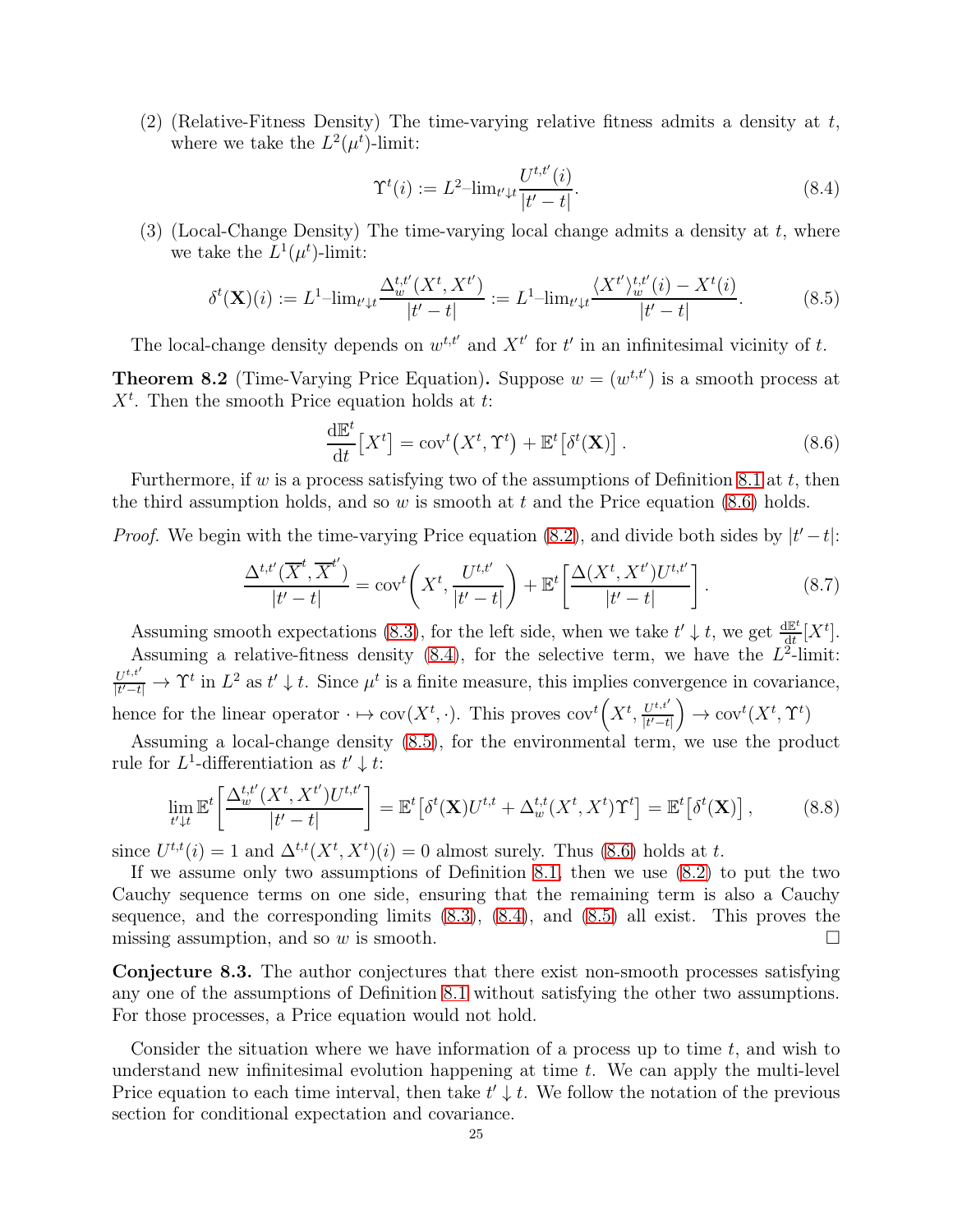**Corollary 8.4** (Time-Varying Multi-Level Price Equation). Suppose  $w = (w^{t,t'})$  is a smooth evolutionary process at  $X^t$ . Then for any time-varying family of observables  $X = (X^t)$ , the time-varying, multi-level Price equation holds at t:

<span id="page-25-1"></span>
$$
\frac{d\mathbb{E}^t}{dt}[X](i) = \text{cov}^t\big(\mathbb{E}^t_{w^{t_0,t}}[X^t], \mathbb{E}^t_{w^{t_0,t}}[\Upsilon^t]\big) + \mathbb{E}^t\Big[\text{cov}^t_{w^{t_0,t}}(X^t, \Upsilon^t) + \mathbb{E}^t_{w^{t_0,t}}[\Delta_{w^{t,t'}}(X^t, X^{t,t'})U^{t,t'}]\Big].
$$
\n(8.9)

*Proof.* For each  $t_0 \le t \le t'$ , we apply the discrete multi-level Price equation:

$$
\Delta(\overline{X}^{t}, \overline{X}^{t'}) = \text{cov}^{t}(\mathbb{E}_{w^{t_0,t}}^{t}[X^{t}], \mathbb{E}_{w^{t_0,t}}^{t}[U^{t,t'}]) + \mathbb{E}^{t}\Big[\text{cov}_{w^{t_0,t}}^{t}(X^{t}, U^{t,t'}) + \mathbb{E}_{w^{t_0,t}}[\Delta_{w^{t,t'}}(X^{t}, X^{t,t'})U^{t,t'}]\Big].
$$
\n(8.10)

By the bounded convergence theorem, for fixed  $t_0, t$ , when we take  $t' \downarrow t$ , we have  $\text{cov}^t(\mathbb{E}^t_{w^{t_0,t}}[X^t], \mathbb{E}^t_{w^{t_0,t}}[U^{t,t'}]) \rightarrow \text{cov}^t\big(\mathbb{E}^t_{w^{t_0,t}}[X^t], \mathbb{E}^t_{w^{t_0,t}}[\Upsilon^t]\big);$   $\mathbb{E}^t\big[\text{cov}^t_{w^{t_0,t}}(X^t, U^{t,t'})\big] \rightarrow \mathbb{E}^t\big[\text{cov}^t_{w^{t_0,t}}(X^t, \Upsilon^t)\big];$ and  $\mathbb{E}^t[\mathbb{E}_{w^{t_0,t}}^t[\Delta_{w^{t,t'}}(X^t, X^{t,t'})U^{t,t'}]] \to \mathbb{E}^t[\mathbb{E}_{w^{t_0,t}}[\delta^t(\mathbf{X})]]$ . This proves [\(8.9\)](#page-25-1).

# 9. QUANTUM PRICE EQUATION

<span id="page-25-0"></span>We present a novel quantum form of the Price equation. Note: our presentation is unrelated to the "quantum evolution" of Simpson [\[Sim44\]](#page-63-12). For a brief overview of quantum mechanics in general, see [\[Tak08,](#page-63-13) p. 65] or [\[MPM17\]](#page-62-23).

Let H and H' be arbitrary Hilbert spaces (not necessarily separable). Let  $\mathcal{A} := \mathcal{A}(H)$  and  $\mathcal{A}' := \mathcal{A}'(H')$  denote the spaces of observables, i.e., the self-adjoint operators on the Hilbert spaces. Let  $\mu : H \to H$  and  $\mu' : H' \to H'$  be trace-class, self-adjoint density operators with non-negative finite traces:  $0 \leq N := \text{Tr } \mu < \infty$  and  $0 \leq N' := \text{Tr}' \mu' < \infty$ . We allow for unbounded observables and unbounded, trace-class density operators. Write  $\overline{W} := \frac{N'}{N}$  for the ratio of population sizes, i.e., the quantum selective coefficient.

The operators  $\mu$  and  $\mu'$  represent "mixed states" of quantum populations, and the nonnegative real numbers  $N$  and  $N'$  represent the quantum "sizes" of the population. Just as classical evolutionary theory allows for populations of variable size, quantum evolutionary theory allows for quantum populations of variable size, and this variability is what drives quantum selective effects. The case where  $N = 1$  and  $N' \leq 1$  is common in quantum computation, representing [\[NC02,](#page-62-24) [WPGP](#page-63-14)<sup>+</sup>12].

Any population operator  $\mu$  defines a measure on its Hilbert space H via the push forwards of the volume measures:  $\mu_*(\lambda)(E) := \lambda(\mu^{-1}E)$ . Consequently, we can make statements up to  $\mu$ -almost everywhere on H and  $\mu'$ -almost everywhere on H'.

Let  $\mathcal{M} := \mathcal{M}(H)$  and  $\mathcal{M}' := \mathcal{M}'(H')$  denote the spaces of density operators. Define the population mean operators by normalizing the trace operators by quantum population sizes:

$$
\mathbb{E}_{\mu}[X] := \frac{1}{N} \operatorname{Tr}(X\mu) \quad \text{and} \quad \mathbb{E}'_{\mu'}[Y] := \frac{1}{N'} \operatorname{Tr}'(Y\mu'). \tag{9.1}
$$

Define the average change between observables by

$$
\Delta(X, Y) := \mathbb{E}'_{\mu'}[Y] - \mathbb{E}_{\mu}[X] = \frac{1}{N'} \text{Tr}'(Y\mu') - \frac{1}{N} \text{Tr}(X\mu). \tag{9.2}
$$

Define the population covariance operator by

$$
cov_{\mu}(X_0, X_1) := \mathbb{E}_{\mu}[X_1 X_0] - \mathbb{E}_{\mu}[X_1] \mathbb{E}_{\mu}[X_0] = \frac{1}{N} \operatorname{Tr}(X_1 X_0 \mu) - \frac{1}{N^2} \operatorname{Tr}(X_0 \mu) \operatorname{Tr}(X_1 \mu).
$$
 (9.3)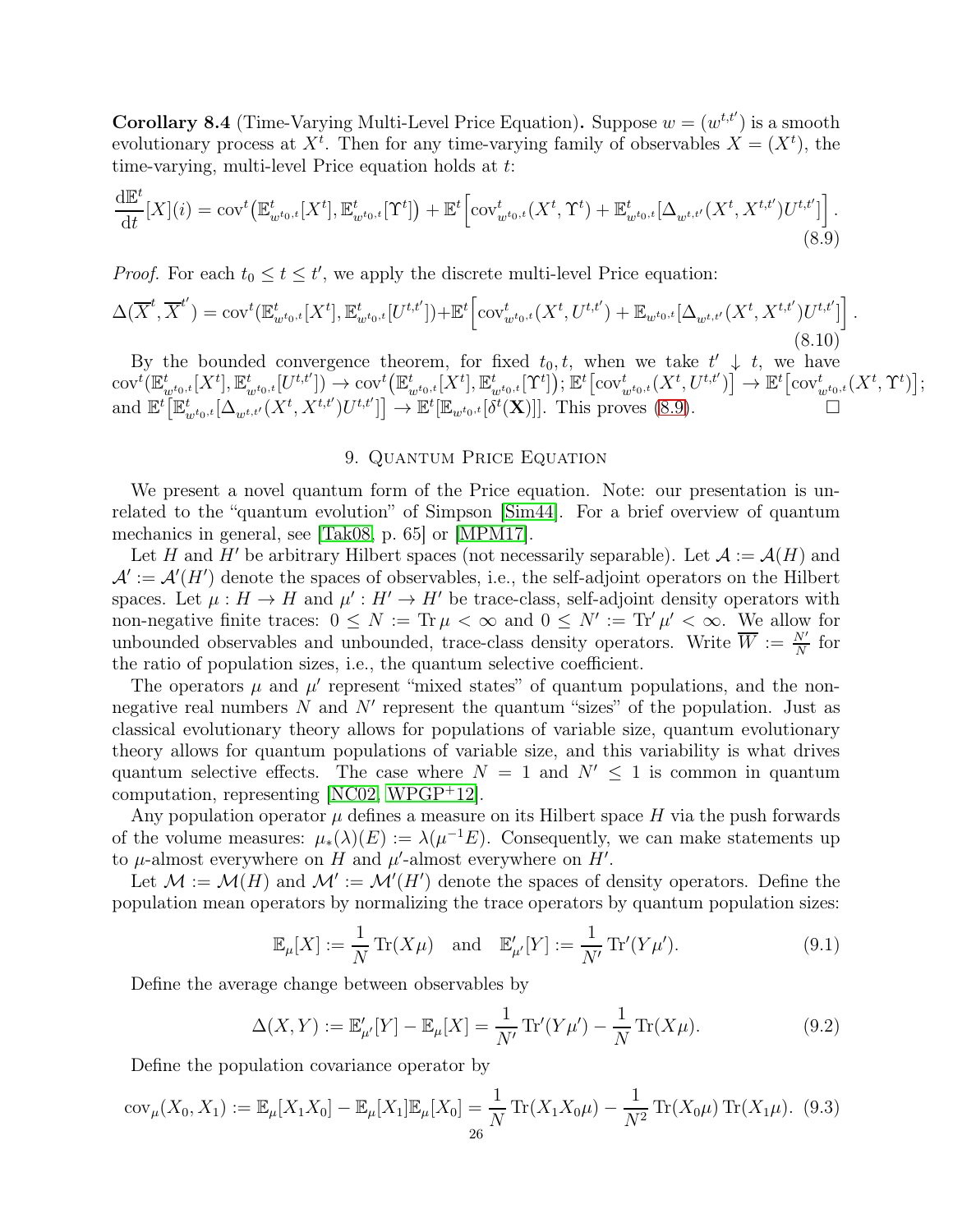We define a quantum evolutionary operation to be a measurable linear map which sends the non-negative cone  $\mathcal M$  to the non-negative cone  $\mathcal M'$ . We do not need quantum operations to be trace-preserving or completely positive.

**Definition 9.1** (Quantum Evolutionary Operator as Quantum Channel). We say that  $W$ :  $\mathcal{M} \to \mathcal{M}'$  is a quantum evolutionary operator transforming  $\mu$  into  $\mu'$  if the following hold:

- The linear operator  $W : \mathcal{M} \to \mathcal{M}'$  is measurable.
- The child population is fully accounted for by the parent population via the process:

$$
\mu' = \mathcal{W}(\mu). \tag{9.4}
$$

We say that  $W_{\text{NS}} : \mathcal{M} \to \mathcal{M}$  is purely left- (resp. right-) selective if it is given by left- (resp. right) multiplication by a self-adjoint operator (i.e.,  $\mathcal{W}_{\text{NS}}(\mu) = W^{\text{left}}\mu$  for some  $W^{\text{left}} \in \mathcal{A}$ , resp.  $\mathcal{W}_{\text{NS}}(\mu) = \mu W^{\text{right}}$  for some  $W^{\text{right}} \in A$ ), and that  $\mathcal{W}_{\text{EC}} : \mathcal{M} \to \mathcal{M}'$  is purely environmental if it is trace-preserving.

Remark 9.2. Classical quantum channels are the trace-preserving, completely positive maps, which are a subclass of purely environmental maps. Not-completely-positive, tracepreserving operations are still purely environmental, because they preserve trace. Tracedecreasing quantum operations ha ve  $\overline{W}$  < 1, and therefore admit selective effects.

9.1. Quantum Selective Change. A quantum evolutionary process admits an adjoint process, which defines a fitness operator.

**Lemma 9.3** (Quantum Adjoint). Let  $W$  be a quantum evolutionary operator. There exists an adjoint operator  $\mathcal{W}^{\dagger} : \mathcal{A}' \to \mathcal{A}$  satisfying

$$
Tr(\mathcal{W}^{\dagger}(Y)\mu) = Tr'(Y\mathcal{W}(\mu))
$$
\n(9.5)

for all  $\mu \in \mathcal{M}$ . The adjoint does not depend on  $\mu$ .

*Proof.* Since M and M' are topological linear spaces, with dual spaces A and A' and dual product given by the trace functionals Tr and Tr', the adjoint is well-defined.  $\square$ 

Define the quantum fitness operator for W as the pullback of the identity Id' on I' via the adjoint, and the quantum relative-fitness operator by scaling by the selective coefficient:

$$
W := \mathcal{W}^{\dagger}(\mathrm{Id}') \quad \text{and} \quad U := \frac{1}{\overline{W}}W = \frac{1}{\overline{W}}\mathcal{W}^{\dagger}(\mathrm{Id}'). \tag{9.6}
$$

Lemma 9.4. The fitness operator has mean equal to the selective coefficient, and the relative fitness has mean equal to one:

$$
\mathbb{E}_{\mu}[W] = \overline{W} \quad \text{and} \quad \mathbb{E}_{\mu}[U] = 1. \tag{9.7}
$$

*Proof.* Using the property of the adjoint, we have  $N \mathbb{E}_{\mu}[W] = \text{Tr}(W\mu) = \text{Tr}(W^{\dagger}(\text{Id}')\mu)$  $\text{Tr}'(\text{Id}'\,\mathcal{W}(\mu)) = \text{Tr}'(\mu') = N' = \overline{W}N.$ 

Define the quantum selection changes  $\partial_{NS}^{left}(X) := cov(X, U)$  and  $\partial_{NS}^{right}(X) := cov(U, X)$ . In general non-commutative settings, these functionals are distinct, and are related by

$$
cov(X, U) = cov(U, X) + \mathbb{E}_{\mu}[[X, U]],
$$
\n(9.8)

for the commutator  $[X, U] = XU - UX$ . Proof: cov $(X, U) = \text{Tr}(XU\mu) - \mathbb{E}_{\mu}[X]\mathbb{E}_{\mu}[U] =$  $\text{Tr}(UX\mu) - \mathbb{E}_{\mu}[U]\mathbb{E}_{\mu}[X] + \text{Tr}([X, U]\mu) = \text{cov}(U, X) + \mathbb{E}_{\mu}[[X, U]].$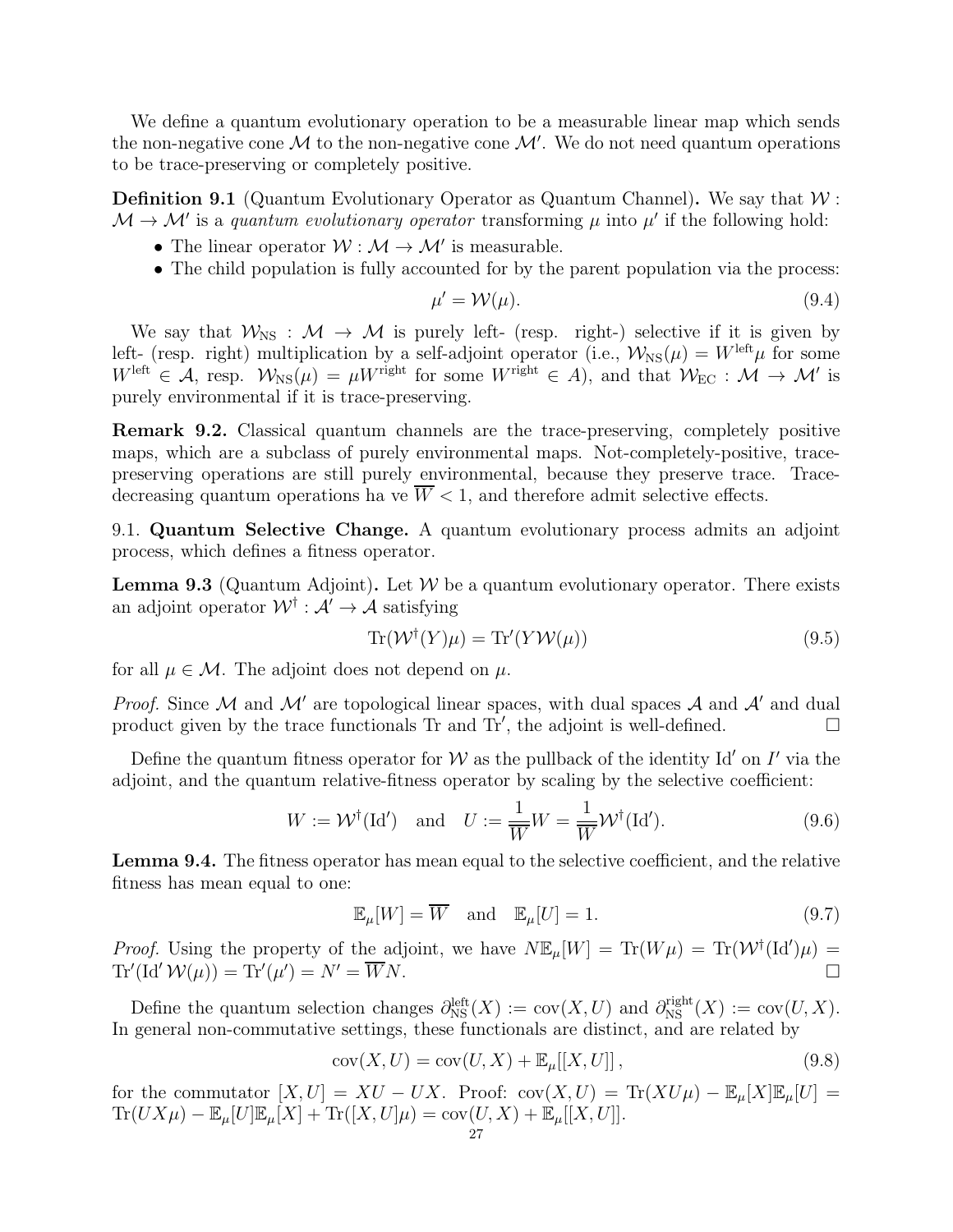9.2. Quantum Environmental Change. We define left and right local-average operators, by pre-composing or post-composing the adjoint operator with the inverse-fitness operator. Formally, for each  $Y \in \mathcal{A}'$ , we define the left local-average  $\langle Y \rangle_W^{\text{left}} \in \mathcal{A}$  on the subspace  $WH$ and the right local-average  $\langle Y \rangle_W^{\text{right}} \in \mathcal{A}$  on the full space H by:

$$
\langle Y \rangle_W^{\text{left}} := (\mathcal{W}^\dagger Y) W^{-1} \qquad \text{and} \qquad \langle Y \rangle_W^{\text{right}} := W^{-1} (\mathcal{W}^\dagger Y). \tag{9.9}
$$

Formally, the left and right local-average operators are related by the identity  $\langle Y \rangle_W^{\text{left}} W =$  $W^{\dagger}Y = W\langle Y\rangle_W^{\text{right}}$ , and satisfy the quantum tower property:

$$
\mathbb{E}_{\mu}[\langle Y \rangle_{\mathcal{W}}^{\text{left}} U] = \mathbb{E}'_{\mu'}[Y] = \mathbb{E}_{\mu}[U \langle Y \rangle_{\mathcal{W}}^{\text{right}}]. \tag{9.10}
$$

We define the left and right local-change operators from  $X$  to  $Y$  by:

$$
\Delta_{\mathcal{W}}^{\text{left}}(X,Y) := \langle Y \rangle_{\mathcal{W}}^{\text{left}} - X \quad \text{and} \quad \Delta_{\mathcal{W}}^{\text{right}}(X,Y) := \langle Y \rangle_{\mathcal{W}}^{\text{right}} - X. \quad (9.11)
$$

Define the quantum environmental changes by  $\partial_{\rm EC}^{\rm left}(X,Y) := \mathbb{E}_{\mu}[\Delta_{\mathcal{W}}^{\rm left}(X,Y)U]$  and  $\partial_{\rm EC}^{\rm right}(X,Y) :=$  $\mathbb{E}_{\mu}[U\Delta_{\mathcal{W}}^{\text{right}}(X,Y)].$  These are related by:

$$
\partial_{\rm EC}^{\rm left}(X,Y) = \frac{1}{\overline{W}} \mathbb{E}_{\mu}[(\mathcal{W}^{\dagger}Y) - XW] = \partial_{\rm EC}^{\rm right}(X,Y) + \mathbb{E}_{\mu}[[U,X]]. \tag{9.12}
$$

### 9.3. Quantum Price Equations.

**Theorem 9.5** (Quantum Price Equations). For each  $X \in \mathcal{A}$  and  $Y \in \mathcal{A}'$ , the left and right quantum Price equations are satisfied:

$$
\Delta(\overline{X}, \overline{Y}) = \partial_{\rm NS}^{\rm left}(X) + \partial_{\rm EC}^{\rm left}(X, Y) = \partial_{\rm NS}^{\rm right}(X) + \partial_{\rm EC}^{\rm right}(X, Y),\tag{9.13}
$$

that is,

<span id="page-27-0"></span>
$$
\Delta(\overline{X}, \overline{Y}) = \text{cov}_{\mu}(X, U) + \mathbb{E}_{\mu}[\Delta_{\mathcal{W}}^{\text{left}}(X, Y)U] \tag{9.14}
$$

$$
= \operatorname{cov}_{\mu}(U, X) + \mathbb{E}_{\mu}[U\Delta_{\mathcal{W}}^{\text{right}}(X, Y)]. \tag{9.15}
$$

*Proof.* Using the definitions constructed, the proof is trivial by adding and subtracting  $XU$ (resp.  $UX$ ) from the integrand, as with the classical case:

$$
\Delta(X,Y) = \frac{1}{N'} \text{Tr}'(Y\mu') - \frac{1}{N} \text{Tr}(X\mu)
$$
  
= 
$$
\frac{1}{N} \text{Tr}(XU\mu - X\mu) + \frac{1}{N'} \text{Tr}(\langle Y \rangle_W^{\text{left}} U\mu - XU\mu)
$$
 (9.16)

$$
= \frac{1}{N} \text{Tr}(UX\mu - X\mu) + \frac{1}{N'} \text{Tr}\left(U\langle Y \rangle_W^{\text{right}}\mu - UX\mu\right) \tag{9.17}
$$

which yields [\(9.14\)](#page-27-0) and [\(9.15\)](#page-27-0) since  $\mathbb{E}_{\mu}[U] = 1$  and  $\mathbb{E}_{\mu}[\langle Y \rangle_{\mathcal{W}}^{\text{left}} U] = \mathbb{E}_{\mu}'[Y] = \mathbb{E}_{\mu}[U \langle Y \rangle_{\mathcal{W}}^{\text{right}}]$ .  $\Box$ 

The quantum version of Fisher's theorem follows.

=

**Corollary 9.6** (Quantum Fisher's Theorem). Let  $W: \mu \mapsto \mu'$  and  $W': \mu' \mapsto \mu''$  be composable quantum evolutionary processes, with relative fitness operators  $U$  and  $U'$ , respectively. Then the quantum form of Fisher's fundamental theorem holds:

$$
0 = \Delta(\overline{U}, \overline{U}') = \text{var}(U) + \mathbb{E}_{\mu}[\Delta_{\mathcal{W}}^{\text{left}}(U, U')U] = \text{var}(U) + \mathbb{E}_{\mu}[U\Delta_{\mathcal{W}}^{\text{right}}(U, U')]. \tag{9.18}
$$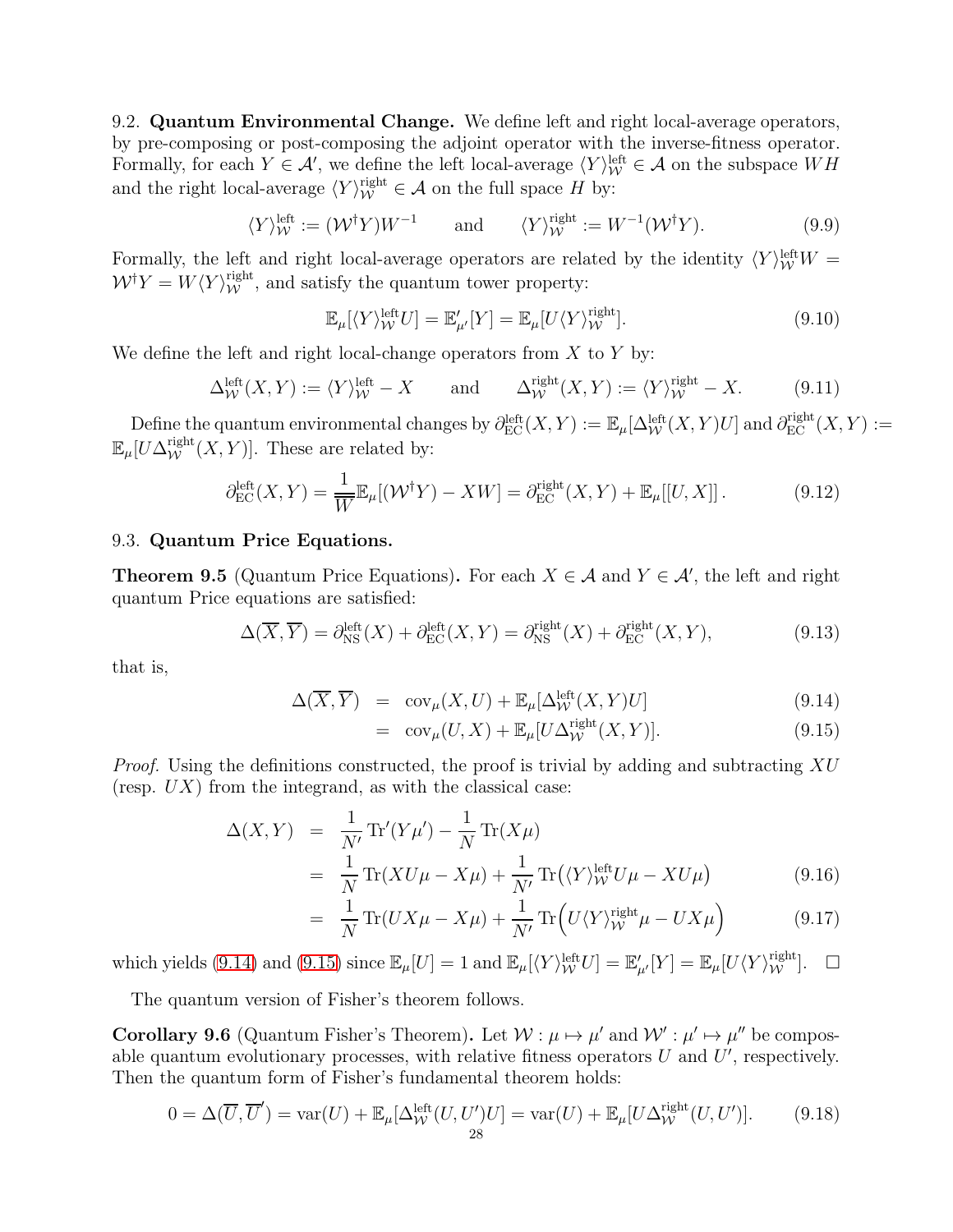Applied to the difference of traces, we have:

$$
\text{Tr}'(Y\mu') - \text{Tr}(X\mu) = \text{Tr}(X(W-1)\mu) + \text{Tr}((\langle Y \rangle_W^{\text{left}} - X)W\mu)
$$
\n(9.19)

$$
= \operatorname{Tr} \left( (W - 1)X\mu \right) + \operatorname{Tr} (W(\langle Y \rangle_W^{\text{right}} - X)\mu \right). \tag{9.20}
$$

following the same algebra as the classical case (Corollary [2.5\)](#page-12-3).

9.4. Quantum Price Representation Theorem. A quantum Price representation theorem follows. Define the purely selective operation  $W_{NS} : \mathcal{M} \to \mathcal{M}$  as left-multiplication by W (i.e.,  $W_{\text{NS}}(\mu) := W\mu$ ), and the purely environmental operation  $W_{\text{EC}} : \mathcal{M} \to \mathcal{M}'$  by precomposing W with inverse fitness (i.e.,  $\mathcal{W}_{EC}(\tilde{\mu}) := \mathcal{W}(W^{-1}\tilde{\mu})$ .

Corollary 9.7 (Quantum Price Representation Theorem). The Price decomposition holds:

<span id="page-28-1"></span>
$$
W = W_{\rm EC} \circ W_{\rm NS}.\tag{9.21}
$$

The selective (resp. environmental) change of W equals that of  $\mathcal{W}_{NS}$  (resp.  $\mathcal{W}_{EC}$ ).

*Proof.* Decomposition [\(9.21\)](#page-28-1) follows trivially from the definition. The operation  $W_{\text{EC}}$  is trace-preserving since  $\text{Tr}'(\mathcal{W}_{\text{EC}}(\tilde{\mu})) = \text{Tr}'(\mathcal{W}(W^{-1}\tilde{\mu})) = \text{Tr}(\mathcal{W}^{\dagger}(\text{Id}')W^{-1}\tilde{\mu}) = \text{Tr}(\tilde{\mu}).$ 

Note that  $\text{Tr}(\mathcal{W}_{NS}^{\dagger}(\text{Id})\mu) = \text{Tr}(W\mu)$  hence  $W_{NS} = W$ . Thus  $\partial_{\mathcal{W}_{NS,NS}}(X) = \text{cov}_{\mu}(X, U) =$  $\partial_{W,NS}(X)$ . Note that  $\text{Tr}(\mathcal{W}_{EC}^{\dagger}(\text{Id}')W\mu) = \text{Tr}'(\mathcal{W}(W^{-1}W\mu)) = \text{Tr}'(\mu') = \text{Tr}(W\mu)$  hence  $W_{\text{EC}} = \text{Id}$  and so  $\langle Y \rangle_{\mathcal{W}_{\text{EC}}} = \langle Y \rangle_{\mathcal{W}}$ . Thus  $\partial_{\mathcal{W}_{\text{EC}},\text{EC}}(X,Y) = \mathbb{E}_{W\mu}[\Delta_{\mathcal{W}_{\text{EC}}}(X,Y) \text{Id}] = \mathbb{E}_{\mu}[\Delta_{\mathcal{W}}(X,Y)U] =$  $\partial_{\mathcal{W},\text{EC}}(X,Y).$ 

9.5. Quantum Jensen's Inequality. We present a lower bound for the variance, corresponding to a quantum version of the Zeroth Law (Proposition [3.2\)](#page-14-2). First, we need a version of Jensen's inequality for weighted trace functionals which we can apply to the quantum setting. If f is a real-valued function and X is a self-adjoint operator, let  $f(X)$  denote the self-adjoint operator defined using the spectral theorem.

<span id="page-28-0"></span>**Lemma 9.8** (Quantum Jensen's Inequality). Let  $\mu$  be a finite-trace density operator, with expectation  $\mathbb{E}_{\mu}[X] := \frac{1}{N} \text{Tr}(X\mu)$ . For any convex function f and self-adjoint operator X:

$$
\mathbb{E}_{\mu}[f(X)] \ge f(\mathbb{E}_{\mu}[X]). \tag{9.22}
$$

Saturation holds if and only if the operator X is constant  $\mu$ -almost everywhere.

The proof is similar to the standard measure-theoretic proof. See Appendix [A.](#page-64-1)

9.6. Zeroth Law of Quantum Selection. The quantum Jensen's inequality allows us to quantize inequalities for convex functionals presented in this article. Let  $\pi_* := \pi_{U \neq 0} =$ Id  $-\pi_{U=0}$  be the projection operator onto the subspace orthogonal to the null space. Write  $\mu_* := \pi_* \mu, \ p_* := \mathbb{E}_{\mu}[\pi_*] = \frac{1}{N} \text{Tr}(\mu_*), \text{ and } \mathbb{E}_*[X] := \mathbb{E}_{\mu_*}[X] = \text{Tr}(X \mu_*) = \text{Tr}(X \pi_* \mu).$  We say that W is in quantum selective equilibrium if the fitness operator is constant  $\mu_*$ -almost surely (in which case  $W = \frac{1}{n}$  $\frac{1}{p_*}$ Id  $\mu_*$ -a.s.), or equivalently, if  $W \in \{0, \frac{1}{p_*}$  $\frac{1}{p_*}$ Id}  $\mu$ -a.s.

**Proposition 9.9** (Weak Zeroth Law of Quantum Selection). Let  $W$  be a quantum evolutionary process. Then:

$$
\partial_{\text{NS}}(U) = \text{var}_{\mu}(U) \ge \frac{1}{p_*} - 1.
$$
\n(9.23)

This is saturated when  $W$  is in quantum selective equilibrium.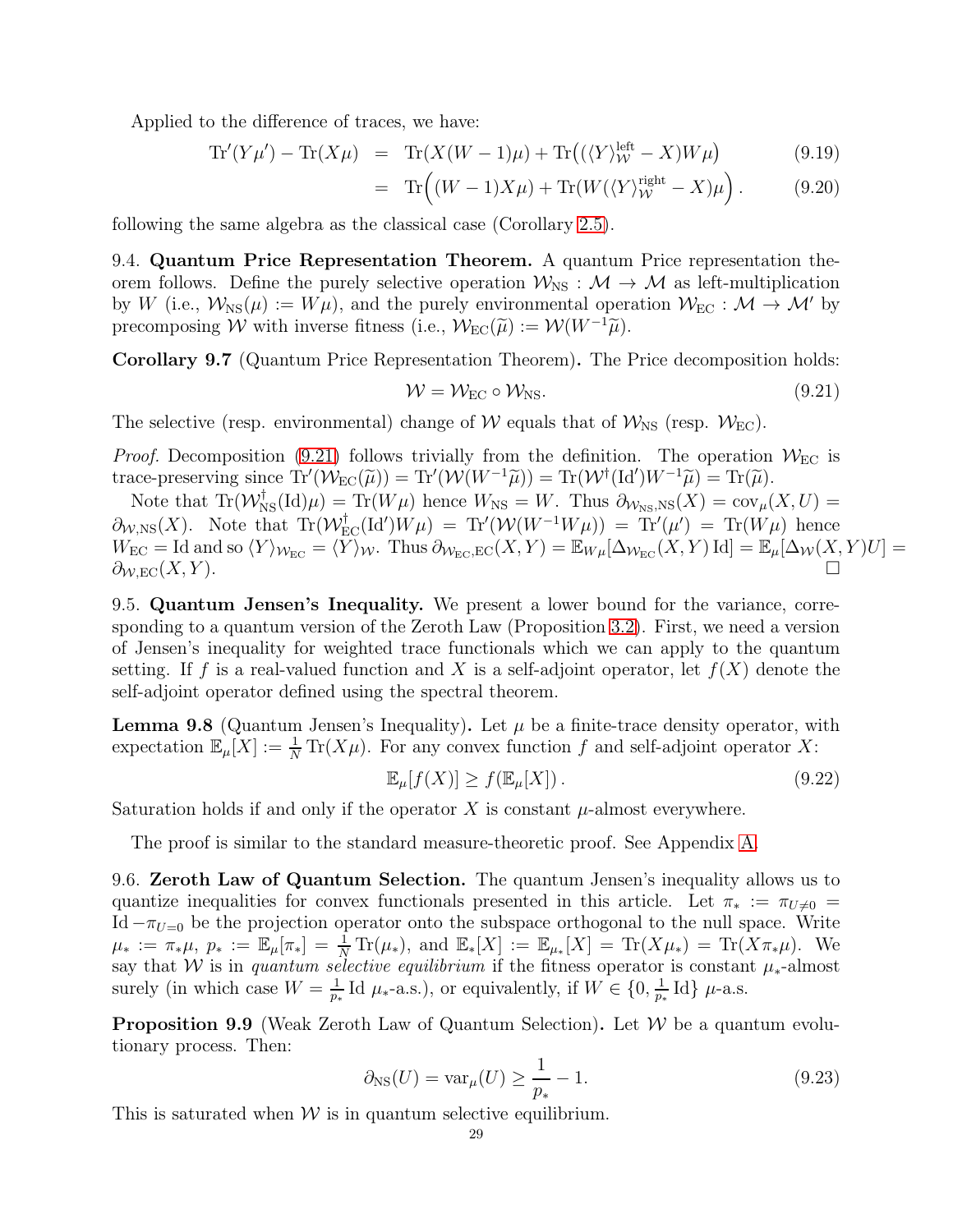Proof. The proof is similar to that of Proposition [3.2,](#page-14-2) mutatis mutandis, including the saturation condition. Write  $var_\mu(U) = \mathbb{E}_{\mu}[(U-1)^2] = (1-p_*) + p_* \mathbb{E}_{*}[(U-1)^2]$ . Then by quantum Jensen's inequality,  $var_{\mu}(U) \geq (1-p_*) + p_*(\mathbb{E}_*[U] - 1)^2 = \frac{1}{p_*} - 1.$ 

9.7. First Law of Quantum Selection. Define the quantum selective acceleration  $\partial_{NS}^2(U)$  :=  $\partial_{\text{NS}} \text{var}_{\mu}(U) = \text{cov}_{\mu}(U^2, U)$ . Because  $U^2$  commutes with U, this is unhanded.

**Theorem 9.10** (First Law of Quantum Selection). Let  $W$  be a quantum evolutionary process. Then:

$$
\partial_{\text{NS}}^2(U) := \partial_{\text{NS}} \operatorname{var}_{\mu}(U) \ge \operatorname{var}_{\mu}(U) \left(1 + \operatorname{var}_{\mu}(U)\right) \ge 0,
$$

with saturation of the first inequality exactly when  $W$  is in selective equilibrium.

Proof. The proof is similar to that of Theorem [5.3,](#page-19-0) mutatis mutandis, including the saturation condition. Write  $\widetilde{\mathbb{E}}_{\mu}[X] := \mathbb{E}_{UM}[X] = \mathbb{E}_{\mu}[XU]$ . We have  $\partial_{NS} \text{var}_{\mu}(U) = \text{cov}(U^2, U) =$  $\widetilde{\mathbb{E}}_{\mu}[U^2] - \mathbb{E}[U^2]$ . By quantum Jensen's inequality,  $\partial_{\text{NS}} \text{var}(U) \geq \widetilde{\mathbb{E}}_{\mu}[U]^2 - \mathbb{E}[U^2] = \mathbb{E}_{\mu}[U^2]^2 \mathbb{E}[U^2]=\mathbb{E}[U^2]\,(\mathbb{E}[U^2])$  $[-1).$ 

9.8. Time-Varying Quantum Price Equation. We consider a time-varying quantum evolutionary process  $\mathcal{W}^{t,t'}: \mu^t \to \mu^{t'}$ , relating a time-varying family of population density operators  $\mu := (\mu^t)$ . Let  $N^t := \text{Tr}(\mu^t)$  be the population at time t. Write  $\mathbb{E}^{\bar{t}}_{\mu}[A] := \frac{1}{N^t} \text{Tr}(AM^t)$ and  $\text{cov}_{\mu}^{t}(A_1, A_2) := \mathbb{E}_{\mu}^{t}[A_1 A_2] - \mathbb{E}_{\mu}^{t}[A_1] \mathbb{E}_{\mu}^{t}[A_2]$ . Write the relative-fitness observable  $U^{t,t'} :=$ 1  $\frac{1}{W}(\mathcal{W}^{t,t'})^{\dagger}(\mathrm{Id}^{t'})$  for  $\mathcal{W}^{t,t'}$ . Define left local-average and local-change observables:

$$
\langle X^{t'} \rangle_{\mathcal{W}}^{\text{left},t,t'} := (\mathcal{W}^{t,t'})^{\dagger} (X^{t'}) (W^{t,t'})^{-1} \quad \text{and} \quad \Delta_{\mathcal{W}}^{\text{left},t,t'} (X^{t}, X^{t'}) := \langle X^{t'} \rangle_{\mathcal{W}}^{\text{left},t,t'} - X^{t}, \tag{9.24}
$$

and the right local-average and local-change observables:

$$
\langle X^{t'}\rangle_{\mathcal{W}}^{\text{right},t,t'} := (W^{t,t'})^{-1}(\mathcal{W}^{t,t'})^{\dagger}(X^{t'}) \quad \text{and} \quad \Delta_{\mathcal{W}}^{\text{right},t,t'}(X^{t}, X^{t'}) := \langle X^{t'}\rangle_{\mathcal{W}}^{\text{right},t,t'} - X^{t}, \tag{9.25}
$$

The discrete-time quantum Price equations hold for each  $t < t'$  and observables  $X<sup>t</sup>$  and  $X<sup>t'</sup>$ :

<span id="page-29-0"></span>
$$
\mathbb{E}_{\mu}^{t'}[X^{t'}] - \mathbb{E}_{\mu}^{t}[X^{t}] = \operatorname{cov}_{\mu}^{t}(X^{t}, U^{t,t'}) + \mathbb{E}_{\mu}^{t}[\Delta_{\mathcal{W}}^{\text{left},t,t'}(X^{t}, X^{t'})U^{t,t'}]
$$
(9.26)

$$
= \operatorname{cov}_{\mu}^{t}(U^{t,t'}, X^{t}) + \mathbb{E}_{\mu}^{t}[\Delta_{\mathcal{W}}^{\text{right},t,t'}(X^{t}, X^{t'})U^{t,t'}] \tag{9.27}
$$

We say that  $W := (W^{t,t'})$  is a smooth left quantum evolutionary process if the equivalent conditions to Definition [8.1](#page-23-1) hold in the quantum case. Specifically, for each time-varying family of observables  $\mathbf{X} := (X^t)$  we have:

- (1) (Smooth Expectations) The time-varying average is smooth at  $t: \frac{d\mathbb{E}_{\mu}^t}{dt}[X^t] := \lim_{t' \downarrow t}$  $\mathbb{E}^{t'}_{M}[X^{t'}]\!-\!\mathbb{E}^{t}_{\mu}[X^{t}]$  $\frac{1-\mathbb{E}_{\mu}[X]}{|t'-t|}.$
- (2) (Relative-Fitness Density) The time-varying relative fitness admits a density at  $t$ , where we take the  $\text{cov}_{\mu}^{t}$ -limit:  $\Upsilon^{t} := L^{2}$ -lim<sub>t'+t</sub> $\frac{U^{t,t'}}{|t'-t'}$  $\frac{U^{i,t}}{|t'-t|}$ .
- (3) (Left Local-Change Density) The time-varying left and right local changes admit densities at t, where we take the  $\mathbb{E}_{\mu}^{t}$ -limit:

$$
\delta^{\text{left},t}(\mathbf{X}) \quad := \quad L^1 - \lim_{t' \downarrow t} \frac{\Delta_{\mathcal{W}}^{\text{left},t,t'}(X^t, X^{t'})}{|t'-t|} = L^1 - \lim_{t' \downarrow t} \frac{(\mathcal{W}^{t,t'})^{\dagger}(X^{t'}) (W^{t,t'})^{-1} - X^t}{|t'-t|} \tag{9.28}
$$
\n
$$
\text{right}_{t'(\mathbf{X})} \qquad \text{with } t \in \mathbb{N}.
$$
\n
$$
\delta^{\text{right},t,t'}(X^t, X^{t'}) = L^1 - \lim_{t' \downarrow t} \frac{(\mathcal{W}^{t,t'})^{\dagger}(X^{t'}) (W^{t,t'})^{-1} - X^t}{(W^{t,t'})^{-1}(\mathcal{W}^{t,t'})^{\dagger}(X^{t'}) - X^t} \tag{9.29}
$$

$$
\delta^{\text{right},t}(\mathbf{X}) \quad := \quad L^1 - \lim_{t' \downarrow t} \frac{\Delta^{\text{right},t,t'}_{\mathcal{W}}(X^t, X^{t'})}{|t'-t|} = L^1 - \lim_{t' \downarrow t} \frac{(W^{t,t'})^{-1}(\mathcal{W}^{t,t'})^{\dagger}(X^{t'}) - X^{t}}{|t'-t|} \tag{9.29}
$$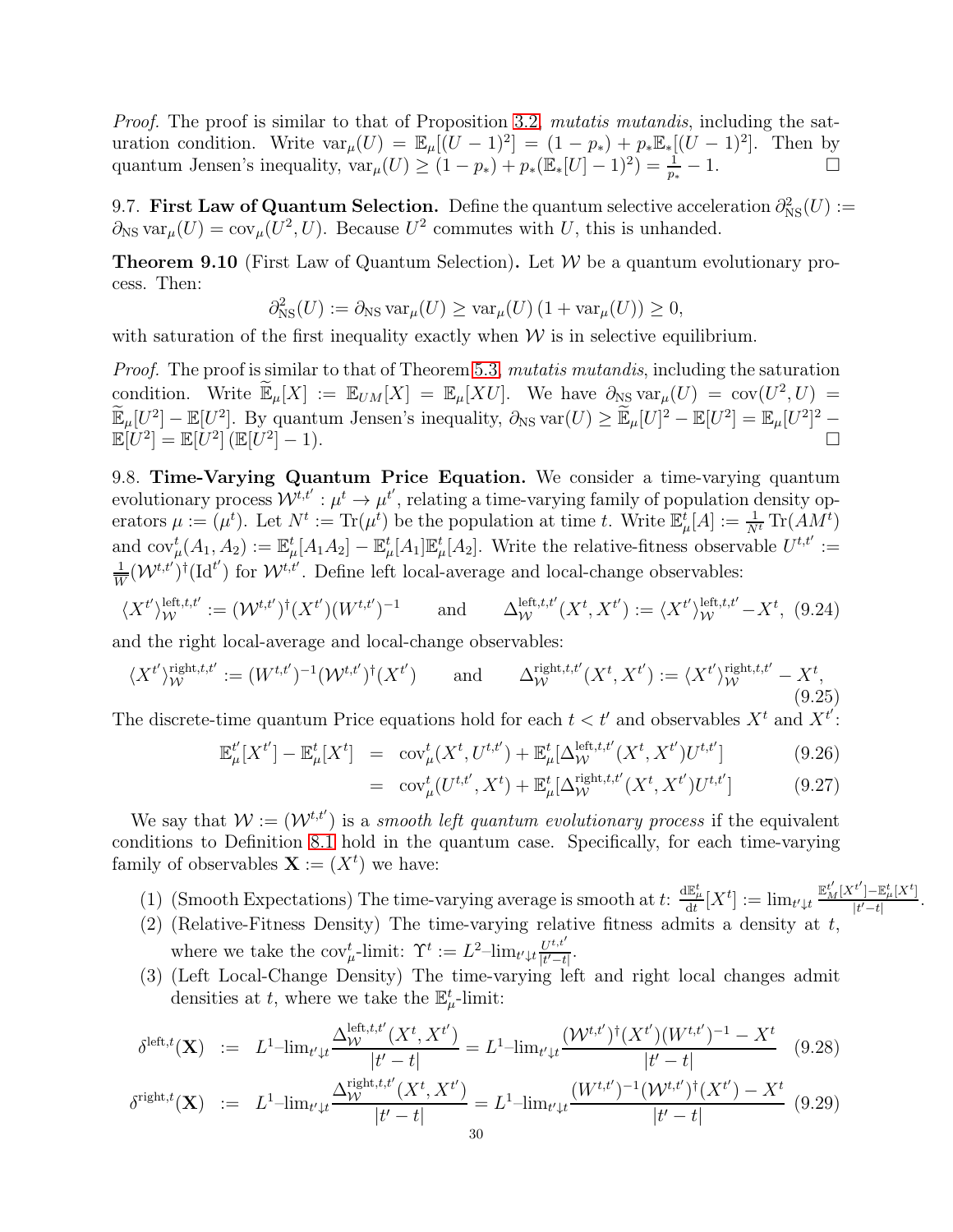**Theorem 9.11** (Smooth Quantum Price Equations). Suppose  $W = (W^{t,t'})$  is a smooth quantum process at  $X<sup>t</sup>$ . The smooth quantum Price equations hold at t:

$$
\frac{\mathrm{d}\mathbb{E}_{\mu}^{t}}{\mathrm{d}t}[X^{t}] = \text{cov}_{\mu}^{t}(X^{t}, \Upsilon^{t}) + \mathbb{E}_{\mu}^{t}[\delta^{\text{left},t}(\mathbf{X})] \tag{9.30}
$$

$$
= \operatorname{cov}_{\mu}^{t}(\Upsilon^{t}, X^{t}) + \mathbb{E}_{\mu}^{t}[\delta^{\operatorname{right}, t}(\mathbf{X})] \tag{9.31}
$$

Proof. The proof is similar to that of Theorem [8.2,](#page-24-3) mutatis mutandis. We begin with the discrete-time left quantum Price equation [\(9.26\)](#page-29-0). By  $cov^t_\mu$ -convergence, we have  $cov^t_\mu(X^t, \frac{U^{t,t'}}{|t'-t)}$  $\frac{U^{i,t}}{|t'-t|}) \rightarrow$ cov<sup>t</sup><sub> $\mu$ </sub>( $X^t$ ,  $\Upsilon^t$ ). By  $\mathbb{E}_{\mu}^t$ -convergence and the product rule for derivatives, we have

$$
\lim_{t'\downarrow t} \mathbb{E}_{\mu}^{t} \left[ \frac{\Delta_{\mathcal{W}}^{\text{left},t,t'}(X^{t}, X^{t'}) U^{t,t'}}{|t'-t|} \right] = \mathbb{E}_{\mu}^{t} \left[ \delta^{\text{left},t}(X) U^{t,t} + \Delta_{\mathcal{W}}^{\text{left},t,t}(X^{t}, X^{t}) \Upsilon^{t} \right] = \mathbb{E}^{t} [\delta^{\text{left},t}(\mathbf{X})] \tag{9.32}
$$

since  $U^{t,t} = \text{Id}^t$  and  $\Delta_{\mathcal{W}}^{\text{left},t,t}(X^t, X^t) = 0$ . This proves the left time-varying Price equation.  $\Box$ 

### <span id="page-30-0"></span>10. Open Evolutionary Processes and the Kerr-Godfrey-Smith Equation

Kerr and Godfrey-Smith [\[KGS09\]](#page-62-25) relaxed the assumption [\(2.2\)](#page-10-0) of a full accounting of the child population, allowing for orphaned children with unaccounted parents. Such open processes have a Price-like equation with a third term. We generalize their approach for open measure-theoretic and quantum processes.

Example 10.1. Kerr and Godfrey-Smith considered the combinatorial case of discrete populations  $(I, \mu)$  and  $(I', \mu')$  with population sizes N and N', and an edge set C from I to I', allowing for orphaned descendent types. They consider the number of edges  $C_*(i)$  from parent i, and the number of edges  $C^*(i')$  to child i'. The classical Kerr-Godfrey-Smith equation states that for any observables  $X$  and  $Y$ :

<span id="page-30-1"></span>
$$
\mathbb{E}'[Y] - \mathbb{E}[X] = \text{cov}(X, U) + \mathbb{E}[\Delta_C(X, Y)U] - \text{cov}'(Y, C^*),\tag{10.1}
$$

for relative fitness  $U(i) = \frac{C(i)}{N'/N}$  and local change  $\Delta_C(X, Y)(i) = \sum_i \sum_{(i,i') \in C} Y(i') - X(i)C(i)$ .

We define an open evolutionary process  $w : \mu \mapsto \mu'$  to consist of the following:

- (1) Sub-populations ("demes") of parented and orphaned children  $\mu'_{\pi}$  and  $\mu'_{\nu} = \mu' \mu'_{\pi}$ ;
- (2) A (closed) evolutionary process  $w_{\pi} : \mu \mapsto \mu'_{\pi}$ , mapping parents to their children.

Write the child deme sizes  $N'_\pi := \mu'_\pi(I')$  and  $N'_\nu := \mu'_\nu(I') = N' - N'_\pi$ . Write the proportions  $p'_\pi := \frac{N'_\pi}{N'}$  and  $p'_\nu := \frac{N'_\nu}{N'} = 1 - p'_\pi$ . The selective coefficient of the closed process is  $\overline{W}_\pi := \frac{N'_\pi}{N}$  $p'_\pi \overline{W}$ . A type can have parented and orphaned children (i.e.,  $\mu'_\pi(B) > 0$  and  $\mu'_\nu(B) > 0$ ), for example a child with two parents, one accounted for and one not. Write the deme expectations  $\mathbb{E}'_{\pi}[Y] := \frac{1}{N'_{\pi}} \int Y \mu'_{\pi}$  and  $\mathbb{E}'_{\nu}[Y] := \frac{1}{N'_{\nu}} \int Y \mu'_{\nu}$ , so that  $\mathbb{E}'[Y] = p'_{\pi} \mathbb{E}'_{\pi}[Y] + p'_{\nu} \mathbb{E}'_{\nu}[Y]$ .

<span id="page-30-2"></span>**Lemma 10.2** (Open Tower Property). The child demes  $\mu'_{\pi}$  and  $\mu'_{\nu}$  are absolutely continuous with respect to  $\mu'$ , with non-negative Radon-Nikodym densities  $\pi = \frac{d\mu'_{\pi}}{d\mu'}$  and  $\nu = \frac{d\mu'_{\nu}}{d\mu'}$ , and  $\pi + \nu = 1$   $\mu'$ -a.s. The expectations satisfy  $\mathbb{E}'[Y\pi] = p'_\pi \mathbb{E}'_\pi[Y]$  and  $\mathbb{E}'[Y\nu] = p'_\nu \mathbb{E}'_\nu[Y]$ , so  $\mathbb{E}'[\pi] = p'_\pi$  and  $\mathbb{E}'[\nu] = p'_\nu$ . The tower property holds for the parented children:

$$
\mathbb{E}'[Y\pi] = p'_{\pi} \mathbb{E}'_{\pi}[Y] = p'_{\pi} \mathbb{E}[\langle Y \rangle_{w_{\pi}} U],
$$
\n(10.2)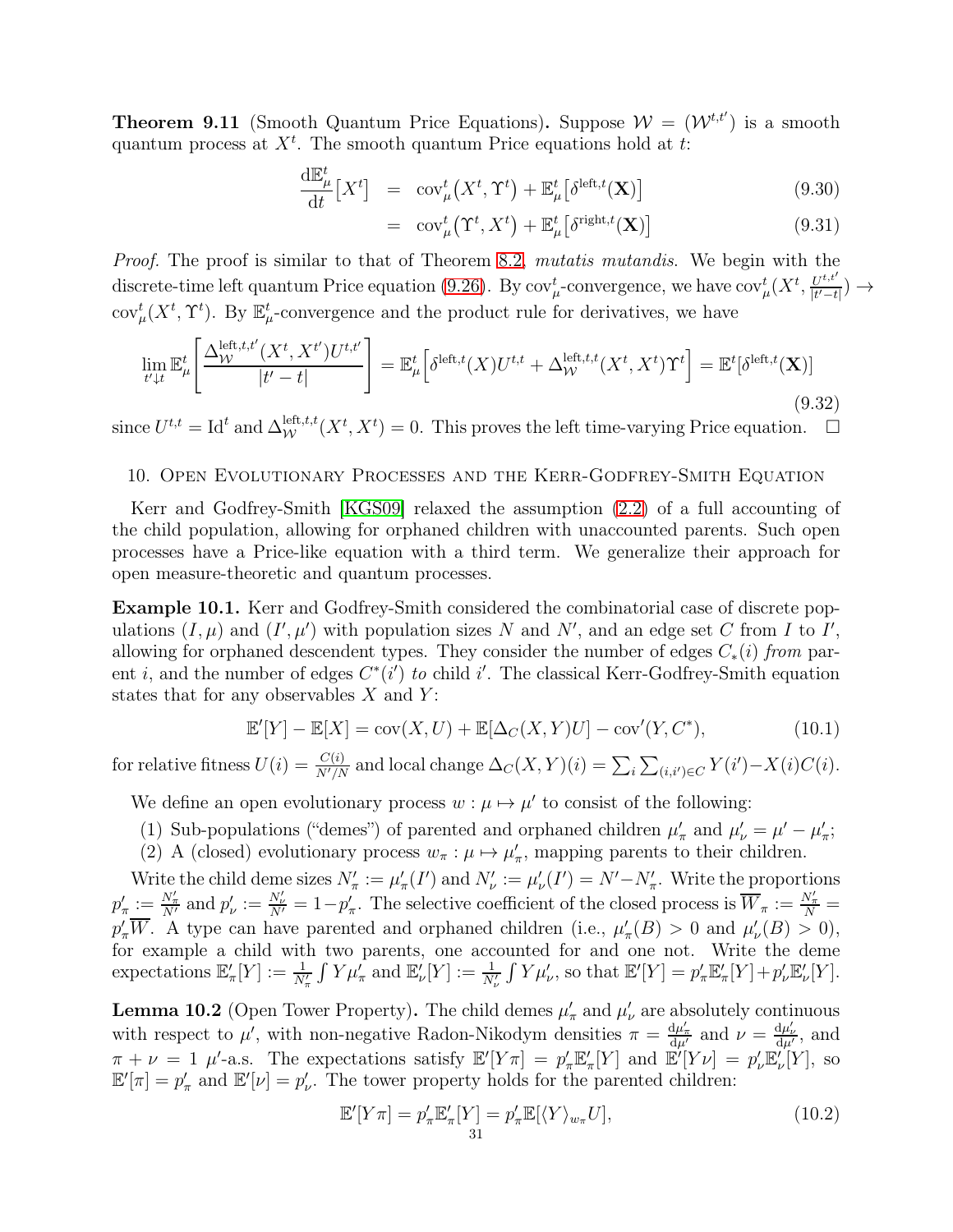and the open tower property holds for the entire population:

<span id="page-31-0"></span>
$$
\mathbb{E}'[Y] = p'_{\pi} \mathbb{E}[\langle Y \rangle_{w_{\pi}} U] + \mathbb{E}'[Y \nu] = p'_{\pi} \mathbb{E}[\langle Y \rangle_{w_{\pi}} U] + \text{cov}(Y, \nu) + p'_{\nu} \mathbb{E}'[Y] \qquad (10.3)
$$

$$
= \mathbb{E}[\langle Y \rangle_{w_{\pi}} U] + \frac{1}{p_{\pi}'} \operatorname{cov}(Y, \nu) = \mathbb{E}[\langle Y \rangle_{w_{\pi}} U] - \frac{1}{p_{\pi}'} \operatorname{cov}(Y, \pi).
$$
 (10.4)

*Proof.* Child deme sizes are non-negative, so  $\max{\pi(B), \nu(B)} \leq \mu'(B)$ . If  $\mu'(B) = 0$ , then  $\pi(B) = 0 = \nu(0)$ , hence the child demes are absolutely continuous. We compute  $\mathbb{E}[Y_{\pi}] =$  $\frac{1}{N'}\int Y\pi\mu' = \frac{p'_\pi}{N'_\pi}\int Y\mu'_\pi = p'_\pi \mathbb{E}'_\pi[Y]$ , and similarly for  $\nu$ . We compute:  $\mathbb{E}'[Y] = \frac{1}{N'}\int Y\mu' =$  $\frac{1}{N'}\int \int Yw_i\mu + \frac{1}{N'}\int Y\nu\mu' = \mathbb{E}[\langle Y\rangle_w U] + \mathbb{E}'[Y\nu] = \mathbb{E}[\langle Y\rangle_w U] + \mathbb{E}'[Y(1-\pi)],$  proving the first identity of  $(10.3)$ . The second identity follows since  $\mathbb{E}'[Y\nu] = \text{cov}(Y,\nu) + \mathbb{E}'[\nu]\mathbb{E}'[Y]$ . The first identity of [\(10.4\)](#page-31-0) follows from moving the third term of [\(10.3\)](#page-31-0) to the left side, and dividing by  $1-p'_\nu = \pi'_\pi$ . The second identity follows from  $cov(Y,\nu) = cov(Y,1-\pi) = -cov(Y,\pi)$ .  $\Box$ 

Theorem 10.3 (Kerr-Godfrey-Smith Equation). Let w be an finite-variance open process. For any observables  $X$  on  $I$  and  $Y$  on  $I'$ , we have:

$$
\mathbb{E}'[Y] - \mathbb{E}[X] = \text{cov}(X, U) + \mathbb{E}[\langle Y \rangle_{w_{\pi}} U] + \frac{1}{p'_{\pi}} \text{cov}'(Y, \nu) \tag{10.5}
$$

$$
= \operatorname{cov}(X, U) + \mathbb{E}[\langle Y \rangle_{w_{\pi}} U] - \frac{1}{p_{\pi}'} \operatorname{cov}'(Y, \pi). \tag{10.6}
$$

*Proof.* We write  $\mathbb{E}'[Y] - \mathbb{E}[X] = \mathbb{E}[X(U-1)] + \mathbb{E}'[Y] - \mathbb{E}[XU]$ , then apply the open tower property  $(10.4)$ .

The classical Kerr-Godfrey-Smith equation [\(10.1\)](#page-30-1) is recovered when the process  $w_{\pi}$  can be represented a kernel against some background measure  $\lambda'$ . This holds if each  $w_i$  is absolutely continuous to  $\lambda'$ , with  $w_{\pi}(i, i') := \frac{dw_i}{d\lambda'}(i')$  satisfying the  $w_i(B) = \int_B w_{\pi}(i, i') \lambda'(di')$ . We write the dual fitness  $W^*_\pi(i') := \int_I w_\pi(i, i') \mu(\mathrm{d}i)$ , representing the infinitesimal amount of parented child population at i'. The dual fitness satisfies the identity  $\frac{1}{p'_\pi} \mathbb{E}'[W^*_\pi] = \mathbb{E}'_\pi[W^*_\pi] = 1$ . Proof. We interchange integrals by Fubini's theorem:  $\mathbb{E}'_{\pi}[W^*_{\pi}] = \frac{1}{N'_{\pi}} \int_I \int_{I'} w_{\pi}(i, i') \mu'_{\pi}(\mathrm{d}i') \mu(\mathrm{d}i) =$  $\frac{1}{N'_\pi} \int_I W_\pi(i) \mu(\mathrm{d}i) = \frac{1}{\overline{W}_\pi} \overline{W}_\pi = 1.$ 

For example, if the parented child population  $\mu'_{\pi}$  is discrete, then any process admits a kernel  $w_{\pi}(i, i') = w_i({i'}\})$  against counting measure, with dual fitness  $W_{\pi}^*(i') = \int_I w_i({i'}\mu(\mathrm{d}i)$ .

Corollary 10.4 (Dual-Fitness Version of Kerr-Godfrey-Smith Equation). If  $w_{\pi}$  admits a kernel  $w_{\pi}(i, i')$  relative to  $\lambda'$ , then  $\mu'_{\pi}$  is absolutely continuous with respect to  $\lambda'$ , with  $\frac{d\mu'_{\pi}}{d\lambda'}(i') = W_{\pi}^*(i')$ . Consequently, for any observables X and Y:

$$
\mathbb{E}'[Y] - \mathbb{E}[X] = \text{cov}(X, U) + \mathbb{E}[\langle Y \rangle_{w_{\pi}} U] - \frac{1}{N'_{\pi}} \int_{I'} Y(i') W_{\pi}^*(i') \lambda'(\text{d}i') + 1. \tag{10.7}
$$

*Proof.* For any observable Y, we use the kernel property and interchange integrals by Fubini's theorem to show that  $\frac{d\mu'_{\pi}}{d\lambda'} = W^*_{\pi} \mu'$ -a.s.:

$$
\int_{I'} Y(i') \mu'_{\pi}(\text{d}i') = \int_{I} \int_{I'} Y(i') w_i(\text{d}i') \mu(\text{d}i) = \int_{I} \int_{I'} Y(i') w_{\pi}(i, i') \lambda'(\text{d}i') \mu(\text{d}i)
$$
\n
$$
= \int_{I'} Y(i') \left( \int_{I} w_{\pi}(i, i') \mu(\text{d}i) \right) \lambda'(\text{d}i') = \int_{I'} Y(i') W_{\pi}^{*}(i') \lambda'(\text{d}i').
$$
\n(10.8)

Consequently,  $-\text{cov}'(Y, \frac{\pi}{p'_\pi})$  $= -\frac{1}{N'_{\pi}} \int_{I'} Y(i') \mu'_{\pi}(\mathrm{d}i') + 1 = -\frac{1}{N'_{\pi}} \int_{I'} Y(i') W_{\pi}^{*}(i') \lambda'(\mathrm{d}i') + 1.$  $\Box$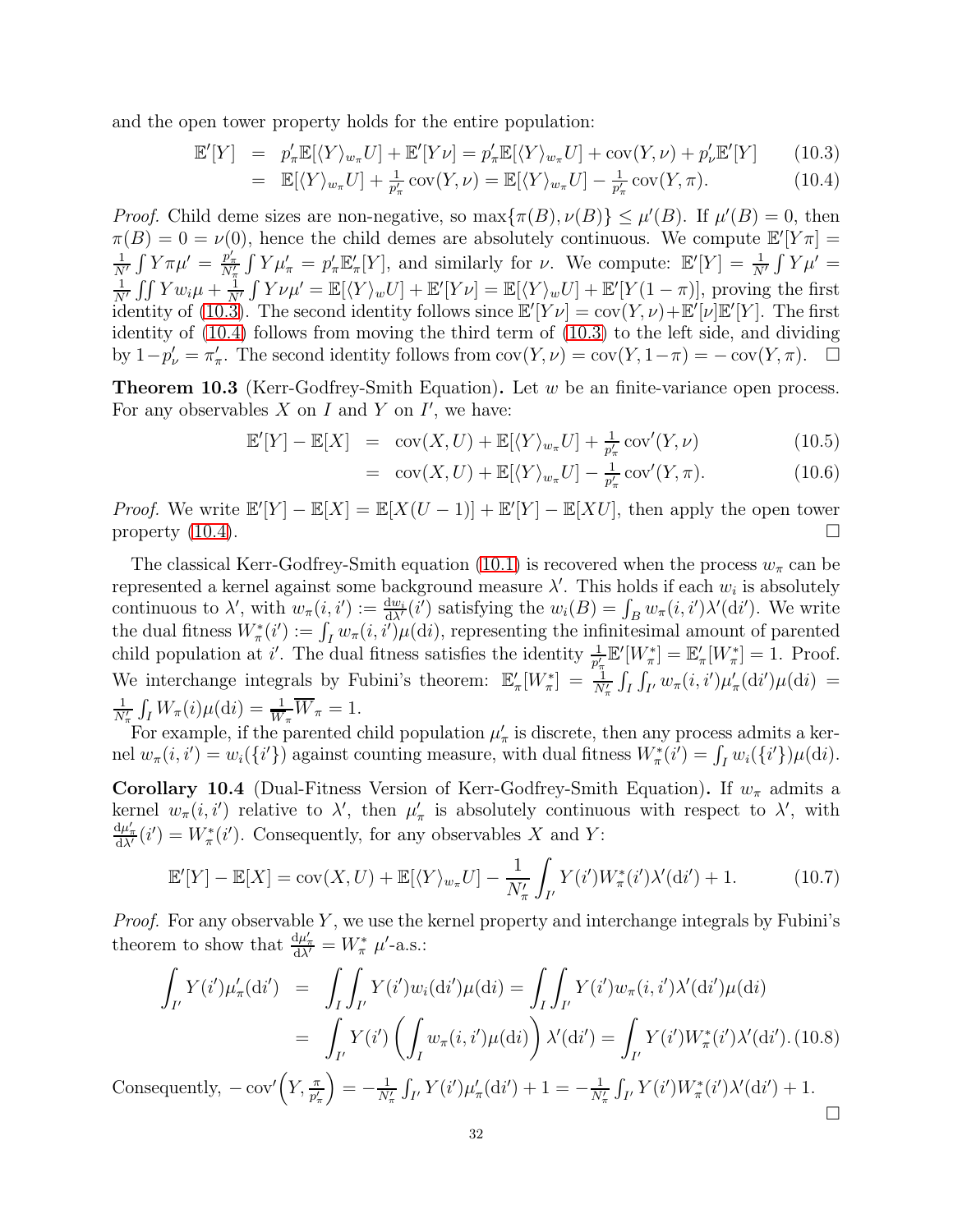Recall the quantum evolutionary formalism of Section [9.](#page-25-0) An open quantum process consists of parented and orphaned child density operators  $\mu'_{\pi} = \pi \mu'$  and  $\mu'_{\nu} = \nu \mu'$  satisfying  $\pi + \nu = \text{Id}_{H'}$ , and a closed quantum process  $\mathcal{W}_{\pi} : \mu \mapsto \mu'_{\pi}$ . By a similar proof as Lemma [10.2,](#page-30-2) the quantum open tower properties hold:  $\mathbb{E}'_{\mu'}[Y] - \mathbb{E}_{\mu}[(Y]_{W_{\pi}}^{\text{left}}U] = \frac{1}{p'_{\pi}} \text{cov}'_{\mu'}(Y,\nu)$  $-\frac{1}{n'}$  $\frac{1}{p'_\pi} \operatorname{cov}'_{\mu'}(Y,\pi).$ 

**Theorem 10.5** (Quantum Kerr-Godfrey-Smith Equation). Let  $W$  be an open quantum process. The left and right quantum Kerr-Godfrey-Smith equations hold:

$$
\mathbb{E}'_{\mu'}[Y] - \mathbb{E}_{\mu}[X] = \text{cov}_{\mu}(X, U) + \mathbb{E}[\langle Y \rangle_{\mathcal{W}_{\pi}}^{\text{left}} U] + \frac{1}{p_{\pi}'} \text{cov}_{\mu'}'(Y, \nu) \tag{10.9}
$$

$$
= \operatorname{cov}(X, U) + \mathbb{E}[\langle Y \rangle_{\mathcal{W}_{\pi}}^{\text{left}} U] - \frac{1}{p'_{\pi}} \operatorname{cov}_{\mu'}'(Y, \pi) \tag{10.10}
$$

$$
= \operatorname{cov}_{\mu}(U, X) + \mathbb{E}[U \langle Y \rangle_{\mathcal{W}_{\pi}}^{\text{right}}] + \frac{1}{p_{\pi}'} \operatorname{cov}_{\mu'}'(\nu, Y) \tag{10.11}
$$

$$
= \operatorname{cov}(U, X) + \mathbb{E}[U \langle Y \rangle_{\mathcal{W}_\pi}^{\text{right}}] - \frac{1}{p_\pi'} \operatorname{cov}_{\mu'}'(\pi, Y) \tag{10.12}
$$

### <span id="page-32-1"></span><span id="page-32-0"></span>Part 2. Selective Entropy (Kullback-Leibler Divergence of Relative Fitness)

### 11. Definition of Selective Entropy and Gibbs's Inequalities

In Part 2, we introduce the selective entropy to quantify "the amount of selection" of a process, by generalizing Kullback-Leibler divergence to the case of evolutionary processes. This represents a "biological entropy" or "negentropy". Selective entropy is non-positive, and bounded above by a negative value in the strict selective-equilibrium case. We prove a Second Law, showing that the selective change of selective entropy is non-positive, as well as a speed limit. Both inequalities are saturated in the selective equilibrium case. Write  $U := W/\overline{W}$  for the relative fitness function, i.e.,  $U(i) := w_i(I')/\overline{W}$ .

**Definition 11.1** (Selective Entropy). We say that a process is finite-entropy if  $\mathbb{E}[|U| \log U|]$  <  $\infty$ . For any finite-entropy process, we define the selective entropy as the average of  $-U \log U$ :

$$
S_{\rm NS} := \mathbb{E}[-U \log U] = \frac{1}{N} \int \left( -\frac{W(i)}{\overline{W}} \log \frac{W(i)}{\overline{W}} \right) \mu(\mathrm{d}i). \tag{11.1}
$$

The selective entropy is fully concentrated in the selective part of a process. That is, if w and  $\hat{w}$  both have the same selective part  $w_{\text{NS}}$ , i.e., the same relative fitness function U, then they have the same selective entropy  $S_{\text{NS}}$ . The environmental part does not contribute to selective entropy. For purely selective processes (where  $\mathbb{E}'[X] = \mathbb{E}[UX]$ ), the selective entropy is the Kullback-Leibler divergence of  $E'$  relative to  $\overline{E}$ . That is, selective entropy is exactly the familiar relative entropy from information theory. For purely environmental processes (i.e.,  $U = 1$   $\mu$ -a.s.), selective entropy vanishes. For all other processes, selective entropy measures the degree to which selective effects are present in the process  $w$ , and the Price equation ensures all remaining effects are environmental.

Remark 11.2. (Sign Convention) We choose sign convention to be consistent with classical information theory and statistical mechanics. The non-positive selective entropy  $S_{\text{NS}}$  has the biological role of "negentropy" [\[Sch44\]](#page-63-11), and in Section [16,](#page-43-1) we introduce the non-negative environmental entropy  $S_{\text{EC}}$  to represent the classical physical role of dynamical entropy. The total entropy is given by  $S_{\text{tot}} := S_{\text{NS}} + S_{\text{EC}}$ , which is negative or positive depending on whether selective effects outweigh environmental effects.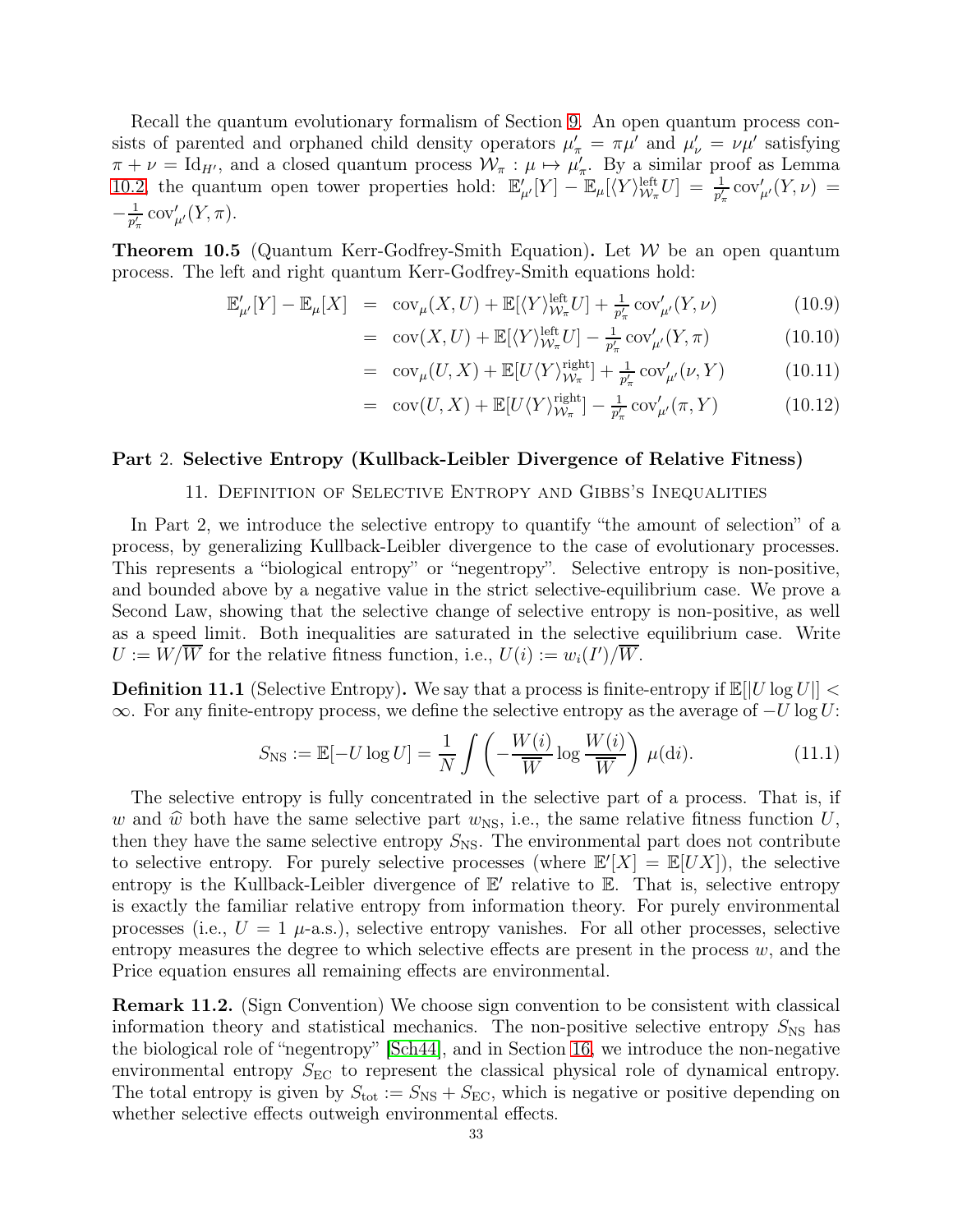11.1. Selective Entropy Bounds. We now state and prove that  $S_{\text{NS}} \leq 0$ , which corresponds to the Gibbs' inequality in classical information theory. This inequality is saturated exactly in the case of purely environmental processes (in which case  $S_{\text{NS}} = 0$ , otherwise  $S_{\rm NS}$  < 0). Thus the selective entropy is a proxy for "selectiveness" in a process.

**Lemma 11.3** (Weak Gibbs Inequality). Let  $w$  be a finite-entropy process with relative fitness U, and let  $S_{\text{NS}} := \mathbb{E}[-U \log U]$  be the selective entropy of w. The Gibbs' inequality holds:

<span id="page-33-1"></span>
$$
S_{\rm NS} \le 0. \tag{11.2}
$$

This is an equality  $(S_{\text{NS}} = 0)$  if and only if w is purely environmental (i.e., U is a.s. constant with  $U = 1$ ).

*Proof.* Observe that  $-U \log U$  is a concave function of U, and  $\mathbb{E}[U] = 1$ . By Jensen's inequality, we have:

$$
S_{\rm NS} = \mathbb{E}[-U \log U] \le -\mathbb{E}[U] \log \mathbb{E}[U] = -1 \log 1 = 0,
$$
 (11.3)

with equality if and only if U is constant (with  $U = \mathbb{E}[U] = 1$  almost surely).

We strengthen  $(11.2)$  and derive a window  $(11.5)$  in which selective entropy can fluctuate. Recall from Section [3](#page-14-0) that w is in selective equilibrium when  $U \in \{0, 1/p_*\}$  a.s. The window [\(11.5\)](#page-33-2) collapses to a single value when w is in selective equilibrium (in which case  $S_{\text{NS}} =$  $log p^*$ , and otherwise the inequalities are strict. Since lost population does not contribute to entropy  $(0 \log 0 = 0)$ , all selective entropy is generated by the childbearing population.

Define the childbearing population  $\mu_*(A) := \mu(A \cap \{W > 0\})$ , with population size  $N_* = p_*N_*$ . Define the childbearing expectation  $\mathbb{E}_*[X] := \frac{1}{p_*} \mathbb{E}[1_{U>0}X]$ , and the childbearing variance  $\text{var}_*(X) := \mathbb{E}_*[X]^2$   $\to \mathbb{E}_*[X]^2$ . Recall  $U_* = p_*U$ . Note that the general variance and childbearing variance are related as follows:

$$
\text{var}(U) = \mathbb{E}[U^2] - 1 = p_* \mathbb{E}_* \left[ \left( \frac{U_*}{p_*} \right)^2 \right] - 1 = \frac{1}{p_*} \mathbb{E}_* [U_*^2] - 1 = \frac{1}{p_*} \text{var}_*(U_*) + \frac{1}{p_*} - 1. \tag{11.4}
$$

<span id="page-33-0"></span>**Theorem 11.4** (Strong Gibbs Inequality). Let  $w$  be a finite-entropy process with selective entropy  $S_{\text{NS}}$ , and let  $p_* = \mu(W > 0)/N$  be the childbearing population proportion. Then:

<span id="page-33-2"></span>
$$
\log p_* - \log(1 + \text{var}_*(U_*)) = -\log(1 + \text{var}(U)) \le S_{\text{NS}} \le \log p_*,\tag{11.5}
$$

with saturation in the selective-equilibrium case (in which case  $S_{\text{NS}} = \log p_* = -\log(1 +$  $var(U)$ ), and otherwise the inequalities are strict.

Proof. We decompose the expectation into the sum of childless and childbearing parts:

<span id="page-33-3"></span>
$$
\mathbb{E}[X] = p_0 \mathbb{E}_0[X] + p_* \mathbb{E}_*[X] \tag{11.6}
$$

where  $p_0 = 1 - p_*$ ,  $\mathbb{E}_*[X] := 1/p_* \mathbb{E}[1_{U>0}X]$  and  $\mathbb{E}_0[X] := 1/p_0 \mathbb{E}[1_{U=0}X]$ . Note that  $\mathbb{E}_*[U] =$ 1/p<sup>\*</sup>. We apply the decomposition [\(11.6\)](#page-33-3) to  $-U \log U$ . Since 0 log 0 = 0, we have:

$$
S_{\rm NS} = 0 + p_* \mathbb{E}_*[-U \log U].
$$
 (11.7)

Since  $\mathbb{E}_*$  is a probability expectation and  $-U \log U$  is concave, we use Jensen's inequality:

$$
S_{\rm NS} \le -p_* \mathbb{E}_*[U] \log \mathbb{E}_*[U] = -p_* \frac{1}{p_*} \log \frac{1}{p_*} = \log p_* \le 0. \tag{11.8}
$$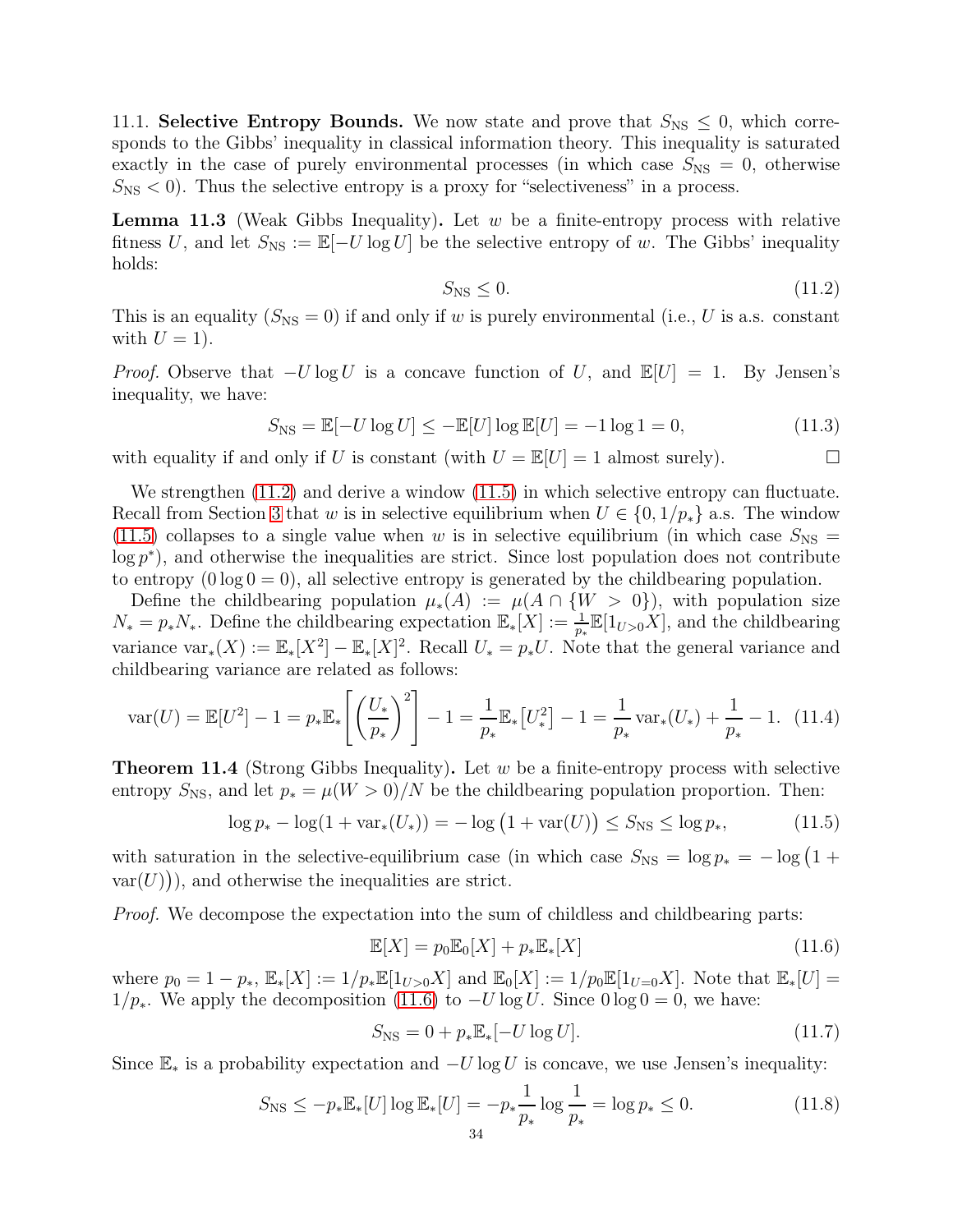This proves the upper bound for [\(11.5\)](#page-33-2). This is saturated when U is constant  $\mu_{*}$ -a.s., i.e., the selective-equilibrium case. For the lower bound, observe that  $\mathbb{E}[U]$  is a probability expectation and  $-\log x$  is convex, therefore by Jensen's inequality:

$$
S_{\rm NS} = \mathbb{E}[U(-\log U)] \ge -\log \mathbb{E}[U^2]. \tag{11.9}
$$

This is saturated exactly when U is constant  $U\mu$ -almost surely. Since  $U\mu$  and  $\mu_*$  are mutually absolutely continuous, the saturation condition is equivalent to minimal selectivity.  $\Box$ 

This implies a strong version of the Zeroth Law (Proposition [3.2\)](#page-14-2), with an improved lower bound based on selective entropy.

<span id="page-34-1"></span>Corollary 11.5 (Strong Zeroth Law). The inequalities [\(11.5\)](#page-33-2) are equivalent to the following:

$$
\partial_{\text{NS}}(U) = \text{var}(U) \ge e^{-S_{\text{NS}}} - 1 \ge \frac{1}{p_*} - 1
$$
 and  $p_* \ge e^{S_{\text{NS}}} \ge \frac{1}{1 + \text{var } U},$  (11.10)

<span id="page-34-0"></span>with saturation in the selective-equilibrium case.

# 12. Selective Change of Selective Entropy and the Second Law of NATURAL SELECTION

In this section, we analyze the change of the selective entropy functional across generations. We decompose the selective change and environmental change of the functional, and prove bounds showing the "typical" tendency of change. The selective change of selective entropy is negative, representing that selection always amplifies existing selective effects.

Consider composable processes  $w : \mu \mapsto \mu'$  and  $w' : \mu' \mapsto \mu''$ , with relative fitnesses U and U'. We define the change of selective entropy as the difference in selective entropies:

$$
\Delta(S_{\rm NS}, S'_{\rm NS}) := S'_{\rm NS} - S_{\rm NS} = \Delta(-U \log U, -U' \log U') = \mathbb{E}'[-U' \log U'] - \mathbb{E}[-U \log U]. \tag{12.1}
$$

Define the selective and environmental changes of selective entropy:

$$
\partial_{\text{NS}} S_{\text{NS}} := \partial_{\text{NS}} (-U \log U) = \text{cov}(-U \log U, U) = -\mathbb{E}[(U - 1)U \log U]
$$
\n
$$
\partial_{\text{EC}}(S_{\text{NS}}, S_{\text{NS}}') := \partial_{\text{EC}}(-U \log U, -U' \log U')
$$
\n(12.2)

$$
= \mathbb{E}[\Delta_w(-U\log U, -U'\log U')U] = \mathbb{E}[(\langle -U'\log U'\rangle_w + U\log U)U]. \tag{12.3}
$$

The functional Price equation (Corollary [5.1\)](#page-17-1) decomposes the selective-entropy change as the sum of selective and environmental changes:

$$
\Delta(S_{\rm NS}, S'_{\rm NS}) = \partial_{\rm NS} S_{\rm NS} + \partial_{\rm EC}(S_{\rm NS}, S'_{\rm NS}) \tag{12.4}
$$

$$
= \operatorname{cov}(-U\log U, U) + \mathbb{E}[\Delta_w(-U\log U, -U'\log U')U]. \tag{12.5}
$$

12.1. Selective Change of Selective Entropy. Our main result is that the selectivechange term  $\partial_{\text{NS}}S_{\text{NS}}$  is always non-positive, i.e., vanishing in the purely environmental case and otherwise strictly negative. The meaning is that *under the effect of natural selection*, selective entropy cannot increase. We state a Weak Second Law showing non-positivity, saturated in the purely environmental case, and a strong Second Law providing a chain of inequalities, saturated in the selective equilibrium case. The Weak Second Law follows from the non-positivity of the function  $-(x-1)x \log x$ , and does not rely on concavity. The Strong Second Law does rely on concavity of the functions  $-x \log x$  and  $\log x$ .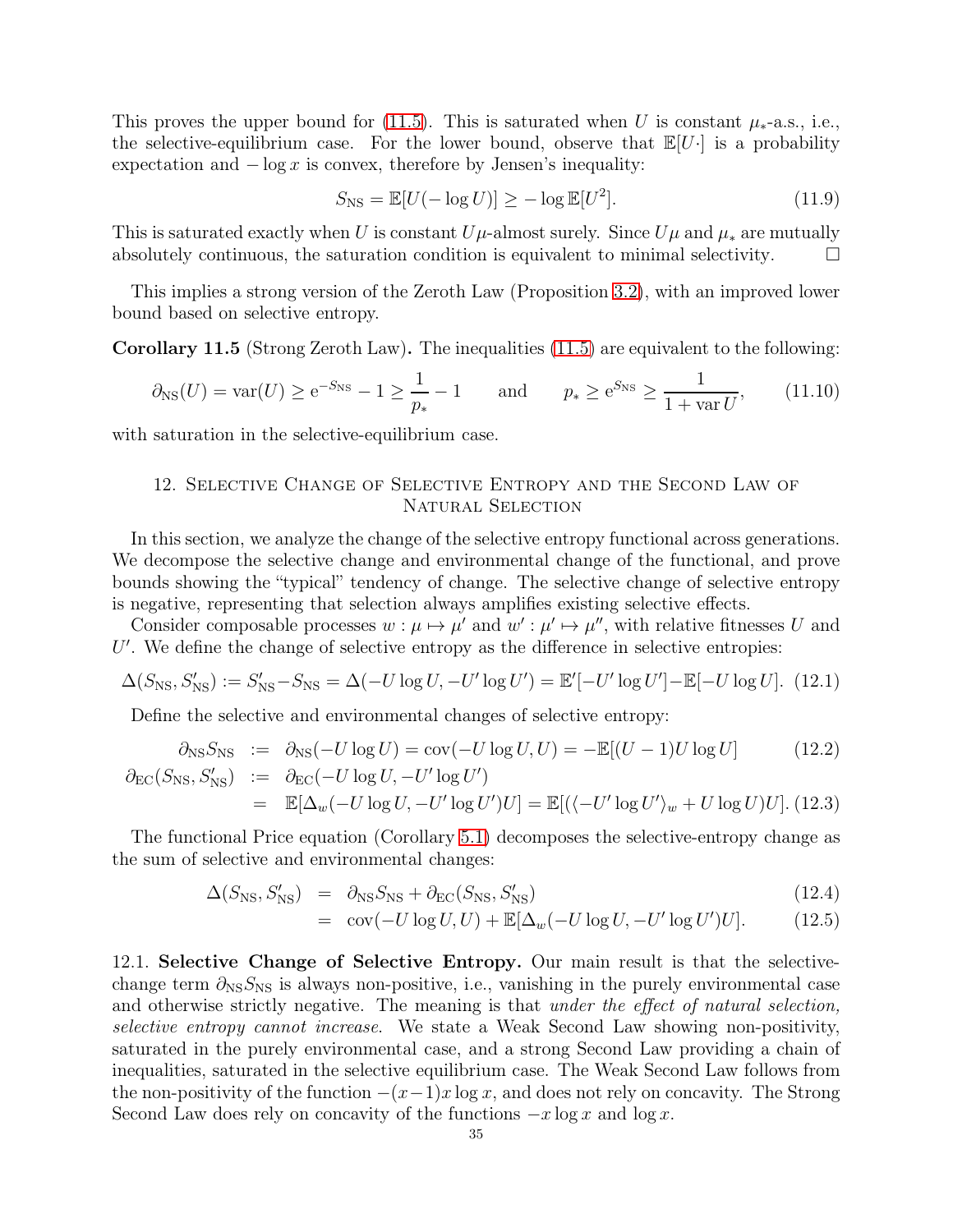**Proposition 12.1** (Weak Second Law of Natural Selection). Let w be an evolutionary process with  $\mathbb{E}[|U^2 \log U|] < \infty$ . The selective change in selective entropy is non-positive:

$$
\partial_{\rm NS} S_{\rm NS} \le 0. \tag{12.6}
$$

The inequality is saturated exactly for purely environmental processes, and is otherwise strictly negative.

*Proof.* Observe that the real-valued functions  $x - 1$  and log x always have the same sign, therefore the function  $-x(x-1)$  log x is non-positive. Thus:

$$
\partial_{\text{NS}} S_{\text{NS}} = \mathbb{E}[-(U-1)U \log U] \le 0. \tag{12.7}
$$

The function  $-x(x-1)$  log x vanishes only at  $x=0$  and  $x=1$ . If w is purely environmental  $(U = 1 \text{ a.s.})$ , then  $\partial_{\text{NS}} S_{\text{NS}} = \mathbb{E}((-1 - 1)1 \log 1) = 0$ . If w is not purely environmental, then there exists  $\epsilon > 0$  and measurable  $A \subseteq I$  on which  $U \notin \{0, 1\}$  and  $-U(U - 1) \log U < -\epsilon$ . Thus

$$
\partial_{\text{NS}} S_{\text{NS}} = -\mathbb{E}[1_{I-A}(U-1)U \log U] - \mathbb{E}[1_A(U-1)U \log U] \le 0 - \mathbb{E}[1_A]\epsilon = -\frac{\mu(A)}{N}\epsilon < 0. \tag{12.8}
$$

**Remark 12.2** (Selective-Equilibrium Case). Recall that  $p_* = \mu(U > 0)/N$  is the proportion of childless population. If  $w$  is in selective equilibrium, then we can specify selective change of selective entropy explicitly. Since relative fitness takes exactly two values 0 and  $1/p_*$ almost surely, the selective change of selective entropy takes the form:

$$
\partial_{\text{NS}} S_{\text{NS}} = \text{cov}(-U \log U, U) = -\mathbb{E}[U(U-1) \log U] \n= -p_* \mathbb{E}_*[U(U-1) \log U] = -p_* \frac{1}{p_*} (\frac{1}{p_*} - 1) \log \frac{1}{p_*} \n= -(\frac{1}{p_*} - 1) \log \frac{1}{p_*} < 0.
$$
\n(12.9)

Recall that for selective-equilibrium processes,  $S_{\text{NS}} = -\log \frac{1}{p_*}$  and  $\text{var}(U) = \frac{1}{p_*} - 1$ . Consequently, in the selective-equilibrium case,

$$
\partial_{\rm NS} S_{\rm NS} = \text{var}(U) S_{\rm NS}.\tag{12.10}
$$

This provides a baseline for improving the Weak Second Law, by proving  $\partial_{NS}S_{NS}$  ≤ var(U)S<sub>NS</sub>, which itself is further bounded by the (non-positive) expression ( $e^{-S_{\text{NS}}} - 1$ )S<sub>NS</sub>. The meaning of this statement is that  $\partial_{\text{NS}}S_{\text{NS}}$  is "maximally controlled" in the selectiveequilibrium case (in which case it equals  $\left(\frac{1}{n}\right)$  $\frac{1}{p_*} - 1$  log  $p_*$ ), and otherwise it is strictly bounded by these quantities. This provides a "minimal velocity" for selective entropy, achieved only in selective equilibrium.

<span id="page-35-0"></span>**Theorem 12.3** (Strong Second Law of Natural Selection). Let  $w$  be an evolutionary process with  $\mathbb{E}[|U^2 \log U|] < \infty$ . Let  $\partial_{\text{NS}} S_{\text{NS}} := \text{cov}(-U \log U, U)$  be the selective change of selective entropy. The following upper bound holds:

$$
\partial_{\text{NS}} S_{\text{NS}} \le -\text{var}(U) \log(1 + \text{var}(U)) \le \text{var}(U) S_{\text{NS}} \le (e^{-S_{\text{NS}}} - 1) S_{\text{NS}} \le -\left(\frac{1}{p_*} - 1\right) \log \frac{1}{p_*} \le 0,
$$
\n(12.11)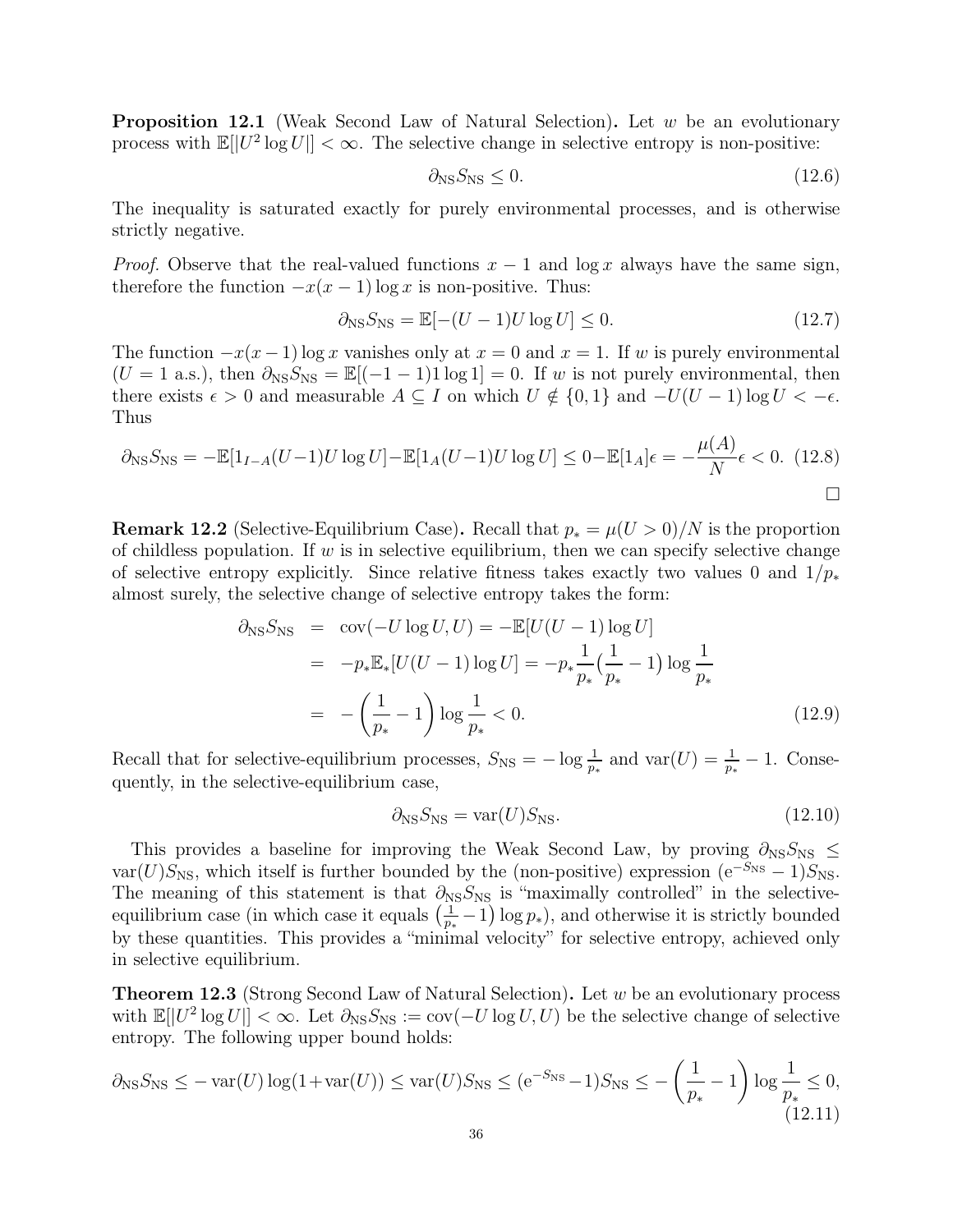where all but the last inequalities are saturated in the selective-equilibrium case, and are otherwise strict inequalities. All quantities vanish exactly in the purely environmental case, otherwise they are all strictly negative.

*Proof.* We write  $\partial_{\text{NS}} S_{\text{NS}}$  as the sum of two terms, and we analyze an upper bound for each separately. Observe that:

$$
\partial_{\text{NS}} S_{\text{NS}} = \text{cov}(-U \log U, U) = \mathbb{E}((-U \log U - S_{\text{NS}})U] = \mathbb{E}[-U^2 \log U] - S_{\text{NS}}.\tag{12.12}
$$

We rewrite the first term as a weighted probability expectation of the concave function  $-x \log x$ . Observe that relative fitness U is a probability density function, since  $U \geq 0$  and  $\mathbb{E}[U] = 1$ . Consequently, Jensen's inequality implies:

<span id="page-36-0"></span>
$$
\mathbb{E}[-U^2 \log U] = \mathbb{E}[U(-U \log U)] \le -\mathbb{E}[U^2] \log \mathbb{E}[U^2]. \tag{12.13}
$$

The strong inequality [\(12.13\)](#page-36-0) is saturated exactly in the case that U is constant  $U\mu/N$ a.s. Since  $\mu_*$  and  $U/N$  are mutually absolutely continuous, saturation is equivalent to the selective-equilibrium case (i.e.,  $U = 1 \tilde{\mu}$ -a.s.).

For the second term, we use the strong lower bound for selective entropy, which translates into a strong upper bound for the negative selective entropy:

<span id="page-36-1"></span>
$$
-S_{\rm NS} \le \log(1 + \text{var}(U)) = \log \mathbb{E}[U^2],\tag{12.14}
$$

with saturation in the selective-equilibrium case. Combining  $(12.13)$  and  $(12.14)$ , we have:

<span id="page-36-2"></span>
$$
\partial_{\text{NS}} S_{\text{NS}} \leq -\mathbb{E}[U^2] \log \mathbb{E}[U^2] + \log \mathbb{E}[U^2] = -(\mathbb{E}[U^2] - 1) \log \mathbb{E}[U^2]
$$
  
= -\text{var}(U) \log(1 + \text{var}(U)), \qquad (12.15)

since  $\mathbb{E}[U^2] = 1 + \text{var}(U)$ . The bound [\(11.5\)](#page-33-0) states that  $-\log(1 + \text{var}(U)) \leq S_{\text{NS}}$ . When we apply this to [\(12.15\)](#page-36-2), we have:

$$
\partial_{\text{NS}} S_{\text{NS}} \le \text{var}(U) S_{\text{NS}}.\tag{12.16}
$$

The variance lower bound [\(11.10\)](#page-34-0) (var $(U) \ge e^{-S_{NS}} - 1$ ) becomes an upper bound when we multiply by the non-positive  $S_{\text{NS}}$ . Thus var $(U)S_{\text{NS}} \leq (e^{-S_{\text{NS}}} - 1)S_{\text{NS}}$ .

For the final non-trivial inequality, we have  $S_{\text{NS}} \leq \log p_*$  from [\(11.5\)](#page-33-0), hence (e<sup>-S<sub>NS</sub></sup> –  $1)S_{\text{NS}} \leq (e^{-S_{\text{NS}}} - 1) \log p_*$ . Similarly, we have  $e^{-S_{\text{NS}}} - 1 \geq \frac{1}{n}$  $\frac{1}{p_*} - 1$ . When we multiply by the non-positive log  $p_*,$  we obtain the inequality  $(e^{-S_{\text{NS}}} - 1)S_{\text{NS}} \leq (\frac{1}{p_*})$  $\frac{1}{p_*}-1\Big)\log p_*$ .

This leads to a selective feedback loop. If a process is purely environmental, then selective entropy does not change. However, in the presence of even minimal selective effects (such as selective equilibrium), then the strictly negative quantity  $(e^{-S_{NS}} - 1)S_{NS}$  "drives" selective entropy change downward. This forces some change across evolutionary processes. Thus in the presence of any selective effects, a system is driven to have even more selection, as measured by more negative  $S_{\text{NS}}$ . Nonetheless, environmental effects can effect  $S_{\text{NS}}$  arbitrarily.

Corollary 12.4. Suppose that  $\partial_{EC}(S_{NS}, S'_{NS}) = 0$  (such as the purely-selective case). Then:

$$
S'_{\rm NS} - S_{\rm NS} = \partial_{\rm NS} S_{\rm NS} \le -\text{var}(U) \log(1 + \text{var}(U)) \le \text{var}(U) S_{\rm NS} \le (e^{-S_{\rm NS}} - 1) S_{\rm NS} \le 0. \tag{12.17}
$$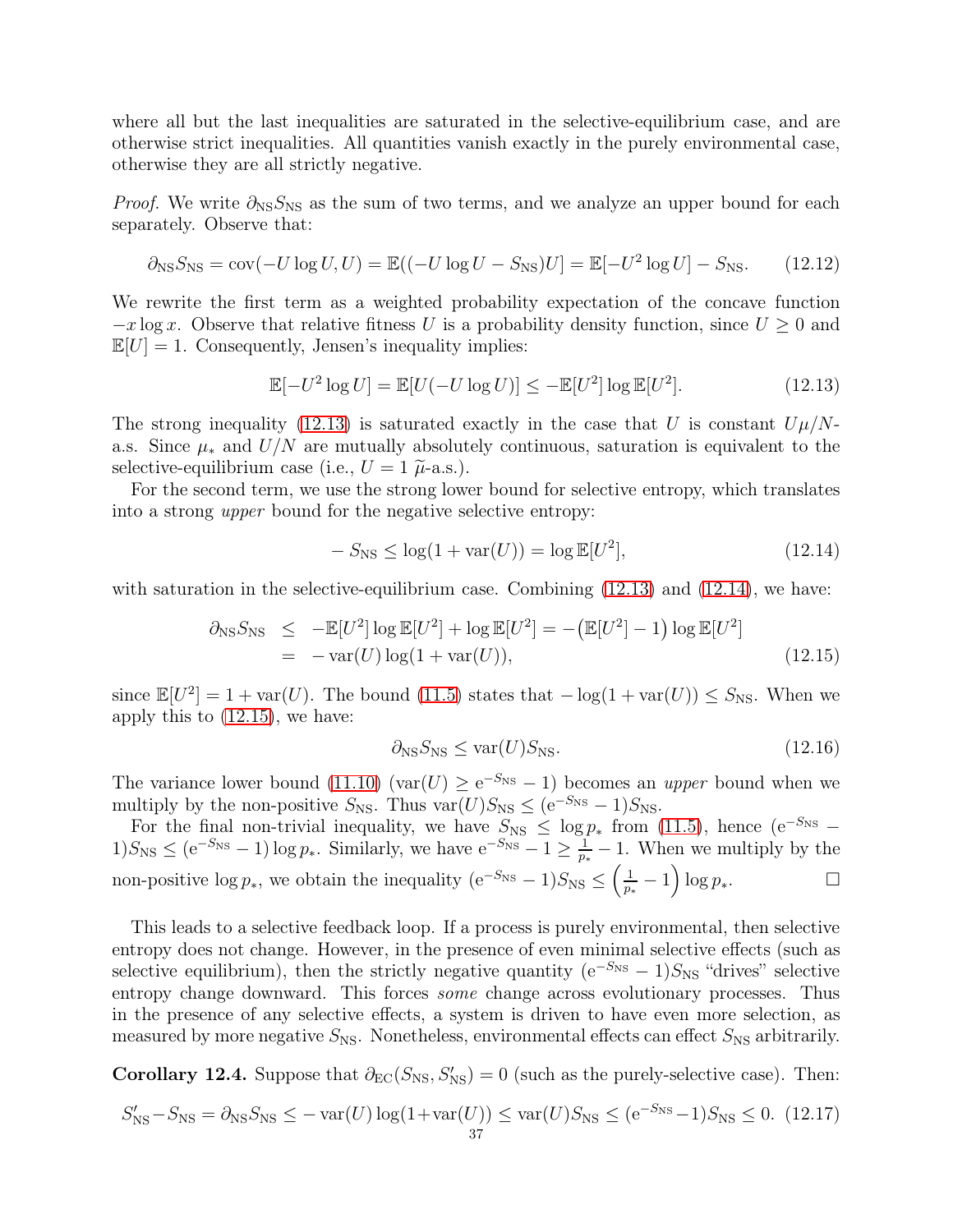12.2. The Selective Speed Limit. The Second Law [\(12.11\)](#page-35-0) provides a minimal speed that selection must occur at, driving  $S_{\text{NS}}$  ever more negative. We use a similar technique to prove a speed limit, showing that  $S_{\text{NS}}$  cannot change in an unbounded way. The saturation condition is again given by selective equilibrium. This requires additional moment assumptions.

**Theorem 12.5** (Selective Speed Limits). Let  $w$  be finite-variance.

(1) Suppose  $\mathbb{E}[U^{2+c'}] < \infty$  for some  $c' > 0$ . The basic speed limit holds:

<span id="page-37-0"></span>
$$
\partial_{\text{NS}} S_{\text{NS}} \ge \log \frac{1}{p_*} + \sup_{c \in (0, c')} \left\{ -\frac{\mathbb{E}[U^2]}{c} \log \frac{\mathbb{E}[U^{2+c}]}{\mathbb{E}[U^2]} \right\} \tag{12.18}
$$

with saturation in the selective-equilibrium case (in which case  $\partial_{\text{NS}}S_{\text{NS}} = -\left(\frac{1}{n}\right)^{1/2}$  $\frac{1}{p_*} - 1 \bigg( \log \frac{1}{p_*} \bigg).$ 

(2) Suppose  $\mathbb{E}[|U^{2+c'}| \log U|] < \infty$  for some  $c' > 0$ . If there exists  $c_* \in (0, c')$  satisfying the functional equation

<span id="page-37-1"></span>
$$
1 = \frac{\mathbb{E}[U^{1+c_*}]^{c_*}}{\mathbb{E}[U^{2}]^{c_*-1}\mathbb{E}[U^{2+c_*}]},
$$
\n(12.19)

then the continuum speed limit at  $c_*$  holds:

<span id="page-37-2"></span>
$$
\partial_{\text{NS}} S_{\text{NS}} \ge \frac{1}{p_*} - \frac{\mathbb{E}[U^2]}{c_*} \log \frac{\mathbb{E}[U^{2+c_*}]}{\mathbb{E}[U^2]} = \log \frac{1}{p_*} - \frac{\mathbb{E}[U^2]}{c_*} \log \frac{\mathbb{E}[U^{1+c_*}]^{c_*}}{\mathbb{E}[U^2]^{c_*-1}\mathbb{E}[U^2]},\tag{12.20}
$$

with saturation in the selective-equilibrium case.

(3) Suppose  $\mathbb{E}[|U^{2+c'}| \log U|] < \infty$  for some  $c' > 0$ . The infinitary speed limit holds:

$$
\partial_{\text{NS}} S_{\text{NS}} \ge \log \frac{1}{p_*} - \mathbb{E}[U^2 \log U]. \tag{12.21}
$$

with saturation in the selective-equilibrium case.

*Proof.* Proof of (1). Consider arbitrary  $c \in C$ . We apply Jensen's inequality to the convex functionals  $-\log x$  and  $x \log x$ , and compute:

$$
\partial_{\text{NS}} S_{\text{NS}} = \text{cov}(-U \log U, U) = \frac{1}{c} \mathbb{E}[-U^2 \log U^c] + \mathbb{E}[U \log U]
$$
  
\n
$$
= \frac{p_* \mathbb{E}_*[U^2]}{c} \frac{1}{\mathbb{E}_*[U^2]} \mathbb{E}_*[U^2(-\log U^c)] + p_* \mathbb{E}_*[U \log U]
$$
  
\n
$$
\geq -\frac{p_* \mathbb{E}_*[U^2]}{c} \log \frac{\mathbb{E}_*[U^{2+c}]}{\mathbb{E}_*[U^2]} + p_* \mathbb{E}_*[U] \log \mathbb{E}_*[U]
$$
  
\n
$$
= -\frac{\mathbb{E}[U^2]}{c} \log \frac{\mathbb{E}[U^{2+c}]}{\mathbb{E}[U^2]} - \log p_* \qquad (12.22)
$$

since  $\mathbb{E}[UX] = p_* \mathbb{E}_*[UX]$  for any observable X, in particular,  $\mathbb{E}_*[U] = \frac{1}{p_*}$ . Saturation holds when U and  $U^c$  are constant  $\tilde{\mu}$ -almost surely, which is equivalent to U being constant  $\mu_*$ -<br>colorest surely i.e. the case of selective equilibrium. Telting suppose even all exicle the first almost surely, i.e., the case of selective equilibrium. Taking suprema over all  $c$  yields the first identity of [\(12.18\)](#page-37-0). Setting  $c = \mathbb{E}[U^2] = 1 + \text{var}(U)$  yields the second identity of (12.18).

Proof of (2). To optimize [\(12.18\)](#page-37-0), we find stationary points  $c_*$  by differentiating the argument of the supremum in c and solving for zero:

$$
0 = \frac{\mathrm{d}}{\mathrm{d}c} \left( -\frac{\mathbb{E}[U^2]}{c} \log \frac{\mathbb{E}[U^{2+c}]}{\mathbb{E}[U^2]} \right) = \frac{\mathbb{E}[U^2]}{c^2} \log \frac{\mathbb{E}[U^{2+c}]}{\mathbb{E}[U^2]} - \frac{\mathbb{E}[U^2]}{c} \log \frac{\mathbb{E}[U^{1+c}]}{\mathbb{E}[U^2]},\tag{12.23}
$$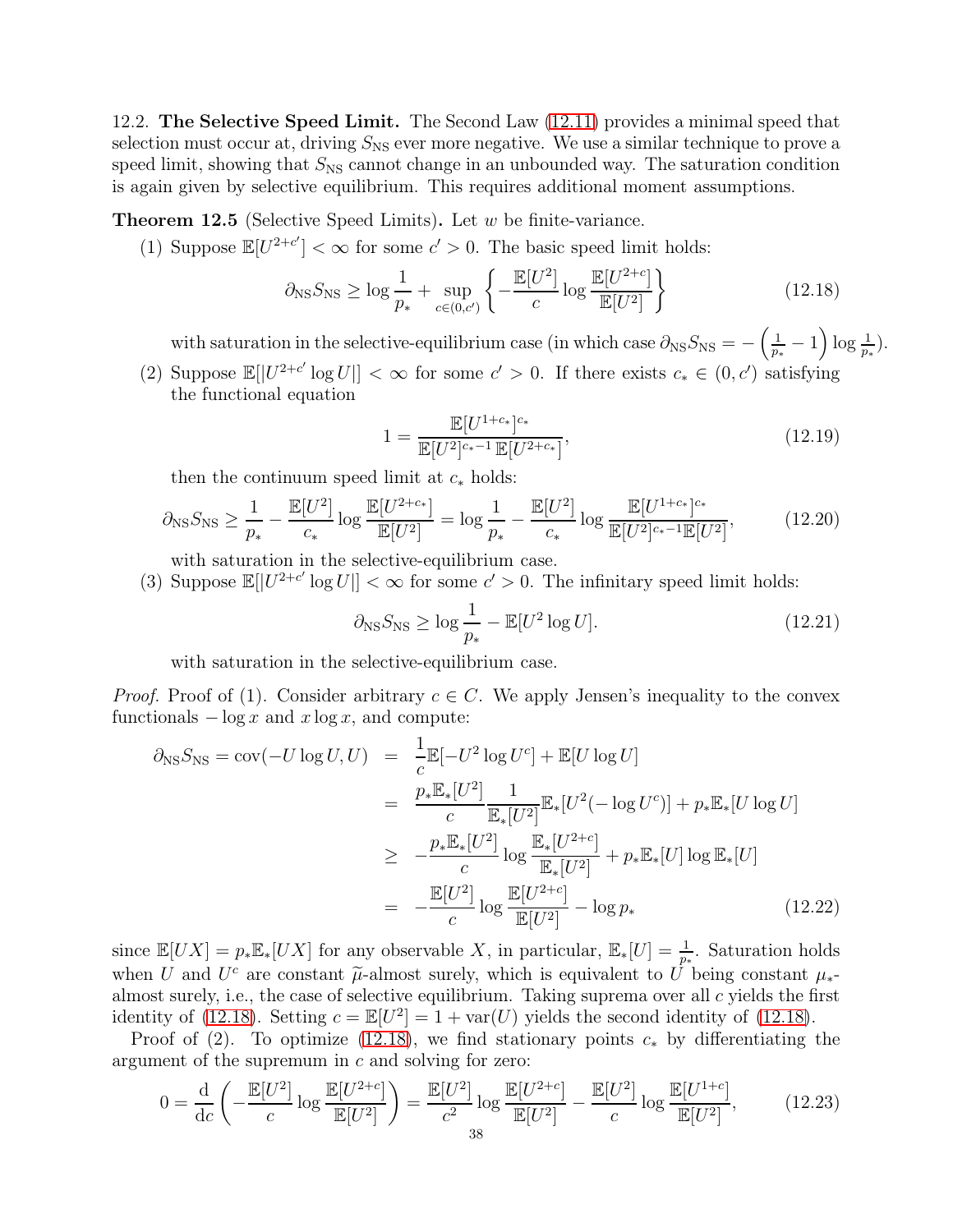hence

$$
0 = \log \left( \frac{\mathbb{E}[U^{1+c}]^c}{\mathbb{E}[U^2]^{c-1} \mathbb{E}[U^{2+c}]} \right)
$$
\n(12.24)

which is equivalent to [\(12.19\)](#page-37-1). For optimal  $c_*,$  apply [\(12.19\)](#page-37-1) to [\(12.18\)](#page-37-0), which yields [\(12.20\)](#page-37-2).

Proof of (3). When we take the limsup as  $c \to 0$  in [\(12.18\)](#page-37-0), the expression is indeterminate. Note that  $\frac{d}{dc} \log F(c) = \frac{1}{F(c)}$  $dF$  $\frac{dF}{dc}(c)$  by the chain rule, and  $\frac{d}{dc}\mathbb{E}[U^{2+c}] = \frac{d}{dc}\mathbb{E}[e^{(2+c)\log U}] =$  $\mathbb{E}[U^{2+c}\log U]$  by bringing the limit into the expectation [\[Fol13\]](#page-61-0). Thus by L'Hôpital's rule:

$$
\partial_{\text{NS}} S_{\text{NS}} \geq -\log p_* + \limsup_{c \to 0} \left\{ -\frac{\mathbb{E}[U^2]}{c} \log \frac{\mathbb{E}[U^{2+c}]}{\mathbb{E}[U^2]} \right\}
$$
  
=  $-\log p_* + \limsup_{c \to 0} \left\{ -\mathbb{E}[U^2] \frac{\mathbb{E}[U^2]}{\mathbb{E}[U^{2+c}]} \frac{\mathbb{E}[U^{2+c} \log U]}{\mathbb{E}[U^2]} \right\}$   
=  $-\log p_* - \mathbb{E}[U^2 \log U].$  (12.25)

Combining the Second Law and the Selective Speed Limit, we have the following.

**Corollary 12.6.** Let w be finite-variance with  $\mathbb{E}[|U^{2+c'}| \log U|] < \infty$  for some  $c' > 0$ . Then:

$$
\log \frac{1}{p_*} - \mathbb{E}[U^2 \log U] \le \partial_{\text{NS}} S_{\text{NS}} \le \log \frac{1}{p_*} - \frac{1}{p_*} \log \frac{1}{p_*},\tag{12.26}
$$

with saturation when  $w$  is in selective equilibrium. In particular, selective equilibrium is equivalent to the identity

$$
-S_{\rm NS} - \mathbb{E}[U^2 \log U] = \partial_{\rm NS} S_{\rm NS} = -S_{\rm NS} + \mathbb{E}[U^2]S_{\rm NS} = \text{var}(U)S_{\rm NS}.
$$
 (12.27)

Proof. By the Weak Zeroth Law (Proposition [3.2\)](#page-14-0) and Strong Gibbs' inequality (Theorem [11.4\)](#page-33-1), selective equilibrium is equivalent to  $\mathbb{E}[U^2] = 1 + \text{var}(U) = \frac{1}{p_*}$  and  $S_{\text{NS}} = -\log \frac{1}{p_*}$ .  $\Box$ 

12.3. Selective Acceleration of Selective Entropy. We define the selective acceleration of selective entropy as the selective change of the selective change:

$$
\partial_{\text{NS}}^2 S_{\text{NS}} := \partial_{\text{NS}} \partial_{\text{NS}} S_{\text{NS}} := \text{cov}(-(U-1)U \log U, U) = \mathbb{E}[-(U-1)^2 U \log U]. \tag{12.28}
$$

The next result gives an upper bound on the selective acceleration of selective entropy, amplifying the selective feedback loop: in the presence of non-trivial selective effects, the selective velocity in the second generation is more negative than the selective velocity in the first generation.

<span id="page-38-2"></span>**Theorem 12.7** (Strong Bounds for Selective Acceleration). Let w be a process for which  $\mathbb{E}[|(U - 1)^2 U \log U|] < \infty$ . Then:

<span id="page-38-0"></span>
$$
\partial_{\rm NS}^2 S_{\rm NS} \le -\frac{1}{2} \operatorname{var}(U)^2 \log \operatorname{var}(U)^2 \le 0,\tag{12.29}
$$

and

<span id="page-38-1"></span>
$$
\partial_{\rm NS}^2 S_{\rm NS} \ge -\frac{1}{2} \operatorname{var}(U)^2 \log \operatorname{var}(U)^2 - \operatorname{var}(U)^2 \log \frac{\operatorname{var}(U^2) + \operatorname{var}(U)^2}{\operatorname{var}(U)^3} = \operatorname{var}(U)^2 \log \frac{\operatorname{var}(U^2) + \operatorname{var}(U)^2}{\operatorname{var}(U)^4} \tag{12.30}
$$

with saturation of the first inequalities of  $(12.29)$  and  $(12.30)$  exactly in the purely environmental case (in which case  $\partial_{NS}^2 S_{NS} = 0$ ), or in the selective-equilibrium case with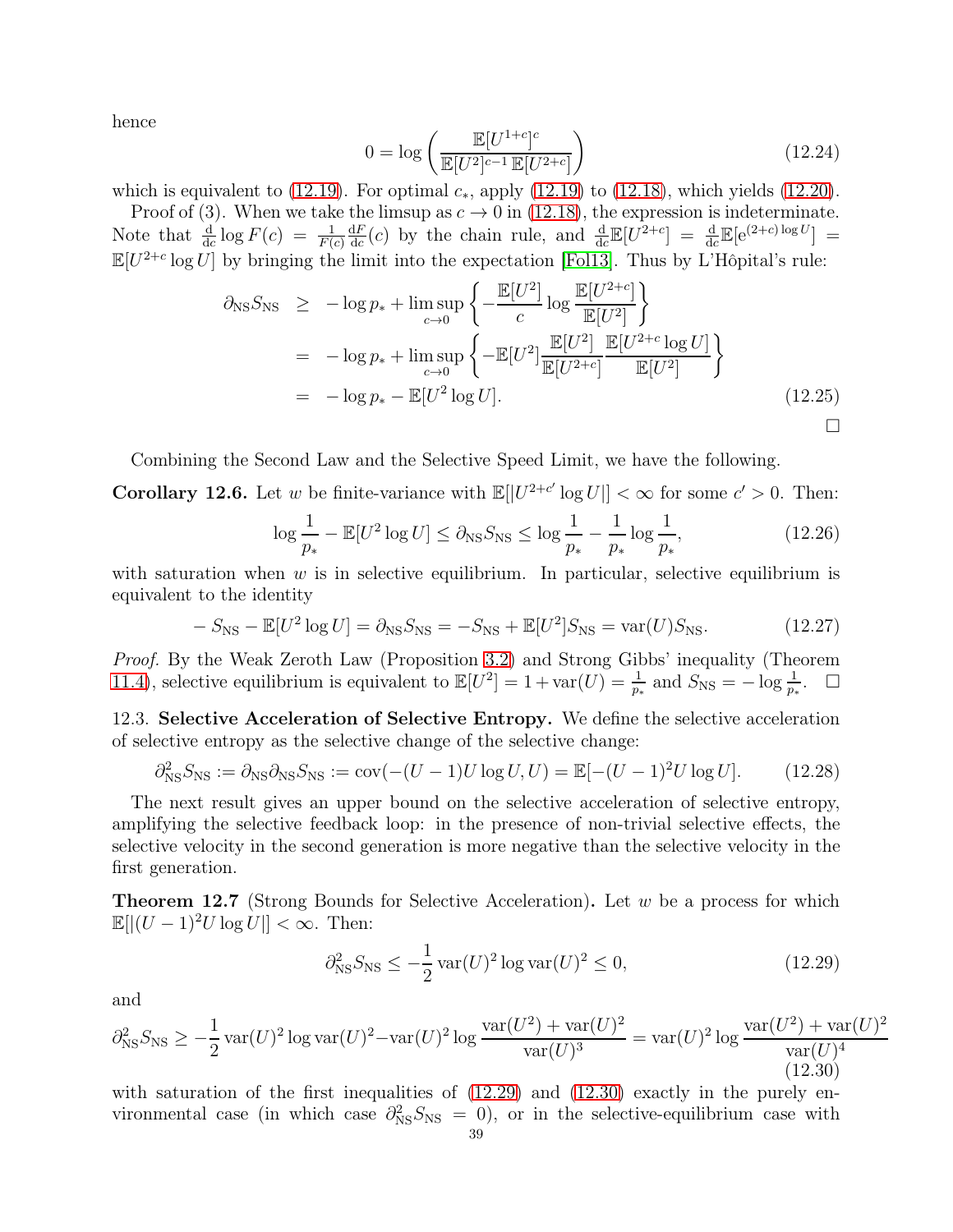$p_*$  = 1/2 (in which case  $\partial_{NS}^2 S_{NS}$  = -2log 4 ≈ -1.204). In all other cases,  $\partial_{NS}^2 S_{NS}$  <  $-\frac{1}{2}$  $\frac{1}{2}$  var $(U)^2$  log var $(U)^2 < 0$ .

*Proof.* Observe that  $\mathbb{E}[(U - 1)^2] = \text{var}(U)$ . We use Jensen's inequality for the upper bound:

<span id="page-39-1"></span>
$$
\partial_{\text{NS}}^2 S_{\text{NS}} = \mathbb{E}[(U-1)^2(-U \log U)] = \text{var}(U) \frac{1}{\text{var}(U)} \mathbb{E}[(U-1)^2(-U \log U)]
$$
  
\n
$$
\leq -\mathbb{E}[(U-1)^2 U] \log \frac{\mathbb{E}[(U-1)^2 U]}{\text{var}(U)},
$$
\n(12.31)

with saturation when  $(U-1)^2 = \text{var}(U)$  almost surely, i.e., when  $U = 1 \pm \sqrt{\text{var}(U)}$  almost surely. We again use Jensen's inequality to compute

<span id="page-39-0"></span>
$$
\mathbb{E}[U(U-1)^2] \ge (\mathbb{E}[U^2]-1)^2 = \text{var}(U)^2,
$$
\n(12.32)

with saturation when U is constant  $U\mu$ -almost surely, i.e., the selective-equilibrium case.

For each x, the function  $y \mapsto -x \log y$  is decreasing. Then for each y', the function  $x \mapsto -x \log y'$  is also decreasing. Applying [\(12.32\)](#page-39-0) to [\(12.31\)](#page-39-1) twice, we have:

$$
-\mathbb{E}[(U-1)^2 U] \log \frac{\mathbb{E}[(U-1)^2 U]}{\text{var}(U)} \le -\mathbb{E}[(U-1)^2 U] \log \frac{\text{var}(U)^2}{\text{var}(U)} \le -\text{var}(U)^2 \log \frac{\text{var}(U)^2}{\text{var}(U)}
$$
  
= -\text{var}(U)^2 \log \text{var}(U) = -\frac{1}{2} \text{var}(U)^2 \log \text{var}(U)^2 (12.33)

For the lower bound, we compute via Jensen's inequality:

$$
\partial_{\text{NS}}^2 S_{\text{NS}} = \text{cov}(-(U-1)U \log U, U) = \mathbb{E}[(U-1)^2(-U \log U)]
$$
  
\n
$$
\geq -\mathbb{E}[(U-1)^2 U] \log \frac{\mathbb{E}[(U-1)^2 U^2]}{\mathbb{E}[(U-1)^2 U]}
$$
  
\n
$$
= \mathbb{E}[(U-1)^2 U] \log \frac{\mathbb{E}[(U-1)^2 U]}{\text{var}(U^2) + \text{var}(U)^2},
$$
\n(12.34)

where we use the identity

$$
\mathbb{E}[(U-1)^2U^2] = \mathbb{E}[U^4 - 2U^2 + 1] = \text{var}(U^2) + \mathbb{E}[U^2]^2 - 2\mathbb{E}[U^2] + 1
$$
  
\n
$$
= \text{var}(U^2) + (\text{var}(U) + 1)^2 - 2(1 + \text{var}(U)) + 1
$$
  
\n
$$
= \text{var}(U^2) + \text{var}(U)^2.
$$
 (12.35)

Combine [\(12.32\)](#page-39-0) and the fact that  $(x, y) \mapsto x \log y$  is increasing in both arguments, so

$$
\partial_{\text{NS}}^2 S_{\text{NS}} \ge \text{var}(U)^2 \log \frac{\text{var}(U)^2}{\text{var}(U^2) + \text{var}(U)^2} = -\text{var}(U)^2 \log \frac{\text{var}(U^2) + \text{var}(U)^2}{\text{var}(U)^2}
$$

$$
= -\frac{1}{2} \text{var}(U)^2 \log \text{var}(U)^2 - \text{var}(U)^2 \log \frac{\text{var}(U^2) + \text{var}(U)^2}{\text{var}(U)^3}.
$$
(12.36)

For the saturation conditions, suppose that  $U = 1 \pm \sqrt{\text{var}(U)}$  a.s. and w is in selective equilibrium, so that  $1/p_* = 1 + \sqrt{\text{var}(U)} = 1 + \sqrt{1/p_* - 1}$ . Solving for  $p_*$ , we have  $1/p_* - 1 =$  $\sqrt{1/p_*-1}$ , so  $1/p_*-1=0$  or  $1/p_*-1=1$ . In the first case,  $p_*=1$  so w is purely environmental. In the second case,  $p_* = 1/2$ .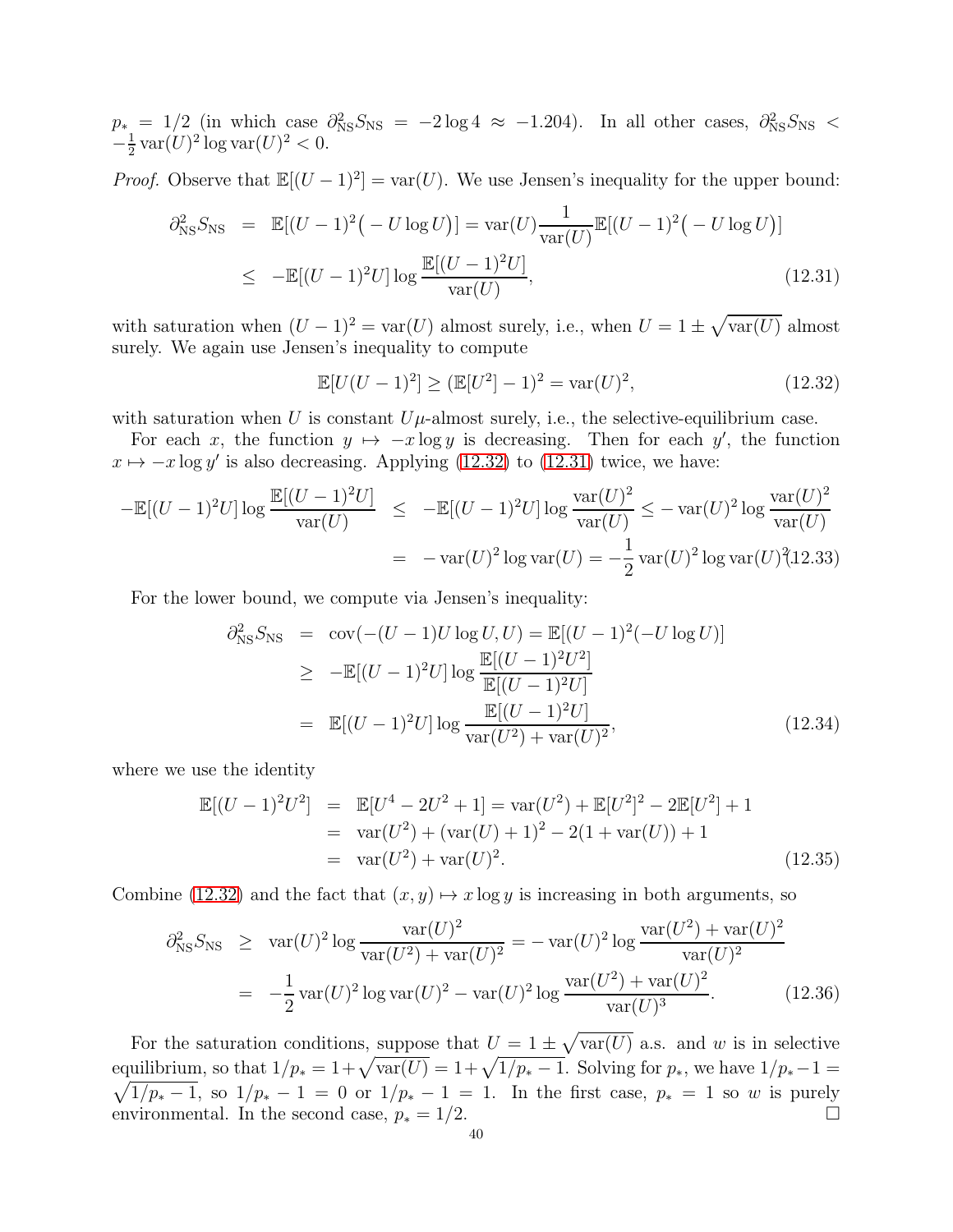#### 13. Environmental Change of Selective Entropy

We analyze the environmental change of selective entropy. Recall the intergenerational relative fitness and its average from Section [6:](#page-20-0)

$$
R(i, i') := \frac{U'(i')}{U(i)} \quad \text{and} \quad \overline{R}_w(i) := \langle R(\cdot|i) \rangle_w := \frac{\langle U' \rangle_w(i)}{U(i)}.
$$
 (13.1)

Using the definition, we have the identity:

$$
\mathbb{E}[U^2 \overline{R}_w] = \mathbb{E}[U \langle U' \rangle_w] = \mathbb{E}'[U'] = 1,
$$
\n(13.2)

since  $U'$  is the relative fitness for  $w'$ .

Observe the elementary pointwise identity for any observables  $X$  and  $Y$ :

$$
-Y\log Y + X\log X = -X\frac{Y}{X}\log\frac{Y}{X} - \left(\frac{Y}{X} - 1\right)X\log X\tag{13.3}
$$

In particular, when  $X = U$  and  $Y = U'$ , we have

<span id="page-40-0"></span>
$$
- U' \log U' + U \log U = -UR \log R - (R - 1)U \log U.
$$
 (13.4)

When we average  $(13.4)$ , this implies for environmental change:

<span id="page-40-1"></span>
$$
\partial_{\text{EC}}(S_{\text{NS}}, S'_{\text{NS}}) = \mathbb{E}[(\langle -U' \log U' \rangle_w + U \log U) U] \n= \mathbb{E}[\langle -UR \log R - (R - 1)U \log U \rangle_w U] \n= \mathbb{E}[\langle -R \log R \rangle_w U] - \mathbb{E}[(\overline{R}_w - 1)U^2 \log U].
$$
\n(13.5)

We now state and prove the upper bound. We use a double Jensen's inequality approach, first leveraging concavity of the function  $-R \log R$  and the measure  $\langle \cdot \rangle_w(i)$  for each i, then concavity of  $\overline{R}_w$  log  $\overline{R}_w$  against a certain weighted measure. Recall stationarity conditions from Section [6:](#page-20-0) the coupled process  $(w, w')$  is strongly stationary if  $R = 1$  a.s., weakly stationary if  $\overline{R}_w = 1$  a.s., and locally homogeneous if R is constant a.s..

<span id="page-40-3"></span>**Theorem 13.1** (Strong Upper Bound for  $\partial_{EC}(S_{NS}, S'_{NS})$ ). Let w and w' be composable processes. Then the environmental change of selective entropy satisfies the upper bound:

$$
\partial_{\rm EC}(S_{\rm NS}, S'_{\rm NS}) \le \log \mathbb{E}[U^2] + \log \mathbb{E}[U^3]
$$
\n(13.6)

This inequality is saturated exactly in the case that  $(w, w')$  is strongly stationary (in which case  $\partial_{EC}(S_{NS}, S'_{NS}) = 0$ ).

Proof. We start by analyzing the first term of [\(13.5\)](#page-40-1). First we apply Jensen's inequality to  $-R \log R$  using the measure  $\langle \cdot \rangle_w$ , then we apply Jensen's inequality to  $-\overline{R}_w \log R$  using the measure  $\frac{1}{\mathbb{E}[U^2]}\mathbb{E}[U^2\cdot]$ . Note  $\mathbb{E}[U^2\overline{R}_w] = \mathbb{E}'[U'] = 1$ . We compute:

<span id="page-40-2"></span>
$$
\mathbb{E}[U^2 \langle -R \log R \rangle] \leq \mathbb{E}[U^2(-\overline{R}_w \log \overline{R}_w)] = \mathbb{E}[U^2] \frac{1}{\mathbb{E}[U^2]} \mathbb{E}[U^2(-\overline{R}_w \log \overline{R}_w)] \qquad (13.7)
$$

$$
\leq -\mathbb{E}[U^2 \overline{R}_w] \log \frac{\mathbb{E}[U^2 \overline{R}_w]}{\mathbb{E}[U^2]} = -\mathbb{E}'[U'] \log \frac{\mathbb{E}'[U']}{\mathbb{E}[U^2]} = \log \mathbb{E}[U^2], (13.8)
$$

Inequality  $(13.7)$  is saturated exactly in the case that, for each i, R is constant (and equal to  $\overline{R}_w$ , meaning locally homogeneous. Inequality [\(13.8\)](#page-40-2) is saturated exactly in the case that  $\overline{R}_w = 1$  a.s., meaning weakly stationary. Both occur exactly in the strongly stationary case.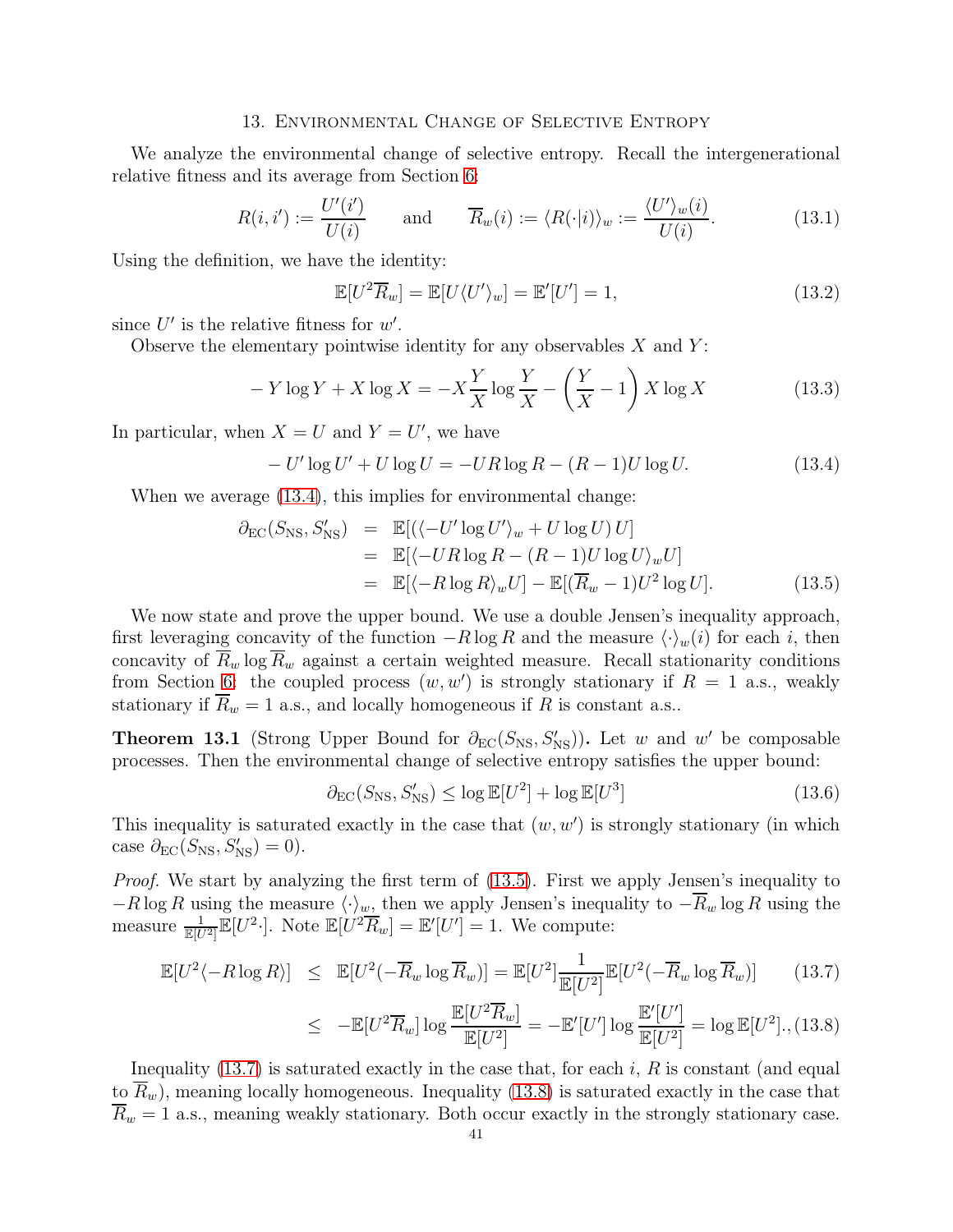We split the second term of  $(13.5)$  into two terms, and apply Jensen's inequality to each:

<span id="page-41-0"></span>
$$
-\mathbb{E}[(\overline{R}_w - 1)U^2 \log U] = \frac{1}{2}\mathbb{E}[\overline{R}_w(-U^2 \log U^2)] + \mathbb{E}[U^2 \log U]
$$
  

$$
\leq -\frac{1}{2}\mathbb{E}[\overline{R}_w U^2] \log \mathbb{E}[\overline{R}_w U^2] + \log \mathbb{E}[U^3] = \log \mathbb{E}[U^3]
$$
(13.9)

since  $\mathbb{E}[\overline{R}_w U^2] = \mathbb{E}[U \langle U' \rangle_w] = \mathbb{E}'[U'] = 1$  and  $1 \log 1 = 0$ . The first inequality of [\(13.9\)](#page-41-0) is saturated when U is constant  $\overline{R}_w \mu$ -a.s., i.e., the strongly stationary case; and the second inequality of [\(13.9\)](#page-41-0) is satisfied when  $U^2$  is constant  $U\mu$ -a.s., i.e., selective equilibrium.  $\Box$ 

An upper bound for the full change  $\Delta(S_{\rm NS}, S'_{\rm NS})$  immediately follows.

**Corollary 13.2.** Let  $w$  and  $w'$  be composable processes. Then:

$$
\Delta(S_{\rm NS}, S'_{\rm NS}) = S'_{\rm NS} - S_{\rm NS} = \partial_{\rm NS} S_{\rm NS} + \partial_{\rm EC}(S_{\rm NS}, S'_{\rm NS}) \leq -\text{var}(U) \log(1 + \text{var}(U)) + \log E[U^2] + \log \mathbb{E}[U^3] = (1 - \text{var}(U)) \log(1 + \text{var}(U)) + \log \mathbb{E}[U^3],
$$
(13.10)

with saturation exactly when  $w$  is strongly stationary.

*Proof.* This follows from Theorems [12.3](#page-35-1) and [13.1.](#page-40-3) Observe that  $\log E[U^2] = \log(1 + \text{var}(U))$ . If  $(w, w')$  is strongly stationary, then w is purely environmental hence in selective equilibrium, so the bound on the first term is saturated.

## 14. Multi-Level Selective Entropy

We apply the multi-level Price equation to selective entropy, allowing us to isolate the selective information generated in the second stage of the process, as distinct from the initial selective information. Consider composable processes  $w : \mu \mapsto \mu'$ ,  $w' : \mu' \mapsto \mu''$ , and  $w''$ :  $\mu'' \mapsto \mu'''$ , with selective entropies  $S_{\text{NS}} = \mathbb{E}[-U \log U]$ ,  $S'_{\text{NS}} = \mathbb{E}'[-U' \log U']$ , and  $S''_{\text{NS}} = \mathbb{E}''[-U'' \log U'']$ , respectively. Write the secondary selective change of selective entropy as  $\partial'_{\text{NS}}S'_{\text{NS}} := \text{cov}'(-U' \log U', U') = \mathbb{E}'[(-U' \log U')(U' - 1)].$  The Strong Second Law of Natural Selection (Theorem [12.3\)](#page-35-1) ensures that  $\partial'_{NS} S'_{NS} \le -\text{var}'(U') \log(\text{var}'(U') + 1),$ with saturation in the case that  $w'$  is in selective equilibrium. We improve upon this by incorporating multi-level information. Define the conditional expectation  $\mathbb{E}'_w[Y] := \langle Y \rangle_w U$ and conditional covariance  $\text{cov}_w(Y, Y') := \mathbb{E}'_w[YY'] - \mathbb{E}'_w[Y]\mathbb{E}'_w[Y']$ .

The multi-level Price equation (Theorem [7.1\)](#page-22-0) ensures that

$$
\partial'_{\rm NS} S'_{\rm NS} = \text{cov}(\mathbb{E}'_w[-U'\log U'], \mathbb{E}'_w[U']) + \mathbb{E}[\text{cov}_w(-U'\log U', U')] \tag{14.1}
$$

$$
\partial'_{\rm EC}(S'_{\rm NS}, S''_{\rm NS}) = \mathbb{E}[\mathbb{E}'_w[\Delta_{w'}(-U'\log U', -U''\log U'')U']] \tag{14.2}
$$

$$
\Delta(S'_{\text{NS}}, S''_{\text{NS}}) = \text{cov}(\mathbb{E}'_{w}[-U'\log U'], \mathbb{E}'_{w}[U']) + \mathbb{E}[\text{cov}_{w}(-U'\log U', U')]
$$
  
+ 
$$
\mathbb{E}[\mathbb{E}'_{w}[\Delta_{w'}(-U'\log U', -U''\log U'')U']].
$$
 (14.3)

The following identity allows us to relate variances at different levels.

**Lemma 14.1** (Multi-Level Variance Identity). Let  $w$  and  $w'$  be composable processes. Then:

<span id="page-41-1"></span>
$$
var'(U') = var(U^{(2)}) + \mathbb{E}[var'_{w}(U')].
$$
\n(14.4)

Proof. We compute:

$$
\operatorname{var}'(U') - \operatorname{var}(U^{(2)}) = \mathbb{E}'[(U')^2] - \mathbb{E}[(U^{(2)})^2] = \mathbb{E}[\mathbb{E}'_w[(U')^2] - (U^{(2)})^2]
$$
  
=  $\mathbb{E}[\mathbb{E}'_w[(U')^2 - \mathbb{E}'_w[U']^2]] = \mathbb{E}[\operatorname{var}'_w(U')],$  (14.5)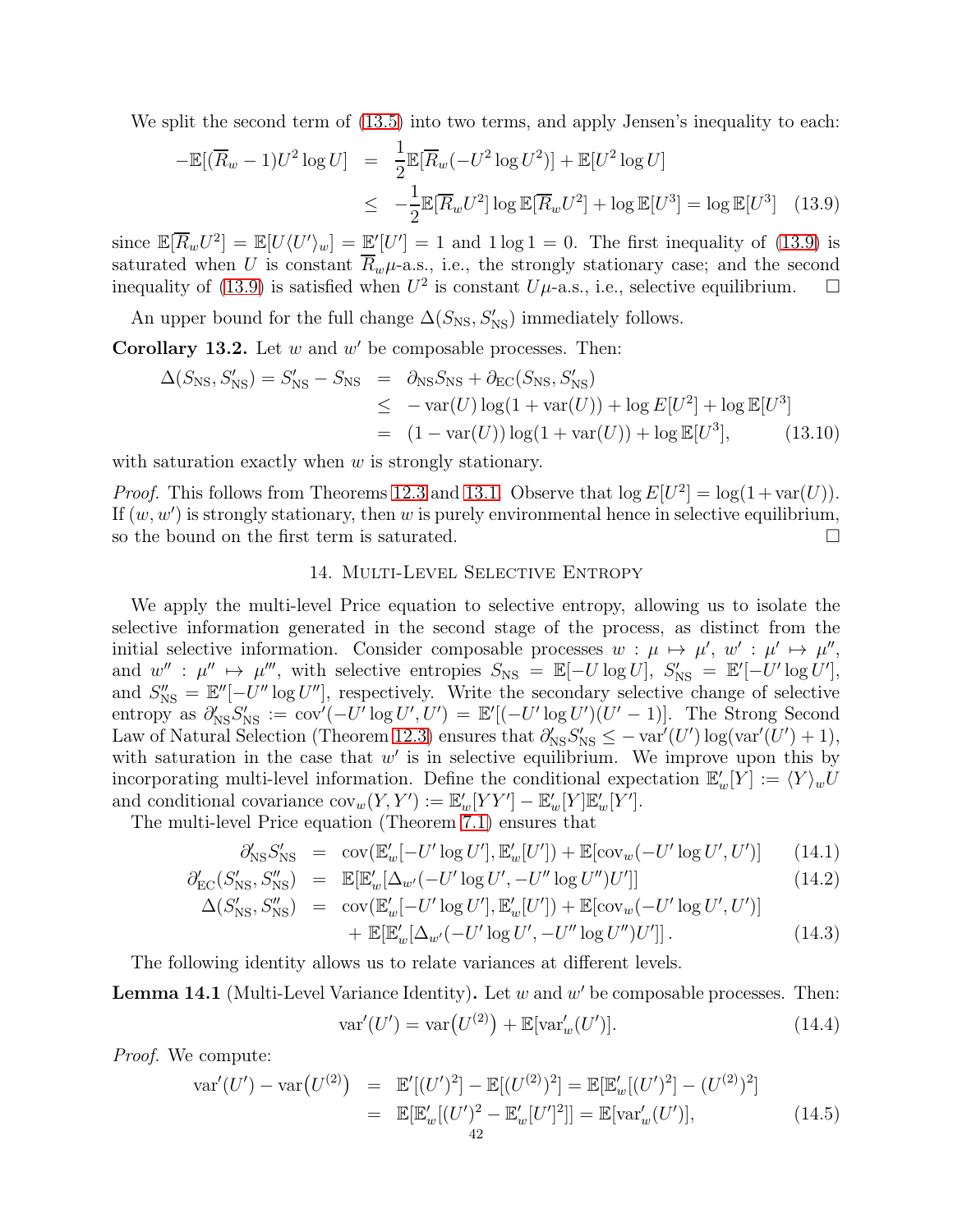since  $\mathbb{E}'[U'] = 1 = \mathbb{E}[U^{(2)}], \mathbb{E}'_w[U'] = U^{(2)}$ , and  $\text{var}'_w(U') = \mathbb{E}'_w[(U')^2] - \mathbb{E}'_w[U']^2 = \mathbb{E}'_w[(U')^2] (U^{(2)})^2$ .

By applying the Second Law (Theorem [12.3\)](#page-35-1) and the multi-level variance identity [\(14.4\)](#page-41-1), we have the following multi-level version of the Second Law.

**Theorem 14.2** (Multi-Level Second Law of Natural Selection). Let  $w$  and  $w'$  be composable processes. Then:

<span id="page-42-0"></span>
$$
\partial'_{\rm NS} S'_{\rm NS} \le -\text{var}'(U') \log(1 + \text{var}'(U')) \tag{14.6}
$$

$$
= -(\text{var}(U^{(2)}) + \mathbb{E}[\text{var}'_w(U')]) \log(1 + \text{var}(U^{(2)}) + \mathbb{E}[\text{var}'_w(U')]) \qquad (14.7)
$$

which is saturated when  $w'$  is in selective equilibrium (U' is constant  $\mu'_{*}$ -a.s.).

Proof. [\(14.6\)](#page-42-0) and the saturation condtiion follows from the Second Law (Theorem [12.3\)](#page-35-1) applied to the process  $w'$ . [\(14.7\)](#page-42-0) follows from the variance identity [\(14.4\)](#page-41-1).

 $\Box$ 

#### 15. Quantum Selective Entropy

<span id="page-42-1"></span>Recall the quantum formalism of Section [9.](#page-25-0) Consider a quantum evolutionary process  $W: \mu \mapsto \mu'$ , with quantum relative fitness operator  $U := \frac{1}{W} \mathcal{W}^{\dagger}(\mathrm{Id}')$ . Define the selective entropy operator  $-U \log U$  using the spectral theorem. We say that W is finite entropy if  $\mathbb{E}_{\mu}[U \log U] = \text{Tr}(|U \log U|\mu) < \infty$ . Define the quantum selective entropy

$$
S_{\rm NS} := \mathbb{E}_{\mu}[-U \log U] = \frac{1}{N} \operatorname{Tr}((-U \log U)\mu) = \frac{1}{N} \operatorname{Tr}(\mu(-U \log U)). \tag{15.1}
$$

Write  $\pi_* = \pi_{U \neq 0} = \text{Id} - \pi_{U=0}$  for the projection onto the childbearing subspace, orthogonal to the null space of U. Write the childbearing population  $\mu_* = \pi_* \mu$ , and the childbearing proportion  $p_* := \mathbb{E}_{\mu}[\pi_*] = \frac{1}{N} \text{Tr}(\pi_* \mu) = \frac{1}{N} \text{Tr}(\mu_*).$ 

**Theorem 15.1** (Strong Quantum Gibb's Inequality). Let  $W$  be a finite-entropy quantum evolutionary process. Then:

$$
-\log\left(1+\text{var}_{\mu}(U)\right) \le S_{\text{NS}} \le \log p_*,\tag{15.2}
$$

with saturation in the quantum selective-equilibrium case (in which case  $S_{\text{NS}} = \log p_* =$  $-\log(1 + \text{var}_{\mu}(U)).$ 

*Proof.* The proof is similar to Theorem [11.4,](#page-33-1) mutatis mutandis. We have  $\mathbb{E}_{\mu}[X] = (1$  $p_*\mathbb{E}_0[X] + p_*\mathbb{E}_*[X]$ . For the upper bound, we use quantum Jensen's inequality:  $S_{\text{NS}} =$  $p_*\mathbb{E}_*[-U\log U] \le -p_*\mathbb{E}_*[U]\log \mathbb{E}_*[U] = \log p_* \le 0$ . This is saturated when U is constant  $\mu_{*}$ -a.s., i.e., quantum selective equilibrium.

For the lower bound, we use quantum Jensen's inequality:  $S_{\text{NS}} = \mathbb{E}_{\mu}[U(-\log U)]$  $\frac{1}{N} \text{Tr}((-\log U)\mu U) \ge -\log \left(\frac{1}{N} \text{Tr}(U\mu U)\right) = -\log \mathbb{E}_{\mu}[U^2]$ . This is saturated when U is constant  $\mu U$ -a.s. Since  $\mu U$  and  $\mu_*$  have the same null subspace, this is equivalent to quantum selective equilibrium.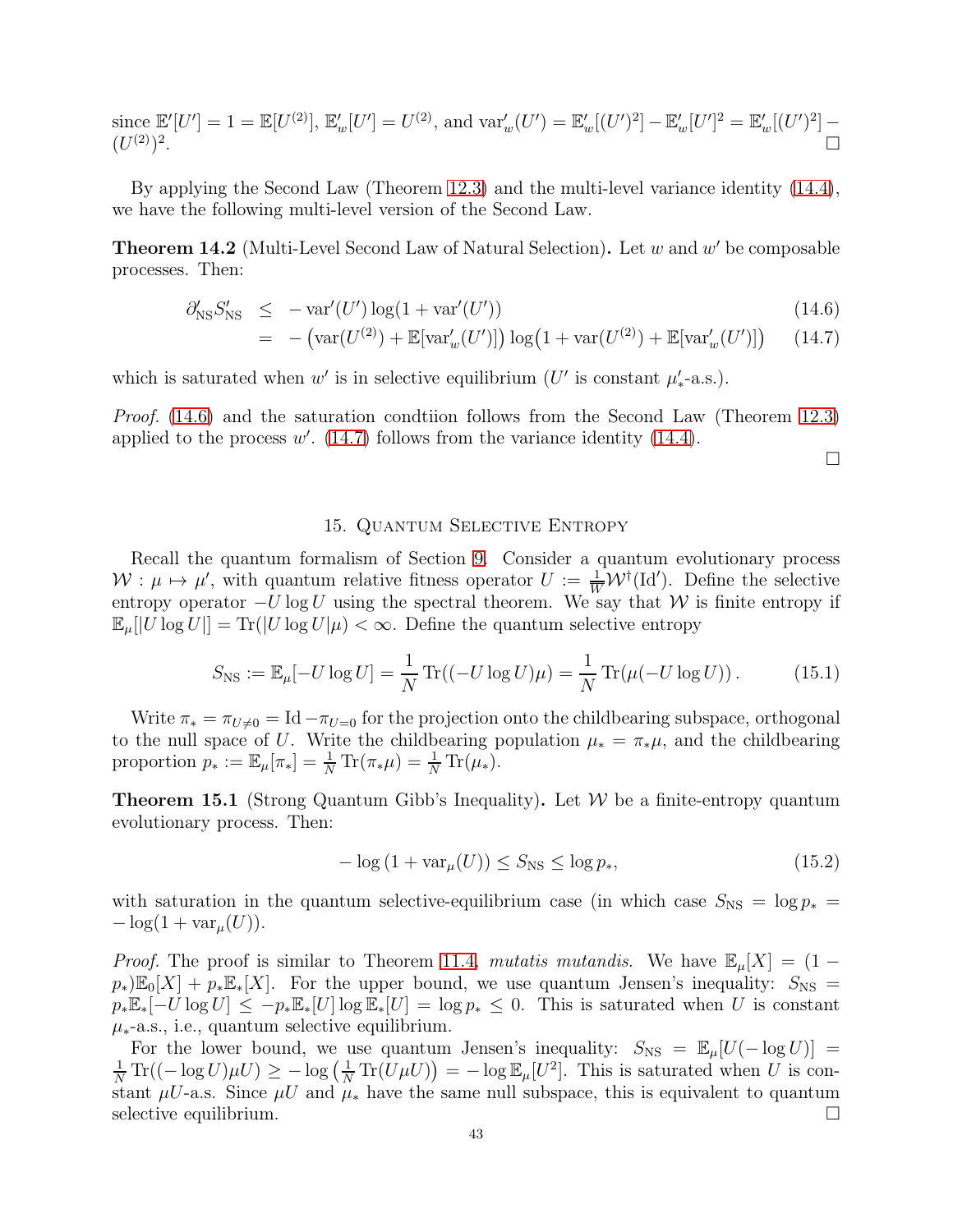15.1. Quantum Second Law. Define the selective change of quantum selective entropy:  $\partial_{\text{NS}}S_{\text{NS}} := \text{cov}_{\mu}(-U \log U, U) = \mathbb{E}_{\mu}[(-U \log U)(U - 1)].$ 

**Theorem 15.2** (Strong Second Law of Quantum Selection). Let  $W$  be a quantum evolutionary process with  $\mathbb{E}_{\mu}[[U^2 \log U]] < \infty$ . Then

$$
\partial_{\text{NS}} S_{\text{NS}} \le -\text{var}(U) \log(1 + \text{var}(U)) \le \text{var}(U) S_{\text{NS}} \le (e^{-S_{\text{NS}}} - 1) S_{\text{NS}} \le \left(\frac{1}{p_*} - 1\right) \log p_* \le 0,
$$
\n(15.3)

with saturation of all but the last inequality in the quantum selective-equilibrium case.

*Proof.* The proof is similar to Theorem [12.3,](#page-35-1) mutatis mutandis. We write  $\partial_{\text{NS}}S_{\text{NS}} = \mathbb{E}_{\mu}[-U^2 \log U] -$ S<sub>NS</sub>. We control the first term with quantum Jensen's inequality (Lemma [9.8\)](#page-28-0):  $\mathbb{E}_{\mu}[U(-U \log U)] \leq$  $-\mathbb{E}_{\mu}[U^2] \log \mathbb{E}_{\mu}[U^2] = -(1 + \text{var}_{\mu}(U)) \log(1 + \text{var}_{\mu}(U)).$  We use the strong lower bound for  $S_{\text{NS}}$  for the upper bound:  $-S_{\text{NS}} \leq \log(1 + \text{var}_{\mu}(U))$ . Combining these terms we have the result. The other inequalities follow by applying different versions of the strong bounds for  $S_{\text{NS}}$ . Saturation holds when U is constant  $U\mu$ -a.s., i.e., quantum selective equilibrium.  $\Box$ 

**Theorem 15.3** (Upper Bound for Quantum Selective Acceleration). Let  $W$  be a quantum process for which  $\mathbb{E}_{\mu}[(U-1)^2U \log U] < \infty$ . Then:

$$
\partial_{\rm NS}^2 S_{\rm NS} \le -\frac{1}{2} \operatorname{var}(U)^2 \log \operatorname{var}(U)^2 \le 0,\tag{15.4}
$$

with saturation of the first inequality exactly in the quantum purely environmental case (in which case  $\partial_{NS}^2 S_{NS} = 0$ , or in the quantum selective-equilibrium case with  $p_* = 1/2$  (in which case  $\partial_{\text{NS}}^2 S_{\text{NS}} = -2 \log 4 \approx -1.204$ ). In all other cases,  $\partial_{\text{NS}}^2 S_{\text{NS}} < -\frac{1}{2}$  $\frac{1}{2}$  var $(U)^2$  log var $(U)^2 < 0$ . Proof. The proof is similar to Theorem [12.7,](#page-38-2) mutatis mutandis. We use quantum Jensen's inequality (Lemma [9.8\)](#page-28-0):  $\partial_{\text{NS}}^2 S_{\text{NS}} = \text{var}_{\mu}(U) \frac{1}{\text{var}_{\mu}}$  $\frac{1}{\text{var}_{\mu}(U)} \mathbb{E}_{\mu}[(U-1)^2(-U\log \bar{U})] \leq -\mathbb{E}_{\mu}[(U-1)]$ 1)<sup>2</sup>U] log  $\frac{\mathbb{E}_{\mu}[(U-1)^2U]}{\text{var}_{\mu}(U)}$ . We again use Jensen's inequality to compute  $\mathbb{E}_{\mu}[(U-1)^2U] \geq (\mathbb{E}_{\mu}[U^2] (1)^2 = \text{var}_{\mu}(U)^2$ . Since  $(x, y) \mapsto -x \log y$  is decreasing in each argument, we have:  $\partial_{NS}^2 S_{NS} \leq$  $-\text{var}_{\mu}(U)^2 \log \text{var}_{\mu}(U)$ . Saturation holds when U is constant  $(U-1)^2$ -a.s.

## <span id="page-43-0"></span>Part 3. Environmental Entropy (One-Step Kolmogorov-Sinai Entropy)

16. Definitions of Environmental Entropy and Total Entropy

In this section, we introduce *environmental entropy*  $S_{EC}$  to measure environmental effects along a process, defined as the Kolmogorov-Sinai entropy of the environmental part of the process. Unlike the selective entropy, the environmental entropy is defined by measuring local redistributions between pairs of sets. We then take the sum over any partition, and define the general environmental entropy as the supremum of this quantity over all partitions.

Let  $A \subseteq I$  and  $B \subseteq I'$  be measurable sets. We define the *local fitness function* from A to B by restricting the process to parent set A and child set  $B$ :

$$
W_{A,B}(i) := 1_A(i)w_i(B)
$$
\n(16.1)

That is,  $W_{A,B}(i)$  is the number of children of an individual i of parent set A who are members of child set B. Note that  $W_{A,B} \leq W$ . We define the *local relative fitness* (LRF) by dividing the local fitness by the selective coefficient:

$$
U_{A,B}(i) := 1_A(i) \frac{w_i(B)}{\overline{W}} \ge 0.
$$
\n(16.2)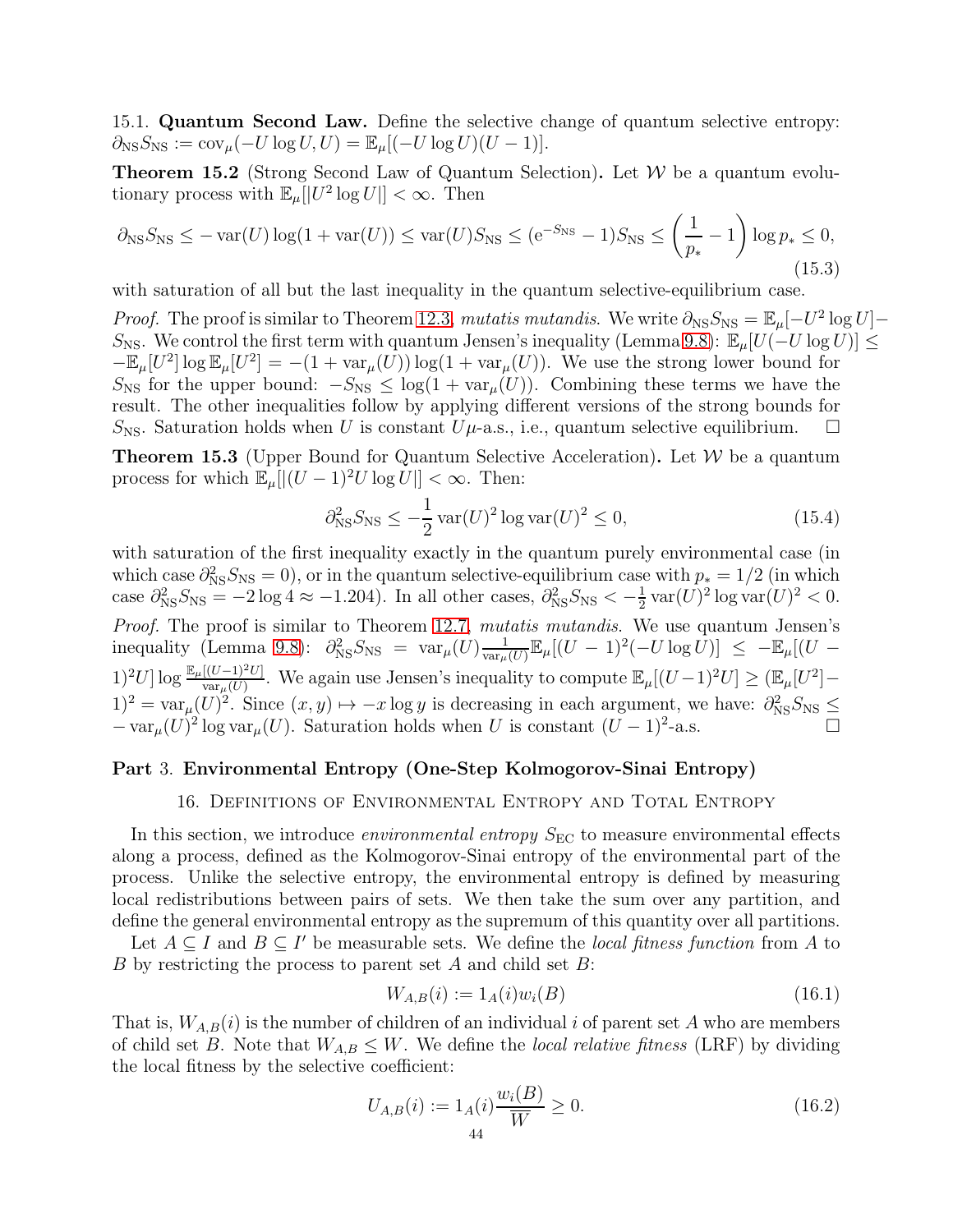Note that  $U_{A,B}(i) \leq U(i)$ . Write the average LRF as  $\overline{U}_{A,B} = \mathbb{E}[U_{A,B}].$ 

The LRF decomposes the relative fitness into four local pieces:

<span id="page-44-1"></span>
$$
U = U_{I,I'} = U_{A,B} + U_{A^c,B} + U_{A,B^c} + U_{A^c,B^c}.
$$
\n(16.3)

We define *environmental entropy* as a one-step version of the familiar Kolmogorov-Sinai entropy from probability and dynamical systems. This is defined locally relative to parent and child sets; partitionally relative to countable, measurable partitions; and generally by taking suprema over all partitions.

# **Definition 16.1** (Environmental Entropy). Let  $w : \mu \to \mu'$  be an evolutionary process.

(1) Consider measurable sets  $A \subseteq I$  and  $B \subseteq I'$ . We define the *local environmental* entropy from  $A$  to  $B$  as:

$$
S_{\rm EC}(A,B) := -\overline{U}_{A,B} \log \overline{U}_{A,B} \ge 0. \tag{16.4}
$$

(2) Consider countable, measurable partitions  $A$  of  $I$  and  $B$  of  $I'$ . We define the *partition* environmental entropy from  $\mathcal A$  to  $\mathcal B$  as:

$$
S_{\rm EC}(\mathcal{A}, \mathcal{B}) := \sum_{A \in \mathcal{A}, B \in \mathcal{B}} S_{\rm EC}(A, B) = \sum_{A \in \mathcal{A}, B \in \mathcal{B}} \left( -\overline{U}_{A,B} \log \overline{U}_{A,B} \right) \ge 0. \tag{16.5}
$$

(3) We define the *general environmental entropy* from  $\mu$  to  $\mu'$  as:

$$
S_{\rm EC} := \sup_{\mathcal{A}, \mathcal{B}} S_{\rm EC}(\mathcal{A}, \mathcal{B}) = \sup_{\mathcal{A}, \mathcal{B}} \sum_{A \in \mathcal{A}, B \in \mathcal{B}} \left( -\overline{U}_{A,B} \log \overline{U}_{A,B} \right) \ge 0, \tag{16.6}
$$

where the supremum is over all countable, measurable partitions  $A$  of  $I$  and  $B$  of  $I'$ .

The environmental entropy functionals are non-negative. To see this, note that  $U_{A,B} \leq U$ , hence  $U_{A,B} \leq 1$  and so  $-U_{A,B} \log U_{A,B} \geq 0$ . Sinai's Theorem (Theorem [16.4\)](#page-45-0) ensures this supremum can be realized for a certain pair of partitions.

<span id="page-44-0"></span>**Lemma 16.2.** For measurable  $A \subseteq I$  and  $B \subseteq I'$ :  $S_{EC}(A, B) = 0$  if and only if  $A \cap w^{-1}B = I$ or  $\emptyset$ . For countable, measurable partitions  $\overline{A}$  and  $\overline{B}$  of  $I$  and  $I'$ :  $S_{EC}(\overline{A}, \overline{B}) = 0$  if and only if  $A \cap w^{-1}B = I$  for a single pair  $(A, B) \in \mathcal{A} \times \mathcal{B}$ .

*Proof.* If  $A \cap w^{-1}B = I$ , then  $U_{A,B} = U$  a.s. and  $\overline{U}_{A,B} = 1$ , so  $S_{EC}(A, B) = 0$ . If  $A \cap w^{-1}B = I$  $\emptyset$ , then  $U_{A,B} = 0$  a.s. and  $\overline{U}_{A,B} = 0$ , so  $S_{EC}(A, B) = 0$ . If  $A \cap w^{-1}B$  is non-empty and  $\neq I$ , then  $U_{A,B} \in (0, U)$ , and so  $\overline{U}_{A,B} \in (0, 1)$  and  $S_{EC}(A, B) > 0$ .

If  $S_{EC}(\mathcal{A}, \mathcal{B}) = 0$ , then  $S_{EC}(A, B) = 0$  for all  $(A, B) \in \mathcal{A} \times \mathcal{B}$ , and only one of these pairs can satisfy  $A \cap w^{-1}B = I$ . If  $S_{EC}(\mathcal{A}, \mathcal{B}) > 0$ , then  $S_{EC}(A, B) > 0$  for some  $(A, B) \in \mathcal{A} \times \mathcal{B}$ . For that pair, at least one of  $U_{A^c,B}$ ,  $U_{A,B^c}$ , and  $U_{A^c,B^c}$  must be positive. Let  $(A',B') \in \mathcal{A} \times \mathcal{B}$ be another pair such that  $U_{A',B'} > 0$ , then  $S_{EC}(A',B') > 0$ .

Remark 16.3 (Kolmogorov-Sinai Entropy). The environmental entropy is a "one step" form of Kolmogorov-Sinai entropy, which is instead optimized over all iterates of a process. To see this formally, let  $w^t: \mu^{t-1} \mapsto \mu^t$  be a family of composable evolutionary processes on the spaces  $I<sup>t</sup>$ . Classically, the Kolmogorov-Sinai entropy is defined by iterating a single process w on a static state space. Let  $w^{(T)}: \mu \mapsto \mu^T$  be the T-step iterated process  $w^{(T)} := w^T \circ \cdots w^1$ from  $I^0$  to  $I^T$ . Let  $w^{-(T)}: \mathcal{I}^T \to \mathcal{I}^0$  be the T-step parent-set mapping. Define the T-step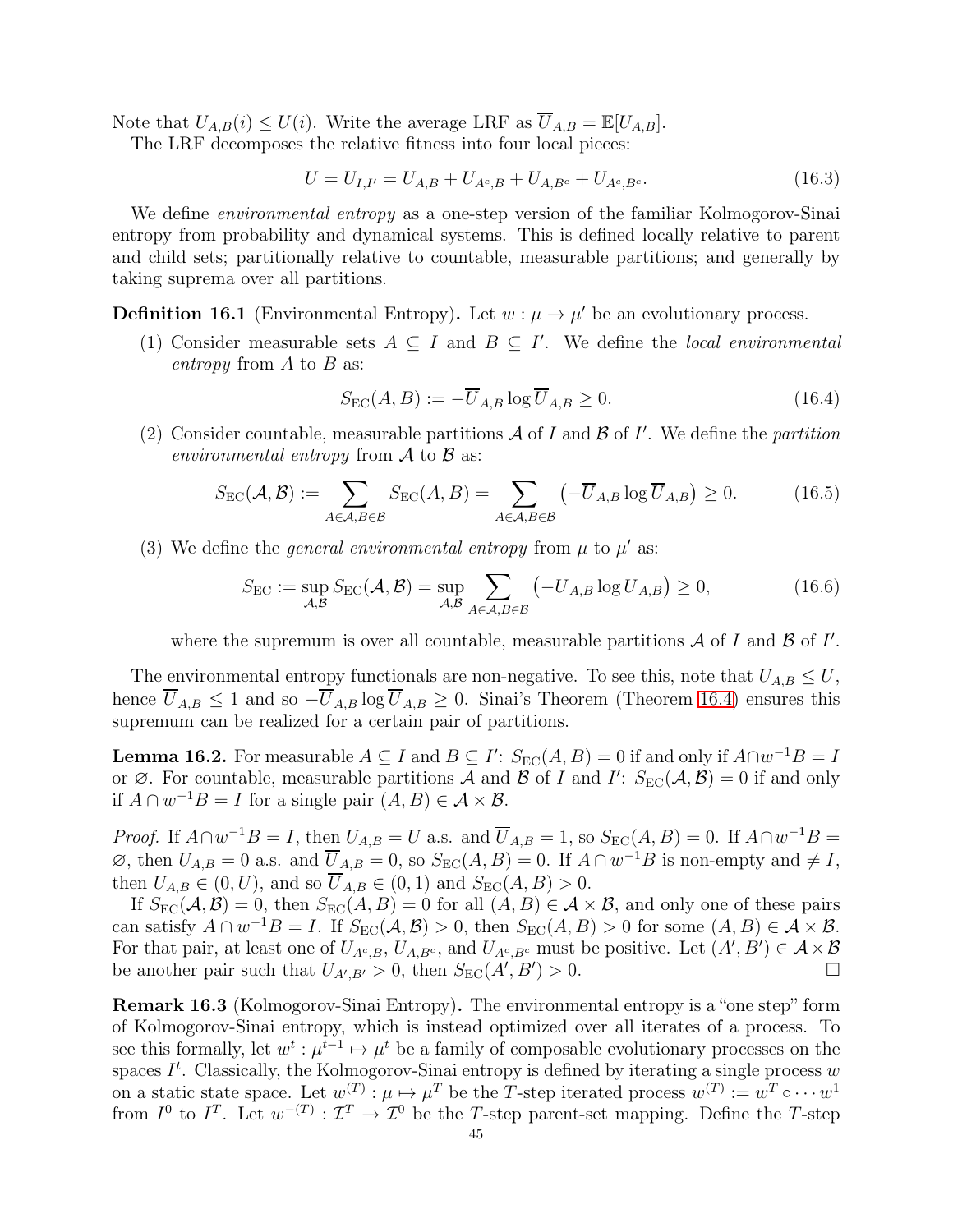selective coefficient  $\overline{W}^{(T)} := \overline{W}^1 \cdots \overline{W}^T = \frac{N^T}{N}$  $\frac{\nabla^2}{N}$ . Define the T-step local relative fitness for  $i \in I^0$ ,

$$
U_{A^0,\dots,A^T}(i) := 1_{A^0 \cap w^{-1}A^1 \cap w^{-(2)}A^2\cdots \cap w^{-(T)}A^T}(i) \frac{w_i^{(T)}(A^T)}{\overline{W}^{(T)}}.
$$
\n(16.7)

The Kolmogorov-Sinai entropy is the supremum over T-step environmental entropies:

<span id="page-45-1"></span>
$$
S_{\rm KS} := \sup_{T \ge 1} \sup_{\mathcal{A}^0, \cdots, \mathcal{A}^T} \sum_{(A^0, \cdots, A^T) \in \mathcal{A}^0 \times \cdots \times \mathcal{A}^T} \left( -\mathbb{E}[U_{A^0, \cdots, A^T}] \log \mathbb{E}[U_{A^0, \cdots, A^T}] \right) \ge S_{\rm EC},\tag{16.8}
$$

where the first supremum is over natural numbers  $T \geq 1$ , the second supremum is over countable, measurable partitions  $\mathcal{A}^0, \cdots, \mathcal{A}^T$  of  $I^0, \cdots, I^T$ , and the sum is over partition sets. We have  $S_{\text{KS}} = S_{\text{EC}}$  if each T-step environmental entropy is at most the 1-step environmental entropy, otherwise  $S_{\text{KS}} \geq S_{\text{EC}}$ . The Kolmogorov-Sinai entropy is an invariant of a sequence of processes (i.e.,  $S_{\text{KS}}(w, w^2, ...) = S_{\text{KS}}(w^2, w^3, ...)$ ).

16.1. Generalized Sinai's Theorem. Recall Sinai's classic theorem [\[Sin59\]](#page-63-0), which states that Kolmogorov-Sinai entropy on a static space is realized by a generating partition, a single countable, measurable partition  $\mathcal{A}_{*}$  which realizes [\(16.8\)](#page-45-1). We state a generalized version of Sinai's theorem for environmental entropy, allowing for generating joint partitions which realize environmental entropy and generalized Kolmogorov-Sinai entropy.

<span id="page-45-0"></span>**Theorem 16.4** (Generalized Sinai's Theorem). (One-Step) Let  $w : \mu \mapsto \mu'$  be an evolutionary process. There exist countable, measurable partitions  $A_*$  of I and  $\mathcal{B}_*$  of I' so that

$$
S_{\rm EC} = S_{\rm EC}(\mathcal{A}_*, \mathcal{B}_*). \tag{16.9}
$$

A joint partition  $(A_*, B_*)$  is generating if and only if  $\mathcal I$  is the smallest  $\sigma$ -algebra containing sets  $A \cap w^{-1}B$  for  $A \in \mathcal{A}_*, B \in \mathcal{B}_*.$ 

(Iterated) Let  $w$  be an evolutionary process on the same space  $I$ . There exists a countable, measurable partition  $A_*$  of I such that

$$
S_{\rm KS} = \sup_{T \ge 1} \sum_{A^0, \cdots, A^T \in \mathcal{A}_*} \left( -\mathbb{E}[U_{A^0, \cdots, A^T}] \log \mathbb{E}[U_{A^0, \cdots, A^T}] \right)
$$
(16.10)

We prove both forms of Sinai's theorem in Appendix [B.](#page-64-0) Our argument generalizes the proofs of [\[LM17,](#page-62-0) Theorems 5,6] and [\[Dow11,](#page-61-1) Section 1.7] from the classical Sinai's theorem.

16.2. Local Selective Entropy. Recall the definition of selective entropy  $S_{\text{NS}} = \mathbb{E}[-U \log U]$ from Part 2. For any measurable  $A \subseteq I$  and  $B \subseteq I'$ , we define local selective entropy  $S_{\rm NS}(A, B) := \mathbb{E}[-U_{A,B} \log U]$ . For any countable, measurable partitions A and B, the partition selective entropy equals the general selective entropy:  $\sum_{A \in \mathcal{A}, B \in \mathcal{B}} S_{NS}(A, B)$  $S_{\text{NS}}$ . This follows from additivity:  $\sum_{A,B} S_{\text{NS}}(A, B) = \mathbb{E}\left[ \left( -\sum_{A,B} U_{A,B} \log U \right) \right] = S_{\text{NS}}$  since  $\sum_{A,B} U_{A,B} = U.$ 

**Definition 16.5.** We say that w is locally purely selective from A to B when local environmental entropy vanishes  $(S_{EC}(A, B) = 0)$ , meaning  $A \cap w^{-1}B = \emptyset$  or I by Lemma [16.2.](#page-44-0) We say that w is locally purely environmental from A to B when  $U = 1$   $\mu$ -a.s. on  $A \cap w^{-1}B$ .

<span id="page-45-2"></span>**Lemma 16.6** (Non-Positivity of Local Selective Entropy). For any measurable  $A \subseteq I$  and  $B \subseteq I'$ , the local selective entropy is non-positive:

<span id="page-45-3"></span>
$$
S_{\rm NS}(A,B) \le 0. \tag{16.11}
$$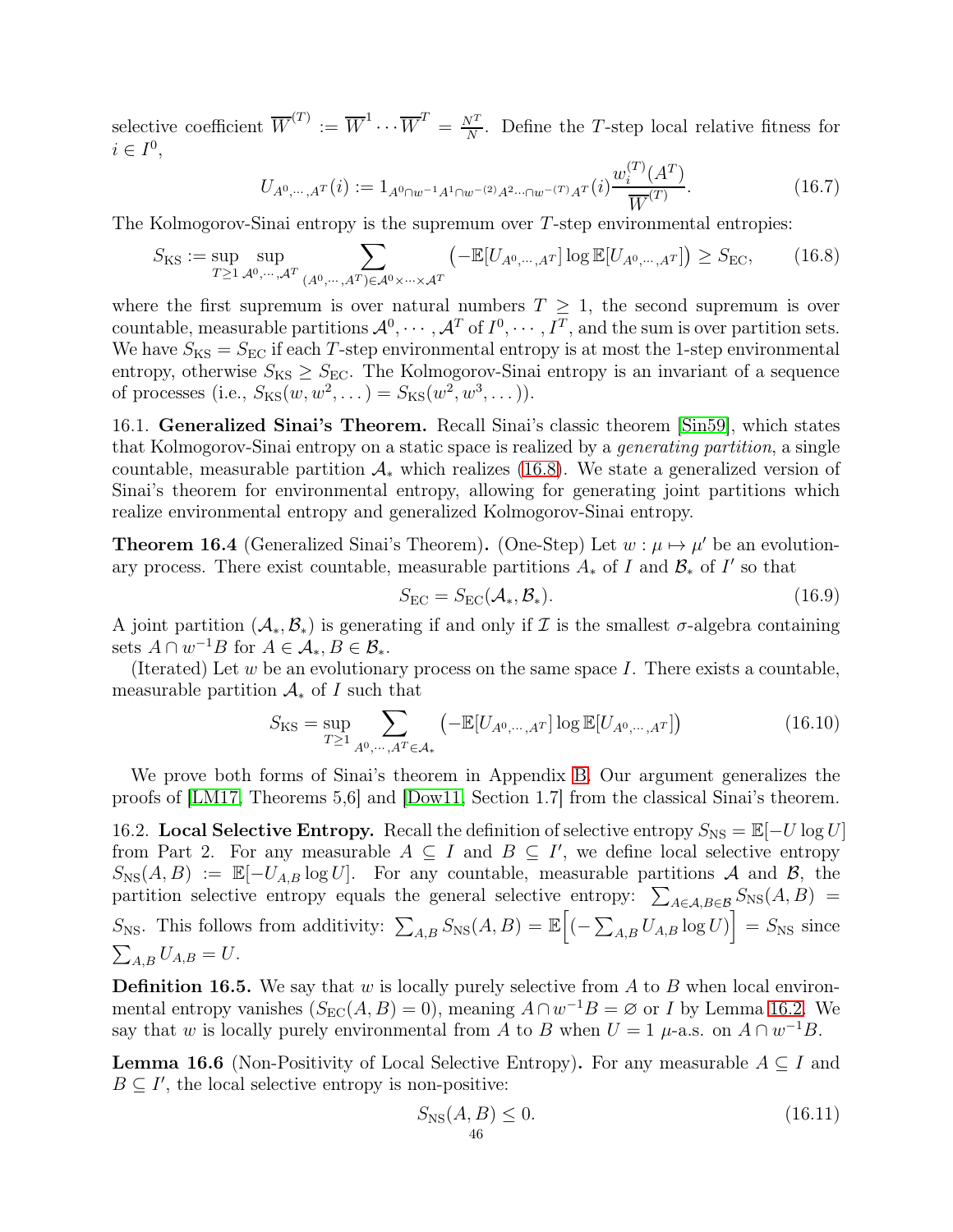This is saturated exactly when w is locally purely environmental from A to B.

We prove Lemma [16.6](#page-45-2) in Appendix [C.](#page-66-0) The proof involves the completeness identity [\(16.3\)](#page-44-1).

16.3. Total Entropy. We define the total entropy as the sum of selective entropy and environmental entropy. Total entropy can be negative or positive, depending on whether the process is "more selective" or "more environmental".

Definition 16.7 (Total Entropy). The total entropy of a process is defined as the sum of the selective entropy and environmental entropy at each level. For each  $A \in \mathcal{I}$  and  $B \in \mathcal{I}'$ , we define local total entropy:

$$
S_{\text{tot}}(A, B) := S_{\text{NS}}(A, B) + S_{\text{EC}}(A, B). \tag{16.12}
$$

For each countable, measurable  $A$  of  $I$  and  $B$  of  $I'$ , we define partition total entropy:

$$
S_{\text{tot}}(\mathcal{A}, \mathcal{B}) := S_{\text{NS}} + S_{\text{EC}}(\mathcal{A}, \mathcal{B}); \tag{16.13}
$$

and general total entropy:

$$
S_{\text{tot}} := S_{\text{NS}} + S_{\text{EC}}.\tag{16.14}
$$

#### Corollary 16.8.

- w is locally purely environmental from A to B iff  $S_{\text{tot}}(A, B) = S_{\text{EC}}(A, B) \geq 0$ .
- w is locally purely selective from A to B iff  $S_{\text{tot}}(A, B) = S_{\text{NS}}(A, B) \leq 0$ .

*Proof.* Suppose that w is purely environmental, so that  $U = 1$  almost surely. Then  $S_{NS}(A, B) =$  $\mathbb{E}[U_{A,B}\log 1] = 0$ , so  $S_{\text{tot}}(A, B) = S_{\text{EC}}(A, B) \geq 0$ . Conversely, if  $S_{\text{NS}}(A, B) = 0$ , then w is locally purely environmental.

Suppose that w is purely selective. Then  $w_i(B) = 1_B(i)W(i)$  for any measurable B and a.e. i, so  $U_{A,B} = 1_{A\cap B}(i)U(i)$ . In that case,  $S_{EC}(A, B) = \mathbb{E}[-1_{A\cap B}U \log 1_{A\cap B}]$ . If  $A\cap B = \emptyset$ , then  $S_{EC}(A, B) = 0$ . If  $A \cap B \neq \emptyset$ , then  $\log 1_{A \cap B} = 0$  on the set  $A \cap B$ , so  $S_{EC}(A, B) = 0$ . Consequently,  $S_{\text{tot}} = S_{\text{NS}} \leq 0$ .

### 17. Dispersion Entropy and Mixing Entropy

In this section, we introduce dispersion entropy, which represents the "spreading" of a process, and mixing entropy, which represents the "coalescing" of a process. Both these entropies are non-negative, and we show that environmental entropy decomposes as the sum of dispersion and mixing entropies. We also present strong bounds on these entropies.

We introduce dispersion and mixing coefficients  $D_{A,B}$  and  $M_{A,B}$  to help us quantify dispersive and mixing effects. The dispersion coefficient is the ratio of local relative fitness  $U_{A,B}$ to total relative fitness  $U$ , measuring how much dispersion from set  $A$  to  $B$ . The mixing coefficient is further normalized by  $U_{A,B}$ .

**Definition 17.1** (Dispersion and Mixing Coefficients). Consider measurable  $A \subseteq I$  and  $B \subseteq I$ . Define the *dispersion coefficient* from A to B as the ratio of local relative fitness to relative fitness:

$$
D_{A,B}(i) := \frac{U_{A,B}(i)}{U(i)} = \frac{W_{A,B}(i)}{W(i)} = \frac{1_A(i)w_i(B)}{w_i(I')},
$$
\n(17.1)

and the *mixing coefficient* from  $A$  to  $B$  by normalizing by the average local relative fitness:

$$
M_{A,B}(i) := \frac{D_{A,B}(i)}{\overline{U}_{A,B}} = \frac{U_{A,B}(i)}{\overline{U}_{A,B}U(i)} = \frac{W_{A,B}(i)}{\overline{U}_{A,B}W(i)} = \frac{1_A(i)w_i(B)}{\overline{U}_{A,B}w_i(I')}.
$$
(17.2)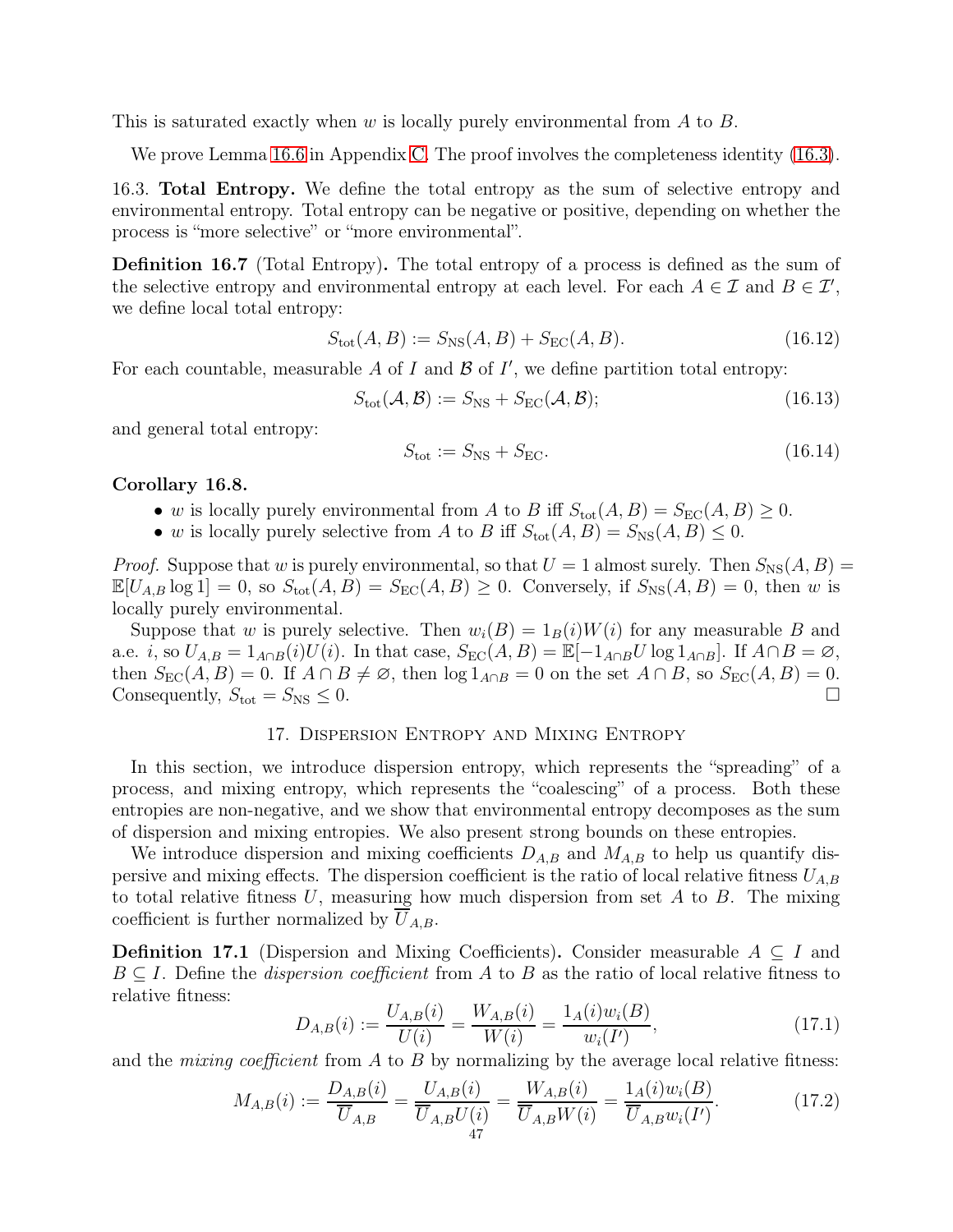These coefficients satisfy the bounds  $D_{A,B} \in [0,1]$  and  $M_{A,B} \in \left[0, \frac{1}{\overline{U}_{A,B}}\right]$ . When we average over the intermediate population, we have:

$$
\widetilde{\mathbb{E}}[D_{A,B}] = \overline{U}_{A,B} \quad \text{and} \quad \widetilde{\mathbb{E}}[M_{A,B}] = 1. \tag{17.3}
$$

When we average over the initial population, we have the non-reduced  $\mathbb{E}[D_{A,B}] = \mathbb{E}\left[\frac{U_{A,B}}{U}\right]$ U i and.  $\mathbb{E}[M_{A,B}] = \frac{\mathbb{E}[D_{A,B}]}{\overline{U}_{A,B}} = \mathbb{E}\left[\frac{U_{A,B}}{\overline{U}_{A,B}l}\right]$  $U_{A,B}U$ i .

17.1. Definitions of Dispersion and Mixing Entropies. Dispersion entropy is the amount of environmental entropy generated by asexual or clonal reproduction, i.e., dispersion of an individual type. Mixing entropy is the amount of environmental entropy generated by sexual reproduction, i.e., mixing of two distinct types. The dispersion and mixing entropies are non-negative (Lemma [17.4\)](#page-48-0), and their sum is environmental entropy (Proposition [17.5\)](#page-48-1). Write  $\mathbb{E}[Y] = \mathbb{E}[UY]$  for the intermediate expectation.

**Definition 17.2** (Dispersion and Mixing Entropies). Let  $w$  be a finite-entropy process.

(1) Consider measurable  $A \subseteq I$  and  $B \subseteq I'$ . Define the *local dispersion entropy* from A to  $B$  as:

$$
S_{\text{dis}}(A, B) := \mathbb{E}[-U_{A,B}\log D_{A,B}] = \widetilde{\mathbb{E}}[-D_{A,B}\log D_{A,B}] \ge 0,
$$
\n(17.4)

and the *local mixing entropy* from  $A$  to  $B$  as:

$$
S_{\text{mix}}(A, B) := \mathbb{E}[U_{A,B} \log M_{A,B}] = \overline{U}_{A,B} \widetilde{\mathbb{E}}[M_{A,B} \log M_{A,B}] \ge 0.
$$
 (17.5)

(2) Consider countable, measurable partitions  $A$  and  $B$  of I and I'. Define the partition dispersion entropy from  $\mathcal A$  to  $\mathcal B$  by summing over partition sets:

$$
S_{\text{dis}}(\mathcal{A}, \mathcal{B}) := \sum_{A \in \mathcal{A}, B \in \mathcal{B}} S_{\text{dis}}(A, B) = \sum_{A, B} \mathbb{E}[-U_{A, B} \log D_{A, B}] \ge 0,
$$
(17.6)

and partition mixing entropy from  $\mathcal A$  to  $\mathcal B$  by:

$$
S_{\text{mix}}(\mathcal{A}, \mathcal{B}) := \sum_{A \in \mathcal{A}, B \in \mathcal{B}} S_{\text{mix}}(A, B) = \sum_{A, B} \mathbb{E}[U_{A, B} \log M_{A, B}] \ge 0.
$$
 (17.7)

(3) Define the *general dispersion entropy* by taking the supremum over all countable, measurable partitions:

$$
S_{\text{dis}} := \sup_{\mathcal{A}, \mathcal{B}} S_{\text{dis}}(\mathcal{A}, \mathcal{B}) = \sup_{\mathcal{A}, \mathcal{B}} \sum_{A, B} \mathbb{E}[-U_{A, B} \log D_{A, B}] \ge 0, \tag{17.8}
$$

and general mixing entropy:

$$
S_{\text{mix}} := \sup_{\mathcal{A}, \mathcal{B}} S_{\text{mix}}(\mathcal{A}, \mathcal{B}) = \sup_{\mathcal{A}, \mathcal{B}} \sum_{A, B} \mathbb{E}[U_{A, B} \log M_{A, B}] \ge 0.
$$
 (17.9)

The extreme processes are those which exhibit only purely dispersive or purely mixing effects. We quantify those as when the dispersion or mixing coefficients are constant.

**Definition 17.3** (Purely Dispersive and Purely Mixing Processes). Let  $w$  be a finite-entropy process.

(1) We say that w is locally purely dispersive (resp. locally purely mixing) from A to B when  $D_{A,B}(i) \in \{0,1\}$  (resp.  $M_{A,B}(i) \in \{0,1\}$ ) for  $\tilde{\mu}$ -almost every *i*.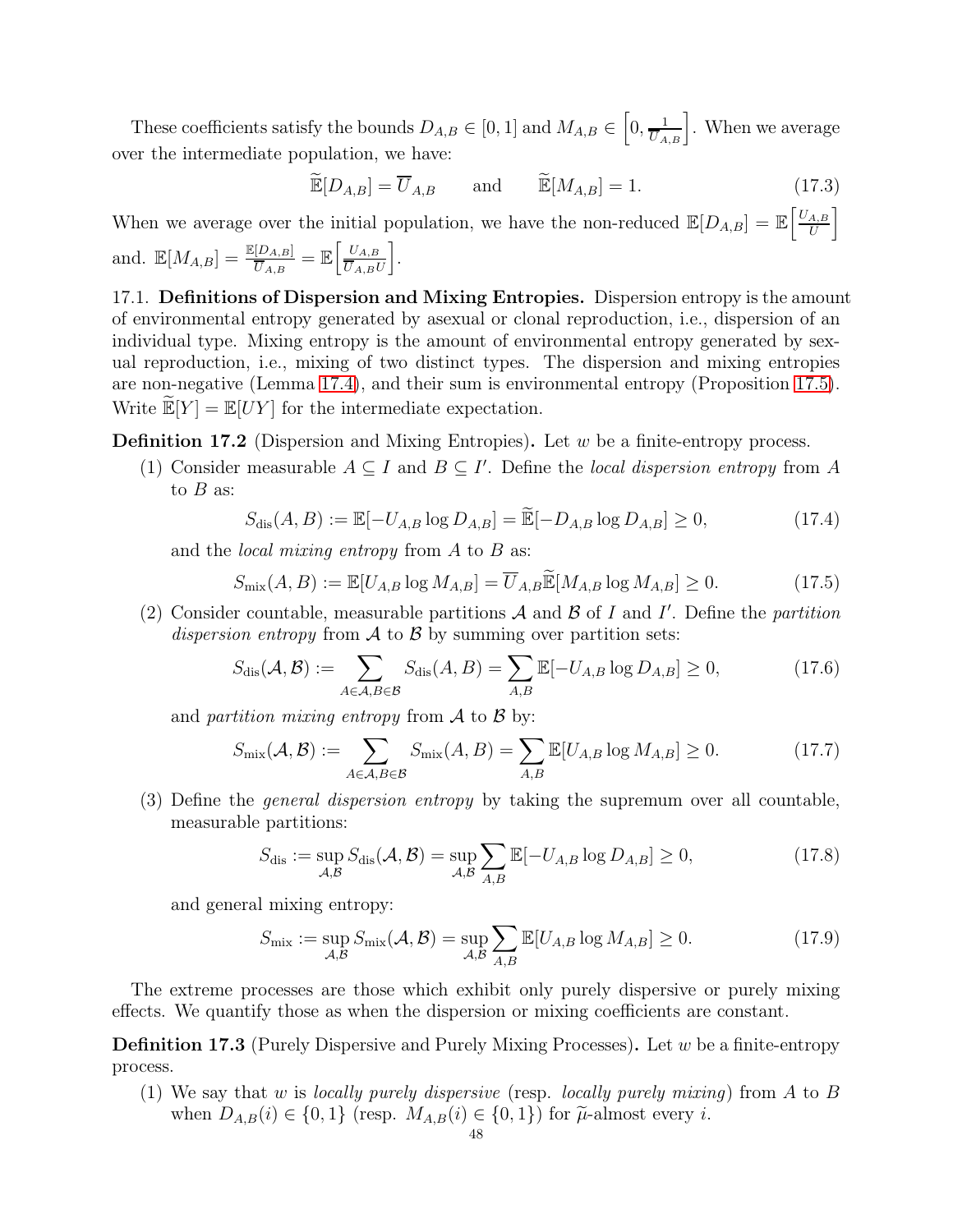- (2) We say that w is partition purely dispersive (resp. partition purely mixing) from  $\mathcal A$ to B when for all  $A \in \mathcal{A}$ , there exists  $B \in \mathcal{B}$  such that w is locally purely dispersive (resp. locally purely mixing) from  $A$  to  $B$ .
- (3) We say that w is *generally purely dispersive* (resp. *generally purely mixing*) when it is partition purely dispersive (resp. partition purely mixing) for all countable, measurable partitions  $A$  and  $B$  of  $I$  and  $I'$ , respectively.

<span id="page-48-0"></span>**Lemma 17.4** (Non-Negativity of Dispersion and Mixing Entropies). Let  $w$  be finite-entropy.

(1) The dispersion entropy functionals are non-negative:

$$
S_{\text{dis}}(A, B) \ge 0, \qquad S_{\text{dis}}(\mathcal{A}, \mathcal{B}) \ge 0, \quad \text{and} \quad S_{\text{dis}} \ge 0,
$$
\n
$$
(17.10)
$$

and vanish when  $w$  is locally, partition, or generally purely mixing, respectively.

(2) The mixing entropy functionals are non-negative:

 $S_{\text{mix}}(A, B) \ge 0,$   $S_{\text{mix}}(\mathcal{A}, \mathcal{B}) \ge 0,$  and  $S_{\text{mix}} \ge 0,$  (17.11)

and vanish when  $w$  is locally, partition, or generally purely dispersive, respectively.

*Proof.* Non-negativity of dispersive entropy is trivial since  $U_{A,B} \leq U$  hence  $D_{A,B} \leq 1$ , and so  $-D_{A,B}$  log  $D_{A,B} \geq 0$  a.s. Saturation holds  $(S_{dis}(A, B) = 0)$  iff  $D_{A,B}(i) \in \{0, 1\}$   $\tilde{\mu}$ -a.s., i.e., the purely mixing case. Non-negativity of mixing entropy follows from Jensen's inequality since  $x \log x$  is convex:

$$
S_{\text{mix}}(A,B) = \overline{U}_{A,B} \widetilde{\mathbb{E}}[M_{A,B} \ge \overline{U}_{A,B} \widetilde{\mathbb{E}}[M_{A,B}] \log \widetilde{\mathbb{E}}[M_{A,B}] = 0, \qquad (17.12)
$$

with saturation when  $M_{A,B}$  is constant a.s. on the weighted measure  $M_{A,B}\tilde{\mu}$ . Saturation holds  $(S_{\text{mix}}(A, B) = 0)$  iff  $M_{A,B}(i) \in \{0, 1\}$   $\tilde{\mu}$ -a.s., i.e., the purely dispersive case. holds  $(S_{\text{mix}}(A, B) = 0)$  iff  $M_{A,B}(i) \in \{0,1\}$   $\tilde{\mu}$ -a.s., i.e., the purely dispersive case.

17.2. Environmental Entropy Decomposition. We now decompose the environmental entropy into dispersion and mixing components, with no additional factors.

<span id="page-48-1"></span>Proposition 17.5 (Environmental Entropy Decomposition, Local and Partition Versions). Let  $w$  be a finite-entropy process.

(1) Let  $A \in \mathcal{I}$  and  $B \in \mathcal{I}'$ . Local environmental entropy from A to B decomposes as:

<span id="page-48-2"></span>
$$
S_{\rm EC}(A, B) = S_{\rm dis}(A, B) + S_{\rm mix}(A, B). \tag{17.13}
$$

(2) Consider countable, measurable partitions  $A$  of I and  $B$  of I'. Partition environmental entropy from  $A$  to  $B$  decomposes as:

<span id="page-48-4"></span>
$$
S_{\rm EC}(\mathcal{A}, \mathcal{B}) = S_{\rm dis}(\mathcal{A}, \mathcal{B}) + S_{\rm mix}(\mathcal{A}, \mathcal{B}).
$$
\n(17.14)

 $\Box$ 

*Proof.* When we average the pointwise identity  $-\overline{U}_{A,B}\log \overline{U}_{A,B} = -\overline{U}_{A,B}\log D_{A,B} + \overline{U}_{A,B}\log M_{A,B}$ , we have the local identity [\(17.13\)](#page-48-2).

For the general case, we need a variant of Sinai's theorem which allows us to use the same generating partitions for  $S_{dis}$  and  $S_{mix}$  as with  $S_{EC}$ .

<span id="page-48-3"></span>Theorem 17.6 (Generalized Sinai's Theorem for Dispersion and Mixing Entropies). A joint partition  $(\mathcal{A}_*, \mathcal{B}_*)$  is generating for  $S_{EC}$  iff it is generating for both  $S_{dis}$  and  $S_{mix}$ . That is,

 $S_{\text{EC}} = S_{\text{EC}}(A_*, B_*)$  if and only if  $S_{\text{dis}} = S_{\text{dis}}(A_*, B_*)$  and  $S_{\text{mix}} = S_{\text{mix}}(A_*, B_*)$ . (17.15)

We prove Theorem [17.6](#page-48-3) in Appendix [D.](#page-66-1) The proof of Theorem [17.6](#page-48-3) depends on the partition identity [\(17.14\)](#page-48-4).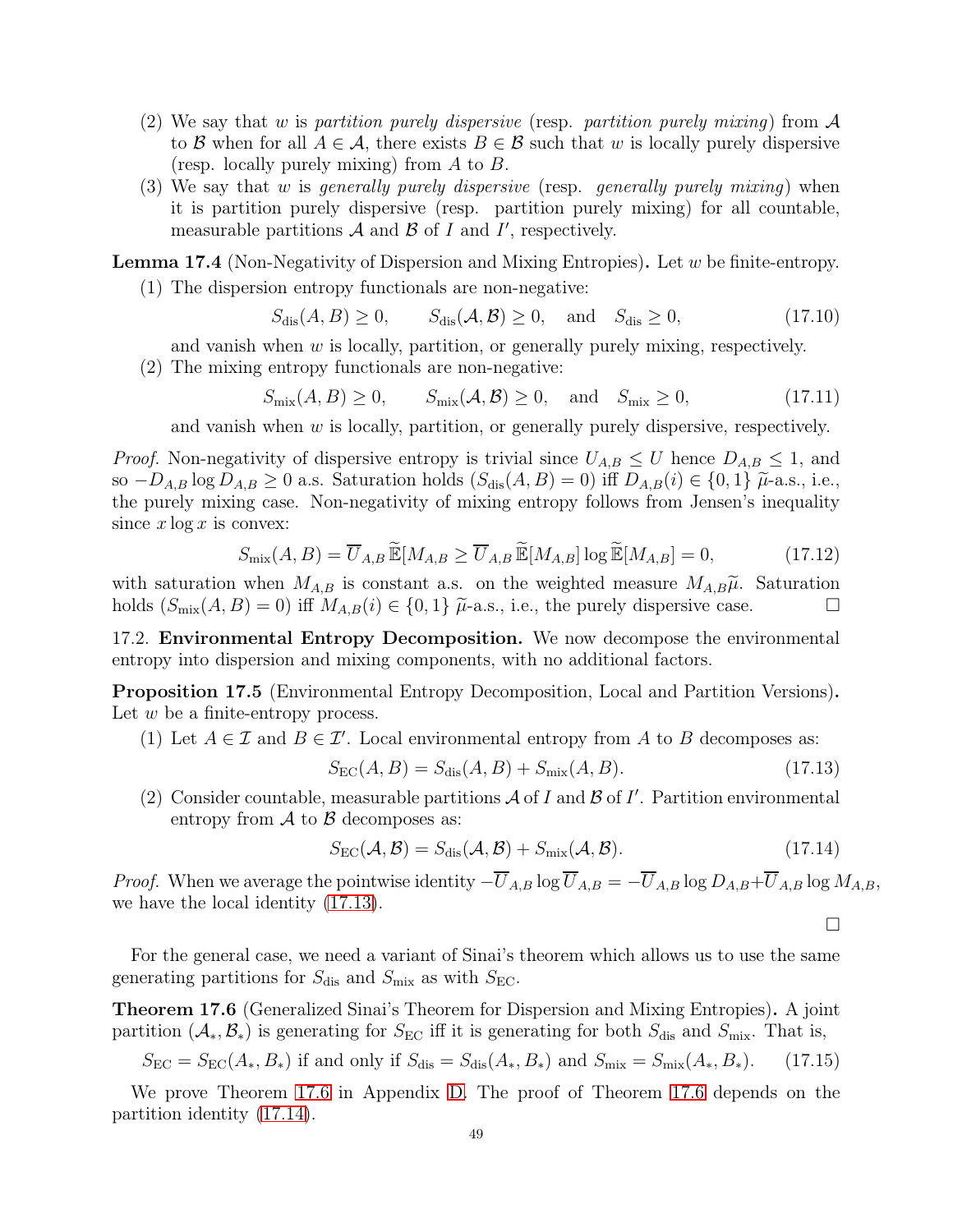<span id="page-49-4"></span>Theorem 17.7 (Environmental Entropy Decomposition, General Version). General environmental entropy decomposes as:

<span id="page-49-0"></span>
$$
S_{\rm EC} = S_{\rm dis} + S_{\rm mix}.\tag{17.16}
$$

*Proof.* For the general result [\(17.16\)](#page-49-0), let  $(A_*,B_*)$  denote a generating joint partition for environmental, dispersion, and mixing entropies simultaneously, using Theorem [17.6.](#page-48-3) We evaluate the partition identity [\(17.14\)](#page-48-4) at the generating partitions, hence

$$
S_{\rm EC} = S_{\rm EC}(\mathcal{A}_*, \mathcal{B}_*) = S_{\rm dis}(\mathcal{A}_*, \mathcal{B}_*) + S_{\rm mix}(\mathcal{A}_*, \mathcal{B}_*) = S_{\rm dis} + S_{\rm mix}.
$$
 (17.17)

Both dispersion and environmental entropies are bounded above by environmental entropy, by non-negativity (Lemma [17.4\)](#page-48-0) and the environmental decomposition (Proposition [17.5\)](#page-48-1).

<span id="page-49-3"></span>**Corollary 17.8** (Environmental Upper Bound for Dispersion and Mixing Entropies). Let w be finite-entropy. The dispersion entropy functionals are bounded by environmental entropy:

$$
S_{\text{dis}}(A, B) \le S_{\text{EC}}(A, B), \qquad S_{\text{dis}}(\mathcal{A}, \mathcal{B}) \le S_{\text{EC}}(\mathcal{A}, \mathcal{B}), \quad \text{and} \quad S_{\text{dis}} \le S_{\text{EC}}, \tag{17.18}
$$

with saturation when  $w$  is locally, partition, or generally purely dispersive, respectively.

The mixing entropy functionals are bounded by environmental entropy:

$$
S_{\text{mix}}(A, B) \le S_{\text{EC}}(A, B), \qquad S_{\text{mix}}(\mathcal{A}, \mathcal{B}) \le S_{\text{EC}}(\mathcal{A}, \mathcal{B}), \quad \text{and} \quad S_{\text{mix}} \le S_{\text{EC}}, \tag{17.19}
$$

with saturation when  $w$  is locally, partition, or generally purely mixing, respectively.

17.3. Bernoulli Examples. We illustrate the extreme cases of dispersion and mixing via simple examples based on Bernoulli random variables. The Bernoulli dispersion process as the simple one-to-two mapping splitting population from one point onto two points, which has positive dispersion entropy. The Bernoulli mixing process is the simple two-to-one mapping combining population from two points onto one point, which has positive mixing entropy.

<span id="page-49-1"></span>**Example 17.9** (Bernoulli Dispersive Process). Define  $I := \{0\}$  and  $I' := \{0, 1\}$ . Let  $q \in$ [0, 1], and define the discrete measures  $\mu$  and  $\mu'$  by  $\mu(0) := 1$ ,  $\mu'(0) := q$ , and  $\mu'(1) := 1 - q$ . Define the Bernoulli dispersion process by  $w_0(0) := q$  and  $w_0(1) := 1 - q$ . Then  $w : \mu \mapsto \mu'$ . We have  $\overline{W} = 1$ . Note that  $W_{0,0}(0) = q$  and  $W_{0,1}(0) = 1 - q$ , and hence  $W(0) = 1$ . Thus dispersion entropy is non-zero:

$$
S_{\text{dis}}(0,0) = -q \log q \quad \text{and} \quad S_{\text{dis}}(0,1) = -(1-q) \log(1-q), \tag{17.20}
$$

representing dispersive effects. Since there is only one originating point 0, the local fitnesses have the same values:  $\overline{W}_{0,0} = q$  and  $\overline{W}_{0,1} = 1 - q$ . Hence the environmental entropy equals the dispersion entropy,  $S_{EC}(0, 0) = -q \log q = S_{dis}(0, 0)$  and  $S_{EC}(0, 1) = -(1-q) \log(1-q)$  $S_{\text{dis}}(0, 1)$ . Consequently, mixing entropy vanishes:  $S_{\text{mix}}(0, 0) = 0 = S_{\text{mix}}(0, 1)$ .

<span id="page-49-2"></span>**Example 17.10** (Bernoulli Mixing Process). Define  $I := \{0, 1\}$  and  $I' := \{0\}$ . Let  $p \in [0, 1]$ , and define the measures  $\mu$  and  $\mu'$  by  $\mu(0) := p$ ,  $\mu(1) := 1 - p$ , and  $\mu'(0) = 1$ . Define the Bernoulli mixing process by  $w_0(0) := 1$  and  $w_1(0) := 1$ . Then  $w : \mu \mapsto \mu'$ . We have  $\overline{W} = 1$ . Note that  $W_{0,0}(0) = 1$  and  $W_{1,0}(1) = 1$ , and so  $W(0) = 1$  and  $W(1) = 1$ . Thus dispersion entropy vanishes:  $S_{EC}(0,0) = \mathbb{E}[-W_{0,0}/W \log W_{0,0}/W] = p * 0 = 0$  and  $S_{\text{EC}}(1,0) = \mathbb{E}[-W_{1,0}/W \log W_{1,0}/W] = (1-p) * 0 = 0.$  Note that  $\overline{W}_{0,0} = p$  and  $\overline{W}_{1,0} = 1-p$ . Hence environmental entropy equals mixing entropy:  $S_{\text{EC}}(0,0) = -p \log p = S_{\text{mix}}(0,0)$  and  $S_{\text{EC}}(1,0) = -(1-p)\log(1-p) = S_{\text{mix}}(1,0).$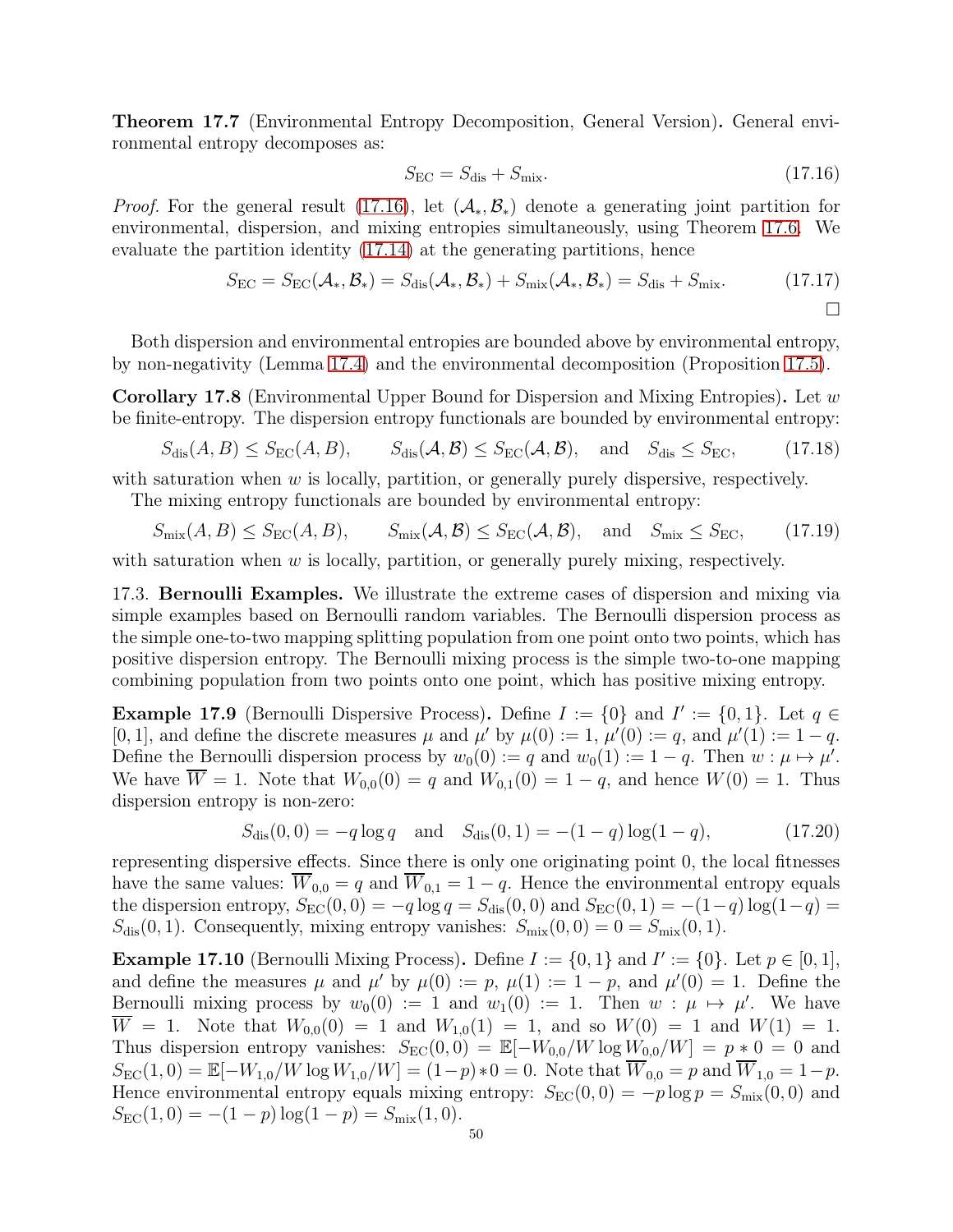The Bernoulli dispersion and coalescent processes are inverses of each other:  $w_{\text{mix}} \circ w_{\text{dis}}$  is the identity on measures on  $\{0\}$ , and  $w_{\text{dis}} \circ w_{\text{mix}}$  is the identity on measures on  $\{0, 1\}$ .

18. Vanishing Entropies: Efficiency, Consistency, Reversibility, and **IRREVERSIBILITY** 

In this section, we relate the vanishing of dispersive, mixing, and environmental entropies to concepts of left, right and full invertibility, respectively.

<span id="page-50-0"></span>**Theorem 18.1** (Efficiency Theorem). Let w be finite-entropy. The following are equivalent:

- (1) w is purely mixing (i.e.,  $D_{A,B} \in \{0,1\}$   $\tilde{\mu}$ -a.s. for all  $A \in \mathcal{I}$  and  $B \in \mathcal{I}'$ ),
- (2)  $S_{\text{dis}} = 0$ ,
- (3) There exists a purely-environmental section to  $w_{EC}$ , i.e., a right-inverse process  $w'$ :  $\mu' \to \tilde{\mu}$  (i.e.,  $w_{\text{EC}} \circ w' = 1_{\mu'}$ ). If  $S_{\text{mix}} > 0$ , then  $w'$  is not unique.

**Theorem 18.2** (Consistency Theorem). Let  $w$  be finite-entropy. The following are equiv.:

- (1) w is purely dispersive (i.e.,  $M_{A,B} \in \{0,1\}$   $\tilde{\mu}$ -a.s. for all  $A \in \mathcal{I}$  and  $B \in \mathcal{I}'$ ),
- (2)  $S_{\text{mix}} = 0$ ,
- (3) There exists a unique purely-environmental retraction to  $w_{EC}$ , i.e., a left-inverse process  $w'_{\text{EC}} : \mu' \to \tilde{\mu}$  (i.e.,  $w_{\text{EC}}^{\dagger} \circ w_{\text{EC}} = 1_{\tilde{\mu}}$ ).

<span id="page-50-2"></span>**Theorem 18.3** (Reversibility Theorem). Let  $w$  be finite-entropy. The following are equiv.:

- (1) w is purely dispersive and purely mixing (i.e.,  $\{D_{A,B}, M_{A,B}\} \subseteq \{0,1\}$   $\tilde{\mu}$ -a.s. for all  $A \in \mathcal{I}$  and  $B \in \mathcal{I}'$ ,
- (2)  $S_{\text{EC}} = 0$ ,
- (3) There exists a unique purely-environmental inverse process  $w_{\text{EC}}^{\dagger} : \mu' \to \tilde{\mu}$  (i.e.,  $w_{\text{EC}}^{\dagger} \circ$  $w_{\text{EC}} = 1_{\mu'}$  and  $w_{\text{EC}} \circ w_{\text{EC}}^{\dagger} = 1_{\tilde{\mu}}$ .

<span id="page-50-1"></span>**Theorem 18.4** (Irreversibility Theorem). Let w be finite-entropy. The following are equiv.:

- $(1)$  w exhibits dispersive or mixing effects (or both),
- (2)  $S_{\text{EC}} > 0$ ,
- (3)  $S_{\text{dis}} > 0$  or  $S_{\text{mix}} > 0$  (or both)
- (4) There does not exist a purely-environmental inverse process  $w_{EC}^{\dagger}$ ;  $\mu' \rightarrow \tilde{\mu}$  (i.e., every purely environmental process  $w': \mu \mapsto \tilde{\mu}$  must satisfy  $w' \circ w_{EC} \neq 1_{\tilde{\mu}}$  or  $w_{EC} \circ w' \neq 1_{\tilde{\mu}'}$ ).

We prove Theorems [18.1](#page-50-0) through [18.4](#page-50-1) in Appendix [E.](#page-67-0) To do so, we define a unique "childset mapping"  $\chi$ , show partial invertibility of  $\chi$  for purely dispersive or mixing processes, then define the partial inverse process such that  $\chi$  is its parent-set mapping.

Example 18.5. The Bernoulli dispersion process (Example [17.9\)](#page-49-1) is purely dispersive but not purely mixing, with left-inverse given by mapping both child types back to the single parent type. The Bernoulli coalescent process (Example [17.10\)](#page-49-2) is purely mixing but not purely dispersive, with right-inverses given by mapping the child to any mix of parent types.

A process generated by a function  $f: I \to I'$  is purely mixing, and is reversible if and only if  $f$  is an invertible function.

18.1. Dollo's Law of Irreversibility. The above results provide a mathematical framework for reasoning around reversibility and irreversibility. In the biology literature, a notable example is Dollo's law of irreversibiliity, which states that "an organism never returns exactly to a former state, even if it finds itself placed in conditions of existence identical to those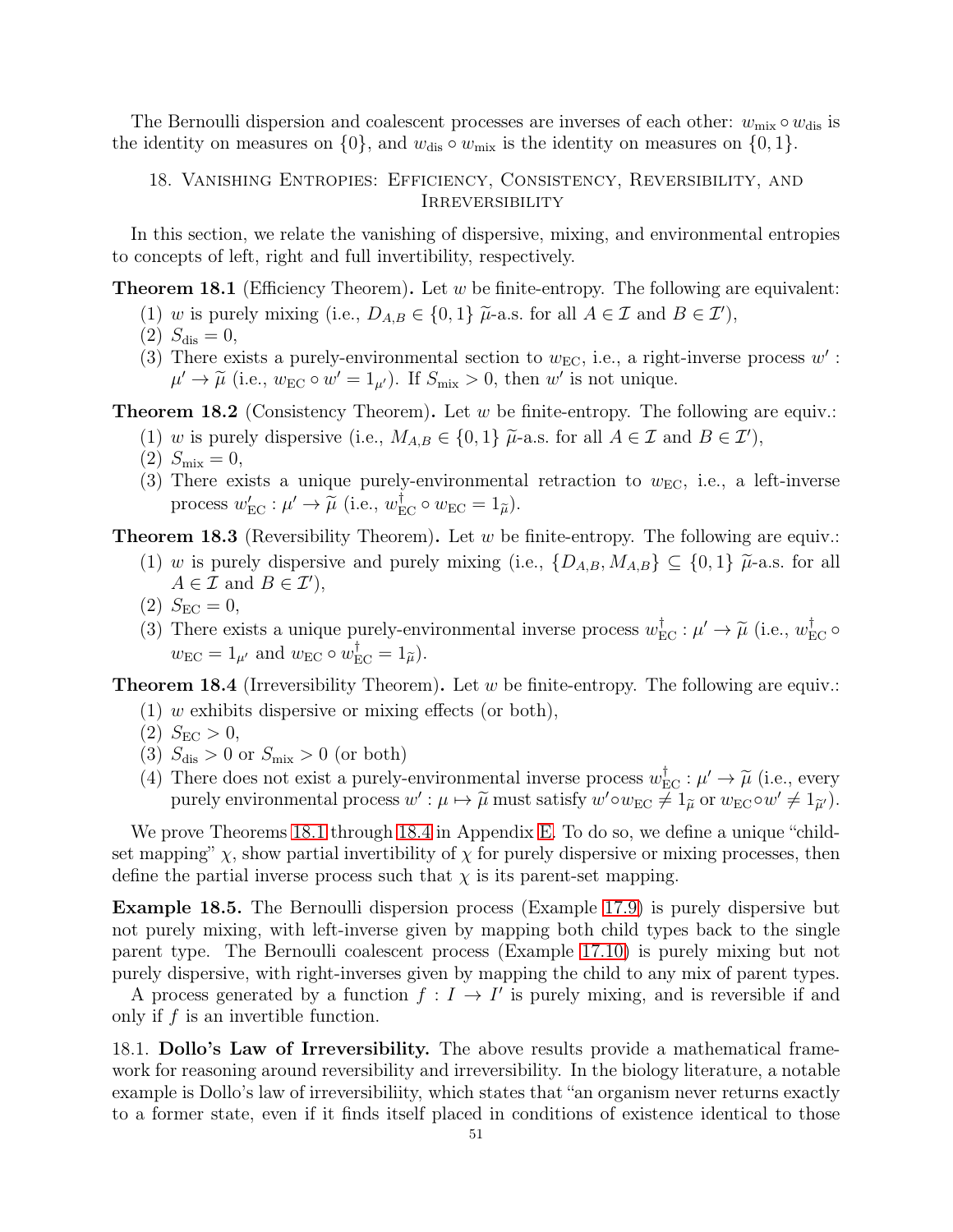in which it has previously lived . . . it always keeps some trace of the intermediate stages through which it has passed" [\[Dol93,](#page-61-2) [Gou70\]](#page-62-1).

Dollo's result is an empirical observation without mathematical proof, and in fact researchers have documented exceptions to Dollo's law [\[CM08\]](#page-61-3). Nonetheless Dollo's observation illustrates that there are strong restrictions on biologically reversible processes. We state and prove a weak form of Dollo's law as Corollary [18.6,](#page-51-0) by combining the above theorems with a simple fact about selective reversibility. We do not explore a strong formalization of Dollo's law as he stated above, an investigation which is more empirical in nature.

Observe that a purely selective process can always be reversed to restore the childbearing population, but never the childless population. The selective inverse  $w_{\text{NS}}^{-1}$ :  $\widetilde{\mu} \mapsto \mu_*$  is defined by scaling by the reverse fitness  $\frac{1}{W}$ , and is an inverse to the restricted selective process  $w_{\rm NS}|_{W>0} : \mu_* \mapsto \tilde{\mu}$ . Formally, define  $w_{\rm NS}^{-1} : \tilde{\mu} \mapsto \mu_*$  by  $w_{\rm NS, \tilde{i}}^{-1}(\mathrm{d}i) := \frac{1}{W(\tilde{i})} \delta_{\tilde{i},i}$ . Then  $w_{\rm NS}^{-1}$  is an inverse to the restricted process  $w_{\text{NS}}|_{W>0} : \mu_* \mapsto \tilde{\mu}$ . Thus w is selectively reversible if and only if  $p_* = 1$ , i.e.,  $\mu_* = \mu$ .

We say that  $w: \mu \to \mu'$  is *fully reversible* if there exists  $w^{-1}: \mu' \mapsto \mu$  such that  $w^{-1} \circ w = 1_{\mu'}$ and  $w \circ w^{-1} = 1_{\mu'}$ . We say that w is *childbearing reversible* if we may invert w up to the childbearing population, i.e., if there exists  $w^{-1}$ :  $\mu' \mapsto \mu_*$  such that  $w^{-1} \circ w|_{\mu_*} = 1_{\mu_*}$  and  $w \circ w^{-1} = 1_{\mu'}$ . We say that w is environmentally reversible if  $0 = S_{\text{dis}} = S_{\text{mix}} = S_{\text{EC}}$ .

<span id="page-51-0"></span>**Corollary 18.6** (Weak Version of Dollo's Law of Irreversibility). Let w be finite-entropy. Then:

- (1) w is childbearing reversible if and only if  $w_{\text{EC}}$  is environmentally reversible.
- (2) w is fully reversible if and only if  $w_{\text{EC}}$  is environmentally reversible and  $p_* = 1$ .

In both cases, the inverse process is defined by  $w^{-1} := w^{-1}_{NS} \circ w_{EC}^{\dagger}$ . The inverse admits the Price representation  $w^{-1} = \hat{w}_{EC} \circ \hat{w}_{NS}$ , with selective part  $\hat{w}_{NS} : \mu' \mapsto \hat{W}\mu'$  given by scaling  $\widehat{W}(i') := \int \frac{1}{W(i)} w_{EC,i'}^{-1}(\widetilde{di})$ , and environmental part  $\widehat{w}_{EC} : \widehat{W}\mu' \mapsto \mu_*$  given by  $\widehat{w}_{\text{EC},\widehat{i}'}(A) := \frac{1}{\widehat{w}(\widehat{i}')} w_{\widehat{i}'}^{-1}(A) = \int_A$  $\frac{1}{W(\widetilde{i})\widehat{W}(\widetilde{i}')}}w_{\mathrm{EC},\widehat{i}'}^{-1}(\mathrm{d}\widetilde{i}).$ 

*Proof.* If  $w_{\text{EC}}$  is environmentally reversible, then it is straightforward that  $w^{-1} := (w_{\text{EC}} \circ$  $w_{\rm NS}$ )<sup>-1</sup> =  $w_{\rm NS}^{-1} \circ w_{\rm EC}^{\dagger}$  is an inverse.

Conversely, if w is childbearing reversible, then w is childbearing reversible, then define  $w_{\text{EC}}^{\dagger} := w_{\text{NS}} \circ w^{-1}$ . We first verify  $w_{\text{EC}} \circ w_{\text{EC}}^{\dagger} = w_{\text{EC}} \circ w_{\text{NS}} \circ w^{-1} = w \circ w^{-1} = 1_{\mu'}$  as desired. Next we verify that  $w_{\text{EC}}^{\dagger} \circ w_{\text{EC}} \circ w_{\text{NS}} = w_{\text{EC}}^{\dagger} \circ w = w_{\text{NS}} \circ w^{-1} \circ w = w_{\text{NS}}$ . Since  $w_{\text{NS}}$  is childbearing reversible, we apply the inverse  $w_{\text{NS}}^{-1}$  on the right and thus  $w_{\text{EC}}^{\dagger} \circ w_{\text{EC}} = 1_{\tilde{\mu}}$ .  $\Box$ 

## 19. Environmental Equilibrium and Bounds on Dispersion and Mixing **ENTROPIES**

In this section, we present strong bounds for dispersive and mixing entropies, improving upon Corollary [17.8.](#page-49-3) The bounds of that corollary are "weak", as they are only saturated in the extreme cases of purely dispersive and purely mixing processes. The saturation of the strong bounds here corresponds to the case of "environmental equilibrium", which represents an efficient flow between the parent and child populations.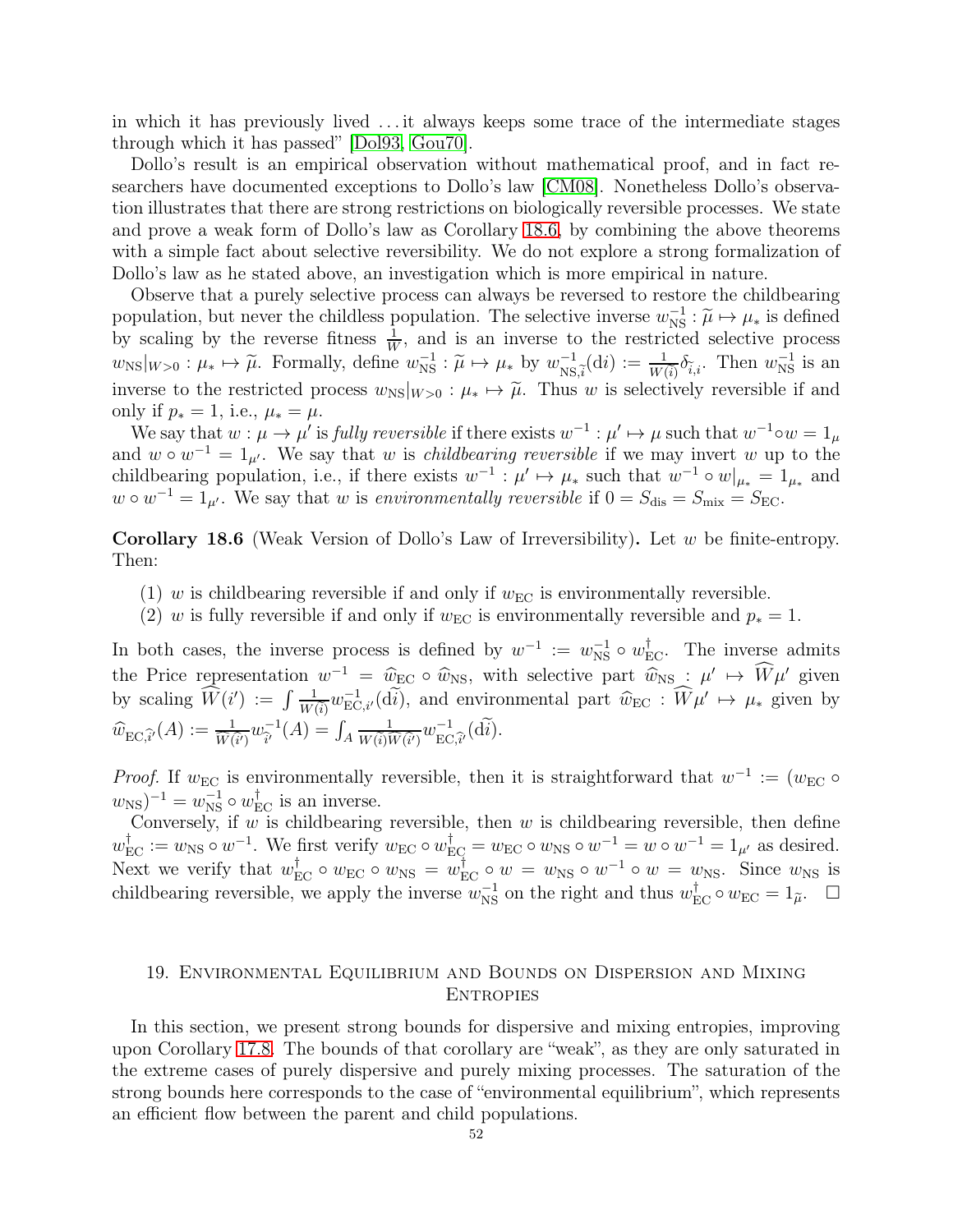19.1. **Environmental Equilibrium.** Observe that  $U_{A,B} > 0$  if and only if  $M_{A,B} > 0$ . Define the transmission proportion

$$
\widetilde{p}_{A,B} := \frac{\widetilde{\mu}(U_{A,B} > 0)}{N'} = \frac{\widetilde{\mu}(M_{A,B} > 0)}{N'} = \frac{\widetilde{\mu}(1_A > 0 \text{ and } w_i(B) > 0)}{N'} = \frac{N'_{A,B}}{N'},\tag{19.1}
$$

which describes the proportion of the full intermediate population which both starts in A and ends in B. We have  $\tilde{p}_{I,I'} = 1$  by definition. We also have

$$
\widetilde{p}_{A,B} = \widetilde{\mathbb{E}}[1_{A,B}] \ge \widetilde{\mathbb{E}}[1_{A,B}D_{A,B}] = \overline{U}_{A,B}, \quad \text{i.e.,} \quad \frac{U_{A,B}}{\widetilde{p}_{A,B}} \le 1. \tag{19.2}
$$

**Definition 19.1** (Environmental Equilibrium). Let w be a finite-variance process. We say that w is in environmental equilibrium if for all  $A \in \mathcal{I}$  and  $B \in \mathcal{I}'$ , both  $D_{A,B}$  and  $M_{A,B}$  are  $\widetilde{\mu}_{A,B}$ -almost surely constant, that is,

<span id="page-52-0"></span>
$$
D_{A,B} \in \left\{0, \frac{\overline{U}_{A,B}}{\widetilde{p}_{A,B}}\right\} \text{ and } M_{A,B}(i) \in \left\{0, \frac{1}{\widetilde{p}_{A,B}}\right\} \text{ for } \widetilde{\mu}\text{-almost every } i. \tag{19.3}
$$

Note: if either the dispersion or mixing condition of [\(19.3\)](#page-52-0) is satisfied then both are.

The class of processes in environmental equilibrium includes the purely dispersive and purely mixing cases (Lemma [19.2\)](#page-52-1). In general, there exist environmental-equilibrium processes which exhibit both dispersive and mixing effects (Example [19.7\)](#page-54-0).

<span id="page-52-1"></span>Lemma 19.2. A purely dispersive or purely mixing process is in environmental equilibrium.

*Proof.* Let  $A \in \mathcal{I}$  and  $B \in \mathcal{I}'$ . If  $S_{\text{dis}}(A, B) = 0$ , then  $D_{A,B} = 0$  or 1  $\widetilde{\mu}$ -almost surely. In that case,  $\overline{U}_{A,B} = \widetilde{\mathbb{E}}[D_{A,B}] = \widetilde{p}_{A,B}$ . Thus  $M_{A,B} = 0$  or  $\frac{1}{\overline{U}_{A,B}} = \frac{1}{\widetilde{p}_{A,B}} \widetilde{\mu}$ -almost surely.

If  $S_{\text{mix}}(A, B) = 0$ , then  $M_{A,B} = 0$  or 1  $\tilde{\mu}$ -almost surely. In that case,  $1 = \tilde{\mathbb{E}}[M_{A,B}] = \tilde{p}_{A,B}$ , and so  $M_{A,B} = 0$  or  $1 = \frac{1}{\tilde{p}_{A,B}} \tilde{\mu}$ -almost surely.

<span id="page-52-2"></span>**Lemma 19.3.** If  $\tilde{p}_{A,B} = 0$ , then  $S_{dis}(A, B) = S_{mix}(A, B) = S_{EC}(A, B) = 0$ .

*Proof.* If  $\widetilde{p}_{A,B} = 0$ , then  $U_{A,B} = 0$  on a set of full  $\widetilde{\mu}$ -measure, as well as  $\mu$ -measure.

Example 19.4 (Reversible Transmitting Processes). The converse of Lemma [19.3](#page-52-2) does not hold. E.g., consider a process generated by an invertible function  $f: I \to I'$  with  $w = f_*$ given by the push-forward of measures, i.e.,  $\mu' := f_*\mu := \mu \circ f^{-1}$ . Since f is invertible, w is reversible by the Reversibility Theorem (Theorem [18.3\)](#page-50-2) and so  $S_{\text{dis}}(A, B) = S_{\text{mix}}(A, B)$  $S_{\text{EC}}(A, B) = 0$ . However for any set B of positive  $\mu'$ -measure, we have  $\widetilde{p}_{f^{-1}B, B} = 1$ .

19.2. Strong Bounds on Dispersion and Mixing Entropies. We present strong bounds on the dispersion and mixing entropies, by restricting expectations to the sets  $A \cap w^{-1}B$  and using Jensen's inequality. These are saturated in environmental equilibrium.

<span id="page-52-5"></span>**Theorem 19.5** (Strong Bounds on Dispersion and Mixing Entropies). Let  $w$  be a finitevariance process, and let  $(\mathcal{A}_*, \mathcal{B}_*)$  be a generating joint partition. Then:

<span id="page-52-3"></span>
$$
0 \le \sum_{A,B} \overline{U}_{A,B} \log \frac{1}{\widetilde{\mathbb{E}}[D_{A,B}^2]} \le S_{\text{dis}} \le \sum_{A,B} \overline{U}_{A,B} \log \frac{\widetilde{p}_{A,B}}{\overline{U}_{A,B}} \le S_{\text{EC}},\tag{19.4}
$$

and

<span id="page-52-4"></span>
$$
0 \le \sum_{A,B} \overline{U}_{A,B} \log \frac{1}{\widetilde{p}_{A,B}} \le S_{\text{mix}} \le \sum_{A,B} \overline{U}_{A,B} \log \frac{\widetilde{\mathbb{E}}[M_{A,B}^2]}{\overline{U}_{A,B}} \le S_{\text{EC}},\tag{19.5}
$$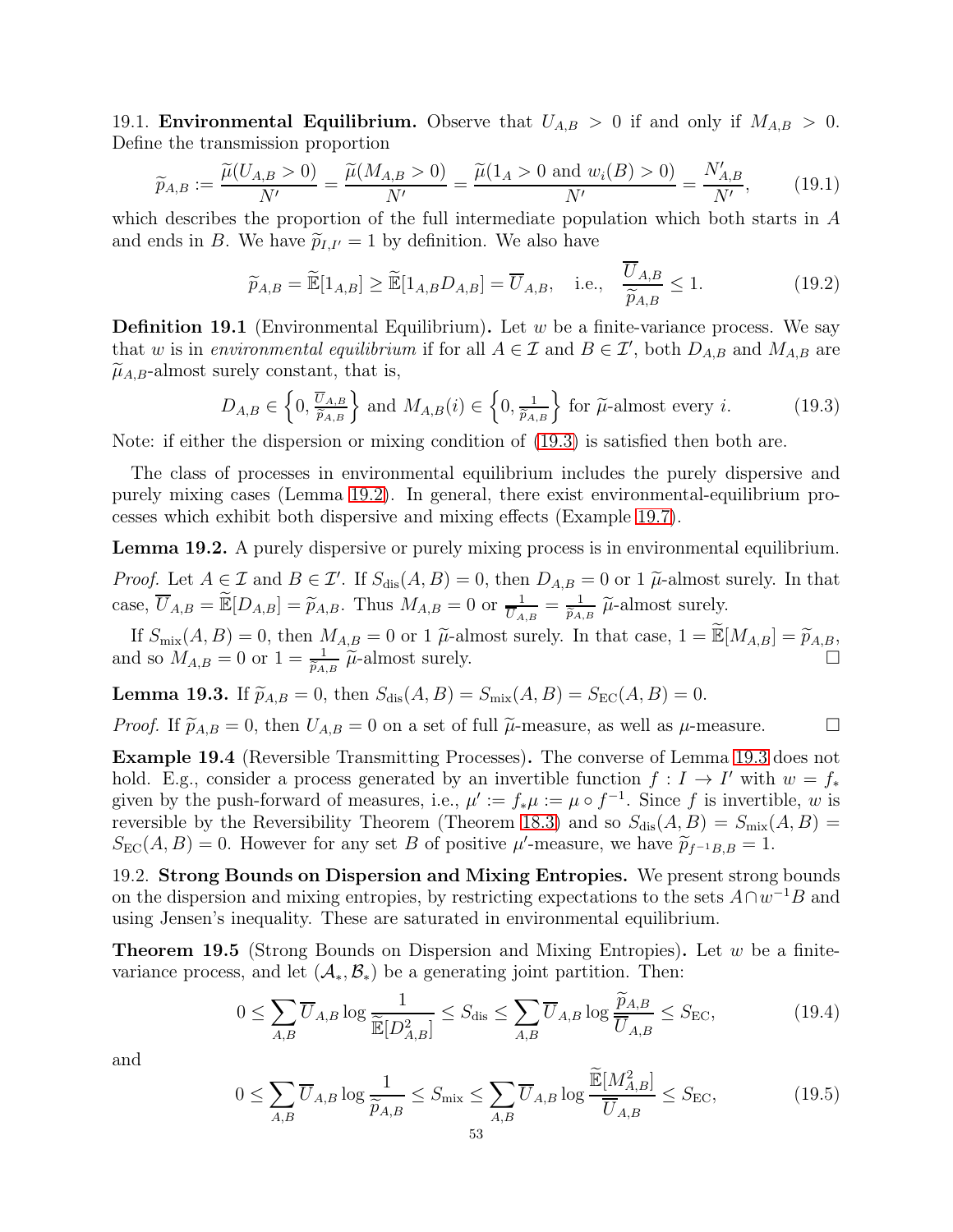where the sums are over sets  $(A, B) \in \mathcal{A}_* \times \mathcal{B}_*$  from the generating joint partition. The inner inequalities are saturated when  $w$  is in environmental equilibrium.

The outer upper (resp. lower) bound of [\(19.4\)](#page-52-3) and outer lower (resp. upper) bound of  $(19.5)$  are saturated if and only if w is purely dispersive (resp. mixing).

*Proof.* Fix  $A \in \mathcal{I}$  and  $B \in \mathcal{I}'$ . We first prove local versions of the strong bounds:

<span id="page-53-1"></span>
$$
0 \le \overline{U}_{A,B} \log \frac{\overline{U}_{A,B}}{\widetilde{\mathbb{E}}[D_{A,B}^2]} \le S_{\text{dis}}(A,B) \le \overline{U}_{A,B} \log \frac{\widetilde{p}_{A,B}}{\overline{U}_{A,B}} \le S_{\text{EC}}(A,B),\tag{19.6}
$$

and

<span id="page-53-0"></span>
$$
0 \le \overline{U}_{A,B} \log \frac{1}{\widetilde{p}_{A,B}} \le S_{\text{mix}}(A,B) \le \overline{U}_{A,B} \log \widetilde{\mathbb{E}}[M_{A,B}^2], \le S_{\text{EC}}(A,B). \tag{19.7}
$$

with saturation of the inner inequalities when  $w$  is in local environmental equilibrium (i.e.,  $M_{A,B} \in \{0, \frac{1}{\widetilde{p}_{A,B}}\}$   $\widetilde{\mu}_{A,B}$ -a.s.).

We prove the inner mixing inequalities first. Observe that we can write mixing entropy as a negative weighted selective entropy  $S_{\text{mix}}(A, B) = -\overline{U}_{A,B}\widetilde{\mathbb{E}}[-M_{A,B}\log M_{A,B}],$  so we can apply the strong bounds of Theorem [11.4](#page-33-1) apply to  $\mathbb{E}[-M_{A,B}\log M_{A,B}]$ :

$$
-\log \widetilde{\mathbb{E}}[M_{A,B}^2] \le \widetilde{\mathbb{E}}[-M_{A,B}\log M_{A,B}] \le -\log \frac{1}{\widetilde{p}_{A,B}}.\tag{19.8}
$$

Multiplying by  $-\overline{U}_{A,B}$  and flipping the order of inequalities yields [\(19.7\)](#page-53-0). The lower (resp. upper) bound of that result becomes the upper (resp. lower) bound of [\(19.7\)](#page-53-0).

Saturation holds when  $M_{A,B}$  is  $\tilde{\mu}$ -a.s. constant on the set where it is positive, i.e., when  $M_{A,B} \in \{0, \frac{1}{\tilde{p}_{A,B}}\}.$  By Lemma [19.2,](#page-52-1) condition  $S_{\text{mix}}(A,B) = S_{\text{EC}}(A,B)$  also corresponds to the environmental equilibrium case.

The non-zero lower bound is trivial:  $\log \frac{1}{\tilde{p}_{A,B}} \geq 0$ . For the mixing upper bound, observe:

$$
\widetilde{\mathbb{E}}[M_{A,B}^2] - 1 = \frac{1}{\overline{U}_{A,B}^2} \mathbb{E}\left[\frac{U_{A,B}^2}{U}\right] - 1 \le \frac{1}{\overline{U}_{A,B}^2} \mathbb{E}[U_{A,B}] - 1 = \frac{1}{\overline{U}_{A,B}} - 1, \quad (19.9)
$$

since  $\widetilde{\mathbb{E}}[X] = \mathbb{E}[UX]$  and  $U_{A,B} \leq U$ . Consequently,  $\overline{U}_{A,B} \log \frac{\widetilde{\mathbb{E}}[M_{A,B}^2]}{\overline{U}_{A,B}}$  $\frac{[M_{A,B}]}{\overline{U}_{A,B}} \,\leq\, \overline{U}_{A,B} \log\frac{1}{\overline{U}_{A,B}} \,\,=$  $S_{\text{EC}}(A, B)$ , which proves the outer mixing inequalities.

The local dispersion inequalities and saturation conditions follow by the relation  $S_{dis}(A, B)$  =  $S_{\text{EC}}(A, B) - S_{\text{mix}}(A, B)$ . In particular,

$$
S_{\text{dis}}(A, B) = S_{\text{EC}}(A, B) - S_{\text{mix}}(A, B) \ge -\overline{U}_{A,B} \log \overline{U}_{A,B} - \overline{U}_{A,B} \log \widetilde{\mathbb{E}}[M_{A,B}^2]
$$
  

$$
= -\overline{U}_{A,B} \log \overline{U}_{A,B} - \overline{U}_{A,B} \log \frac{\widetilde{\mathbb{E}}[D_{A,B}^2]}{\overline{U}_{A,B}^2} = \overline{U}_{A,B} \log \frac{\overline{U}_{A,B}}{\mathbb{E}[D_{A,B}^2]},
$$
(19.10)

since  $\widetilde{\mathbb{E}}[M_{A,B}^2] = \frac{\widetilde{\mathbb{E}}[D_{A,B}^2]}{\overline{U}_{A,B}^2}$  $\frac{U_{A,B}}{U_{A,B}^2}$ , proving the local dispersion bounds [\(19.6\)](#page-53-1). The general bounds [\(19.4\)](#page-52-3) and [\(19.5\)](#page-52-4) follow by summing over partition sets of the generating joint partition.

We have that w is purely dispersive  $(W_{A,B} = W \ \tilde{\mu}$ -a.s.) if and only if  $\tilde{p}_{A,B} = \frac{1}{N'} \tilde{\mu}(W_{A,B} >$  $\widetilde{\mu}(0) = \frac{1}{N'}\widetilde{\mu}(W > 0) = 1$ , Similarly, w is purely mixing  $(M_{A,B} = 1 \widetilde{\mu}$ -a.s.) if and only if  $\widetilde{\mathbb{E}}[M_{A,B}^2] = 1$ . This proves the saturation conditions of the outer inequalities.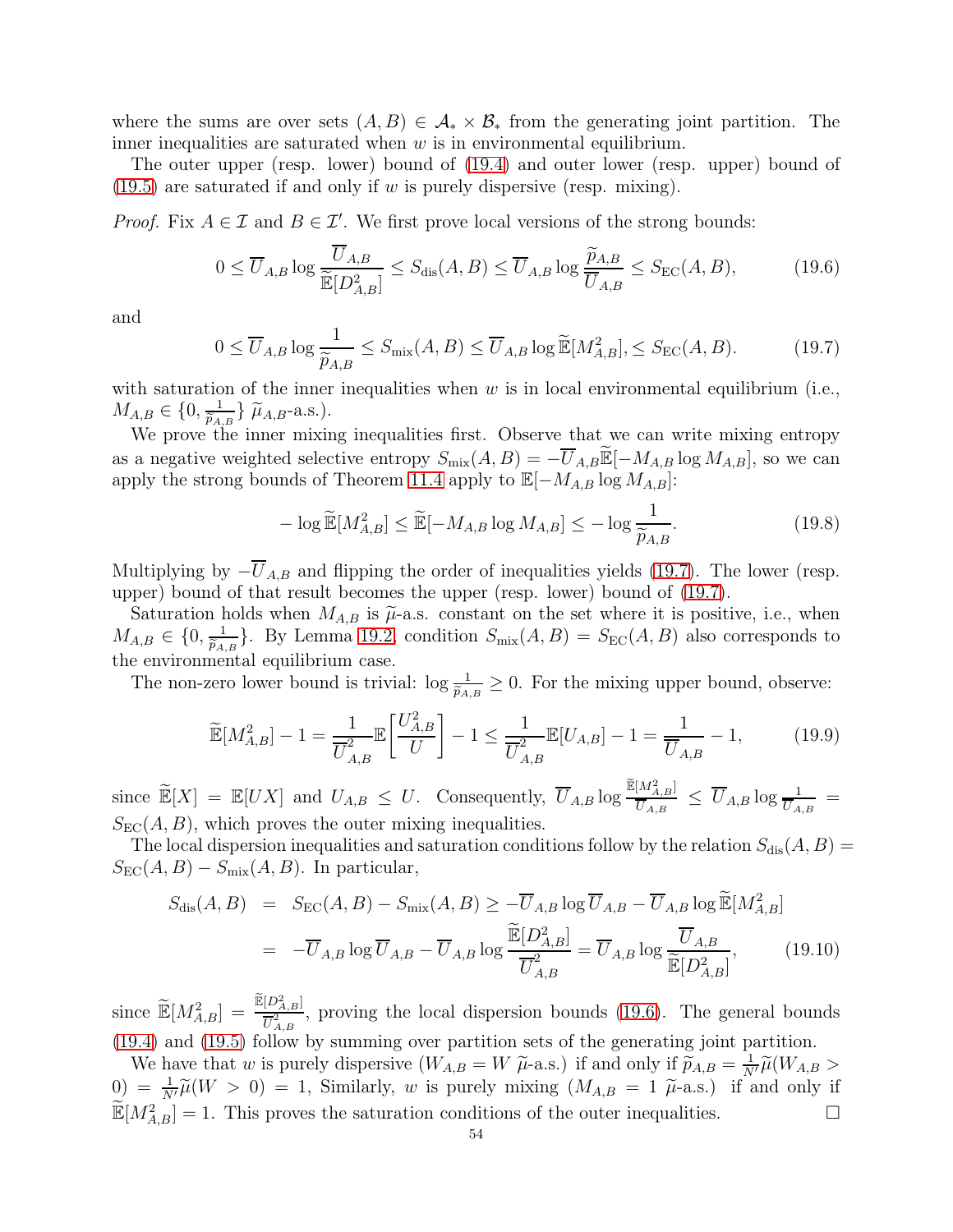19.3. Environmental Equilibrium and Non-Equilibrium Examples. We demonstrate examples of equilibrium and non-equilibrium processes. We show that the class of discrete processes is always in environmental equilibrium, covering the extent of Price's work. For example, a process from two points to two points (a "Bernoulli equilibrium process") is in equilibrium, while exhibiting both dispersion and mixing effects. We present an example of a process on the real line which is non-equilibrium.

<span id="page-54-1"></span>Proposition 19.6 (Discrete Processes Are In Equilibrium). Let I and I' be countable sets (possibly infinite). Let  $\mu = (\mu_i)$  and  $\mu' = (\mu'_{i'})$  be discrete measures on I and I' respectively. Let  $w = (w_i(i'))$  an evolutionary process such that  $w : \mu \mapsto \mu'$ , i.e., satisfying the linear equation  $\mu'_{i'} = \sum_i w_i(i') \mu_i$  for each  $i' \in I'$ . Write the population sizes  $N := |\mu| = \mu(I) =$  $\sum_i \mu_i$  and  $N' := |\mu'| = \mu'(I') = \sum_{i'} \mu'_{i'}$ , and the selective coefficient  $\overline{W} = \frac{N'}{N}$  $\frac{N'}{N}$ .

The Price representation theorem (Theorem [4.4\)](#page-16-0) ensures that there exists a diagonal matrix  $w_{\text{NS}} = (W(i))$  and a stochastic matrix  $w_{\text{EC}} = \left(\frac{w_i(i')}{W(i)}\right)$  $W(i)$ ) such that  $w = w_{\text{EC}}w_{\text{NS}}$ , in the sense of matrix multiplication. Let  $\tilde{\mu} = w_{\text{NS}}\mu = W\mu$  be the fitness-scaled parent population. For each  $(i, i') \in I \times I'$ , the average local relative fitness and transmission proportion are:

$$
\overline{U}_{i,i'} := \mathbb{E}\left[\frac{W_{i,i'}}{\overline{W}}\right] = \frac{1}{N'} w_i(i')\mu_i
$$
\n(19.11)

$$
\widetilde{p}_{i,i'} := \frac{1}{N'} \widetilde{\mu}(W_{i,i'} > 0) = \frac{1}{N'} 1_{W_{i,i'} > 0} W(i) \mu_i.
$$
\n(19.12)

The dispersion and mixing coefficients equal:

$$
D_{i,i'}(i) := \frac{W_{i,i'}(i)}{W(i)} = \frac{w_i(i')}{W(i)} = \frac{\overline{U}_{i,i'}}{\widetilde{p}_{i,i'}}
$$
(19.13)

$$
M_{i,i'}(i) := \frac{W_{i,i'}(i)}{\overline{U}_{i,i'}W(i)} = \frac{w_i(i')}{\overline{U}_{i,i'}W(i)} = \frac{1}{\widetilde{p}_{i,i'}}
$$
(19.14)

for i' such that  $w_i(i') > 0$  (otherwise  $D_{i,i'}(i) := 0 =: M_{i,i'}(i)$  if  $w_i(i') = 0$ ), and  $D_{i,i'}(j) = 0 =$  $M_{i,i'}(j)$  for  $j \neq i$ . Thus w is in environmental equilibrium. The entropy functionals satisfy:

$$
\sum_{i,i'} \overline{U}_{i,i'} \log \frac{1}{\widetilde{\mathbb{E}}[D_{i,i'}^2]} = S_{\text{dis}} = \sum_{i,i'} \overline{U}_{i,i'} \log \frac{\widetilde{p}_{i,i'}}{\overline{U}_{i,i'}}
$$
(19.15)

and

$$
\sum_{i,i'} \overline{U}_{i,i'} \log \frac{1}{\widetilde{p}_{i,i'}} = S_{\text{mix}} = \sum_{i,i'} \overline{U}_{i,i'} \log \frac{\widetilde{\mathbb{E}}[M_{i,i'}^2]}{\overline{U}_{i,i'}}.
$$
(19.16)

with  $S_{\text{dis}} = S_{\text{dis}} + S_{\text{mix}} = \sum_{i,i'} (-\overline{U}_{i,i'} \log \overline{U}_{i,i'}).$ 

*Proof.* The discrete joint partition of I and I' is a generating joint partition, since  $\mathcal{I}$  is the minimal  $\sigma$ -algebra containing all sets of the form  $\{i\} \cap w^{-1}(\{i'\})$ . Formally, the discrete joint partition is the joint collection of singletons  $({i}, {i'})$ . Thus it suffices to evaluate functionals at singleton pairs. Since  $D_{i,i'}(i) = \frac{U_{i,i'}}{\tilde{p}_{i,i'}}$  or  $= 0, w$  is in environmental equilibrium. Theorem [19.5](#page-52-5) ensures that the relations for  $S_{dis}$  and  $S_{mix}$  are satisfied.

<span id="page-54-0"></span>**Corollary 19.7** (Bernoulli Equilibrium Process). Define  $I = \{0, 1\}$  and  $I' = \{0, 1\}$ . Let  $\mu$ and  $\mu'$  be measures on I and I', respectively. Any process  $w : \mu \mapsto \mu'$  is in environmental equilibrium. If  $w_i(i') > 0$  for all  $(i, i') \in I \times I'$ , then w exhibits dispersive and mixing effects.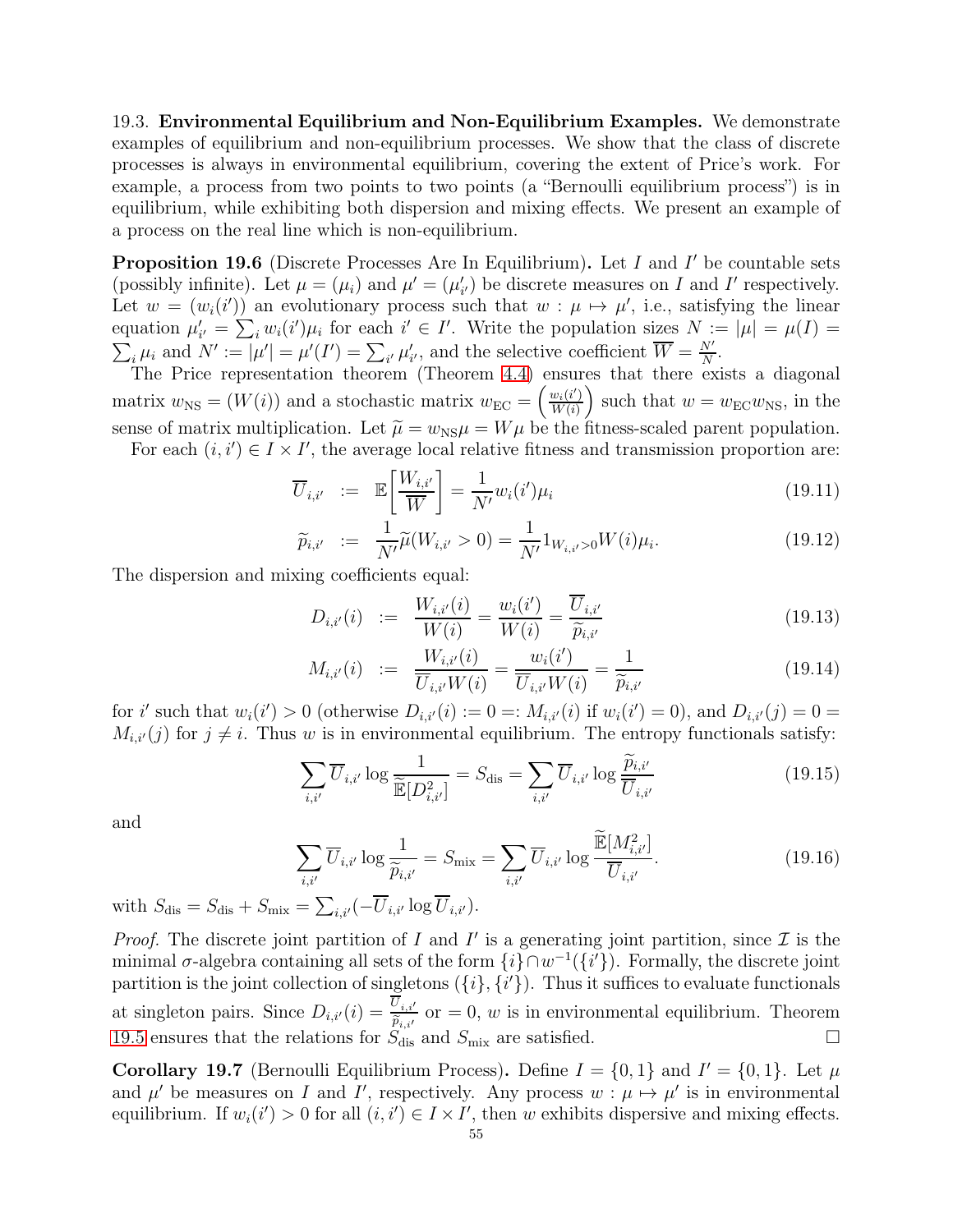We next present an example of a process not in environmental equilibrium. By Proposition [19.6,](#page-54-1) any non-equilibrium process must be non-discrete. We describe diffusion processes on continuous sets like the circle or real line, where there are "very small" sets.

**Example 19.8** (Diffusion Processes Are Non-Equilibrium). Consider the two-point set  $I :=$  $\{0, 1\}$  with uniform mass  $\mu(0) = \frac{1}{2} = \mu(1)$ , and the unit interval  $I' := [0, 1]$  equipped with Lebesgue measure  $\lambda$ . For each  $i \in I$ , define the process  $w_i := \lambda$ , i.e., each i diffuses its full mass uniformly onto the interval. The child measure is uniform measure but as a result of the mixture:  $\mu'(B) := (w_*\mu)(B) = \sum_i w_i(B)^{\frac{1}{2}} = \lambda(B)$ . Note that w is purely environmental since  $W(i) := w_i(I') = \lambda(I') = 1 = \overline{W}$ .

Write the local fitness  $W_{i,B}(i) := w_i(B) = \lambda(B) = U_{i,B}$  and  $W_{i,B}(1-i) := 0$ . The dispersion coefficient is given by  $D_{i,B}(i) := \frac{W_{i,B}(i)}{W(i)} = \lambda(B)$ . The average local relative fitness equals  $\overline{U}_{i,B} = \mathbb{E}[W_{i,B}] = \frac{1}{2}\lambda(B)$  and the transmission proportion equals  $\widetilde{p}_{i,B} := \mu(W_{i,B} >$ 0) = 1 when  $\lambda(B) > 0$ . Consequently,  $D_{i,B} = \lambda(B) < \frac{1}{2}$  $\frac{1}{2}\lambda(B) = \frac{U_{i,B}}{\tilde{p}_{i,B}}$ . Since this holds for any measurable  $B$  of positive Lebesgue measure, and since any partition must include sets of positive Lebesgue measure, the process is not in equilibrium.

## <span id="page-55-1"></span>20. Selective Change of Environmental Entropy and the Third Law of NATURAL SELECTION

We analyze the selective change of environmental entropies. The Weak Law shows that in environmental equilibrium, the selective changes vanish, i.e., selection in equilibrium processes does not have environmental externalities. The Strong Law provides quantitative bounds, and the selective changes may fluctuate positively or negatively depending on interactions between selective and environmental niches.

Let w be a finite-entropy process, and let  $(\mathcal{A}_*, \mathcal{B}_*)$  be a generating joint partition, as in Section [16.](#page-43-0) We define the selective change of the environmental entropy functionals:

$$
\partial_{\text{NS}} S_{\text{EC}} = \sum \text{cov} \big( -U_{A,B} \log \overline{U}_{A,B}, U \big) \tag{20.1}
$$

$$
\partial_{\text{NS}} S_{\text{dis}} = \sum \text{cov} \left( -U_{A,B} \log \overline{D}_{A,B}, U \right) \tag{20.2}
$$

$$
\partial_{\text{NS}} S_{\text{mix}} = \sum \text{cov}\big(U_{A,B} \log \overline{M}_{A,B}, U)\big), \qquad (20.3)
$$

where the sums are over partition sets in the generating joint partition  $(A, B) \in \mathcal{A}_* \times \mathcal{B}_*$ . Linearity and Theorem [17.7](#page-49-4) ensure the following:

$$
\partial_{\rm NS} S_{\rm EC} = \partial_{\rm NS} S_{\rm dis} + \partial_{\rm NS} S_{\rm mix}.\tag{20.4}
$$

The Weak Third Law ensures that these quantities vanish in environmental equilibrium, i.e., when  $D_{A,B}$  and  $M_{A,B}$  are constant  $\tilde{\mu}_{A,B}$ -almost surely. The converse need not be true.

<span id="page-55-2"></span>**Theorem 20.1** (Weak Third Law of Natural Selection). If w is in environmental equilibrium, then

$$
\partial_{\rm NS} S_{\rm EC} = 0 = \partial_{\rm NS} S_{\rm dis} = \partial_{\rm NS} S_{\rm mix}.
$$
\n(20.5)

and

<span id="page-55-0"></span>
$$
S'_{\rm EC} - S_{\rm EC} = \partial_{\rm EC}(S_{\rm EC}, S'_{\rm EC}), \quad S'_{\rm dis} - S_{\rm dis} = \partial_{\rm EC}(S_{\rm dis}, S'_{\rm dis}), \quad S'_{\rm mix} - S_{\rm mix} = \partial_{\rm EC}(S_{\rm mix}, S'_{\rm mix}).
$$
\n(20.6)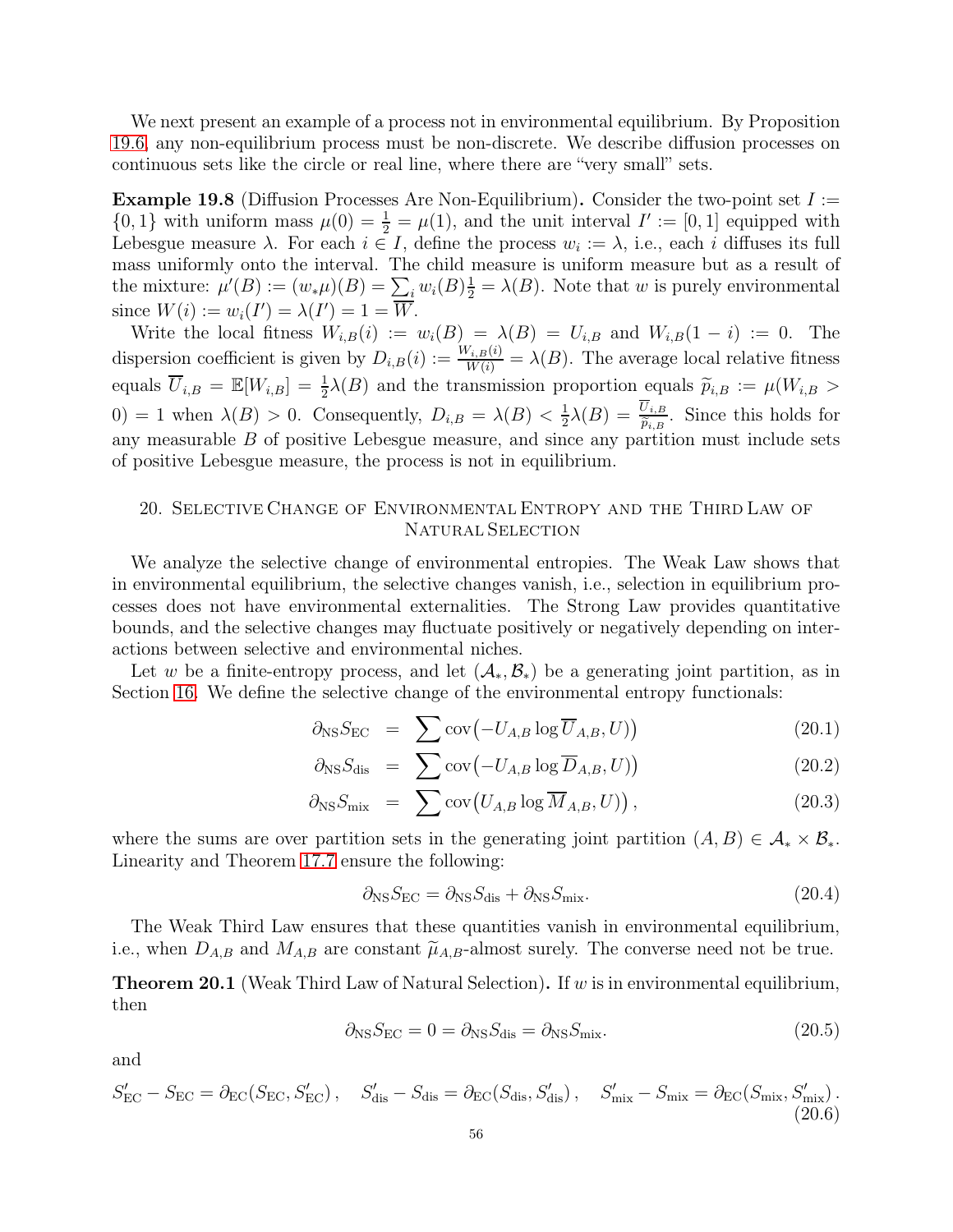*Proof.* If w is in environmental equilibrium, then  $D_{A,B}$  and  $M_{A,B}$  are  $\widetilde{\mu}_{A,B}$ -almost surely constant. We rewrite the selective changes in terms of the measure  $\tilde{\mu}_{A,B}$ :

$$
\partial_{\text{NS}} S_{\text{dis}} = \sum \text{cov}(-U_{A,B} \log D_{A,B}, U) = \sum \mathbb{E}[(-U_{A,B} \log D_{A,B})(U-1)]
$$
  
= 
$$
\sum \widetilde{p}_{A,B} \widetilde{\mathbb{E}}_{A,B}[(-D_{A,B} \log D_{A,B})(U-1)]
$$
  
= 
$$
\sum \widetilde{p}_{A,B} \widetilde{\mathbb{E}}_{A,B}[(-\widetilde{\mathbb{E}}_{A,B}[D_{A,B}] \log \widetilde{\mathbb{E}}_{A,B}[D_{A,B}])(U-1)] = 0,
$$
 (20.7)

and

$$
\partial_{\text{NS}} S_{\text{mix}} = \sum \text{cov}(U_{A,B} \log M_{A,B}, U) = \sum \mathbb{E}[(U_{A,B} \log M_{A,B})(U-1)]
$$
  
= 
$$
\sum \widetilde{p}_{A,B} \overline{U}_{A,B} \widetilde{\mathbb{E}}_{A,B}[(M_{A,B} \log M_{A,B})(U-1)]
$$
  
= 
$$
\sum \widetilde{p}_{A,B} \overline{U}_{A,B} \widetilde{\mathbb{E}}_{A,B}[(\widetilde{\mathbb{E}}_{A,B}[M_{A,B}] \log \widetilde{\mathbb{E}}_{A,B}[M_{A,B}])(U-1)] = 0.
$$
 (20.8)

By linearity,  $\partial_{\text{NS}} S_{\text{EC}} = \partial_{\text{NS}} S_{\text{dis}} + \partial_{\text{NS}} S_{\text{mix}} = 0$ . The Price equation implies [\(20.6\)](#page-55-0).

We strengthen this result by showing that non-equilibrium processes can fluctuate, with the fluctuation windows collapsing in environmental equilibrium. We introduce some selectivefluctuation coefficients to define the windows.

**Definition 20.2** (Selective Fluctuation Coefficients). Let  $A \in \mathcal{I}$  and  $B \in \mathcal{I}'$ . Define the local selective fluctuation coefficients:

$$
\varphi_{A,B} := \widetilde{\mathbb{E}}_{A,B}[U] = \frac{1}{\widetilde{p}_{A,B}} \mathbb{E}[1_{A,B} U^2] = \frac{1}{\widetilde{p}_{A,B}} \mathbb{E}[(U_{A,B} + U_{A,B}^c)^2]
$$
(20.9)

$$
\lambda_{A,B} := \widetilde{\mathbb{E}}_{A,B}[UD_{A,B}] = \overline{U}_{A,B}\widetilde{\mathbb{E}}_{A,B}[UM_{A,B}] = \widetilde{\mathbb{E}}_{A,B}[U_{A,B}]
$$
\n
$$
= \frac{1}{\widetilde{p}_{A,B}}\mathbb{E}[UU_{A,B}] = \frac{1}{\widetilde{p}_{A,B}}\mathbb{E}[U_{A,B}(U_{A,B} + U_{A,B}^c)],
$$
\n
$$
\gamma_{A,B} := \widetilde{\mathbb{E}}_{A,B}[UD_{A,B}^2] = \overline{U}_{A,B}^2\widetilde{\mathbb{E}}_{A,B}[UM_{A,B}^2] = \widetilde{\mathbb{E}}_{A,B}\left[\frac{U_{A,B}^2}{U}\right] = \frac{1}{\widetilde{p}_{A,B}}\mathbb{E}[U_{A,B}^2] \quad (20.11)
$$

<span id="page-56-3"></span>**Lemma 20.3.** For any  $A \in \mathcal{I}$  and  $B \in \mathcal{I}'$ :

<span id="page-56-0"></span>
$$
\gamma_{A,B} \le \lambda_{A,B} \le \varphi_{A,B},\tag{20.12}
$$

,

with saturation when  $w$  is purely dispersive from  $A$  to  $B$ .

*Proof.* Since  $U_{A,B}(i) \leq U(i)$  for all i, we have  $D_{A,B}(i) \leq D_{A,B}(i) \leq 1$  which proves [\(20.12\)](#page-56-0). For saturation, observe that  $\lambda_{A,B} = \varphi_{A,B}$  if and only if  $D_{A,B} = 1 \tilde{\mu}_{A,B}$ -a.s., i.e., the purely dispersive case. We have  $\gamma_{A,B} = \lambda_{A,B}$  if and only if  $D_{A,B}^2 = D_{A,B} \tilde{\mu}_{A,B}$ -a.s., which is equivalent to  $D_{A,B} = 1$  (since  $D_{A,B} > 0$   $\tilde{\mu}_{A,B}$ -a.s.), i.e., the purely dispersive case.

<span id="page-56-4"></span>**Theorem 20.4** (Strong Third Law of Natural Selection). Let  $w$  be a finite-entropy process, and let  $(\mathcal{A}_*, \mathcal{B}_*)$  be a generating joint partition. Then:

<span id="page-56-2"></span><span id="page-56-1"></span>
$$
\sum \left( \widetilde{p}_{A,B} \lambda_{A,B} \log \frac{\lambda_{A,B}}{\gamma_{A,B}} - \overline{U}_{A,B} \log \frac{\widetilde{p}_{A,B}}{\overline{U}_{A,B}} \right) \le \partial_{\text{NS}} S_{\text{dis}} \le \sum \left( \widetilde{p}_{A,B} \lambda_{A,B} \log \frac{\varphi_{A,B}}{\lambda_{A,B}} - \overline{U}_{A,B} \log \frac{\overline{U}_{A,B}}{\overline{\mathbb{E}}[D_{A,B}^2]} \right),
$$
\n
$$
\sum \left( \widetilde{p}_{A,B} \lambda_{A,B} \log \frac{\lambda_{A,B}}{\varphi_{A,B} \overline{U}_{A,B}} - \overline{U}_{A,B} \log \widetilde{\mathbb{E}}[M_{A,B}^2] \right) \le \partial_{\text{NS}} S_{\text{mix}} \le \sum \left( \widetilde{p}_{A,B} \lambda_{A,B} \log \frac{\gamma_{A,B}}{\lambda_{A,B} \overline{U}_{A,B}} - \overline{U}_{A,B} \log \frac{1}{\widetilde{p}_{A,B}} \right)
$$
\n
$$
(20.13)
$$
\n
$$
(20.14)
$$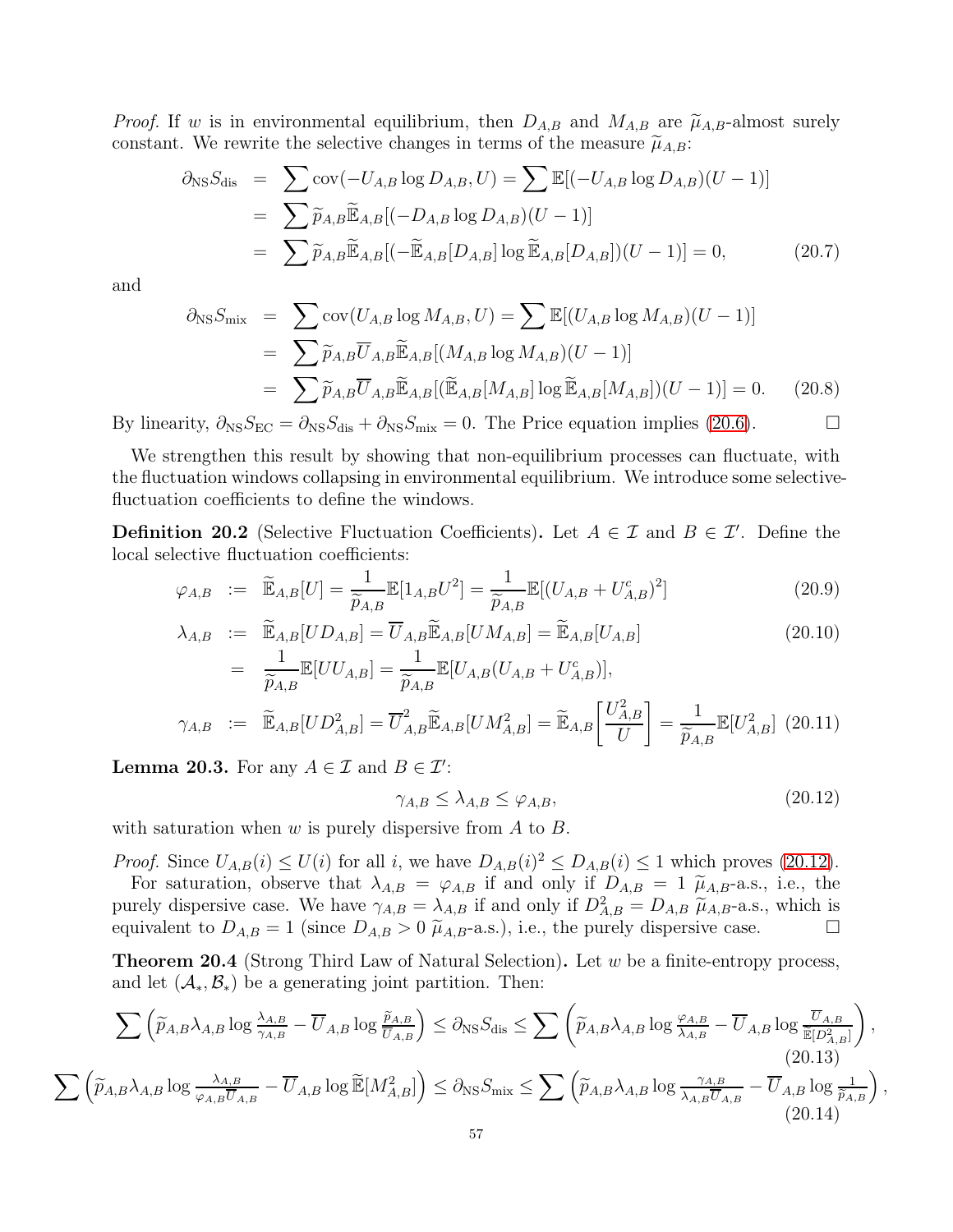$$
\sum \left( \widetilde{p}_{A,B} \lambda_{A,B} \log \frac{\lambda_{A,B}^2}{\gamma_{A,B} \varphi_{A,B} \overline{U}_{A,B}} - \overline{U}_{A,B} \log \frac{\widetilde{p}_{A,B} \widetilde{\mathbb{E}}[D_{A,B}^2]}{\overline{U}_{A,B}^3} \right) \le \partial_{\text{NS}} S_{\text{EC}} \le \sum \left( \widetilde{p}_{A,B} \lambda_{A,B} \log \frac{\varphi_{A,B} \gamma_{A,B}}{\lambda_{A,B}^2 \overline{U}_{A,B}} - \overline{U}_{A,B} \log \frac{\overline{U}_{A,B}}{\widetilde{p}_{A,B} \mathbb{E}[D_{A,B}^2]} \right) \tag{20.15}
$$

<span id="page-57-0"></span>where the sums are over partition sets  $A \in \mathcal{A}_{*}$  and  $B \in \mathcal{B}_{*}$ . These inequalities are saturated when  $w$  is in environmental equilibrium.

The bounds in  $(20.13)$  (resp.  $(20.14)$ ,  $(20.15)$ ) vanish if and only if w is purely dispersive (resp. mixing, reversible).

We prove the Strong Third Law in Appendix [F.](#page-73-0) We do so by splitting each selective change into two terms, then controlling with Jensen's inequality using the measure  $\widetilde{\mu}_{A,B}$ .

#### 21. Environmental Change of Environmental Entropy

Consider composable processes  $w : \mu \mapsto \mu'$  and  $w' : \mu' \mapsto \mu''$ , with generating joint partitions  $(\mathcal{A}_*, \mathcal{B}_*)$  and  $(\mathcal{B}_*, \mathcal{C}_*)$ . Define the changes of the environmental entropy functionals:

$$
\Delta(S_{\rm EC}, S_{\rm EC}') \ := \ \sum \left( -\overline{U}'_{B',C} \log \overline{U}'_{B',C} \right) + \sum \overline{U}_{A,B} \log \overline{U}_{A,B} \tag{21.1}
$$

$$
\Delta(S_{\text{dis}}, S'_{\text{dis}}) \quad := \quad \sum \mathbb{E}' \big[ -U'_{B',C} \log D'_{B',C} \big] + \sum \mathbb{E} [U_{A,B} \log D_{A,B}] \tag{21.2}
$$

$$
\Delta(S_{\text{mix}}, S'_{\text{mix}}) \quad := \quad \sum \mathbb{E}' \big[ U'_{B',C} \log M'_{B',C} \big] - \sum \mathbb{E} [U_{A,B} \log M_{A,B}], \tag{21.3}
$$

where the sums are over the joint generating partitions  $(\mathcal{B}'_*, \mathcal{C}_*)$  and  $(\mathcal{A}_*, \mathcal{B}_*)$ , respectively.

The Price equation decomposes the changes into selective and environmental pieces:

$$
\Delta(S_{\rm EC}, S_{\rm EC}') = \partial_{\rm NS} S_{\rm EC} + \partial_{\rm EC}(S_{\rm EC}, S_{\rm EC}') \tag{21.4}
$$

,

$$
\Delta(S_{\rm dis}, S'_{\rm dis}) = \partial_{\rm NS} S_{\rm dis} + \partial_{\rm EC}(S_{\rm dis}, S'_{\rm dis}) \tag{21.5}
$$

$$
\Delta(S_{\rm mix}, S'_{\rm mix}) = \partial_{\rm NS} S_{\rm mix} + \partial_{\rm EC}(S_{\rm mix}, S'_{\rm mix}), \tag{21.6}
$$

where the selective changes are as in Section [20,](#page-55-1) and the environmental changes are as follows:

<span id="page-57-1"></span>
$$
\partial_{\rm EC}(S_{\rm EC}, S_{\rm EC}') := \widetilde{\mathbb{E}} \Big[ \sum \Big\langle -U'_{B',C} \log \overline{U}'_{B',C} \Big\rangle_w + \sum U_{A,B} \log \overline{U}_{A,B} \Big] \tag{21.7}
$$

$$
\partial_{\rm EC}(S_{\rm dis}, S'_{\rm dis}) \ := \ \widetilde{\mathbb{E}} \Big[ \sum \left\langle -U'_{B',C} \log D'_{B',C} \right\rangle_w + \sum U_{A,B} \log D_{A,B} \Big] \tag{21.8}
$$

$$
\partial_{\rm EC}(S_{\rm mix}, S'_{\rm mix}) \; := \; \widetilde{\mathbb{E}} \Big[ \sum \left\langle U'_{B',C} \log M'_{B',C} \right\rangle_w - \sum U_{A,B} \log M_{A,B} \Big] \,, \tag{21.9}
$$

where the sums are over generating joint partitions, and  $\widetilde{\mathbb{E}}[X] = \mathbb{E}[UX]$ .

**Proposition 21.1** (Intergenerational Environmental Change). Let  $w$  be finite-entropy. The environmental change of environmental entropy can be written intergenerationally as follows:

<span id="page-57-2"></span>
$$
\partial_{\rm EC}(S_{\rm EC}, S_{\rm EC}') = -\sum_{A,B;B',C} \frac{\mathbb{E}[UU_{A,B}]}{\mathbb{E}[U^2]} \overline{U}'_{B',C} \log \frac{\overline{U}'_{B',C}}{\overline{U}_{A,B}},\tag{21.10}
$$

where the sum is over generating joint partition sets.

*Proof.* Each of the environmental changes  $(21.7)-(21.9)$  $(21.7)-(21.9)$  $(21.7)-(21.9)$  can be written in an intergenerational form for certain observables  $X_{A,B}$  and  $Y_{B',C}$ , and parameters  $\alpha_{A,B}$  and  $\beta_{B',C}$  satisfying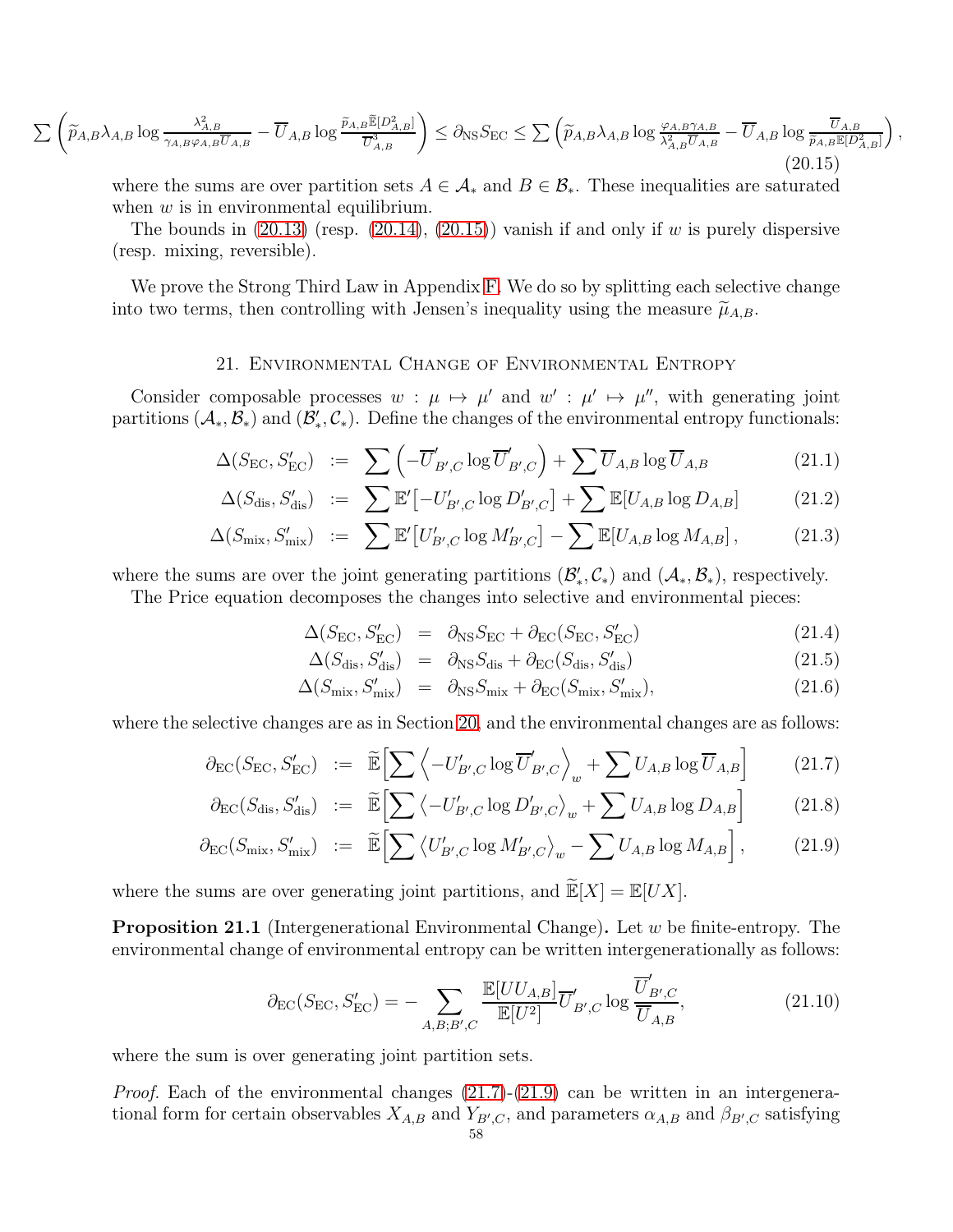$\sum_{A,B} \alpha_{A,B} = 1 = \sum_{B',C} \beta_{B',C}$ . We compute:

<span id="page-58-0"></span>
$$
\pm \widetilde{\mathbb{E}} \left[ \sum_{B',C} \left\langle -U'_{B',C} \log Y_{B',C} \right\rangle_{w} + \sum_{A,B} U_{A,B} \log X_{A,B} \right]
$$
\n
$$
= \pm \sum_{A,B;B',C} \alpha_{A,B} \beta_{B',C} \widetilde{\mathbb{E}} \left[ \left\langle -\frac{U'_{B',C}}{\beta_{B',C}} \log Y_{B',C} \right\rangle_{w} + \frac{U_{A,B}}{\alpha_{A,B}} \log X_{A,B} \right]
$$
\n
$$
= \pm \sum_{A,B;B',C} \alpha_{A,B} \beta_{B',C} \widetilde{\mathbb{E}} \left[ \left\langle -\frac{U'_{B',C}}{\beta_{B',C}} \log \frac{Y_{B',C}}{X_{A,B}} - \left( \frac{U'_{B',C}}{\beta_{B',C}} - \frac{U_{A,B}}{\alpha_{A,B}} \right) \log X_{A,B} \right\rangle_{w} \right] (21.11)
$$

When we apply [\(21.11\)](#page-58-0) with  $X_{A,B} = \overline{U}_{A,B}, Y_{B',C} = \overline{U}'_A$  $B',C, \ \alpha_{A,B} = \frac{\widetilde{\mathbb{E}}[U_{A,B}]}{\widetilde{\mathbb{E}}[U]}$  $\frac{\mathbb{E}[U]}{\widetilde{\mathbb{E}}[U]},$  and  $\beta_{B',C} =$  $\overline{U}'_j$  $E_{B',C}$ , then the second term vanishes, and the first term equals [\(21.10\)](#page-57-2).  $\Box$ 

Remark 21.2. If the reader needs bounds on the environmental change of dispersive and mixing entropies, then apply Jensen's inequality to representation [\(21.11\)](#page-58-0).

#### 22. Multi-Level Environmental Entropy

We state the multi-level Price equation for the environmental entropy functionals, following Section [7.](#page-21-0) Let  $w, w'$  and  $w''$  be composable processes, with joint generating partitions  $(\mathcal{A}_*, \mathcal{B}_*)$ ,  $(\mathcal{B}_*, \mathcal{C}_*)$ , and  $(\mathcal{C}_*, \mathcal{D}_*)$ , respectively. Then:

$$
\Delta(S'_{\text{EC}}, S''_{\text{EC}}) = \text{cov}\left(\mathbb{E}'_w \left[ -\sum U'_{B',C} \log \overline{U}'_{B',C} \right], \mathbb{E}'_w[U'] \right) + \mathbb{E} \left[ \text{cov}_w \left( -\sum U'_{B',C} \log \overline{U}'_{B',C}, U' \right) \right]
$$

$$
+ \mathbb{E} \left[ \mathbb{E}'_w \left[ \Delta_{w'} \left( -\sum U'_{B',C} \log \overline{U}'_{B',C}, -\sum U''_{C',D} \log \overline{U}'_{C',D} \right) U' \right] \right] \tag{22.1}
$$

$$
\Delta(S'_{\text{dis}}, S''_{\text{dis}}) = \text{cov}\left(\mathbb{E}'_w \left[ -\sum U'_{B',C} \log D'_{B',C} \right], \mathbb{E}'_w[U'] \right) + \mathbb{E}\left[\text{cov}_w \left( -\sum U'_{B',C} \log D'_{B',C}, U' \right) \right] + \mathbb{E}\left[\mathbb{E}'_w \left[ \Delta_{w'} \left( -\sum U'_{B',C} \log D'_{B',C}, -\sum U''_{C',D} \log D''_{C',D} \right) U' \right] \right]
$$
(22.2)

$$
\Delta(S'_{\text{mix}}, S''_{\text{mix}}) = \text{cov}\Big(\mathbb{E}'_{w}\Big[\sum_{b'} U'_{B',C} \log M'_{B',C}\Big], \mathbb{E}'_{w}[U']\Big) + \mathbb{E}\Big[\text{cov}_{w}\Big(\sum_{b',c'} U'_{B',C} \log M'_{B',C}, U'\Big)\Big] + \mathbb{E}\Big[\mathbb{E}'_{w}\Big[\Delta_{w'}\Big(\sum_{b',c'} U'_{B',C} \log M'_{B',C}, \sum_{b'} U''_{C',D} \log M''_{C',D}\Big) U'\Big]\Big]
$$
(22.3)

with sums over joint generating partitions.

## 23. Quantum Environmental Entropy

Recall the quantum formalism of Sections [9](#page-25-0) and [15.](#page-42-1) Consider a quantum evolutionary process  $W: \mu \mapsto \mu'$ , with quantum relative fitness operator  $U := \frac{1}{W} \mathcal{W}^{\dagger}(\text{Id}').$ 

Definition 23.1. A countable quantum partition is a representation of the identity operator into countably many projection operators. Formally, let  $\Pi$  and  $\Pi'$  denote the spaces of projection operators in the Hilbert spaces H and H', respectively. We say  $A \subseteq \Pi$  and  $\mathcal{B} \subseteq \Pi'$  are countable quantum partitions of H and H' if  $\sum_{\pi \in \mathcal{A}} \pi = \text{Id}$  and  $\sum_{\pi' \in \mathcal{B}'} \pi' = \text{Id}'$ .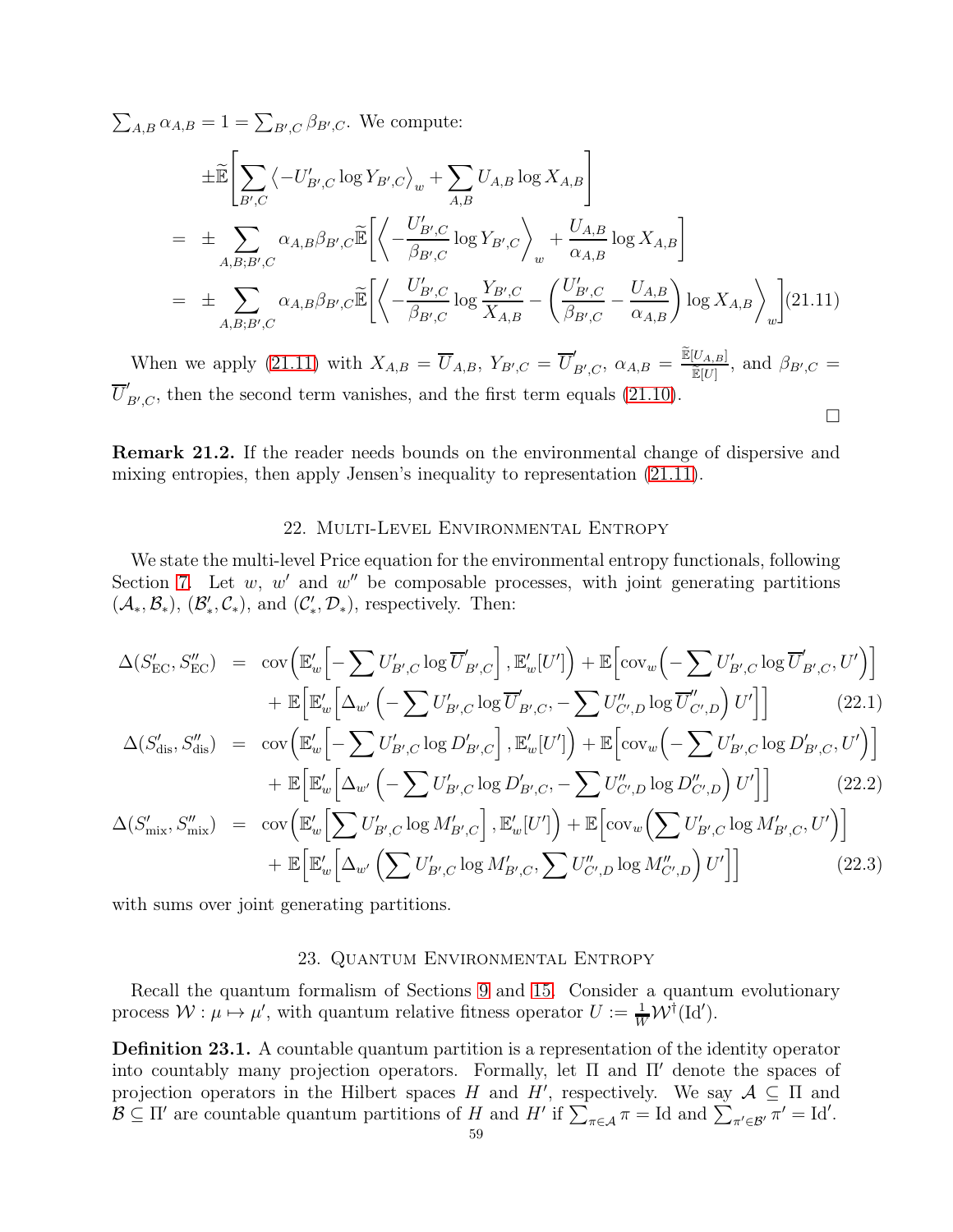For projection operators  $\pi \in \Pi$  and  $\pi' \in \Pi'$ , define local relative fitness by  $U_{\pi,\pi'} :=$  $(\mathcal{W}^\dagger \pi') \circ U \circ \pi$  and local density  $\mu_{\pi,\pi'} := (\mathcal{W}^\dagger \pi') \circ \mu \circ \mu$ . Average local relative fitness is given by  $\overline{U}_{\pi,\pi'} := \mathbb{E}_{\mu}[U_{\pi,\pi'}] = \text{Tr}(U_{\pi,\pi'}\mu)$ . Define quantum partition environmental entropy:

$$
S_{\rm EC}(\mathcal{A}, \mathcal{B}) := \sum \text{Tr}\left(-\overline{U}_{\pi,\pi'} \log \overline{U}_{\pi,\pi'}\right),\tag{23.1}
$$

where we sum over partition operators  $\pi \in A$  and  $\pi' \in \mathcal{B}$ . Define the quantum environmental entropy by taking the suprema over countable quantum partitions:

$$
S_{\rm EC} := \sup S_{\rm EC}(\mathcal{A}, \mathcal{B}) = \sum \text{Tr} \left( -\overline{U}_{\pi, \pi'} \log \overline{U}_{\pi, \pi'} \right). \tag{23.2}
$$

Conjecture 23.2. We conjecture that a quantum version of Sinai's theorem holds, i.e., that  $S_{\text{EC}}$  be realized by a generating joint quantum partition  $(\mathcal{A}_*, \mathcal{B}_*)$ . This would likely satisfy a maximality relation like  $X = \sum_{\pi,\pi'} \text{Tr}\left(X\mathcal{W}^\dagger \pi' \otimes \pi\right) \mathcal{W}^\dagger \pi' \otimes \pi$  for any self-adjoint X.

We prove strong strong bounds for the partition entropies. Define dispersion and mixing operators  $D_{\pi,\pi'} := U_{\pi,\pi'}U^{-1}$  and  $M_{\pi,\pi'} := \frac{1}{\overline{U}_{\pi,\pi'}}U_{\pi,\pi'}U^{-1}$ . Define partition dispersion and mixing entropies using the spectral theorem:

$$
S_{\text{dis}}(\mathcal{A}, \mathcal{B}) \quad := \quad \sum \mathbb{E}_{\mu}[-U_{\pi, \pi'} \log D_{\pi, \pi'}] = \text{Tr}((-U_{\pi, \pi'} \log D_{\pi, \pi'})\mu) \tag{23.3}
$$

$$
S_{\text{mix}}(\mathcal{A}, \mathcal{B}) \quad := \quad \sum \mathbb{E}_{\mu}[U_{\pi, \pi'} \log M_{\pi, \pi'}] = \text{Tr}((U_{\pi, \pi'} \log M_{\pi, \pi'})\mu) \,. \tag{23.4}
$$

The environmental entropy decomposes as the sum of dispersion and mixing entropies:

$$
S_{\rm EC}(\mathcal{A}, \mathcal{B}) = S_{\rm dis}(\mathcal{A}, \mathcal{B}) + S_{\rm mix}(\mathcal{A}, \mathcal{B}).
$$
\n(23.5)

We say W is partition purely dispersive (resp. mixing) if  $D_{\pi,\pi'}$  (resp.  $M_{\pi,\pi'}$ ) is  $\mu_*$ -a.s. constant. We say W is in partition quantum environmental equilibrium if  $D_{\pi,\pi'}$  and  $M_{\pi,\pi'}$ are  $\mu_{\pi,\pi'}$ -a.s. constant.

Conjecture 23.3. We conjecture that vanishing quantum environmental (resp. dispersive, mixing) entropies correspond to fully (resp. left-, right-) invertible quantum processes.

The partition operation is a contraction, i.e.,  $U_{\pi,\pi'} \leq U$  in the ordering of self-adjoint operators. To see this, apply complete non-negativity of  $W$  to the completeness identity:  $U =$  $U_{\pi,\pi'} + U_{\pi,\mathrm{Id}'-\pi'} + U_{\mathrm{Id}-\pi,\pi'} + U_{\mathrm{Id}-\pi,\mathrm{Id}'-\pi'} \geq U_{\pi,\pi'}.$  Write the squares  $D^2_{\pi,\pi'} := U_{\pi,\pi'}U^{-1}U_{\pi,\pi'}U^{-1}$ and  $M^2_{\pi,\pi'} := \frac{1}{\overline{U}^2_{\pi,\pi'}} D^2_{\pi,\pi'} = \frac{1}{\overline{U}^2_{\pi}}$  $\frac{1}{\overline{U}_{\pi,\pi'}^2}U_{\pi,\pi'}U^{-1}U_{\pi,\pi'}U^{-1}$ . By contraction,  $\widetilde{\mathbb{E}}_{\mu}[D^2_{\pi,\pi}] \leq \mathbb{E}_{\mu}[D_{\pi,\pi'}]\leq 1$ and  $\widetilde{\mathbb{E}}_{\mu}[M_{\pi,\pi}^2] \leq \frac{1}{\overline{U}_{\pi}}$  $\frac{1}{\overline{U}_{\pi,\pi'}} \mathbb{E}_{\mu}[M_{\pi,\pi'}] \leq 1.$ 

Theorem 23.4 (Strong Bounds on Quantum Partition Dispersion and Mixing Entropies). Let  $W$  be a finite-entropy quantum process. For any joint quantum countable partition  $(A, B)$ :

<span id="page-59-0"></span>
$$
0 \leq \sum_{\pi,\pi'} \overline{U}_{\pi,\pi'} \log \frac{1}{\widetilde{\mathbb{E}}_{\mu}[D_{\pi,\pi'}^2]} \leq S_{\text{dis}}(\mathcal{A}, \mathcal{B}) \leq \sum_{\pi,\pi'} \overline{U}_{\pi,\pi'} \log \frac{\widetilde{p}_{\pi,\pi'}}{\overline{U}_{\pi,\pi'}} \leq S_{\text{EC}}(\mathcal{A}, \mathcal{B}),\tag{23.6}
$$

and

<span id="page-59-1"></span>
$$
0 \leq \sum_{\pi,\pi'} \overline{U}_{\pi,\pi'} \log \frac{1}{\widetilde{p}_{\pi,\pi'}} \leq S_{\text{mix}}(\mathcal{A}, \mathcal{B}) \leq \sum_{\pi,\pi'} \overline{U}_{\pi,\pi'} \log \frac{\widetilde{\mathbb{E}}_{\mu}[M_{\pi,\pi'}^2]}{\overline{U}_{\pi,\pi'}} \leq S_{\text{EC}}(\mathcal{A}, \mathcal{B}),\tag{23.7}
$$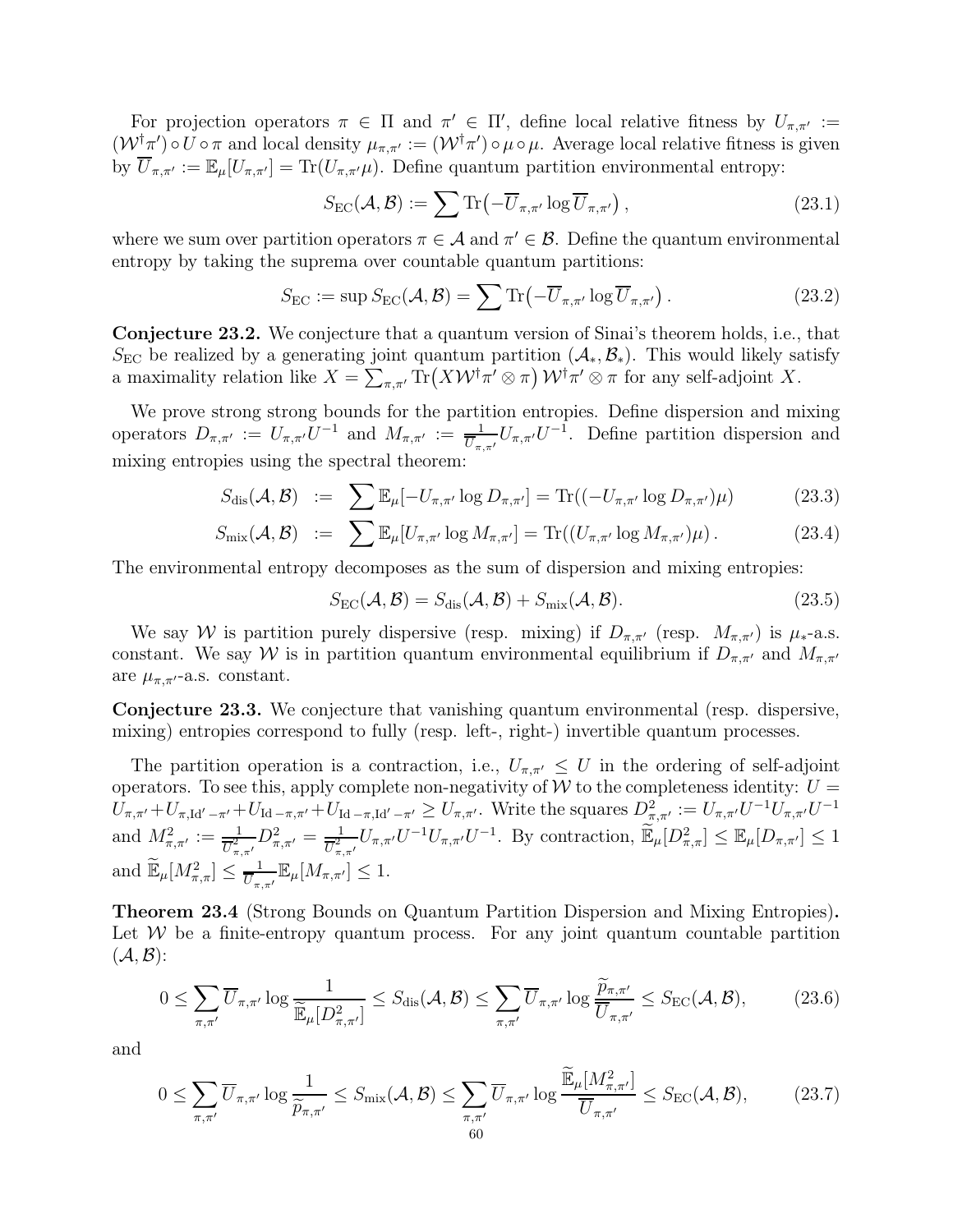where the sums are over partition operators  $\pi \in A$  and  $\pi' \in \mathcal{B}$ . The inner inequalities are saturated when  $w$  is in partition quantum environmental equilibrium.

The outer upper (resp. lower) bound of [\(23.6\)](#page-59-0) and outer lower (resp. upper) bound of  $(23.7)$  are saturated if and only if w is purely quantum dispersive (resp. mixing).

Proof. The proof is similar to that of Theorem [19.5,](#page-52-5) mutatis mutandis, using quantum Jensen's inequality (Lemma [9.8\)](#page-28-0) and the left selective transformation  $\mathbb{E}_{\mu}^{\text{left}}[X] := \mathbb{E}_{W\mu}$ .  $\Box$ 

Define the selective changes of the entropy functionals:

$$
\partial_{\text{NS}} S_{\text{EC}}(\mathcal{A}, \mathcal{B}) \quad := \quad \text{cov}_{\mu}(-U_{\pi, \pi'} \log \overline{U}_{\pi, \pi'}, U) \tag{23.8}
$$

$$
\partial_{\text{NS}} S_{\text{dis}}(\mathcal{A}, \mathcal{B}) \quad := \quad \text{cov}_{\mu}(-U_{\pi, \pi'} \log D_{\pi, \pi'}, U) \tag{23.9}
$$

$$
\partial_{\text{NS}} S_{\text{mix}}(\mathcal{A}, \mathcal{B}) \quad := \quad \text{cov}_{\mu}(U_{\pi, \pi'} \log M_{\pi, \pi'}, U). \tag{23.10}
$$

**Proposition 23.5** (Weak Partition Third Law of Quantum Selection). If  $W$  is in quantum environmental equilibrium, then for all joint quantum countable partitions  $(A, B)$ ,

$$
\partial_{\text{NS}} S_{\text{EC}}(\mathcal{A}, \mathcal{B}) = 0 = \partial_{\text{NS}} S_{\text{dis}}(\mathcal{A}, \mathcal{B}) = \partial_{\text{NS}} S_{\text{mix}}(\mathcal{A}, \mathcal{B}). \tag{23.11}
$$

*Proof.* The proof is similar to Proposition [\(20.1\)](#page-55-2), mutatis mutandis.  $\square$ 

Write  $\widetilde{\mathbb{E}}_{\pi,\pi'} := \widetilde{\mathbb{E}}_{\mu_{\pi,\pi'}}$ . Define the quantum local selective fluctuation coefficients:

$$
\varphi_{\pi,\pi'} \ := \ \widetilde{\mathbb{E}}_{\pi,\pi'}[U] \tag{23.12}
$$

$$
\lambda_{\pi,\pi'} := \widetilde{\mathbb{E}}_{\pi,\pi'}[D_{\pi,\pi'}U] = \widetilde{\mathbb{E}}_{\pi,\pi'}[U_{\pi,\pi'}]
$$
\n(23.13)

$$
\gamma_{\pi,\pi'} \quad := \quad \widetilde{\mathbb{E}}_{\pi,\pi'}[D_{\pi,\pi'}^2 U]. \tag{23.14}
$$

For any  $\pi, \pi',$ 

$$
\gamma_{\pi,\pi'} \le \lambda_{\pi,\pi'} \le \varphi_{\pi,\pi'},\tag{23.15}
$$

by a similar argument as Lemma [20.3](#page-56-3) plus contractivity of U.

**Theorem 23.6** (Strong Partition Third Law of Quantum Selection). Let w be a finiteentropy quantum process, and let  $(\mathcal{A}, \mathcal{B})$  be a joint quantum countable partition. Then:

<span id="page-60-0"></span>
$$
\sum \left( \widetilde{p}_{\pi,\pi'} \lambda_{\pi,\pi'} \log \frac{\lambda_{\pi,\pi'}}{\gamma_{\pi,\pi'}} - \overline{U}_{\pi,\pi'} \log \frac{\widetilde{p}_{\pi,\pi'}}{\overline{U}_{\pi,\pi'}} \right) \leq \partial_{\text{NS}} S_{\text{dis}}(\mathcal{A}, \mathcal{B}) \leq \sum \left( \widetilde{p}_{\pi,\pi'} \lambda_{\pi,\pi'} \log \frac{\varphi_{\pi,\pi'}}{\lambda_{\pi,\pi'}} - \overline{U}_{\pi,\pi'} \log \frac{\overline{U}_{\pi,\pi'}}{\widetilde{\mathbb{E}}[D_{\pi,\pi'}^2]} \right),\tag{23.16}
$$

<span id="page-60-1"></span>
$$
\sum \left( \widetilde{p}_{\pi,\pi'} \lambda_{\pi,\pi'} \log \frac{\lambda_{\pi,\pi'}}{\varphi_{\pi,\pi'} \overline{U}_{\pi,\pi'}} - \overline{U}_{\pi,\pi'} \log \widetilde{\mathbb{E}}[M_{\pi,\pi'}^2] \right) \leq \partial_{\text{NS}} S_{\text{mix}}(\mathcal{A}, \mathcal{B}) \leq \sum \left( \widetilde{p}_{\pi,\pi'} \lambda_{\pi,\pi'} \log \frac{\gamma_{\pi,\pi'}}{\lambda_{\pi,\pi'} \overline{U}_{\pi,\pi'}} - \overline{U}_{\pi,\pi'} \log \frac{1}{\widetilde{p}_{\pi,\pi'}} \right) \tag{23.17}
$$

$$
\sum \left( \widetilde{p}_{\pi,\pi'} \lambda_{\pi,\pi'} \log \frac{\lambda_{\pi,\pi'}^2}{\gamma_{\pi,\pi'} \varphi_{\pi,\pi'} \overline{U}_{\pi,\pi'}} - \overline{U}_{\pi,\pi'} \log \frac{\widetilde{p}_{\pi,\pi'} \widetilde{\mathbb{E}}[D_{\pi,\pi'}^2]}{\overline{U}_{\pi,\pi'}^3} \right) \le \partial_{\mathrm{NS}} S_{\mathrm{EC}}(\mathcal{A}, \mathcal{B}) \le \sum \left( \widetilde{p}_{\pi,\pi'} \lambda_{\pi,\pi'} \log \frac{\varphi_{\pi,\pi'} \gamma_{\pi,\pi'}}{\lambda_{\pi,\pi'}^2 \overline{U}_{\pi,\pi'}} - \overline{U}_{\pi,\pi'} \log \frac{\overline{U}_{\pi,\pi'}}{\widetilde{p}_{\pi,\pi'} \mathbb{E}[D_{\pi,\pi'}^2]} \right) \tag{23.18}
$$

<span id="page-60-2"></span>where the sums are over partitions  $\pi \in A_*$  and  $\pi' \in \mathcal{B}_*$ . These inequalities are saturated when  $W$  is in partition environmental equilibrium.

The bounds in  $(23.16)$  (resp.  $(23.17)$ ,  $(23.18)$ ) vanish if and only if w is partition purely dispersive (resp. mixing, reversible).

*Proof.* The proof is similar to Theorem [20.4,](#page-56-4) mutatis mutandis.  $\square$ 

,

 $\overline{ }$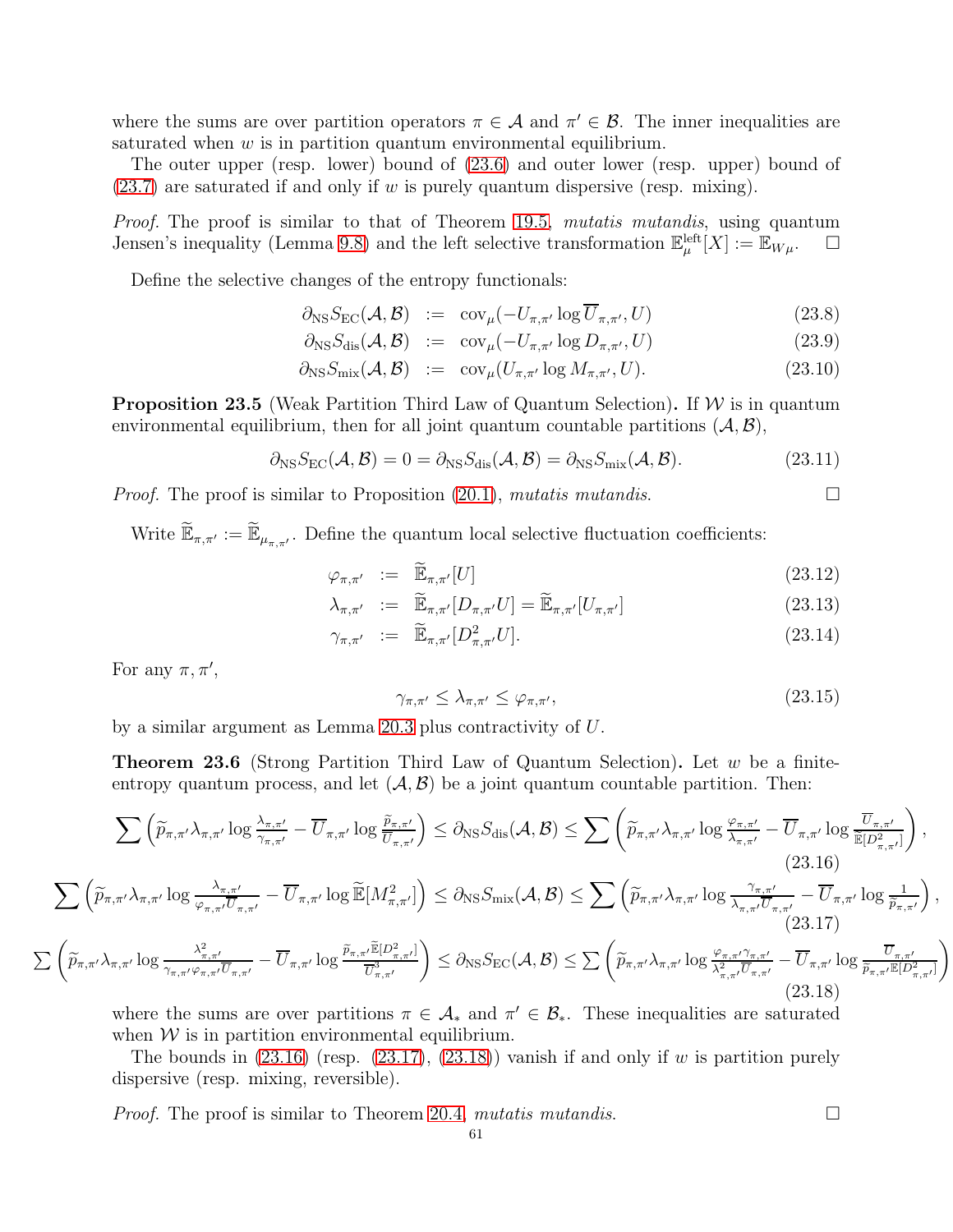## 24. CONCLUSION

Price introduced his famous equation to describe all change in terms of fitnesses, covariances, and environmental terms. In Part 1, we derive a Price equation in measure-theoretic and quantum contexts. We prove Zeroth and First Laws of Natural Selection: selection increases and accelerates the pace of selection, minimizing selective effects only in the selective equilibrium case (life-or-death processes). Otherwise, selective effects accelerate over time.

We introduce selective entropy to further quantify selective effects, and we prove the Second Law to show how selection compounds selective effects. Processes in selective equilibrium satisfy identities instead of inequalities, and can be further studied analytically. Non-selective equilibrium processes compound selective effects exponentially beyond their equilibrium counterparts.

We introduce environmental entropy to quantify environmental effects, which decompose into dispersion and mixing pieces. The Weak Third Law shows that environmentalequilibrium processes have vanishing selective change of dispersion and mixing entropy functionals, while the Strong Third Law provides quantitative windows for these entropies to fluctuate within.

In the quantum case, two quantum Price equations hold, as do quantum versions of the Zeroth, First, and Second Laws. A partition version of the Third Law holds, and it is an open question whether the Third Law fully extends to the general quantum case.

We hope this article is helpful to mathematicians and scientists seeking to understand how selection and environmental change interact within evolutionary processes of interest.

#### **REFERENCES**

<span id="page-61-5"></span><span id="page-61-4"></span><span id="page-61-3"></span><span id="page-61-2"></span><span id="page-61-1"></span><span id="page-61-0"></span>

| [AA18]                  | Elliot G Aguilar and Erol Akçay. Gene-culture coinheritance of a behavioral trait. The Amer-<br><i>ican Naturalist</i> , $192(3):311-320, 2018.$                               |
|-------------------------|--------------------------------------------------------------------------------------------------------------------------------------------------------------------------------|
| [BCGG14]                | Charles JK Batty, Paul Crewe, Alan Grafen, and Richard Gratwick. Foundations of a Mathe-<br>matical Theory of Darwinism. Journal of mathematical biology, 69(2):295-334, 2014. |
| [Bel15]                 | The<br>difference<br>metric.<br>April<br>Bell.<br>symmetric<br>12.<br>2015.<br>Jordan                                                                                          |
|                         | https://individual.utoronto.ca/jordanbell/notes/symmetric-difference.pdf.                                                                                                      |
| [BF21]                  | Jake Brown and Jared M Field. The extended price equation: migration and sex. $bioRxiv$ , 2021.                                                                                |
| BL21                    | Lorenzo Baravalle and Victor J Luque. Towards a Pricean foundation for cultural evolutionary                                                                                   |
|                         | theory. THEORIA. An Int'l Journal for Theory, History and Foundations of Science, 2021.                                                                                        |
| [Bog07]                 | Vladimir I Bogachev. Measure Theory, volume 1. Springer Science & Business Media, 2007.                                                                                        |
| [CM08]                  | Rachel Collin and Maria Pia Miglietta. Reversing opinions on dollo's law. Trends in ecology $\mathcal C$                                                                       |
|                         | evolution, 23(11):602-609, 2008.                                                                                                                                               |
| $\left[$ CN76 $\right]$ | James F Crow and Thomas Nagylaki. The rate of change of a character correlated with fitness.                                                                                   |
|                         | The American Naturalist, 110(972):207-213, 1976.                                                                                                                               |
| [Do193]                 | Louis Dollo. The laws of evolution. Bull. Soc. Bel. Geol. Paleontol, 7:164-166, 1893.                                                                                          |
| [Down1]                 | Tomasz Downarowicz. Entropy in Dynamical Systems. New Mathematical Monographs. Cam-                                                                                            |
|                         | bridge University Press, 2011.                                                                                                                                                 |
| [Fix30]                 | Ronald Aylmer Fisher. The genetical theory of natural selection: a complete variorum edition.                                                                                  |
|                         | Oxford University Press, 1930.                                                                                                                                                 |
| [Fis58]                 | Ronald Aylmer Fisher. The genetical theory of natural selection. Ripol Classic, 1958.                                                                                          |
| $[{\rm Fol13}]$         | Gerald B Folland. Real Analysis. John Wiley & Sons, 2013.                                                                                                                      |
| [Fra86]                 | Steven A Frank. Hierarchical selection theory and sex ratios I. General solutions for structured                                                                               |
|                         | populations. 1986.                                                                                                                                                             |
| [Fra95]                 | Steven A Frank. George price's contributions to evolutionary genetics. Journal of Theoretical                                                                                  |
|                         | <i>Biology</i> , 175(3):373-388, 1995.                                                                                                                                         |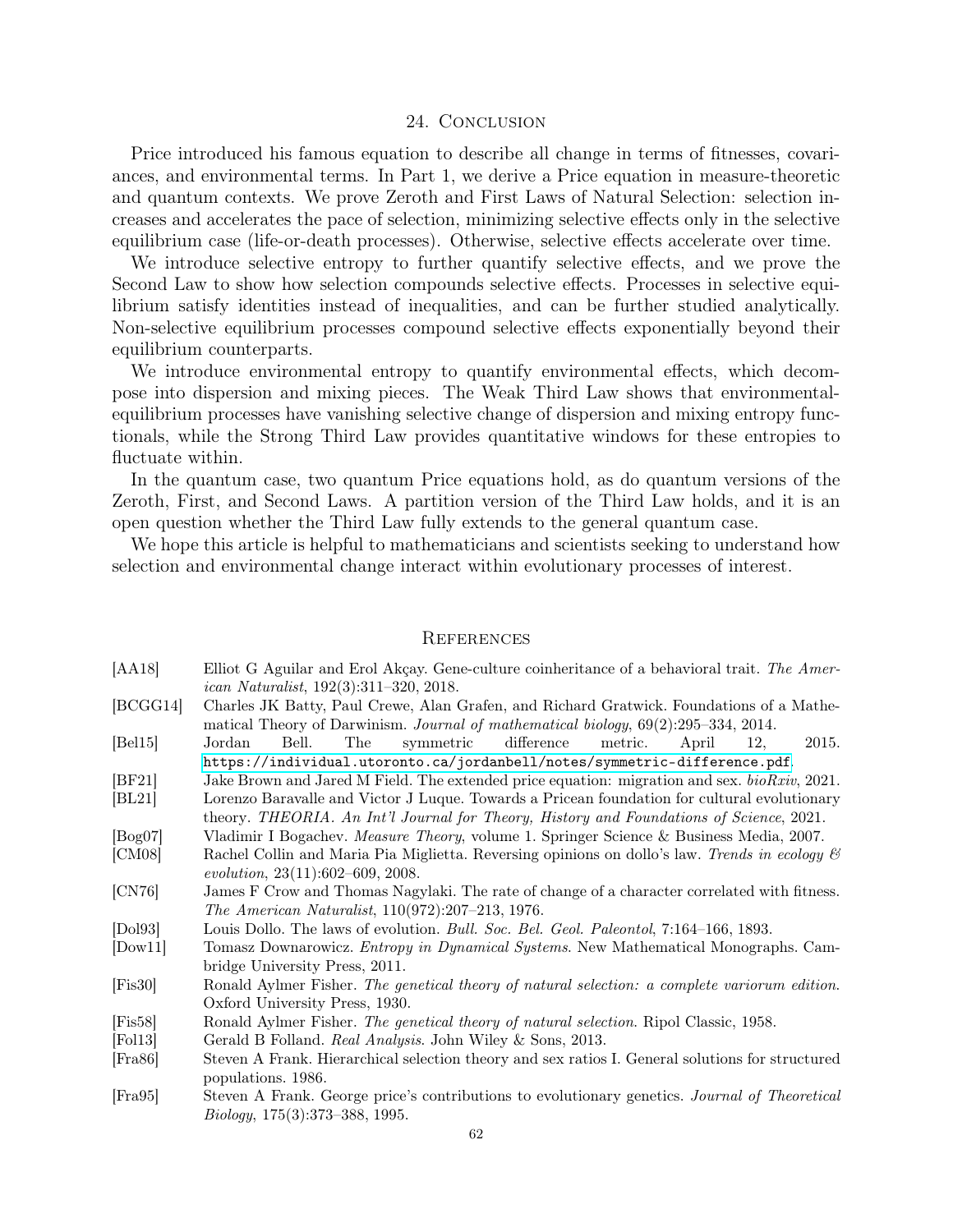<span id="page-62-1"></span><span id="page-62-0"></span>

| [Fra97]                     | Steven A Frank. The price equation, fisher's fundamental theorem, kin selection, and causal<br>analysis. Evolution, pages 1712-1729, 1997.                                                              |
|-----------------------------|---------------------------------------------------------------------------------------------------------------------------------------------------------------------------------------------------------|
| [Fra09]                     | Steven A Frank. Natural selection maximizes fisher information. Journal of Evolutionary Biol-<br>ogy, $22(2):231-244, 2009.$                                                                            |
| [Fra12]                     | Steven A Frank. Natural selection. iv. the price equation. Journal of evolutionary biology,<br>$25(6):1002-1019, 2012.$                                                                                 |
| [Fra15]                     | Steven A Frank. d'alembert's direct and inertial forces acting on populations: The price equa-<br>tion and the fundamental theorem of natural selection. <i>Entropy</i> , $17(10):7087-7100$ , $2015$ . |
| [Gou70]                     | Stephen Jay Gould. Dollo on dollo's law: irreversibility and the status of evolutionary laws.<br>Journal of the History of Biology, 3(2):189-212, 1970.                                                 |
| [Gra00]                     | Alan Grafen. Developments of the price equation and natural selection under uncertainty.<br>Proceedings of the Royal Society of London B: Biological Sciences, 267(1449):1223-1227, 2000.               |
| [Gra02]                     | Alan Grafen. A first formal link between the price equation and an optimization program.<br>Journal of theoretical biology, $217(1)$ :75-91, 2002.                                                      |
| [Gra07]                     | Alan Grafen. The formal darwinism project: a mid-term report. Journal of evolutionary biology,<br>$20(4):1243-1254, 2007.$                                                                              |
| [Gra15]                     | Alan Grafen. Biological fitness and the fundamental theorem of natural selection. The American<br><i>Naturalist</i> , 186(1):1-14, 2015.                                                                |
| [Gre09]                     | T Ryan Gregory. Understanding natural selection: essential concepts and common misconcep-<br>tions. Evolution: Education and Outreach, $2(2)$ :156-175, 2009.                                           |
| $[\text{Ham70}]$            | William D Hamilton. Selfish and spiteful behaviour in an evolutionary model. Nature,<br>228(5277):1218-1220, 1970.                                                                                      |
| $[\text{Ham75}]$            | William D Hamilton. Innate social aptitudes of man: an approach from evolutionary genetics.<br>Biosocial anthropology, 53:133-155, 1975.                                                                |
| [Har11]                     | Oren Harman. The price of altruism: George Price and the search for the origins of kindness.<br>WW Norton & Company, 2011.                                                                              |
| [HH96]                      | William Donald Hamilton and William Donald Hamilton. Narrow roads of gene land: evolution<br>of social behaviour, volume 1. Oxford University Press on Demand, 1996.                                    |
| [HU10]                      | Heikki Helanterä and Tobias Uller. The price equation and extended inheritance. Philosophy<br>$\mathcal E$ Theory in Biology, 2, 2010.                                                                  |
| [KGS09]                     | Benjamin Kerr and Peter Godfrey-Smith. Generalization of the price equation for evolutionary<br>change. Evolution: International Journal of Organic Evolution, 63(2):531-536, 2009.                     |
| [LaG13]                     | Tom LaGatta. Continuous disintegrations of gaussian processes. Theory of Probability & Its<br>Applications, $57(1):151-162$ , 2013.                                                                     |
| [LB21]                      | Victor J Luque and Lorenzo Baravalle. The mirror of physics: on how the price equation can<br>unify evolutionary biology. Synthese, pages 1-24, 2021.                                                   |
| [Law74]                     | Richard C Lewontin. The genetic basis of evolutionary change, volume 560. Columbia University<br>Press, 1974.                                                                                           |
| [LH01]                      | Michel Loreau and Andy Hector. Partitioning selection and complementarity in biodiversity<br>experiments. Nature, 412(6842):72-76, 2001.                                                                |
| [LJFR04]                    | D Leao Jr, M Fragoso, and P Ruffino. Regular conditional probability, disintegration of prob-<br>ability and radon spaces. Proyecciones (Antofagasta), $23(1):15-29$ , $2004$ .                         |
| [LM17]                      | theorem.<br>2017.<br>François<br>Le<br>Ma <sup><math>\hat{ }</math></sup> itre.<br><b>Notes</b><br>the<br>kolmogorov-sinai<br>on<br>https://webusers.imj-prg.fr/~francois.le-maitre/gdt/KS.pdf.         |
| [LOH20]                     | Jussi Lehtonen, Samir Okasha, and Heikki Helanterä. Fifty years of the price equation, 2020.                                                                                                            |
| [McCO2]<br>$[\text{Mic}00]$ | Peter McCullagh. What is a statistical model? Annals of statistics, pages 1225–1267, 2002.<br>Richard E Michod. Darwinian dynamics: evolutionary transitions in fitness and individuality.              |
| [MPM17]                     | Princeton University Press, 2000.<br>Simon Milz, Felix A Pollock, and Kavan Modi. An introduction to operational quantum dy-                                                                            |
| [NC02]                      | namics. Open Systems & Information Dynamics, $24(04):1740016$ , 2017.<br>Michael A Nielsen and Isaac Chuang. Quantum computation and quantum information, 2002.                                         |
| [NH11]                      | Martin Nowak and Roger Highfield. Supercooperators: Altruism, evolution, and why we need<br>each other to succeed. Simon and Schuster, 2011.                                                            |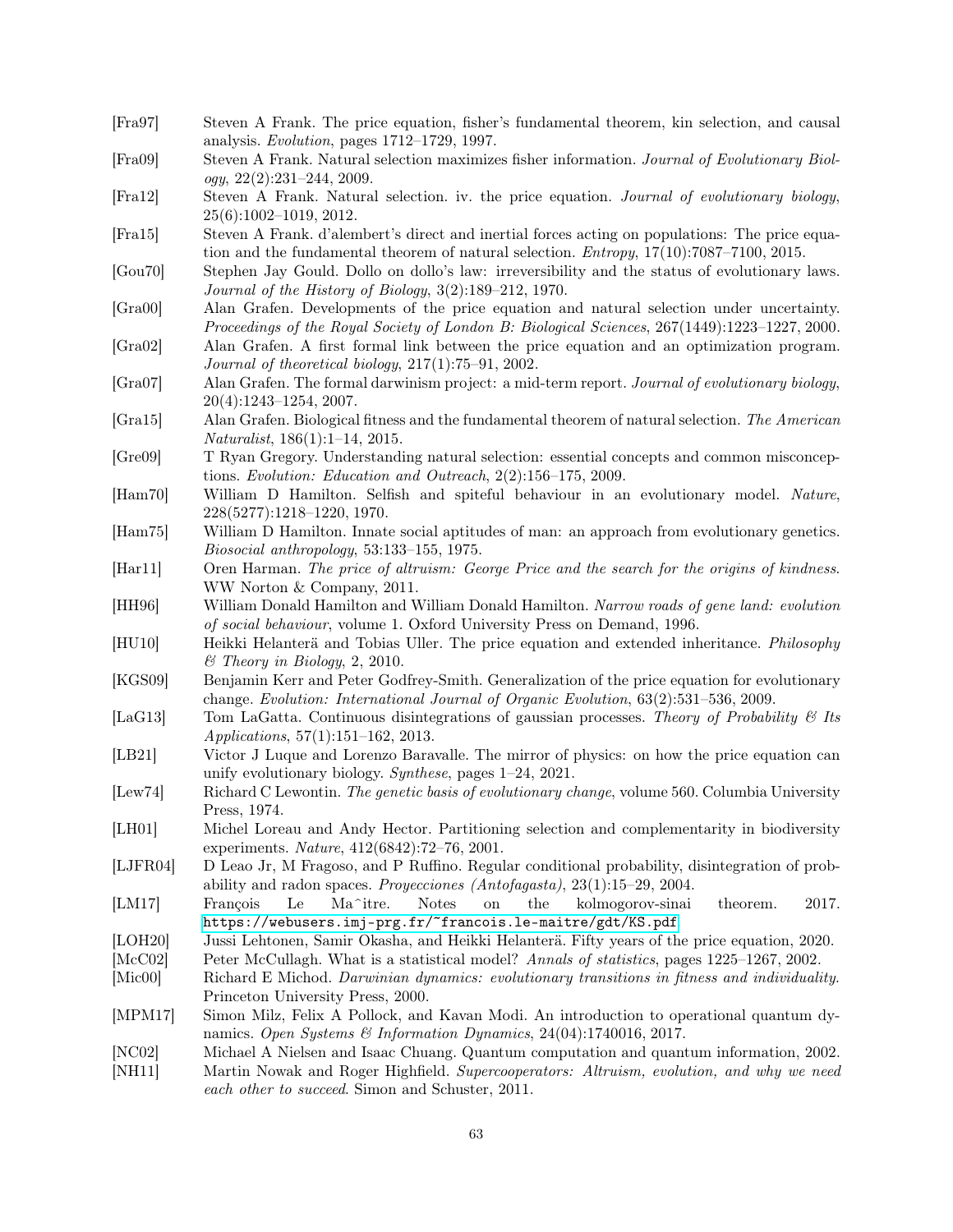- [Plu06] Anya Plutynski. What was Fisher's fundamental theorem of natural selection and what was it for? *Studies in History and Philosophy of Science Part C*, 37(1):59–82, 2006.
- [PN02] Karen M Page and Martin A Nowak. Unifying evolutionary dynamics. *Journal of theoretical biology*, 219(1):93–98, 2002.
- [Pri70] George R Price. Selection and covariance. *Nature*, 227:520–21, 1970.
- [Pri71a] George R Price. Extension of the hardy-weinberg law to assortative mating. *Annals of human genetics*, 34(4):455–458, 1971.
- [Pri71b] George R Price. The nature of selection. *Journal of Theoretical Biology*, 175(3):389–396, 1995, published posthumously, written circ 1971.
- [Pri72a] George R Price. Fisher's 'fundamental theorem' made clear. *Annals of human genetics*, 36(2):129–140, a 1972.
- [Pri72b] George R Price. Extension of covariance selection mathematics. *Annals of human genetics*, 35(4):485–490, 1972.
- [PS72] George R. Price and Cedric A.B. Smith. Fisher's malthusian parameter and reproductive value. *Annals of human genetics*, 36(1):1–7, 1972.
- [Ric08] Sean H Rice. A stochastic version of the price equation reveals the interplay of deterministic and stochastic processes in evolution. *BMC evolutionary biology*, 8(1):262, 2008.
- [Ric20] Sean H Rice. Universal rules for the interaction of selection and transmission in evolution. *Philosophical Transactions of the Royal Society B*, 375(1797):20190353, 2020.
- [Sch44] Erwin Schrödinger. What is life? the physical aspect of the living cell. *What is life? The physical aspect of the living cell.*, 1944.
- [Sim44] George G. Simpson. *Tempo and mode in evolution*. Number 15. Columbia Univ. Press, 1944.
- <span id="page-63-0"></span>[Sin59] Yaha G Sinai. On the notion of entropy of a dynamical system. In *Dokl. Akad. Nauk. SSSR*, volume 124, page 768, 1959.
- [SP73] J Maynard Smith and George R Price. The logic of animal conflict. *Nature*, 246(5427):15–18, 1973.
- [Tak08] Leon Armenovich Takhtadzhian. *Quantum mechanics for mathematicians*, volume 95. American Mathematical Soc., 2008.
- [WPGP+12] Christian Weedbrook, Stefano Pirandola, Raúl García-Patrón, Nicolas J Cerf, Timothy C Ralph, Jeffrey H Shapiro, and Seth Lloyd. Gaussian quantum information. *Reviews of Modern Physics*, 84(2):621, 2012.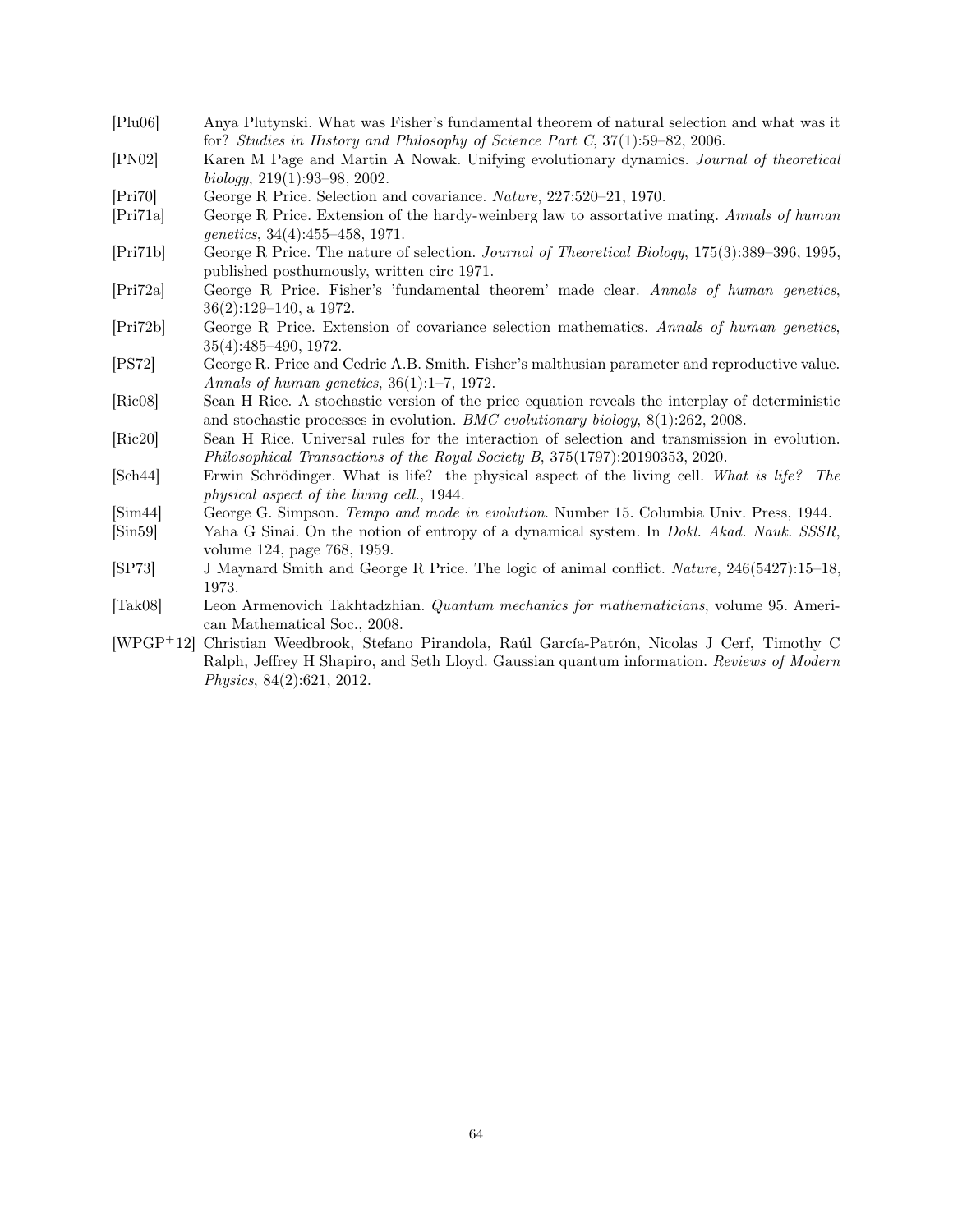## Appendices

Appendix A. Proof of Quantum Jensen's Inequality (Lemma [9.8\)](#page-28-0)

*Proof of Lemma [9.8.](#page-28-0)* By convexity, the tangent line to the real-valued f at  $\overline{X}$  is below the graph of f. Specifically, there exist real numbers  $a := f'(\overline{X})$  and  $b := f(\overline{X}) - f'(\overline{X})\overline{X}$  such that for all real  $x$ ,

$$
ax + b \le f(x)
$$
 and  $a\overline{X} + b = f(\overline{X}).$  (A.1)

Consequently, with respect to the partial ordering of self-adjoint operators on a Hilbert space, we have

$$
f(X) \ge aX + b \operatorname{Id},\tag{A.2}
$$

that is, the operator  $f(X) - aX - bI$ d is non-negative, where Id is the identity operator.<sup>[1](#page-64-1)</sup> We compute:

<span id="page-64-2"></span>
$$
\mathbb{E}_{\mu}[f(X)] \ge \mathbb{E}_{\mu}[aX + b\operatorname{Id}] = a\mathbb{E}_{\mu}[X] + b = a\overline{X} + b = f(\overline{X}) = f(\mathbb{E}_{\mu}[X]). \tag{A.3}
$$

If X is  $\mu$ -a.s. constant (with  $X = X$ Id a.s.), then the inequality [\(A.3\)](#page-64-2) is saturated. If X is not  $\mu$ -a.s. constant, then for operator values away from  $\overline{X}$ ,  $f(X) > aX + b \operatorname{Id}$ , and so [\(A.3\)](#page-64-2) is a strict inequality.

 $\Box$ 

#### <span id="page-64-0"></span>Appendix B. Proof of Generalized Sinai's Theorem (Theorem [16.4\)](#page-45-0)

*Proof of Theorem [16.4.](#page-45-0)* We prove the theorem by defining certain metrics on the space of joint partitions, show that they are complete, and use this to ensure the supremum is obtained. Define the space of countable, measurable joint partitions:

$$
\mathcal{P} := \{ (\mathcal{A}, \mathcal{B}) : \mathcal{A}, \mathcal{B} \text{ countable measurable partitions of } I, I', \text{ resp.} \}. \tag{B.1}
$$

Define a pseudo-metric on  $\mathcal{I} \times \mathcal{I}'$  using the symmetric difference:

$$
d_1((A, B), (A', B')) := \mu(A \bigtriangleup A') + \mu'(B \bigtriangleup B').
$$
 (B.2)

where  $X \triangle X' := (X \cup X') - (X \cap X')$ .

**Sublemma B.1.**  $d_1$  is a complete pseudo-metric on the space  $\mathcal{I} \times \mathcal{I}'$ .

*Proof.* See [\[Bog07,](#page-61-4) Thm 1.12.16] or [\[Bel15,](#page-61-5) Theorem 1] for proof of completeness.  $\Box$ 

For any Cauchy sequence  $(A_n, B_n)$ , we write  $A_\infty := \lim_n A_n$  and  $B_\infty := \lim_n B_n$ . This extends to a complete pseudo-metric on the space  $\mathcal{P}$ . Indeed, define the partition difference metric as the minimal distance across all joint partition elements:

$$
d_1((\mathcal{A}, \mathcal{B}), (\mathcal{A}', \mathcal{B}')) := \min\{d_1((A, B), (A', B')) : (A, B; A', B') \in \mathcal{A} \times \mathcal{B} \times \mathcal{A}' \times \mathcal{B}'\}.
$$
 (B.3) The limiting joint partitions are of the form

$$
(\mathcal{A}_{\infty}, \mathcal{B}_{\infty}) := \{ (A_{\infty}, B_{\infty}) : (A_n, B_n) \in (\mathcal{A}_n, \mathcal{B}_n) \text{ is a Cauchy sequence} \}. \tag{B.4}
$$

Define the conditional partition environmental entropy between two partitions as follows:

<span id="page-64-3"></span>
$$
S_{\rm EC}(\mathcal{A}',\mathcal{B}'|\mathcal{A},\mathcal{B}) := \sum_{A \in \mathcal{A}, B \in \mathcal{B}} \sum_{A' \in \mathcal{A}', B' \in \mathcal{B}'} \left( -\overline{U}_{A' \cap A, B' \cap B} \log \frac{\overline{U}_{A' \cap A, B' \cap B}}{\overline{U}_{A,B}} \right) \ge 0.
$$
 (B.5)

This represents the additional environmental entropy in  $(\mathcal{A}', \mathcal{B}')$  given that within  $(\mathcal{A}, \mathcal{B})$ .

<span id="page-64-1"></span><sup>1</sup>i.e., for all  $h, \langle h, (f(X) - aX - b \, \mathrm{Id})h \rangle \geq 0$ .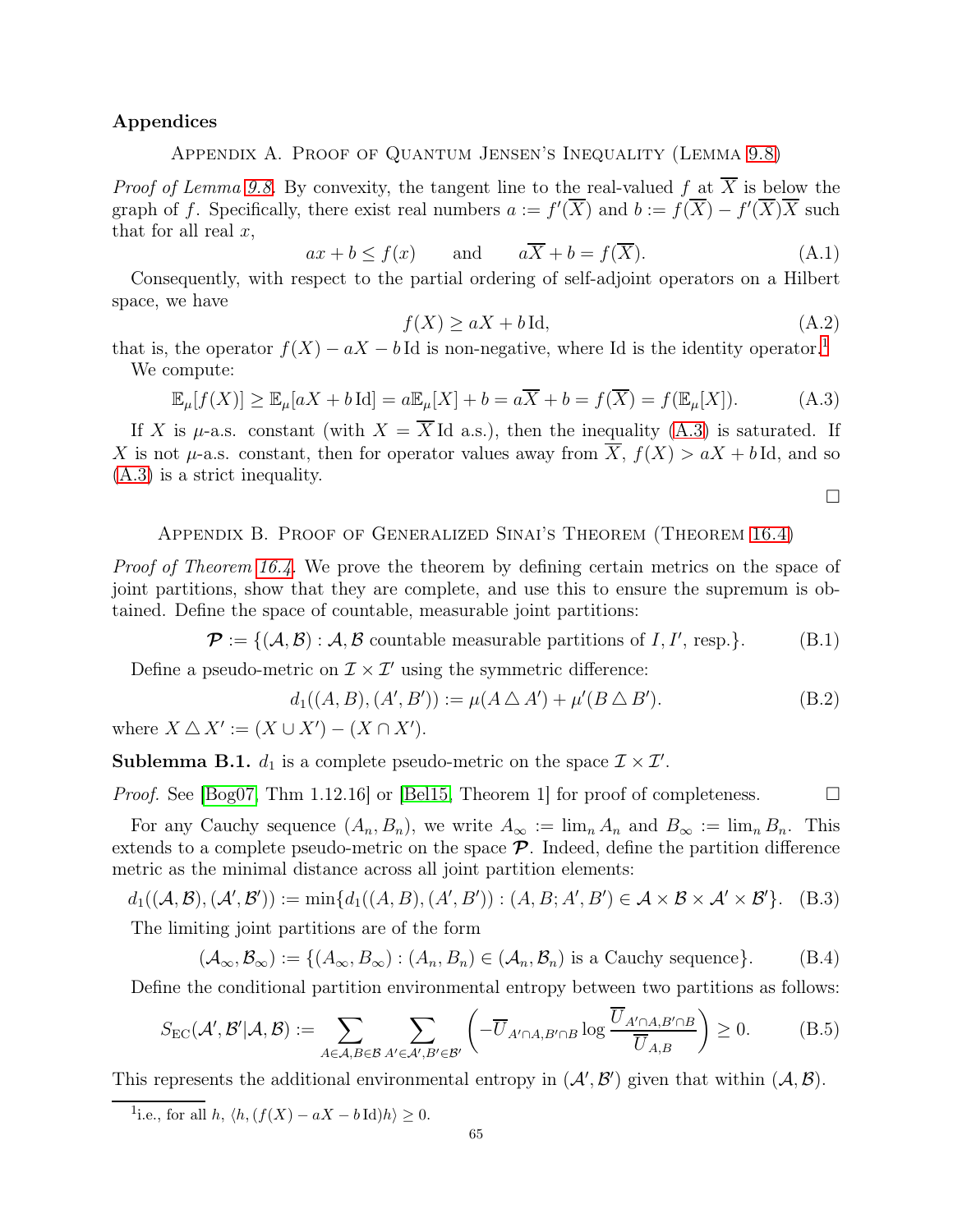Observe that if  $(A', B')$  is a refinement of  $(A, B)$  (i.e., all joint partition elements of  $(A, B)$ ) can be written as unions of those in  $(\mathcal{A}', \mathcal{B}')$ , then

<span id="page-65-1"></span>
$$
S_{\rm EC}(\mathcal{A}', \mathcal{B}') = S_{\rm EC}(\mathcal{A}, \mathcal{B}) + S_{\rm EC}(\mathcal{A}', \mathcal{B}' | \mathcal{A}, \mathcal{B}),
$$
(B.6)

meaning that environmental entropy is conserved under partition refinements.<sup>[2](#page-65-0)</sup>In that case, the reverse conditional entropy vanishes:  $S_{\text{EC}}(\mathcal{A}, \mathcal{B}|\mathcal{A}', \mathcal{B}') = 0$ .

We define the *environmental entropy metric* on  $\mathcal{P}$  between two joint partitions as the larger conditional entropy difference:

<span id="page-65-2"></span>
$$
d_{\rm EC}((\mathcal{A}, \mathcal{B}), (\mathcal{A}', \mathcal{B}')) := \max\{S_{\rm EC}(\mathcal{A}', \mathcal{B}'|\mathcal{A}, \mathcal{B}), S_{\rm EC}(\mathcal{A}, \mathcal{B}|\mathcal{A}', \mathcal{B}')\}.
$$
(B.7)

If  $(\mathcal{A}', \mathcal{B}')$  is a refinement of  $(\mathcal{A}, \mathcal{B})$ , then

$$
d_{\rm EC}((\mathcal{A}, \mathcal{B}), (\mathcal{A}', \mathcal{B}')) = S_{\rm EC}(\mathcal{A}', \mathcal{B}' | \mathcal{A}, \mathcal{B}).
$$
\n(B.8)

**Sublemma B.2.**  $d_{\text{EC}}$  is a coarsening of  $d_1$ , i.e., convergence in  $d_{\text{EC}}$  implies convergence in  $d_1$ 

*Proof.* See [\[LM17,](#page-62-0) Proposition 9] or [\[Dow11,](#page-61-1) Fact 1.7.7] for a proof of coarseness, which applies to our setting, mutatis mutandis.  $\square$ 

Sinai's theorem follows as a simple consequence. Let  $(A_n, B_n)$  be a sequence of joint partitions such that  $S_{EC}(\mathcal{A}_n, \mathcal{B}_n) \uparrow S_{EC}$ . Without loss of generality, we assume that each joint partition refines the previous one. Thus  $A_n, B_n$  is a Cauchy sequence in  $d_{\text{EC}}$ , since

$$
d_{\rm EC}((\mathcal{A}_n, \mathcal{B}_n), (\mathcal{A}_{n'}, \mathcal{B}_{n'})) = S_{\rm EC}(\mathcal{A}_{n'}, \mathcal{B}_{n'} | \mathcal{A}_n, \mathcal{B}_n) \downarrow 0
$$
(B.9)

as  $n, n' \rightarrow \infty$ , and therefore by  $d_1$ -convergence, there exists a limiting joint partition  $(\mathcal{A}_{\infty}, \mathcal{B}_{\infty})$ , and that this joint partition is unique up to measure zero. This proves Sinai's theorem for environmental entropy.

For the iterated Sinai's theorem, observe that the above result gives a generating joint partition for each T-step iterated process. We then take coarsenings over all T-step processes, with convergence guaranteed by a similar argument as above.

We prove that a joint partition  $(\mathcal{A}_*, \mathcal{B}_*)$  is generating if and only if  $\mathcal I$  is the smallest  $\sigma$ algebra containing sets  $A \cap w^{-1}B$  for  $A \in \mathcal{A}_*, B \in \mathcal{B}_*$ . Suppose  $(\mathcal{A}_*, \mathcal{B}_*)$  is generating, and let  $\Gamma = \sigma(A \cap w^{-1}B)$  be the smallest  $\sigma$ -algebra containing sets  $A \cap w^{-1}B$ . Suppose  $\Gamma$  is strictly smaller than I, i.e., there exists  $A' \in \mathcal{I}$  such that  $A' \notin \Gamma$ , i.e., A' cannot be written as a countable operation of sets  $A \cap w^{-1}B$ . Define a new refined partition  $\mathcal{A}'_*$  of sets of the form  $A' \cap A \cap w^{-1}B$  and  $(I - A') \cap A \cap w^{-1}B$ . Since  $\mathcal{A}'_*$  refines  $\mathcal{A}_*$ , the refined partition environmental entropy  $S_{EC}(\mathcal{A}'_*, \mathcal{B}_*)$  equals the supremum  $S_{EC}$  and so  $(\mathcal{A}'_*, \mathcal{B}_*)$  is generating. Since the entropies are equal, we can write  $S_{EC}(A',B)$  as a combination  $\sum_{A} S_{EC}(A, B)$ for some partition sets A. However, since  $A' \notin \Gamma$ , we must have the strict relation  $A' \subset$  $\bigcup A \cap w^{-1}B$ , thus  $\sum_{A} S_{EC}(A, B) > S_{EC}(A', B)$ , a contradiction. Thus  $\Gamma = \mathcal{I}$ .

<span id="page-65-0"></span>
$$
S_{\rm EC}(\mathcal{A}, \mathcal{B}) + S_{\rm EC}(\mathcal{A}', \mathcal{B}'|\mathcal{A}, \mathcal{B}) = \sum_{A, B \ A', B'} \left( -\overline{U}_{A' \cap A, B' \cap B} \log \overline{U}_{A, B} - \overline{U}_{A' \cap A, B' \cap B} \log \frac{\overline{U}_{A' \cap A, B' \cap B}}{\overline{U}_{A, B}} \right)
$$
  
= 
$$
\sum_{A', B'} \left( -\overline{U}_{A', B'} \log \overline{U}_{A', B'} \right) = S_{\rm EC}(\mathcal{A}', \mathcal{B}').
$$

 ${}^{2}$ Proof of [\(B.6\)](#page-65-1). We compute: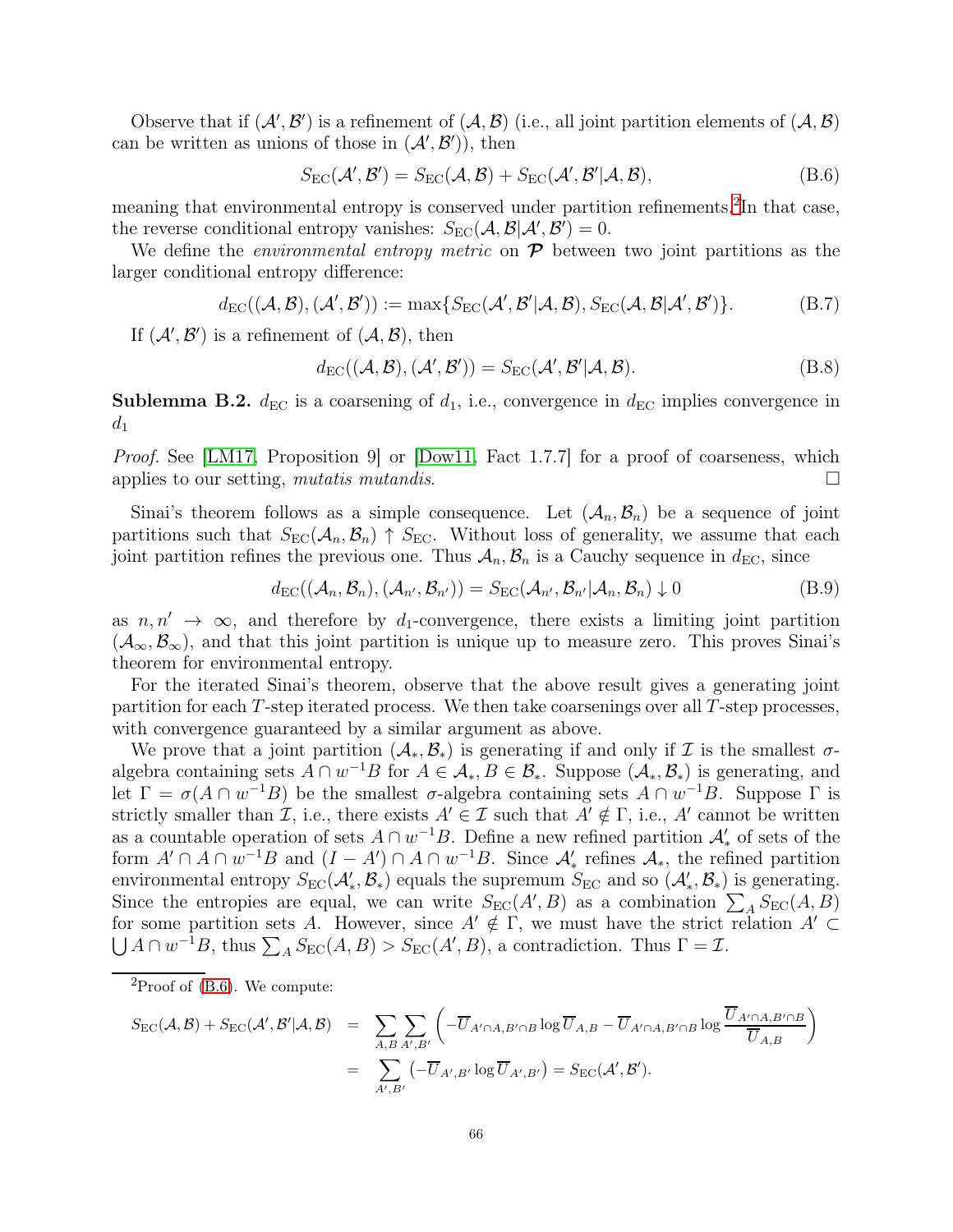Conversely, suppose  $\Gamma = \sigma(A \cap w^{-1}B)$  for a joint partition  $(\mathcal{A}_{*}, \mathcal{B}_{*})$ . If  $S_{EC} \geq S_{EC}(\mathcal{A}_{*}, \mathcal{B}_{*})$ , then there exists a refinement  $(\mathcal{A}'_*, \mathcal{B}'_*)$  such that  $S_{EC}(\mathcal{A}'_*, \mathcal{B}'_*) > S_{EC}(\mathcal{A}_*, \mathcal{B}_*)$ , so there exist sets  $A' \in \mathcal{A}'_*, B' \in \mathcal{B}'_*$  such that  $A' \cap w^{-1}B' \notin \Gamma$ , a contradiction. Thus  $(\mathcal{A}_*, \mathcal{B}_*)$  is generating.  $\Box$ 

<span id="page-66-0"></span>Appendix C. Proof of Non-Positivity of Local Selective Entropy (Lemma [16.6\)](#page-45-2)

Recall that  $S_{\text{NS}}(A, B) = \mathbb{E}[U_{A,B} \log U]$ . We prove  $S_{\text{NS}}(A, B) \leq 0$ .

*Proof of Lemma [16.6.](#page-45-2)* Define the local selective coefficient:  $\overline{W}_{A,B} := \overline{W}_{A,B} = \mathbb{E}[W_{A,B}] =$ 1  $\frac{1}{N}\int_A w_i(B)\mu(\mathrm{d}i)$ . Define the weighted local relative fitness by weighting the local fitness by  $\overline{W}_{A,B}$  instead of  $\overline{W}$ :

$$
\widehat{U}_{A,B} := \frac{W_{A,B}}{\overline{W}_{A,B}} := \frac{\overline{W}}{\overline{W}_{A,B}} U_{A,B}.
$$
\n(C.1)

Note that  $\mathbb{E}[\hat{U}_{A,B}] = 1$  by construction. We define the renormalized local selective entropy:

<span id="page-66-2"></span>
$$
\widehat{S}_{\text{NS}}(A,B) := \mathbb{E}[-\widehat{U}_{A,B}\log\widehat{U}_{A,B}] \le \mathbb{E}[-\widehat{U}_{A,B}]\log\mathbb{E}[\widehat{U}_{A,B}] = -1\log 1 = 0.
$$
 (C.2)

Inequality [\(C.2\)](#page-66-2) is saturated when  $U_{A,B} = 1$  almost surely.

We now rewrite local selective entropy in terms of the renormalized version:

$$
S_{\rm NS}(A, B) = \mathbb{E}[-U_{A,B}\log U] = \frac{\overline{W}_{A,B}}{\overline{W}}\mathbb{E}[-\widehat{U}_{A,B}\log U]
$$
  
\n
$$
= \frac{\overline{W}_{A,B}}{\overline{W}}\mathbb{E}\left[-\widehat{U}_{A,B}\log\left(\widehat{U}_{A,B} + \widehat{U}_{A^c,B} + \widehat{U}_{A,B^c} + \widehat{U}_{A^c,B^c}\right)\right]
$$
  
\n
$$
= \frac{\overline{W}_{A,B}}{\overline{W}}\left(\widehat{S}_{\rm NS}(A, B) + \mathbb{E}\left[-\widehat{U}_{A,B}\log\left(1 + \frac{\widehat{U}_{A^c,B}}{\widehat{U}_{A,B}} + \frac{U_{A,B^c}}{\widehat{U}_{A,B}} + \frac{\widehat{U}_{A^c,B^c}}{\widehat{U}_{A,B}}\right)\right]\right), \quad (C.3)
$$

where we decompose  $U = \widehat{U}_{A,B} + \widehat{U}_{A^c,B} + \widehat{U}_{A,B^c} + \widehat{U}_{A^c,B^c}$  using [\(16.3\)](#page-44-1).

The first term is non-positive by  $(C.2)$ . The second term is an integral of the form  $\mathbb{E}[-\widehat{U}_{A,B}\log(1+Y)],$  where  $Y := \frac{\widehat{U}_{A^c,B}}{\widehat{U}_{A,B}}$  $\frac{\widehat{U}_{A^c,B}}{\widehat{U}_{A,B}} + \frac{U_{A, B^c}}{\widehat{U}_{A,B}} + \frac{\widehat{U}_{A^c,B^c}}{\widehat{U}_{A,B}}$  $\frac{U_A c, B^c}{\widehat{U}_{A,B}} \geq 0$ . Since  $-\log(1+y) \leq 0$  for  $y \geq 0$ , the integral is bounded above by 0. This proves [\(16.11\)](#page-45-3).

The first term vanishes when  $\hat{U}_{A,B} = 1$  almost surely, and the second term vanishes when  $\widehat{U}_{A^c,B} = \widehat{U}_{A,B^c} = \widehat{U}_{A^c,B^c} = 0$  almost surely.

Saturation occurs when both  $\widehat{S}_{NS}(A, B) = 0$  and  $\widehat{U}_{A^c, B} = \widehat{U}_{A, B^c} = \widehat{U}_{A^c, B^c} = 0$ . The former means that  $\hat{U}_{A,B} = 1$  a.s., and the latter means that  $\hat{U}_{A,B} = U$  a.s. (by Lemma [16.2\)](#page-44-0). This is equivalent to  $U = 1$  almost surely on  $A \cap w^{-1}B$ , i.e., w is purely environmental from A to B.

 $\Box$ 

## <span id="page-66-1"></span>Appendix D. Proof of Generalized Sinai's Theorem for Dispersion and Mixing Entropies (Theorem [17.6\)](#page-48-3)

*Proof.* Suppose that  $(A_*, B_*)$  is a generating joint partition for environmental entropy:  $S_{\text{EC}} =$  $S_{\text{EC}}(\mathcal{A}_*, \mathcal{B}_*)$ . We first show that  $(\mathcal{A}_*, \mathcal{B}_*)$  is generating for dispersion entropy.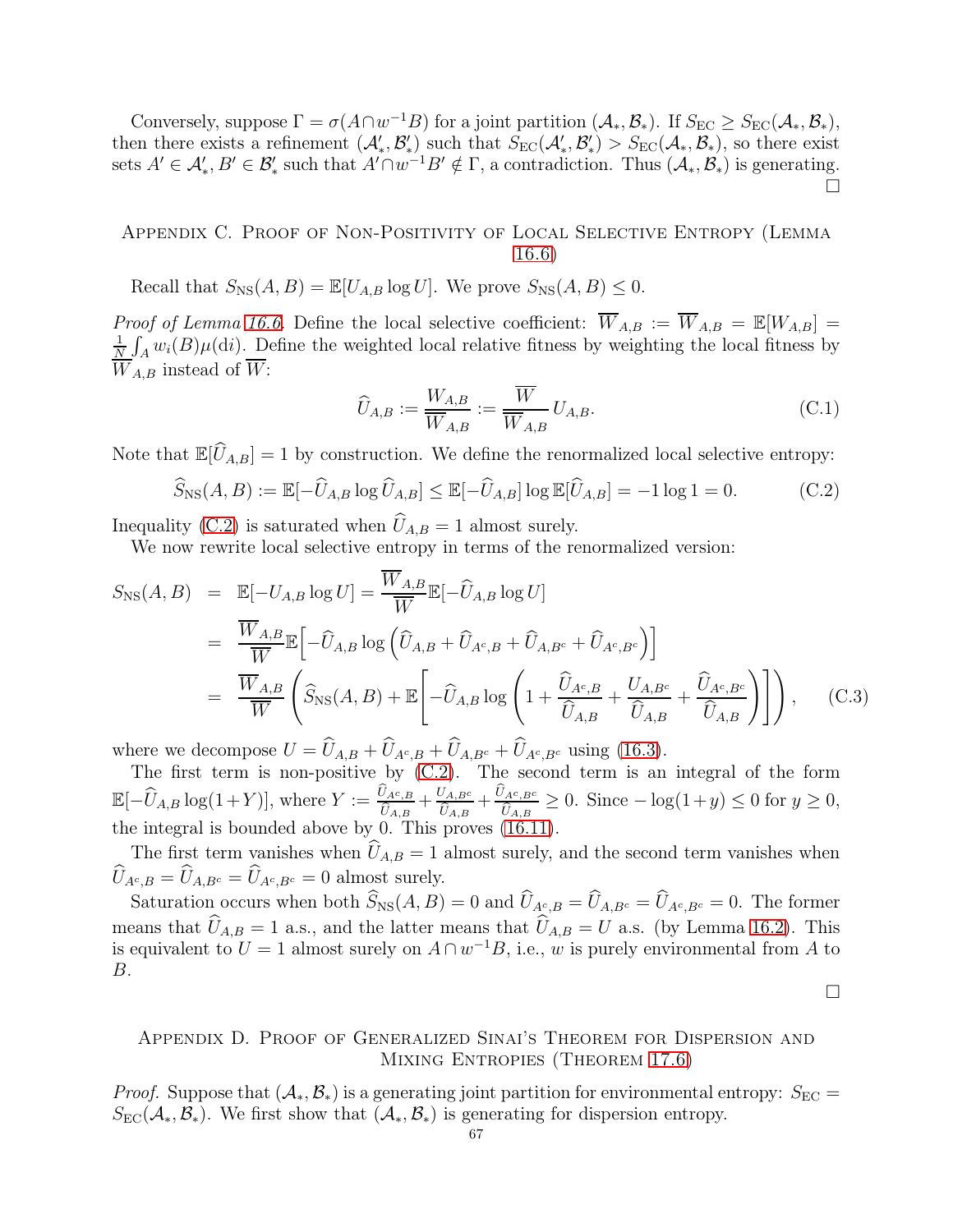Recall the conditional environmental entropy from [\(B.5\)](#page-64-3):

$$
S_{\rm EC}(\mathcal{A}',\mathcal{B}'|\mathcal{A},\mathcal{B}) := -\sum_{A,B} \sum_{A',B'} \mathbb{E}[U_{A',B'}] \log \frac{\mathbb{E}[U_{A',B'}]}{\mathbb{E}[U_{A,B}]} \ge 0.
$$
 (D.1)

Define the conditional dispersion entropy:

$$
S_{\text{dis}}(\mathcal{A}', \mathcal{B}'|\mathcal{A}, \mathcal{B}) := \sum_{A \in \mathcal{A}, B \in \mathcal{B}} \sum_{A' \in \mathcal{A}', B' \in \mathcal{B}'} \mathbb{E}\left[-U_{A',B'} \log \frac{U_{A',B'}}{U_{A,B}}\right] \ge 0.
$$
 (D.2)

By Jensen's inequality, we have

$$
S_{\text{dis}}(\mathcal{A}',\mathcal{B}'|\mathcal{A},\mathcal{B}) = \sum_{A,B} \sum_{A',B'} \mathbb{E}\bigg[U_{A,B}\bigg] \frac{1}{\mathbb{E}[U_{A,B}]} \mathbb{E}[U_{A,B} \frac{U_{A',B'}}{U_{A,B}} \log \frac{U_{A',B'}}{U_{A,B}}\bigg] \le S_{\text{EC}}(\mathcal{A}',\mathcal{B}'|\mathcal{A},\mathcal{B}).
$$
\n(D.3)

Recall the environmental entropy metric  $d_{\text{EC}}$  from [\(B.7\)](#page-65-2):  $d_{\text{EC}} = d_{\text{EC}}((A, \mathcal{B}), (\mathcal{A}', \mathcal{B}')) :=$  $\max\{S_{\rm EC}(\mathcal{A}',\mathcal{B}'|\mathcal{A},\mathcal{B}),S_{\rm EC}(\mathcal{A},\mathcal{B}|\mathcal{A}',\mathcal{B}')\}.$ 

Define the dispersion entropy metric, which refines the environmental metric:

$$
d_{\text{dis}}((\mathcal{A}, \mathcal{B}), (\mathcal{A}', \mathcal{B}')) := \max\{S_{\text{dis}}(\mathcal{A}', \mathcal{B}'|\mathcal{A}, \mathcal{B}), S_{\text{dis}}(\mathcal{A}, \mathcal{B}|\mathcal{A}', \mathcal{B}')\}
$$
  
 
$$
\leq d_{\text{EC}}((\mathcal{A}, \mathcal{B}), (\mathcal{A}', \mathcal{B}')). \tag{D.4}
$$

Consequently, any Cauchy sequence for  $d_{\text{EC}}$  is also a Cauchy sequence for  $d_{\text{dis}}$ , with the same limiting joint partition.

We next analyze the case of mixing entropy. Observe that by the algebraic identity  $(17.14)$ , we have:

$$
S_{\text{mix}}(\mathcal{A}_*, \mathcal{B}_*) = S_{\text{EC}}(\mathcal{A}_*, \mathcal{B}_*) - S_{\text{dis}}(\mathcal{A}_*, \mathcal{B}_*) = S_{\text{EC}} - S_{\text{dis}}.
$$
(D.5)

Suppose that  $(\mathcal{A}', \mathcal{B}')$  is any joint partition which improves upon the generating partition:  $S_{\text{mix}}(\mathcal{A}_*, \mathcal{B}_*) \geq S_{\text{mix}}(\mathcal{A}', \mathcal{B}')$ . Define the refinements  $\mathcal{A}'_* := \mathcal{A}_* \wedge \mathcal{A}'$  and  $\mathcal{B}'_* := \mathcal{B}_* \wedge \mathcal{B}'$ . Then  $(\mathcal{A}'_*, \mathcal{B}'_*)$  is again a generating partition of  $S_{EC}$  and  $S_{dis}$ . Consequently,  $S_{mix}(\mathcal{A}'_*, \mathcal{B}'_*) = S_{EC} S_{\text{dis}} = S_{\text{mix}}(\mathcal{A}_*, \mathcal{B}_*)$ . This shows that no partition can strictly improve upon a generating partition, and so  $S_{\text{mix}} = S_{\text{mix}}(\mathcal{A}_*, \mathcal{B}_*)$ . This proves that  $(\mathcal{A}_*, \mathcal{B}_*)$  is generating for mixing entropy, which proves the forward direction.

For the reverse direction, suppose that  $(\mathcal{A}_*, \mathcal{B}_*)$  is a generating joint partition for both  $S_{\text{dis}}$ and  $S_{\text{mix}}$ . Consequently,  $S_{\text{EC}}(\mathcal{A}_*, \mathcal{B}_*) = S_{\text{dis}}(\mathcal{A}_*, \mathcal{B}_*) + S_{\text{mix}}(\mathcal{A}_*, \mathcal{B}_*) = S_{\text{dis}} + S_{\text{mix}}$ . Suppose  $(\mathcal{A}', \mathcal{B}')$  any joint partition which improves upon the generating partition:  $S_{\text{EC}}(\mathcal{A}', \mathcal{B}') \geq$  $S_{\text{EC}}(\mathcal{A}', \mathcal{B}')$ . Define the refinements  $\mathcal{A}'_* := \mathcal{A}_* \wedge \mathcal{A}'$  and  $\mathcal{B}'_* := \mathcal{B}_* \wedge \mathcal{B}'$ . Then  $(\mathcal{A}'_*, \mathcal{B}'_*)$  is again a generating partition of  $S_{dis}$  and  $S_{mix}$ . Consequently,  $S_{EC}(\mathcal{A}'_*, \mathcal{B}'_*) = S_{dis} + S_{mix} = S_{EC}(\mathcal{A}_*, \mathcal{B}_*)$ . This shows that no partition can strictly improve upon a generating partition, and so  $S_{\text{EC}} =$  $S_{\text{EC}}(\mathcal{A}_*, \mathcal{B}_*)$ . This proves that  $(\mathcal{A}_*, \mathcal{B}_*)$  is generating for environmental entropy.

## <span id="page-67-0"></span>Appendix E. Proofs of Efficiency, Consistency, Reversibility, and Irreversibility Theorems (Theorems [18.1-](#page-50-0)[18.4\)](#page-50-1)

E.1. The Child-Set Mapping. Our principle technique is to show there exists a formal inverse  $\chi : \mathcal{I} \to \mathcal{I}'$  to the parent-set mapping  $w^{-1} : \mathcal{I}' \to \mathcal{I}$ . We use this to define the inverse processes.

Let  $A \in \mathcal{I}$  and  $B \in \mathcal{I}'$ . Define the restricted fitness functions

$$
W_{A,B}(i) := 1_A(i)w_i(B) \quad \text{and} \quad W_A(i) := W_{A,I'}(i) = 1_A W(i), \tag{E.1}
$$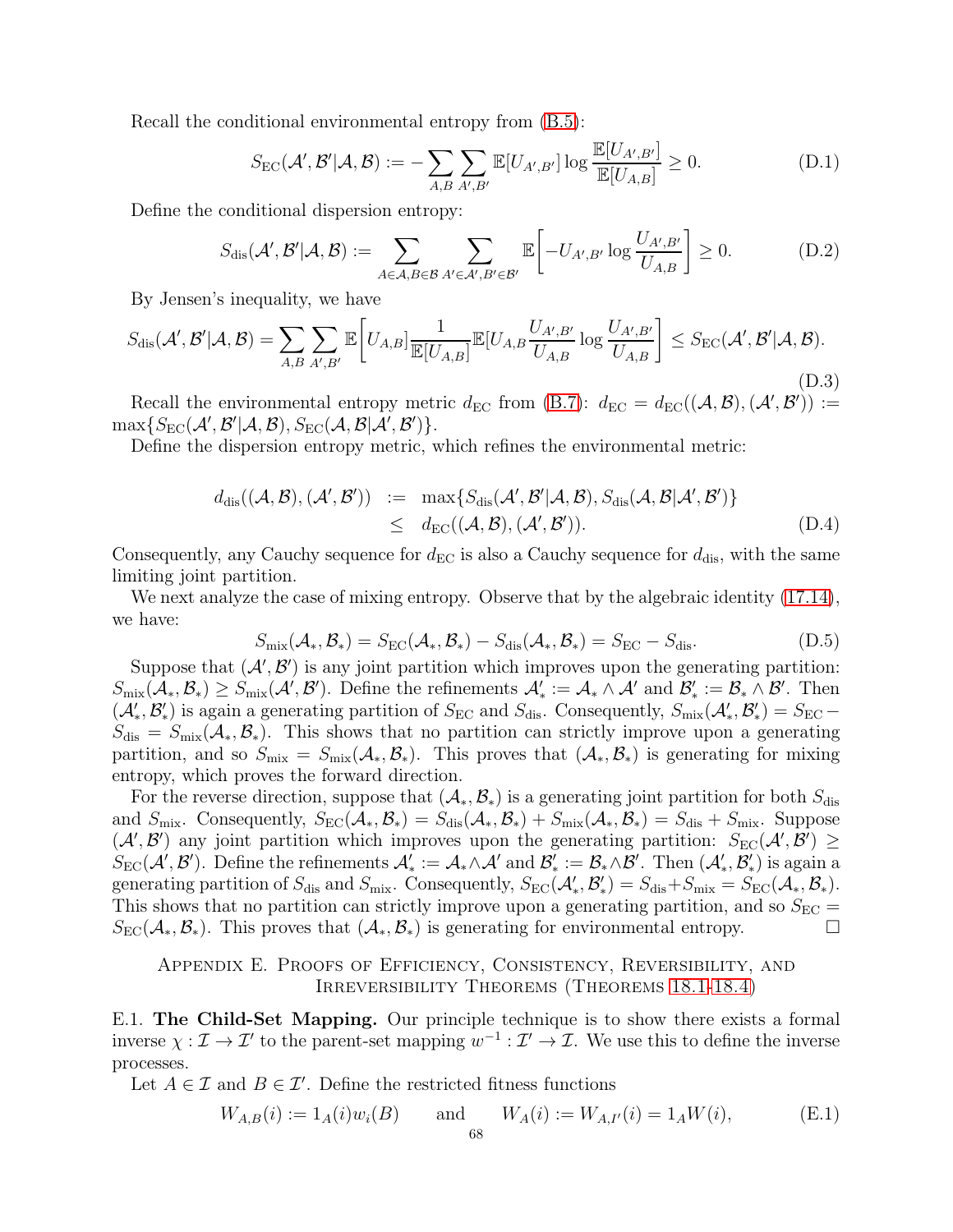and the averaged process  $w_A(B) := N \mathbb{E}[W_{A,B}] = \int_A w_i(B) \mu(\mathrm{d}i)$ .

<span id="page-68-1"></span>**Definition E.1** (Child-Set Mappings). Let  $w$  be an evolutionary process. We define a *child*set mapping of w to be a set function  $\chi : \mathcal{I} \to \mathcal{I}'$  satisfying the following two properties:

- (1) (Nullity)  $\chi(\emptyset) = \emptyset$ .
- (2) (Local Covering) For each  $A \in \mathcal{I}$ ,  $W_{A,\chi(A)}(i) = W_{A,I}(i)$  and  $W_{A,I'-\chi(A)}(i) = 0$  for  $\mu$ -almost every *i*.
- (3) (Local Minimality) For each measurable  $A \subseteq I$  and  $B \subseteq \chi(A)$  with  $w_A(B) > 0$ ,  $W_{A,\chi(A)-B}(i) < W_A(i)$  and  $W_{A,I'-(\chi(A)-B)}(i) > 0$  for  $\mu$ -almost every i.<sup>[3](#page-68-0)</sup>

The next theorem demonstrates that a child-set mapping always exists, and is in fact essentially unique up to  $\mu'$ -measure zero. Thus we refer to "the" child-set mapping.

<span id="page-68-2"></span>Theorem E.2 (Existence and Essential Uniqueness of The Child-Set Mapping). Let w be a non-trivial evolutionary process. The child-set mapping  $\chi$  exists and is essentially unique. That is, any two strong child-set mappings  $\chi, \chi'$  agree up to sets of  $\mu'$  measure zero, with  $\chi(A) \approx \chi'(A)$  for all  $A \in \mathcal{I}$ .

We say that a set-mapping is a "weak child-set mapping" if it satisfies the Nullity and Covering properties of Definition [E.1,](#page-68-1) but not Minimality. To prove the result, we first show that the set of weak child-set mappings forms a mathematical lattice. Child-set mappings are the minimal elements of this lattice. To prove Theorem [E.2](#page-68-2) we show these minimal elements exist and are unique up to  $\mu'$ -measure zero.

<span id="page-68-4"></span>Lemma E.3 (Lattice of Weak Child-Set Mappings). The set of weak child-set mappings is a non-empty lattice, i.e., closed under set-wise intersections and unions, and compatible with the partial order of set inclusion.<sup>[4](#page-68-3)</sup> A child-set mapping is a minimal element of the lattice.

*Proof of Lemma [E.3.](#page-68-4)* Let  $\Lambda$  denote the set of weak child-set mappings. Consider two childset mappings  $\chi, \chi' \in \Lambda$ . Define the meet  $(\chi \wedge \chi')(A) := \chi(A) \cap \chi'(A)$  and join  $(\chi \vee \chi')(A) :=$  $\chi(A) \cup \chi'(A)$ , and define the partial ordering  $\chi' \prec \chi$  if  $\chi'(A) \subseteq \chi(A)$  for all  $A \in \mathcal{I}$ . Clearly, the intersection and union satisfy the nullity property of Definition [E.1.](#page-68-1)

By the Local Covering property, note that for each  $i \in A$ ,  $\chi(A)$  and  $\chi'(A)$  each have full  $w<sub>i</sub>$  measure. The intersection and union of full measure sets is again full measure, proving the Local Covering property for the meet and join, hence they are child-set mappings.

The partial ordering is lattice-compatible with the meet and join owing to the lattice compatibility of set-wise intersections and unions relative to set inclusion. Thus  $\Lambda$  is a lattice.

Weak child-set mappings always exist, e.g., the maximal covering  $\chi(A) := I'$  for A, which is a weak child-set mapping even for trivial processes.  $\Box$ 

*Proof of Theorem [E.2.](#page-68-2)* We first show that  $\Lambda$  has a minimal element using a Zorn's lemma argument. Such a minimal element is a child-set mapping, and we show that any two such mappings are equal up to sets of measure zero.

Consider a decreasing chain of child-set mappings  $C = (\chi^t)$ , for a totally ordered index set T. We show that C has a minimal element. Let  $(t_n)$  be a countable set of index elements

<span id="page-68-0"></span> ${}^{3}\text{If } w_{A}(I')=0$ , then  $W_{A,\chi(A)}=0$  and  $W_{A,I'-\chi(A)}(i)=0$  for  $\mu$ -almost every i.

<span id="page-68-3"></span><sup>4.</sup>e., for weak child-set mappings  $\chi$  and  $\chi'$ , the intersection and union mappings defined by  $(\chi \wedge \chi')(A) :=$  $\chi(A) \cap \chi'(A)$  and  $(\chi \cup \chi')(A) := \chi(A) \vee \chi'(A)$  are weak child-set mappings, and they are lattice compatible with the partial order defined by  $\chi' \prec \chi$  if  $\chi'(A) \subseteq \chi(A)$  for all A.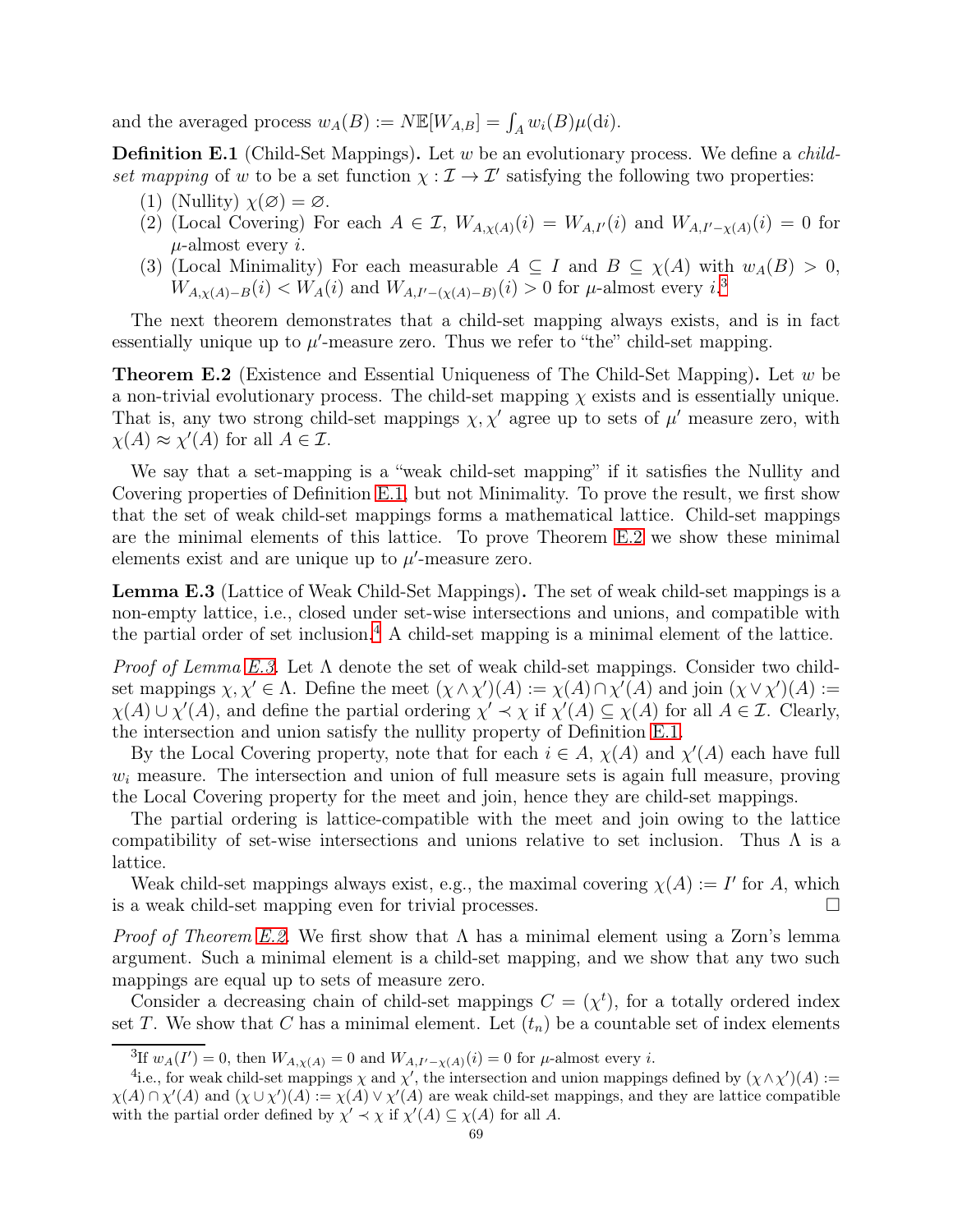such that  $t_n \uparrow \infty$ .<sup>[5](#page-69-0)</sup> Define the child-set mapping  $\chi^{\infty}(A) := (\bigwedge_n \chi^{t_n}(A) = \bigcap_n \chi^{t_n}(A)$ . Since the  $\sigma$ -algebra  $\mathcal I$  is closed under countable intersections,  $\chi^{\infty}$  is well-defined and a minimal element of C. By Zorn's lemma,  $\Lambda$  has a global minimizer, hence child-set mappings exist.

To see essential uniqueness, suppose  $\chi$  and  $\chi'$  are child-set mappings. Then  $\mu'(\chi(A)\Delta\chi'(A))$  =  $\int_A w_i(\chi(A)\Delta\chi'(A))\mu(\mathrm{d}i) = 0$ , proving the result.

E.2. Proof of Efficiency, Consistency, and Reversibility Theorems. We show that a purely mixing environmental process can always be inverted on the right, before the process has executed (i.e., there exists w' such that  $w_{EC} \circ w' = 1_{\mu'}$ ). Essentially, we define the process by taking each child's unit of population, mapping it back arbitrarily to the parents, then mapping forward through the environmental mapping. Such a right-inverse process is not unique owing to the arbitrary selection of the parent mapping, which is then canceled out in the mixing from  $w_{\text{EC}}$ .

We state a simple local-to-global principle for purely mixing processes. Then we show that the child-set mapping  $\chi$  for a purely mixing process is always left-invertible. This allows us to build a right-inverse process w' for which  $(w')^{-1} = \chi$ .

Note that for any expectation  $\mathbb E$  and any non-negative random variable  $X \geq 0$ , we have

<span id="page-69-1"></span>
$$
\mathbb{E}[-X \log X] = 0 \text{ if and only if } X(i) \in \{0, 1\} \text{ for } \mu\text{-almost every } i,
$$
 (E.2)

because the real-valued function  $x \mapsto -x \log x$  vanishes if and only if  $x = 0, 1$ .

<span id="page-69-3"></span>**Lemma E.4** (Purely Mixing Local-to-Global Principle). Let  $w$  be a finite-entropy process. The following are equivalent:

- (1) w is purely mixing and  $S_{\text{dis}} = 0$  (i.e., for all  $A \in \mathcal{I}$  and  $B \in \mathcal{I}'$ ,  $D_{A,B} \in \{0,1\}$   $\tilde{\mu}$ -a.s. and  $S_{dis}(A, B) = 0$ ).
- (2) For each  $A \in \mathcal{I}$  and  $B \in \mathcal{I}'$ , w is locally purely mixing from A to B and  $S_{dis}(A, B) = 0$ (i.e.,  $D_{A,B} \in \{0,1\}$   $\tilde{\mu}$ -a.s.).

*Proof.* The proof is trivial since  $S_{\text{dis}} = \sup \sum S_{\text{dis}}(A, B) = \sup \sum \widetilde{\mathbb{E}}[-D_{A,B} \log D_{A,B}].$  If the global entropy vanishes, then all local entropies vanish, and so  $\overline{D}_{A,B} = 0$  or 1 by [\(E.2\)](#page-69-1). If all local entropies vanish, then their sum and hence the supremum vanish.

**Proposition E.5.** Let  $w$  be a finite-entropy process. Then  $w$  is purely mixing if and only if the child-set mapping  $\chi$  is essentially a left-inverse of  $w^{-1}$  (i.e.,  $(\chi \circ w^{-1})(B) \approx B$  up to  $\mu'$ -measure zero for any  $B \in \mathcal{I}'$ .

*Proof.* Let  $\chi$  denote the child-set mapping.<sup>[6](#page-69-2)</sup> Consider measurable  $A \in \mathcal{I}$  and  $B \in \mathcal{I}'$ , and suppose that  $S_{\text{dis}}(A, B) = 0$ . Consider  $B' \in \mathcal{I}'_B$ . To prove left-invertibility from A to B, we must show that  $B'' := \chi(w_{A,B}^{-1}B') \approx B'$ . By the covering property of the child-set mapping  $\chi$ , we have

$$
W_{w^{-1}B',B''} = W_{w^{-1}B',B} \text{ a.s.}
$$
 (E.3)

Since both  $W_{w^{-1}B',B'}$  and  $W_{w^{-1}B',B}$  are positive, by Lemma [E.4,](#page-69-3) we have

$$
W_{w^{-1}B',B'} = W = W_{w^{-1}B',B} \text{ a.s.}
$$
\n(E.4)

Consequently,  $W_{A-w^{-1}B',B} = 0$ . It follows that

$$
W_{A,B'\Delta B''} = W_{w^{-1}B',B'\Delta B''} = 0 \text{ a.s.}
$$
\n(E.5)

<span id="page-69-0"></span><sup>&</sup>lt;sup>5</sup>i.e., for any  $t_* \in T$ , there exists  $n_*$  such that  $t_n \geq t_*$  for  $n \geq n_*$ .

<span id="page-69-2"></span><sup>&</sup>lt;sup>6</sup>We do not need the minimality property of child-set mappings for this proposition, only the covering property.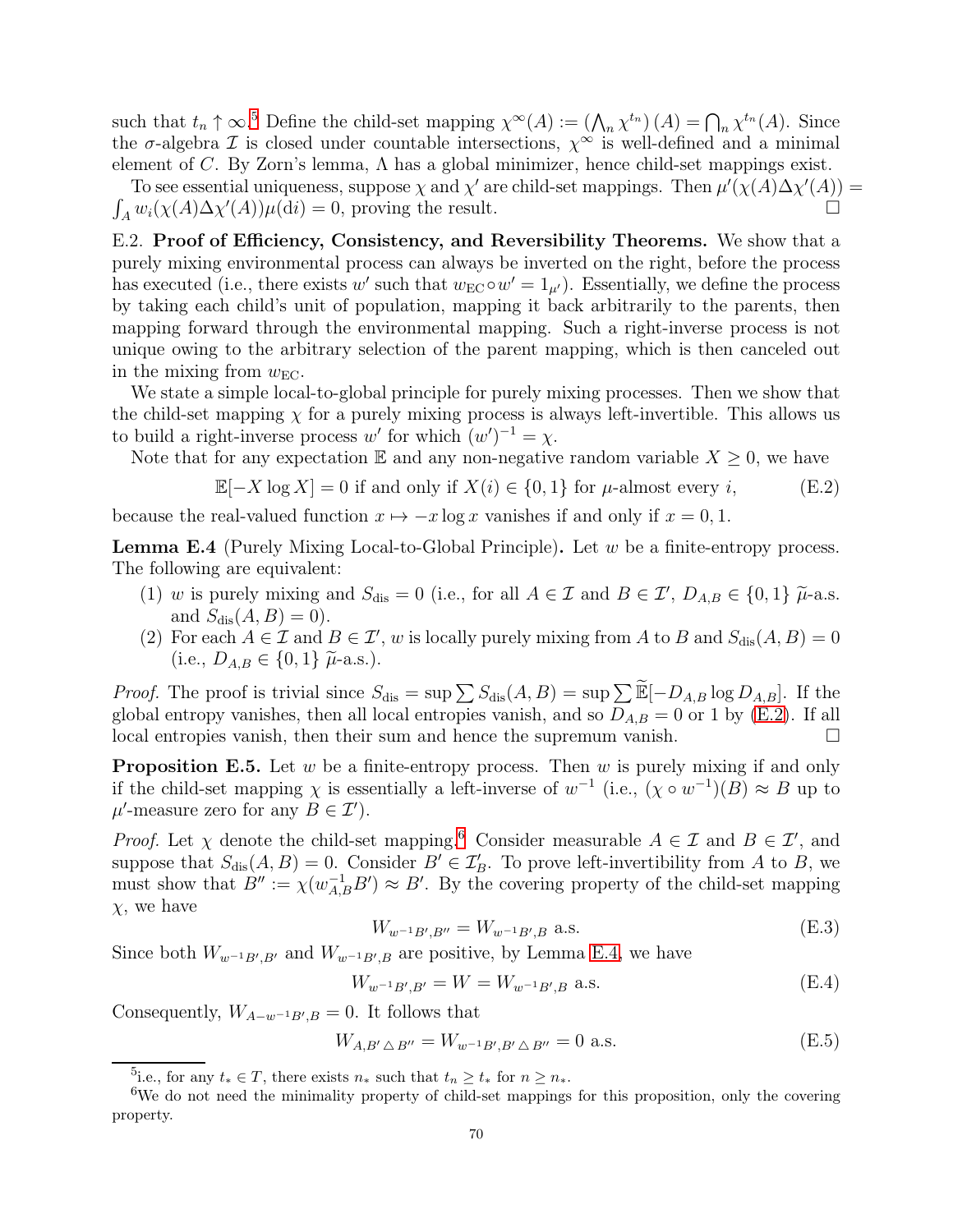Thus  $B'' \approx B'$ , proving that  $\chi$  is a left inverse of  $w_{EC}$  from A to B. By combining over arbitrary partitions, we have that  $\chi$  is a general left inverse.

Conversely, suppose that  $S_{dis}(A, B) > 0$ , so there exist A' and B' such that  $0 < W_{A', B'} <$  $W_{A',I'}$  and  $0 < W_{A',B-B'} < W_{A',I'}$  on a set of positive measure. Thus  $\chi(w_{A,B}^{-1}B') \cap (B-B') \neq$  $\emptyset$ , proving that  $\chi$  is not a left inverse.

*Proof of Efficiency Theorem (Theorem [18.1\)](#page-50-0).* Suppose that w is purely mixing. We show that there exists a right inverse, i.e., a process  $w' : \mu' \mapsto \tilde{\mu}$  such that for all B,

<span id="page-70-0"></span>
$$
(w_{\rm EC} \circ w')_{i'}(B) = 1 \text{ for } i' \in B.
$$
\n(E.6)

By the purely mixing hypothesis  $(W_{A,B} = W \text{ a.s.})$ , [\(E.6\)](#page-70-0) is equivalent to:

<span id="page-70-1"></span>
$$
1 = (w_{\text{EC}} \circ w')_{i'}(B) = \int_{I} w_{\text{EC}, \tilde{i}}(B) w'_{i'}(\tilde{\mathbf{d}i}) = \int_{w^{-1}B} \frac{W_{w^{-1}B, B}(\tilde{i})}{W(\tilde{i})} w'_{i'}(\tilde{\mathbf{d}i})
$$
  
=  $w'_{i'}(w^{-1}B)$  for  $i' \in B$ . (E.7)

We construct a family of such processes by taking partition refinements. For each partition B, consider the topological space  $\mathcal{W}_B$  of processes satisfying the condition [\(E.7\)](#page-70-1) for all  $B \in \mathcal{B}$ , equipped with the topology of almost-sure weak convergence of measures.<sup>[7](#page-70-2)</sup> The space  $\mathcal{W}'_{\mathcal{B}}$  is closed, convex, and complete. Each process  $w' \in \mathcal{W}_{\mathcal{B}}'$  corresponds to a measure  $w'_{B}$  on each parent set  $w^{-1}B$ , with the process satisfying  $w'_{i'} \equiv w'_{B}$  for all  $i' \in B$ .

Let  $\mathcal{B}'$  be a refinement of  $\mathcal{B}$ , i.e., each set  $B \in \mathcal{B}$  is a disjoint union of sets in  $\mathcal{B}'$ . We show  $\mathcal{W}_{\mathcal{B}'} \subseteq \mathcal{W}_{\mathcal{B}}'.$  Consider a refined process  $w' \in \mathcal{W}_{\mathcal{B}'}'.$  For each i', let  $B_{i'}$  (resp.  $B'_{i'}$ ) be the partition set of  $\mathcal{B}$  (resp.  $\mathcal{B}'$ ) containing i'. We define a coarse version  $\hat{w}' \in \mathcal{W}'_B$  by setting  $\hat{w}'(A)$  $\widehat{w}'_{i'}(A) := w'_{i'}(A \cap w^{-1}B_{i'})$  for all A.

Finally, let  $\mathcal{B}^t$  be a net of partition refinements, and consider the infinitary intersection  $\mathcal{W}_{\infty} := \bigcap_{t} \mathcal{W}_{\mathcal{B}^t}$ . As the intersection of non-empty, closed, convex, complete spaces,  $\mathcal{W}_{\infty}$  is non-empty.

To see that each  $w' \in \mathcal{W}'_{\infty}$  satisfies condition [\(E.7\)](#page-70-1) for arbitrary B, let  $\epsilon > 0$  and consider a refinement  $\mathcal{B}^t$  such that we can approximate B by sets  $\{B'\}\subseteq \mathcal{B}^t$  satisfying  $|w'_{i'}(w^{-1}B) |w'_{i'}(\bigcup w^{-1}B')| < \epsilon$  for  $\mu'$ -almost all  $i \in B$ . Then  $|w'_{i'}(w^{-1}B) - 1| \leq \epsilon + |w'_{i'}(\bigcup w^{-1}B') - 1| = \epsilon$ since w' must give full measure at i' to the parent set containing i'. Since  $\epsilon$  is arbitrary, [\(E.7\)](#page-70-1) must hold for B, proving that there exists a retraction.

If  $S_{\text{dis}} = 0$  and  $S_{\text{mix}} > 0$ , then there exist distinct  $A, A'$  such that  $\chi(A) = \chi(A') = B$ , so the space  $\mathcal{W}'_{\infty}$  includes at least two retraction, one which sends full measure from B to A, and the other to  $A'$ .

Suppose  $S_{\text{dis}} > 0$ , so w is not purely mixing. Then there exist  $A \in \mathcal{I}$  and disjoint  $B, B' \in \mathcal{I}'$  of positive measure such that  $\chi(A) = B \cup B'$  and  $w^{-1}B = A = w^{-1}B'$ . Then for any environmental process  $w'$ ,

$$
1 = (w_{\rm EC} \circ w')_{i'}(I') \ge (w_{\rm EC} \circ w')_{i'}(\chi(A)) = (w_{\rm EC} \circ w')_{i'}(w^{-1}B) + (w_{\rm EC} \circ w')_{i'}(w^{-1}B'), \text{ (E.8)}
$$

so at least one of the terms on the right side must be  $< 1$ , thus w' is not a retraction.  $\square$ 

We next show that a purely dispersive environmental process can always be inverted on after the process has executed (i.e., there exists w' such that  $w' \circ w_{EC} = 1_{\tilde{\mu}}$ ). In this case, we define the process by taking each child's unit of population, and map it back to the unique

<span id="page-70-2"></span><sup>&</sup>lt;sup>7</sup>That is, a net of processes  $(w'_t)$  converges to w' if on a set B of full  $\mu'$  measure, we have  $w'_{t,i'}$   $> w'_{EC,i'}$ for each  $i' \in B$ .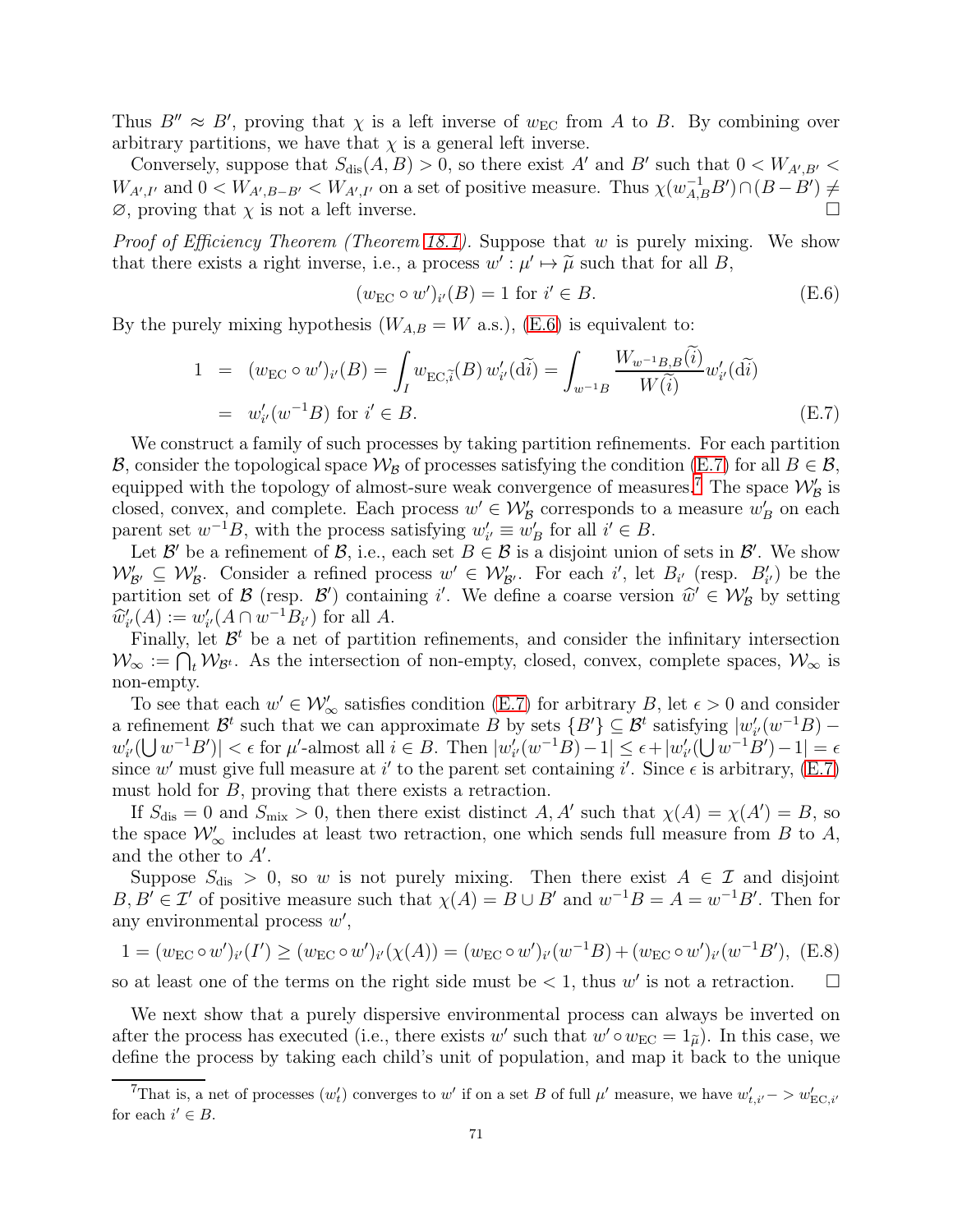parent from which it came. Such a left-inverse process is unique, since in a purely dispersive process, every parent is unique.

We state a simple local-to-global principle for purely dispersive processes, and we use this to show that the child-set mapping  $\chi$  for a purely dispersive process is always right-invertible. This allows us to build the left-inverse process  $w'$ .

<span id="page-71-2"></span>**Lemma E.6** (Purely Dispersive Local-to-Global Principle). Let  $w$  be a finite-entropy process. The following are equivalent:

- (1) w is purely dispersive and  $S_{\text{mix}} = 0$  (i.e., for all  $A \in \mathcal{I}$  and  $B \in \mathcal{I}'$ ,  $M_{A,B} \in \{0,1\}$  $\widetilde{\mu}$ -a.s. and  $S_{\text{mix}}(A, B) = 0$ ).
- (2) For each  $A \in \mathcal{I}$  and  $B \in \mathcal{I}'$ , w is locally purely dispersive from A to B and  $S_{\text{mix}}(A, B) = 0$  (i.e.,  $M_{A, B} \in \{0, 1\}$   $\tilde{\mu}$ -a.s.).

*Proof.* The proof is trivial since  $S_{\text{mix}} = \sup \sum S_{\text{mix}}(A, B) = \sup \sum \overline{U}_{A,B} \widetilde{\mathbb{E}}[M_{A,B} \log M_{A,B}].$  If the global entropy vanishes, then all local entropies vanish, and so  $M_{A,B} = 0$  or 1 by [\(E.2\)](#page-69-1). If all local entropies vanish, then their sum and hence the supremum vanish.  $\square$ 

**Proposition E.7.** Let w be a finite-entropy process. Then w is purely dispersive if and only if the child-set mapping  $\chi$  is a right-inverse of  $w^{-1}$  (i.e.,  $(w^{-1} \circ \chi)(A) \approx A$  up to  $\tilde{\mu}$ -measure zero for any  $A \in \mathcal{I}_+$ ).

*Proof.* Let  $\chi$  denote a child-set covering mapping.<sup>[8](#page-71-0)</sup> For a given  $A \in \mathcal{I}$ , define its child set  $B := \chi(A)$ . Define the complement of the parent set  $A^c := I - A$  and the complementary child set:  $B' := \chi(A^c)^{9}$  $B' := \chi(A^c)^{9}$  $B' := \chi(A^c)^{9}$ .

Suppose that  $S_{\text{mix}} = 0$ . We will show that consistency implies  $B \cap B' \approx \emptyset$  up to  $\mu$ -measure zero, which implies  $(w^{-1} \circ \chi)(A) = A$ , i.e., that  $\chi$  is a right inverse to  $w^{-1}$ , so w is consistent.

By the covering property of child-set mappings, we have:

$$
W_{A,B} = W_{A,I'} \text{ and } W_{A^c,B'} = W_{A^c,I'} = W - W_{A,I'} \text{ a.s.}
$$
 (E.9)

By Lemma [E.6,](#page-71-2) we have

$$
W_{A,B} = W_{A,I'} = \overline{U}_{A,I'} W_A \text{ and } W_{A^c,B'} = W_{A^c,I'} = \overline{U}_{A^c,I'} W_{A^c} \text{ a.s.,}
$$
 (E.10)

and

$$
W_{I,B \cap B'} = \overline{U}_{I,B \cap B'} W \text{ a.s.}
$$
\n(E.11)

Consequently,

$$
W_{I,B\cap B'} = \overline{U}_{I,B\cap B'}W = \overline{U}_{I,B\cap B'}(W_A + W_{A^c})
$$
  
\n
$$
= \overline{U}_{I,B\cap B'}\left(\frac{W_{A,B}}{\overline{U}_{A,I'}} + \frac{W_{A^c,B'}}{\overline{U}_{A^c,I'}}\right)
$$
  
\n
$$
= \frac{\overline{U}_{I,B\cap B'}}{\overline{U}_{A,I'}}W_{A,B} + \frac{\overline{U}_{I,B\cap B'}}{\overline{U}_{A^c,I'}}W_{A^c,B'}.
$$
 (E.12)

Now, the sets A and  $A<sup>c</sup>$  are mutually exclusive, so only one term can be positive. If  $W_{A,B} > 0$ , then  $W_{A^c,B'} = 0$ , and so  $\overline{U}_{I,B \cap B'} = 0$ . Similarly, if  $W_{A^c,B'} > 0$ , then  $\overline{U}_{I,B \cap B'} = 0$ . Thus  $W_{I,B\cap B'} = 0$  a.s., and so  $B \cap B' \approx \emptyset$ .

<span id="page-71-0"></span><sup>8</sup>We do not need the minimality property of child-set mappings for this proof.

<span id="page-71-1"></span><sup>&</sup>lt;sup>9</sup>It is possible for the child set and the complementary child set to overlap, i.e.,  $B \cap B' \neq \emptyset$ , namely, for children who have parents in both  $A$  and  $A<sup>c</sup>$ .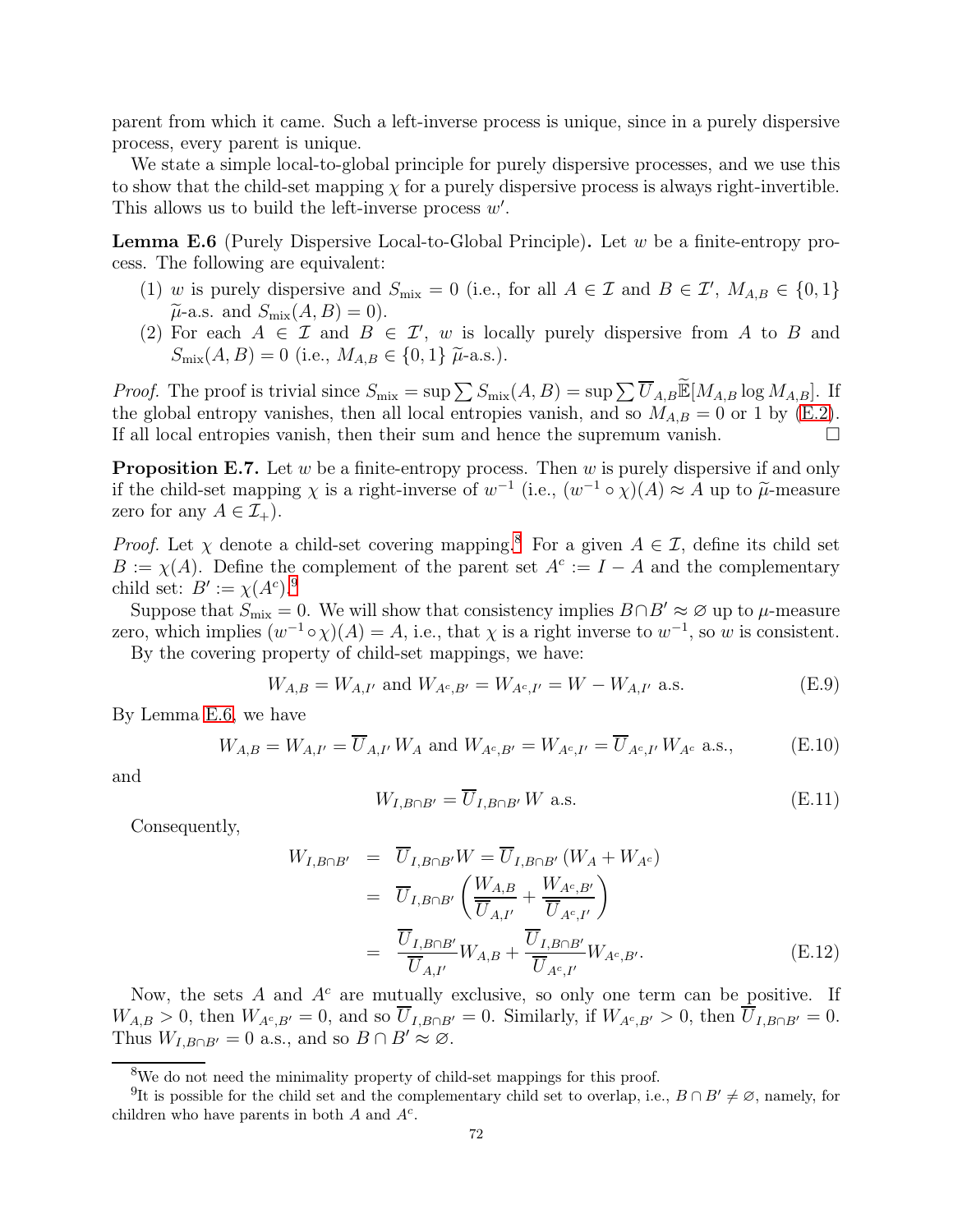It follows that  $(w^{-1} \circ \chi)(A) \approx A$  up to measure zero, so  $\chi$  is a right inverse to  $w^{-1}$ , and so  $w$  is locally consistent from  $A$  to  $B$ . This proves the forward direction.

Suppose  $S_{\text{mix}} > 0$ , so there exist A and B such that  $0 < W_{A,B} < \overline{U}_{A,B} W$  and  $0 <$  $W_{A,I'-B} < \overline{U}_{A,I'} W_{A,I'}$  on a set of positive measure. Thus  $w^{-1}(\chi(B)) \cap (I'-B) \neq \emptyset$ , proving that  $\chi$  is not efficient. This completes the proof.

Proof of Consistency Theorem (Theorem [18.2\)](#page-50-0). Suppose that w is purely dispersive. We show that there exists a left inverse, i.e., a process  $w': \mu' \mapsto \tilde{\mu}$  such that for all B,

$$
(w' \circ w_{\rm EC})_{\tilde{i}}(A) = 1 \text{ for } \tilde{\mu}\text{-a.s. } A \in A. \tag{E.13}
$$

We construct the process  $w'$  by sending each child to its unique parent:

$$
w'_{i'}(A) := \begin{cases} 1, & i' \in \chi(A), \\ 0 & i' \notin \chi(A). \end{cases}
$$
 (E.14)

This is well-defined by the purely dispersive hypothesis. Indeed, if A and  $A'$  are disjoint, then  $\chi(A)$  and  $\chi'(A)$  are disjoint, since  $w^{-1}(\chi(A) \cap \chi(A')) = w^{-1}(\chi(A)) \cap w^{-1}(\chi(A')) = A \cap A' = \emptyset$ , where  $\chi$  is a right-inverse by pure dispersivity.

The process  $w'$  is a left inverse, since for each  $i \in A$ ,

$$
(w' \circ w_{\rm EC})_{\tilde{i}}(A) = \int w'_{i'}(A)w_{\rm EC,\tilde{i}}(\mathrm{d}i') = w_{\rm EC,\tilde{i}}(\chi(A)) = \frac{W_{A,\chi(A)}(i)}{W(\tilde{i})} = 1,
$$
 (E.15)

since w is purely dispersive and so  $W_{A,\chi(A)}(i) = W(i)$  almost surely. Thus w' is a left-inverse.

We show that  $w'$  is essentially unique. Suppose  $w''$  is another left inverse. Consider arbitrary A, and let  $B := \{i' : w''_i(A) - 1 \neq 0\}$ . Let  $A' := w^{-1}B$ . If B has non-negative measure, then

$$
0 = (w' \circ w_{\text{EC}})_{\tilde{i}}(A') - 1 = \int_B (w'_{i'}(A) - 1) w_{\text{EC}, \tilde{i}}(\text{d}i') \neq 0,
$$
 (E.16)

a contradiction, so  $w'$  is essentially unique.

Now suppose that w is not purely dispersive. Then there exist disjoint  $A, A' \in \mathcal{I}$  and  $B \in \mathcal{I}'$  of positive measure such that  $B \subseteq \chi(A) \cap \chi(A')$  and  $w^{-1}B = A \cup A'$ . Then for any purely environmental process  $w'$ ,

$$
1 = (w' \circ w_{\rm EC})_{\tilde{i}}(I) \ge (w' \circ w_{\rm EC})_{\tilde{i}}(A \cup A') = (w' \circ w_{\rm EC})_{\tilde{i}}(A) + (w' \circ w_{\rm EC})_{\tilde{i}}(A') = 2(w' \circ w_{\rm EC})_{\tilde{i}}(w^{-1}B),
$$
\n
$$
\tag{E.17}
$$

hence  $(w' \circ w_{EC})_{\tilde{i}}(w^{-1}B) < 1$ , and so w' is not a section.

Proof of Reversibility Theorem (Theorem [18.3\)](#page-50-1). We now prove the Reversibility Theorem. Suppose  $w$  is purely mixing and purely dispersive. Since  $w$  is purely dispersive, there exists a unique retraction (left-inverse process)  $w'$  from the Consistency Theorem, defined by  $w'_{i'}(A) = 1$  for all  $i' \in \chi(A)$ . Since w is purely mixing, Proposition [E.5](#page-69-0) implies that  $\chi$  is a left inverse to  $w^{-1}$ . Consequently, for any B, we have  $w'_{i'}(w^{-1}B) = 1$  if  $i' \in \chi(w^{-1}(B)) \approx B$ . Thus by  $(E.7)$ , w' is a section (right-inverse process). This proves that w' is the unique inverse to  $w_{\text{EC}}$ .

Now, suppose that  $w'$  is an inverse process to  $w_{EC}$ . In particular,  $w'$  is the unique retraction for the Consistency Theorem, hence  $w$  is purely dispersive, and  $w'$  is a section for the Efficiency Theorem, hence w is purely dispersive. This proves the Reversibility Theorem.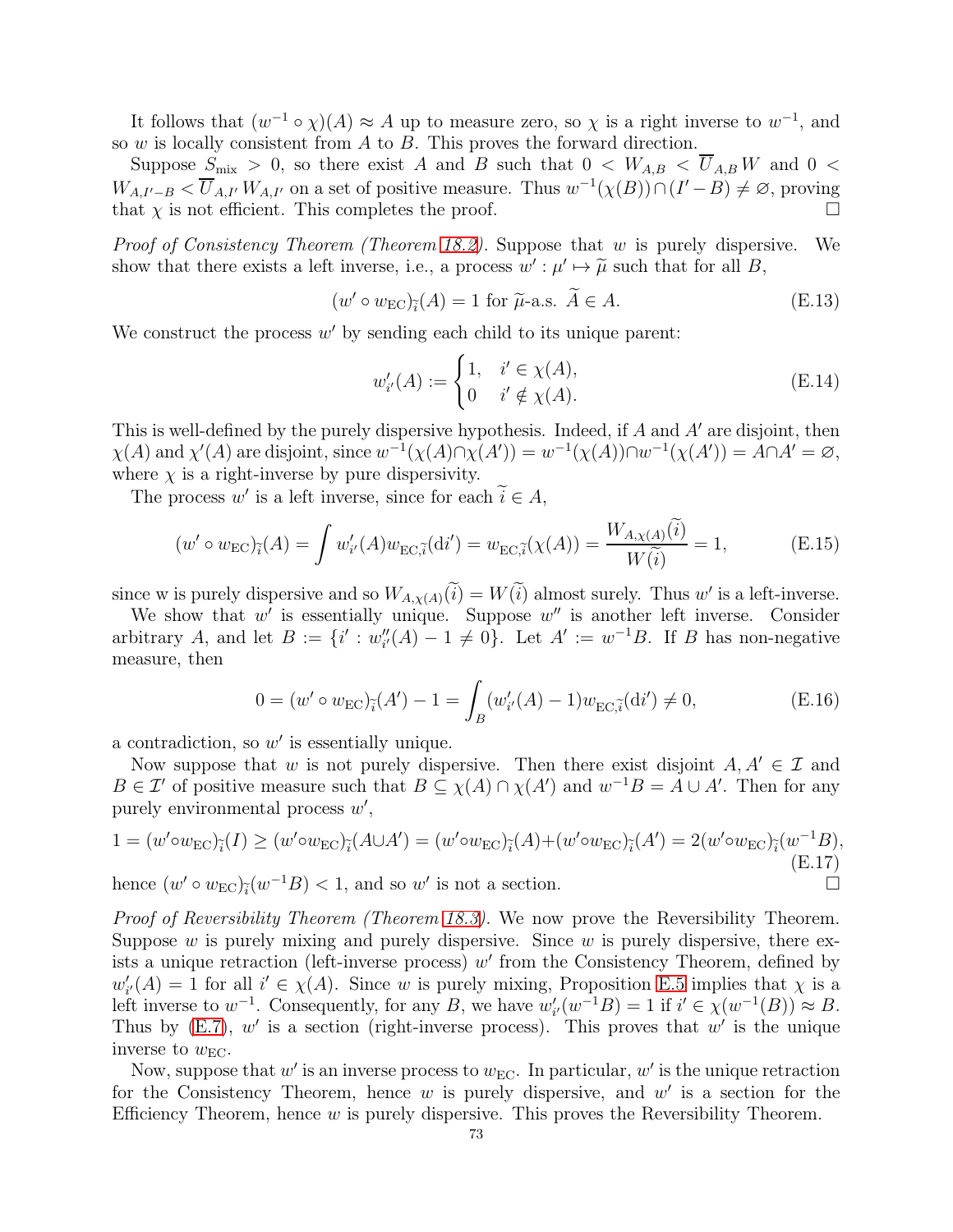The Irreversibility Theorem follows from the law of the excluded middle, as the contrapositive of the Reversibility Theorem.

## Appendix F. Proof of Strong Third Law of Natural Selection (Theorem [20.4\)](#page-56-0)

<span id="page-73-0"></span>Proof of Strong Third Law (Theorem [20.4\)](#page-56-0). We first prove local versions of the result:

$$
\widetilde{p}_{A,B}\lambda_{A,B}\log\frac{\lambda_{A,B}}{\gamma_{A,B}} - \overline{U}_{A,B}\log\frac{\widetilde{p}_{A,B}}{\overline{U}_{A,B}} \leq \partial_{\text{NS}}S_{\text{dis}}(A,B) \leq \widetilde{p}_{A,B}\lambda_{A,B}\log\frac{\varphi_{A,B}}{\lambda_{A,B}} - \overline{U}_{A,B}\log\frac{\overline{U}_{A,B}}{\widetilde{\mathbb{E}}[D_{A,B}^2]},
$$
\n(F.1)\n
$$
\widetilde{p}_{A,B}\lambda_{A,B}\log\frac{\lambda_{A,B}}{\varphi_{A,B}\overline{U}_{A,B}} - \overline{U}_{A,B}\log\widetilde{\mathbb{E}}[M_{A,B}^2] \leq \partial_{\text{NS}}S_{\text{mix}}(A,B) \leq \widetilde{p}_{A,B}\lambda_{A,B}\log\frac{\gamma_{A,B}}{\lambda_{A,B}\overline{U}_{A,B}} - \overline{U}_{A,B}\log\frac{1}{\widetilde{p}_{A,B}},
$$
\n(F.2)

<span id="page-73-5"></span><span id="page-73-4"></span>and

$$
\widetilde{p}_{A,B}\lambda_{A,B}\log\frac{\lambda_{A,B}^2}{\gamma_{A,B}\varphi_{A,B}\overline{U}_{A,B}} - \overline{U}_{A,B}\log\frac{\widetilde{p}_{A,B}\mathbb{\widetilde{E}}[D_{A,B}^2]}{\overline{U}_{A,B}^3} \leq \partial_{\text{NS}}S_{\text{EC}}(A,B) \leq \widetilde{p}_{A,B}\lambda_{A,B}\log\frac{\gamma_{A,B}\varphi_{A,B}}{\lambda_{A,B}^2\overline{U}_{A,B}} - \overline{U}_{A,B}\log\frac{\overline{U}_{A,B}}{\widetilde{p}_{A,B}\mathbb{\mathbb{E}}[D_{A,B}^2]},
$$
\n(F.3)

with saturation of all inequalities when  $w$  is in local environmental equilibrium from  $A$  to B. The partition versions follow by summing over partition sets, and the general versions follow by evaluating at a generating joint partition.

Proof of [\(F.1\)](#page-73-0)) We decompose the dispersion entropy change as  $\partial_{NS}S_{dis}(A, B) = \mathbb{E}[U(-D_{A,B}\log D_{A,B})]$  $S_{\text{dis}}(A, B)$ . Flipping the bounds of the dispersion-entropy estimates [\(19.6\)](#page-53-0) yields the following for the second term:

<span id="page-73-2"></span>
$$
-\overline{U}_{A,B}\log\frac{\widetilde{p}_{A,B}}{\overline{U}_{A,B}} \le -S_{\text{dis}}(A,B) \le -\overline{U}_{A,B}\log\frac{\overline{U}_{A,B}}{\widetilde{\mathbb{E}}[D_{A,B}^2]},\tag{F.4}
$$

with saturation in environmental equilibrium from A to B.

Using Jensen's inequality, we compute the upper bound of the first term:

<span id="page-73-1"></span>
$$
\widetilde{\mathbb{E}}[U(-D_{A,B}\log D_{A,B})] = \widetilde{p}_{A,B}\varphi_{A,B}\frac{1}{\varphi_{A,B}}\widetilde{\mathbb{E}}_{A,B}[U(-D_{A,B}\log D_{A,B})]
$$
\n
$$
\leq -\widetilde{p}_{A,B}\lambda_{A,B}\log\frac{\lambda_{A,B}}{\varphi_{A,B}} = \widetilde{p}_{A,B}\lambda_{A,B}\log\frac{\varphi_{A,B}}{\lambda_{A,B}} \tag{F.5}
$$

since  $\widetilde{\mathbb{E}}_{A,B}[U] = \varphi_{A,B}$  and  $\widetilde{\mathbb{E}}_{A,B}[UD_{A,B}] = \lambda_{A,B}$ . Saturation occurs when  $D_{A,B}$  is constant  $U\widetilde{\mu}$ almost surely, which is equivalent to being constant  $\tilde{\mu}$ -almost surely, i.e., the environmentalequilibrium case. Combining  $(F.5)$  and  $(F.4)$  yields the upper bound of  $(F.1)$ .

We compute the lower bound of the first term:

<span id="page-73-3"></span>
$$
\widetilde{\mathbb{E}}[U(-D_{A,B}\log D_{A,B})] = \widetilde{p}_{A,B}\lambda_{A,B}\frac{1}{\lambda_{A,B}}\widetilde{\mathbb{E}}_{A,B}[UD_{A,B}(-\log D_{A,B})]
$$
\n
$$
\geq -\widetilde{p}_{A,B}\lambda_{A,B}\log\frac{\gamma_{A,B}}{\lambda_{A,B}},
$$
\n(F.6)

since  $\widetilde{\mathbb{E}}_{A,B}[UD_{A,B}] = \lambda_{A,B}$  and  $\widetilde{\mathbb{E}}_{A,B}[UD_{A,B}^2] = \gamma_{A,B}$ . Saturation occurs when  $D_{A,B}$  is constant  $UD_{A,B}\tilde{\mu}$ -almost surely, which is equivalent to being constant  $\tilde{\mu}$ -almost surely, i.e., the environmental-equilibrium case. Combining [\(F.6\)](#page-73-3) and [\(F.4\)](#page-73-2) yields the lower bound of [\(F.1\)](#page-73-0).